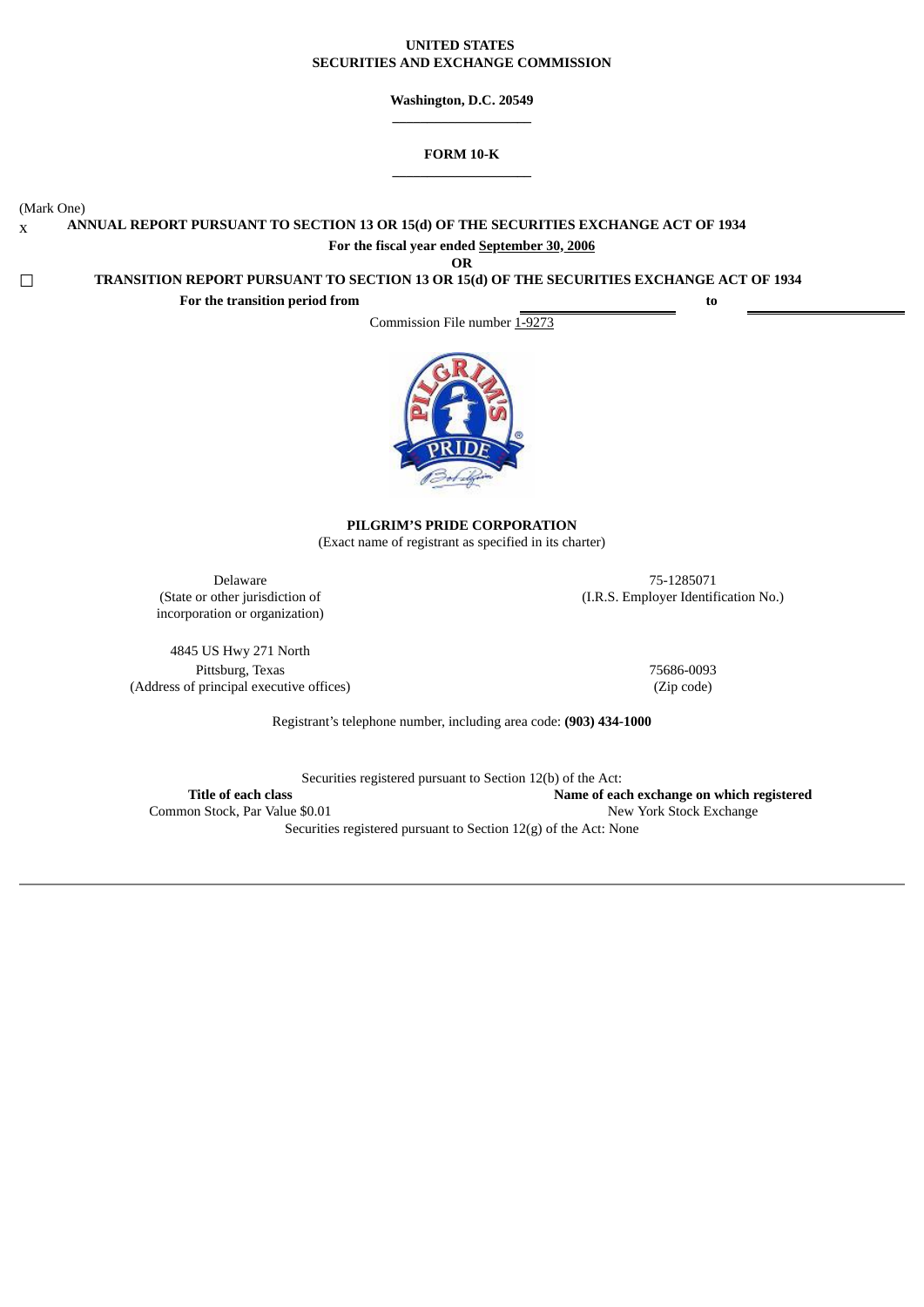PILGRIM'S PRIDE CORPORATION September 30, 2006

Indicate by check mark if the registrant is a well-known seasoned issuer, as defined in Rule 405 of the Securities Act. Yes x No  $\Box$ 

Indicate by check mark if the registrant is not required to file reports pursuant to Section 13 or Section 15(d) of the Exchange Act. Yes  $\Box$  No x

Indicate by check mark whether the Registrant (1) has filed all reports required to be filed by Section 13 or 15(d) of the Securities Exchange Act of 1934 during the preceding 12 months (or for such shorter period that the Registrant was required to file such reports), and (2) has been subject to such filing requirements for the past 90 days. Yes x No  $\Box$ 

Indicate by check mark if disclosure of delinquent filers pursuant to Item 405 of Regulation S-K is not contained herein, and will not be contained, to the best of Registrant's knowledge, in definitive proxy or information statements incorporated by reference in Part III of this Form 10-K or any amendment to this Form 10-K. x

Indicate by check mark whether the registrant is a large accelerated filer, an accelerated filer, or a non-accelerated filer. See definition of "accelerated filer" and "large accelerated filer" in Rule 12B-2 of the Exchange Act.

Large Accelerated Filer x Accelerated Filer o Non-accelerated Filer o

Indicate by check mark whether the registrant is a shell company (as defined in Rule 12b-2 of the Exchange Act). Yes  $\Box$  No x

The aggregate market value of the Registrant's Common Stock, \$0.01 par value, held by non-affiliates of the Registrant as of March 31, 2006, was \$875,604,262. For purposes of the foregoing calculation only, all directors, executive officers and 5% beneficial owners have been deemed affiliates.

Number of shares of the Registrant's Common Stock outstanding as of November 14, 2006, was 66,555,733.

#### DOCUMENTS INCORPORATED BY REFERENCE

Portions of the Registrant's proxy statement for the annual meeting of stockholders to be held January 31, 2007 are incorporated by reference into Part III.  $\overline{2}$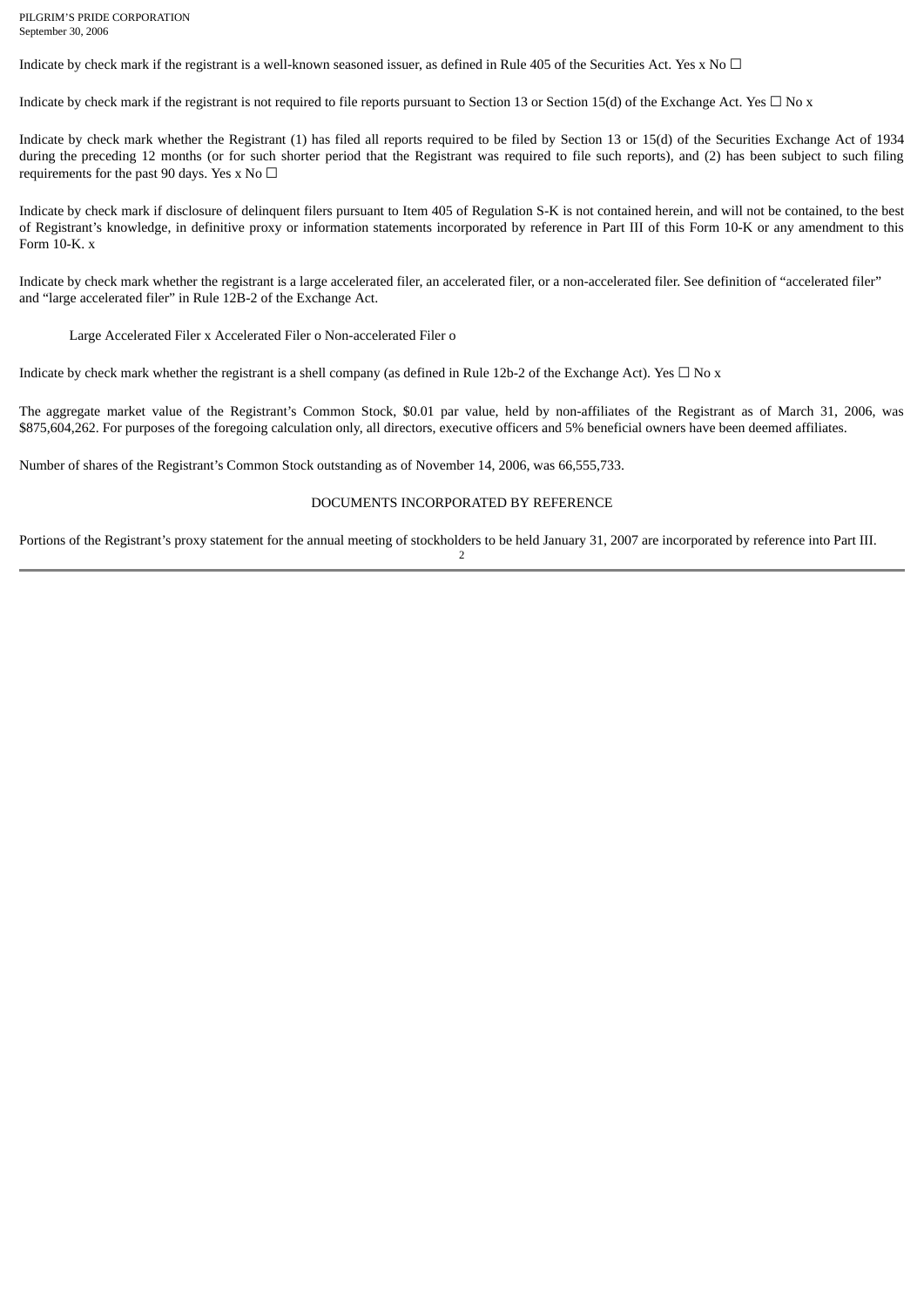# PILGRIM'S PRIDE CORPORATION

# FORM 10-K TABLE OF CONTENTS

|                                            | PART I                                                                                                          |                 |  |  |
|--------------------------------------------|-----------------------------------------------------------------------------------------------------------------|-----------------|--|--|
|                                            |                                                                                                                 | Page            |  |  |
| Item 1.                                    | Business                                                                                                        |                 |  |  |
| Item 1A.                                   | Risk Factors                                                                                                    | 24              |  |  |
| Item 1B.                                   | <b>Unresolved Staff Comments</b>                                                                                | 32              |  |  |
| Item 2.                                    | Properties                                                                                                      | 32              |  |  |
| Item 3.                                    | Legal Proceedings                                                                                               | 33              |  |  |
| Item 4.                                    | Submission of Matters to a Vote of Security Holders                                                             | 35              |  |  |
|                                            |                                                                                                                 |                 |  |  |
|                                            | PART II                                                                                                         |                 |  |  |
| Item 5.                                    | Market for Registrant's Common Equity, Related Stockholder Matters and Issuer Purchases of Equity<br>Securities | 36              |  |  |
| Item 6.                                    | <b>Selected Financial Data</b>                                                                                  | 37              |  |  |
| Item 7.                                    | Management's Discussion and Analysis of Financial Condition and Results                                         |                 |  |  |
|                                            | of Operations                                                                                                   | 40              |  |  |
| Item 7A.                                   | Quantitative and Qualitative Disclosures about Market Risk                                                      | 58              |  |  |
| Item 8.                                    | Financial Statements and Supplementary Data (see Index to Financial Statements and                              |                 |  |  |
|                                            | Schedules below)                                                                                                | 59              |  |  |
| Item 9.                                    | Changes in and Disagreements with Accountants on Accounting and Financial                                       |                 |  |  |
|                                            | Disclosure                                                                                                      | 160             |  |  |
| Item 9A.                                   | <b>Controls and Procedures</b>                                                                                  | 60              |  |  |
| lItem 9B.                                  | Other Information                                                                                               | 64              |  |  |
|                                            |                                                                                                                 |                 |  |  |
|                                            | PART III                                                                                                        |                 |  |  |
| Item 10.                                   | Directors and Executive Officers of the Registrant                                                              | 164             |  |  |
| Item 11.                                   | <b>Executive Compensation</b>                                                                                   | 164             |  |  |
| Item 12.                                   | Security Ownership of Certain Beneficial Owners and Management and Related                                      |                 |  |  |
|                                            | <b>Stockholder Matters</b>                                                                                      | 64              |  |  |
| Item 13.                                   | Certain Relationships and Related Transactions                                                                  | $\overline{64}$ |  |  |
| Item 14.                                   | Principal Accountant Fees and Services                                                                          | 65              |  |  |
|                                            |                                                                                                                 |                 |  |  |
|                                            | <b>PART IV</b>                                                                                                  |                 |  |  |
| Item 15.                                   | <b>Exhibits and Financial Statement Schedules</b>                                                               | 65              |  |  |
| Signatures                                 |                                                                                                                 | 73              |  |  |
|                                            |                                                                                                                 |                 |  |  |
|                                            | INDEX TO FINANCIAL STATEMENTS AND SCHEDULES                                                                     |                 |  |  |
|                                            | Report of Independent Registered Public Accounting Firm                                                         | 76              |  |  |
|                                            | Consolidated Balance Sheets as of September 30, 2006 and October 1, 2005                                        | 77              |  |  |
|                                            | Consolidated Statements of Income (Loss) for each of the three years ended September 30, 2006                   | 78              |  |  |
|                                            | Consolidated Statements of Stockholders' Equity for each of the three years ended September 30, 2006            | 79              |  |  |
|                                            | Consolidated Statements of Cash Flows for each of the three years ended September 30, 2006                      | 80              |  |  |
| Notes to Consolidated Financial Statements |                                                                                                                 |                 |  |  |
|                                            | Schedule II - Valuation and Qualifying Accounts for each of the three years ended September 30, 2006            | 102             |  |  |
|                                            |                                                                                                                 |                 |  |  |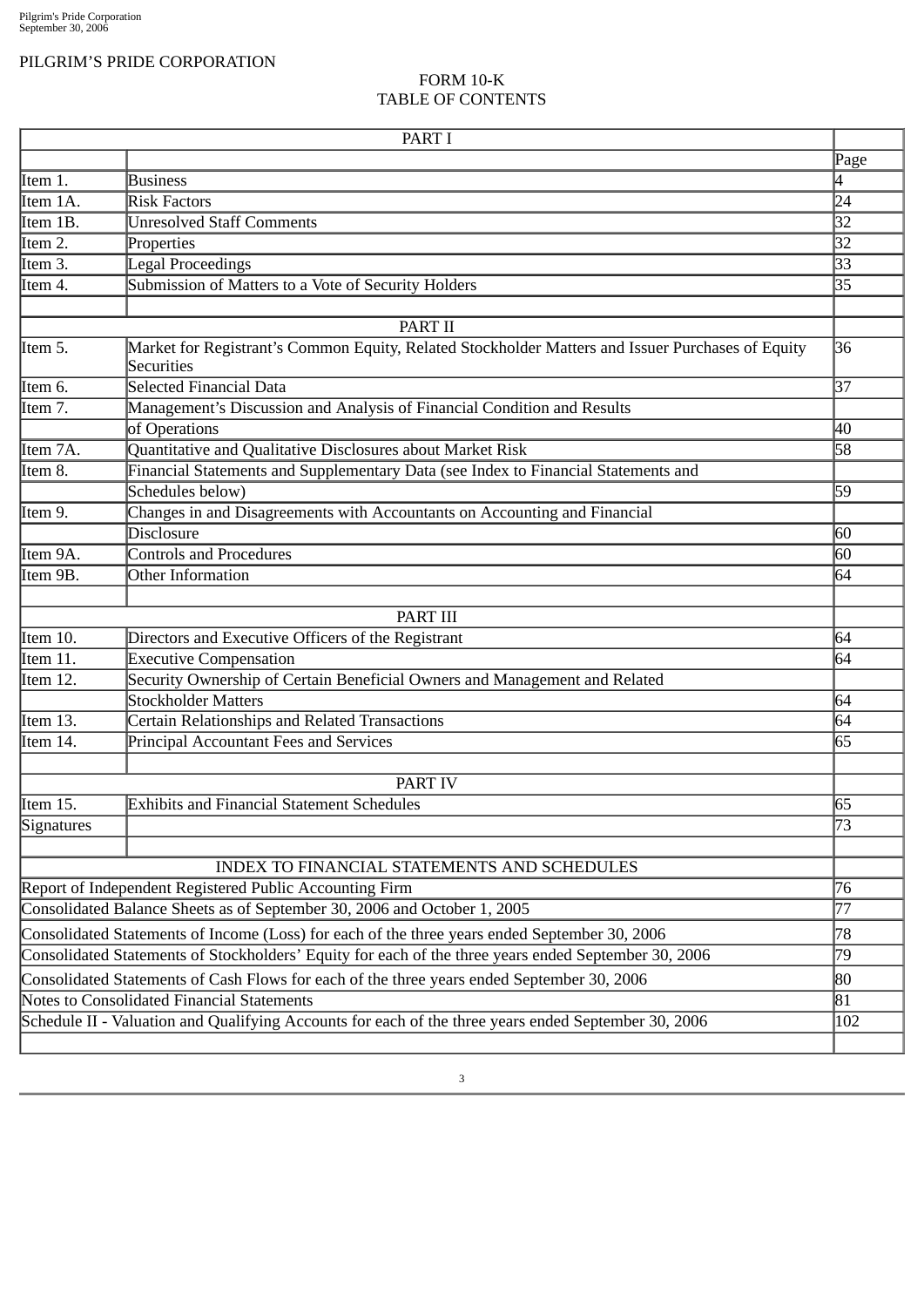**PART I**

# **Item 1. Business**

### **(a) General Development of Business**

#### *Overview*

The Company, which was incorporated in Texas in 1968 and reincorporated in Delaware in 1986, is the successor to a partnership founded in 1946 as a retail feed store. Over the years, the Company grew through both internal growth and various acquisitions of farming operations and poultry processors including the significant acquisition in 2004 discussed below. We are the second largest producer of chicken in the United States ("U.S."), the second largest producer and seller of chicken in Mexico, the largest producer of chicken in Puerto Rico, and have one of the best known brand names in the chicken industry. In the U.S., we produce both prepared and fresh chicken and fresh turkey; while in Mexico and Puerto Rico, we exclusively produce fresh chicken. Through vertical integration, we control the breeding, hatching and growing of chickens. We also control the processing, preparation, packaging and sale of our product lines, which we believe has made us one of the highest quality, lowest-cost producers of chicken in North America. We have consistently applied a long-term business strategy of focusing our growth efforts on the higher-value, higher-margin prepared foods products and have become a recognized industry leader in this market segment. Accordingly, our sales efforts have traditionally been targeted to the foodservice industry, principally chain restaurants and food processors. We have continually made investments to ensure our prepared foods capabilities remain state-of-the-art and have complemented these investments with a substantial and successful research and development effort. In fiscal 2006, we sold 5.7 billion pounds of dressed chicken and 149.2 million pounds of dressed turkey and generated net sales of \$5.2 billion. In fiscal 2006, our U.S. operations including Puerto Rico accounted for 91.7% of our net sales, with the remaining 8.3% arising from our Mexico operations.

#### *Recent Business Acquisition Activities*

On September 29, 2006, Protein Acquisition Corporation, a wholly owned subsidiary of the Company, commenced a tender offer to purchase all of the outstanding shares of the common stock of Gold Kist Inc. ("Gold Kist") for \$20 per share, net to the seller, in cash (the "Equity Tender Offer"). As of the initial scheduled expiration date for the Equity Tender Offer on October 27, 2006, holders of approximately 33% of Gold Kist's common stock had tendered their shares. On October 30, 2006, we extended the expiration date of the Equity Tender Offer to 5:00 p.m., New York City time, on November 29, 2006.

On the same day that we commenced the Equity Tender Offer, we commenced a cash tender offer and consent solicitation for all of Gold Kist's outstanding 10 $^{1/4}$ % senior notes due March 15, 2014 (the "Debt Tender Offer" and, together with the Equity Tender Offer, the "Tender Offers"). Holders of Gold Kist notes who validly tendered their notes together with consents to proposed amendments to the indenture governing the Gold Kist notes by 5:00 p.m. on October 13, 2006 (the "Consent Date") will be entitled to receive the Tender Offer Consideration described below for each \$1,000 principal amount of the notes upon consummation of the Debt Tender Offer, plus a consent payment equal to \$30 in cash per \$1,000 principal amount of the notes ("Consent Payment'). As of the Consent Date, holders of approximately 99% of the Gold Kist notes had tendered their notes and given consents to the proposed indenture amendments. Holders 4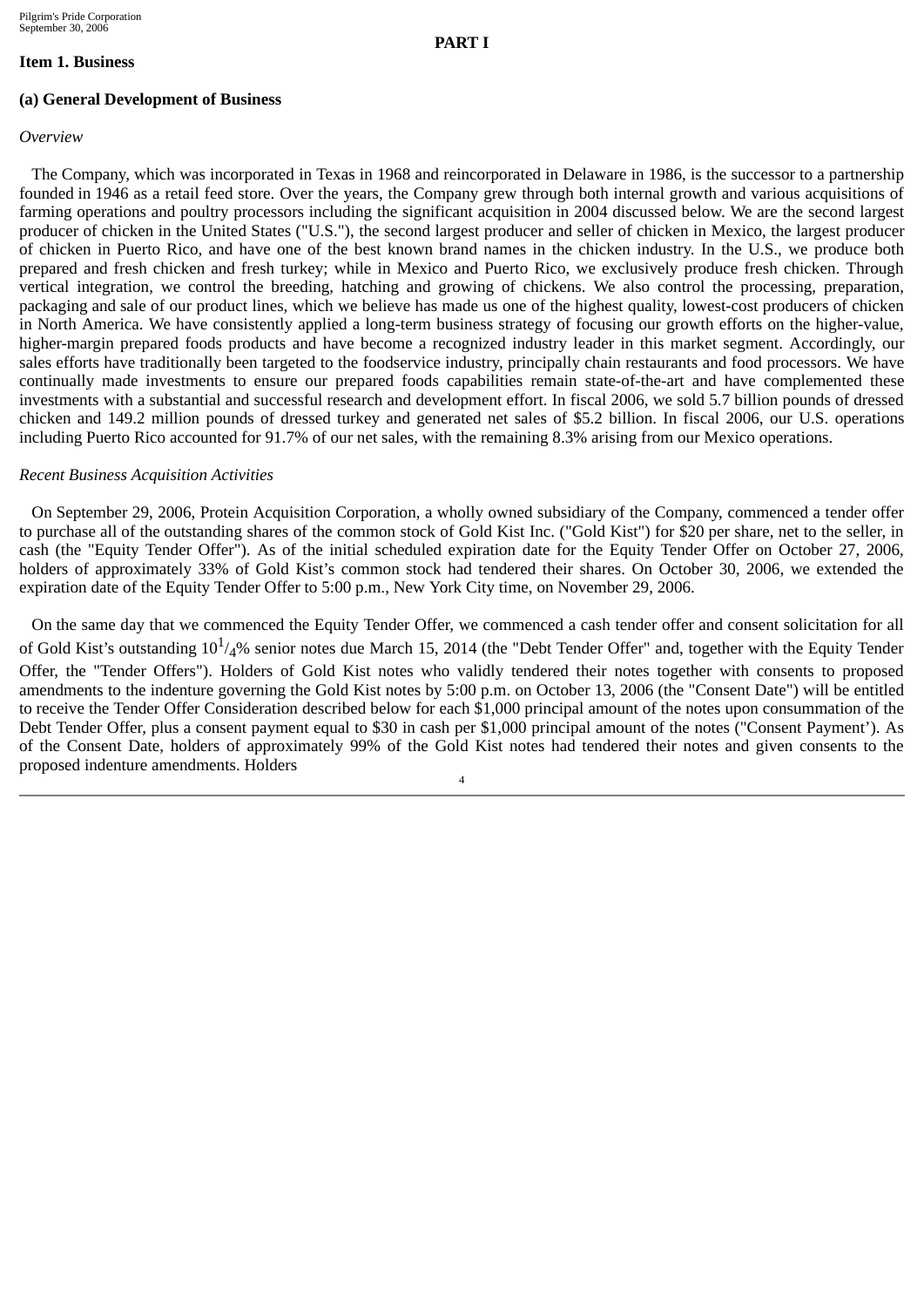of Gold Kist notes who tendered their notes and gave consents after the Consent Date are entitled to receive only the Tender Offer Consideration. Tenders of notes and consents are irrevocable. On October 30, 2006, we extended the expiration date of the Debt Tender Offer to 5:00 p.m., New York City time, on November 29, 2006. Due to the extension of the Debt Tender Offer, the Tender Offer Consideration was recalculated on November 13, 2006 in accordance with the terms of the offer to purchase the Gold Kist notes. Based on an assumed payment date of December 2, 2006, holders who validly tendered notes at or prior to 5:00 p.m., New York City time, on the Consent Date, will be eligible to receive \$1,123.29 for each \$1,000 principal amount of the notes, which amount is the Tender Offer Consideration, plus the Consent Payment.

We currently intend, as soon as practicable following consummation of the Tender Offers, to seek to have Gold Kist consummate a merger or other similar business combination with Protein Acquisition Corporation. Upon consummation of such merger, Gold Kist would become a wholly owned subsidiary of the Company. Together, the Company and Gold Kist would be the world's leading chicken producer in terms of pounds produced and the third largest meat company in the United States, measured by revenues. We believe this combination will create substantial value for our shareholders and each of our respective employees, business partners and other constituencies.

The total amount of funds required to consummate the Tender Offers, related merger, and to pay related fees and expenses is estimated to be approximately \$1.3 billion. The Company has obtained financing through a combination of an amendment to its existing credit facility and a commitment letter for an additional credit facility. In September 2006, the Company entered into a credit agreement that provides for an aggregate commitment of \$1.225 billion consisting of a \$795 million revolving/term loan commitment and a \$430 million term loan commitment. The term loan commitment is comprised of a \$210 million fixed rate term loan commitment and a \$220 million floating rate term loan commitment. All borrowings under the credit agreement are subject to the availability of eligible collateral and no material adverse change provisions. The Company has also obtained a commitment letter from certain investment banks pursuant to which, subject to no material adverse change provisions and other specified conditions, the investment banks have agreed to make a \$450 million senior unsecured bridge loan facility available to the Company for the purchase of shares of common stock of Gold Kist. The Company's lenders have issued consents as necessary to allow the consummation and financing of the Tender Offers and the related merger. See Item 7. "Management's Discussion and Analysis of Financial Condition and Results of Operations – Liquidity and Capital Resources."

We are not obligated to purchase any shares in the Equity Tender Offer unless (i) there have been validly tendered and not withdrawn prior to the expiration of the offer at least the number of shares of Gold Kist common stock that, when added to the shares of Gold Kist common stock already owned by the Company or any of its subsidiaries, shall constitute a majority of the then outstanding shares of Gold Kist common stock on a fully diluted basis, (ii) we are satisfied, in our sole discretion, that Gold Kist's Board of Directors has redeemed the common stock and Series A Junior Participating Preferred Stock purchase rights or that the rights have been invalidated or are otherwise inapplicable to the offer and the merger (the "Rights Condition"), (iii) we are satisfied, in our sole discretion, that nominees of Pilgrim's Pride or other persons satisfactory to us constitute a majority of the members of the Gold Kist Board of Directors, (iv) we are satisfied, in our sole discretion, that the offer and the merger have been approved by the Board of Directors of Gold Kist for purposes of Section 203 of the Delaware General Corporation Law, as amended, or that the restrictions of Section 203 of the Delaware General Corporation Law will be inapplicable to us (the "DGCL §203 Condition"), (v) pursuant to the Debt Tender Offer, there shall have been validly tendered and not withdrawn Gold Kist notes (and related consents) representing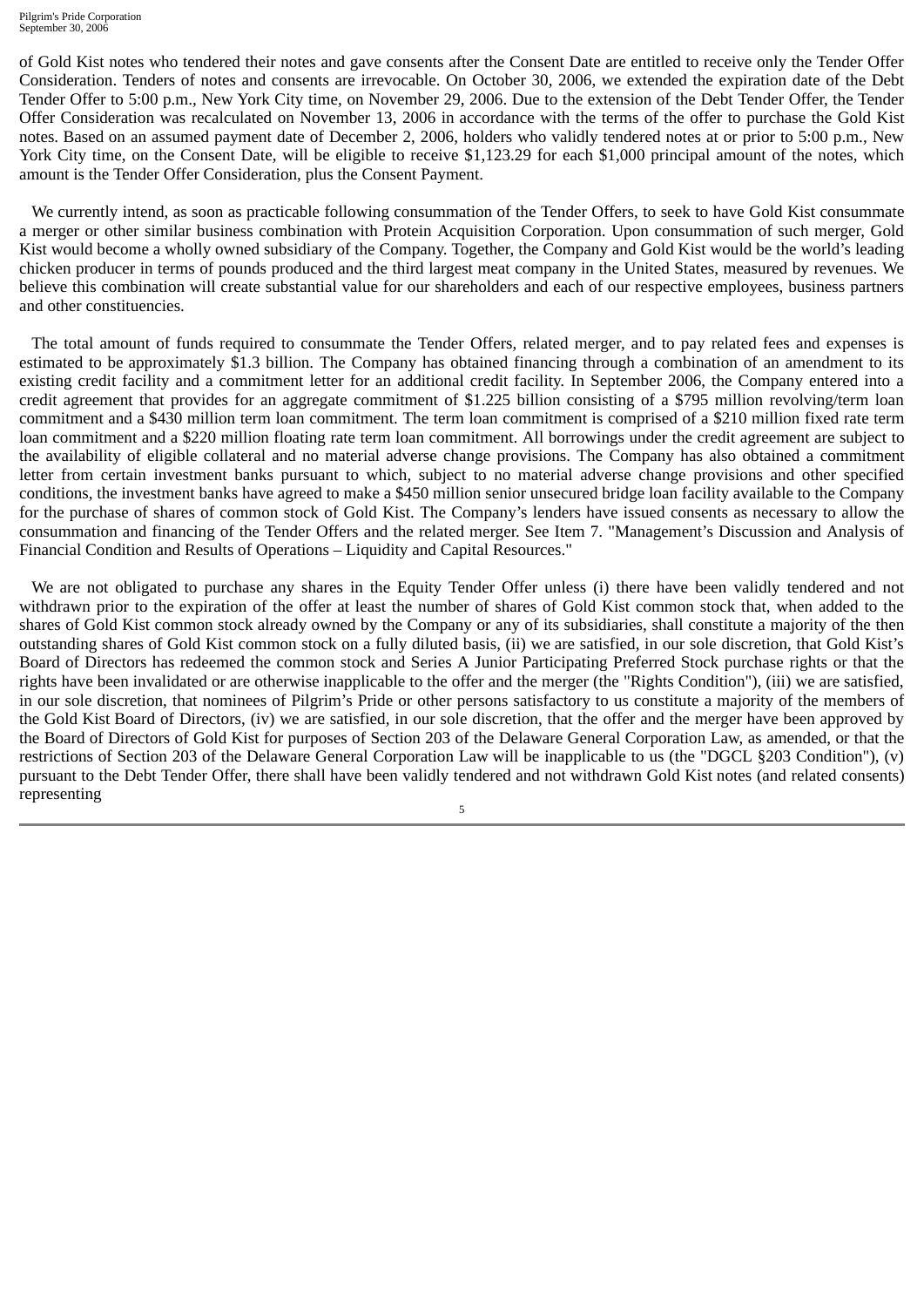at least a majority in aggregate principal amount of the outstanding Gold Kist notes, (vi) all waiting periods under applicable antitrust laws, including the Hart-Scott-Rodino Antitrust Improvements Act of 1976, as amended, having expired or been terminated, (vii) the Company having available to it proceeds of the financings contemplated by its new credit facilities and its bridge loan commitment letter and/or such other financings that are sufficient to consummate the Tender Offers and a subsequent proposed merger of Protein Acquisition and Gold Kist and to refinance all debt of Gold Kist (including the Gold Kist notes) and Pilgrim's Pride that is or could be required to be repurchased or becomes, or could be declared, due and payable as a result of the Equity Tender Offer or the proposed merger or the financing thereof and to pay all related fees and expenses and (viii) Gold Kist not having entered into or effectuated any agreement or transaction with any person or entity having the effect of impairing the Company's ability to acquire Gold Kist or otherwise diminishing the expected economic value to the Company of the acquisition of Gold Kist.

Our obligation to accept for purchase, and to pay for, Gold Kist notes validly tendered pursuant to the Debt Tender Offer is conditioned upon (i) there being validly tendered and not validly withdrawn at least a majority of the aggregate principal amount of the outstanding Gold Kist notes and related consents (ii) execution by the trustee, Gold Kist and its subsidiaries that are guarantors of the Gold Kist notes of a supplemental indenture adopting our amendments to the indenture relating to the Gold Kist notes (iii) consummation of the Equity Tender Offer and (iv) the absence of any threatened or pending action or proceeding before any court or governmental authority that has a reasonable probability of success which would prevent the purchase of the Gold Kist notes pursuant to the Debt Tender Offer or the consummation of any of the transactions contemplated thereby or any lawsuit, legal proceeding or claim pending that would reasonably be expected to succeed, and, if successful, would prevent the performance of the Debt Tender Offer to purchase or the consummation of any of the transactions contemplated thereby, or declare unlawful the transactions contemplated thereby or cause such transactions to be rescinded.

On October 16, 2006, we received notice that the Antitrust Division of the Department of Justice had granted early termination of the waiting period under the Hart-Scott-Rodino Antitrust Improvements Act of 1976 in connection with our proposed acquisition of Gold Kist pursuant to the Equity Tender Offer. Also on October 16, 2006, we announced our receipt of the requisite consents related to our Debt Tender Offer.

Prior to commencing the Tender Offers, we attempted to negotiate a business combination with Gold Kist, and we may continue to do so. On August 18, 2006, O.B. Goolsby, Jr., the Company's President and Chief Executive Officer, delivered a Notice of Stockholder Proposals and Director Nominations (the "Notice") to Gold Kist. The proposals contained in the Notice seek to designate Mr. Goolsby as the presiding officer at the Gold Kist's 2007 annual meeting, to increase the number of directors constituting the entire Board of Directors of Gold Kist to 15, and to fill the newly-created directorships resulting from such increase with the nominees listed by Mr. Goolsby in the Notice. The Notice also contains nominations for directors to fill the three director positions scheduled to expire at Gold Kist's 2007 annual meeting of stockholders. If we elect not to pursue a negotiated transaction, or if we are unable to agree upon a negotiated transaction with Gold Kist, we intend to file soliciting materials with the Securities and Exchange Commission and to solicit proxies for use at Gold Kist's 2007 Annual Meeting in support of the proposals contained in the Notice. If these proposals receive the requisite stockholder vote and all our nominees are elected to the Gold Kist board, our nominees will constitute a majority of the Gold Kist Board. The Company believes that, subject to fulfillment of their fiduciary duties as directors of Gold Kist,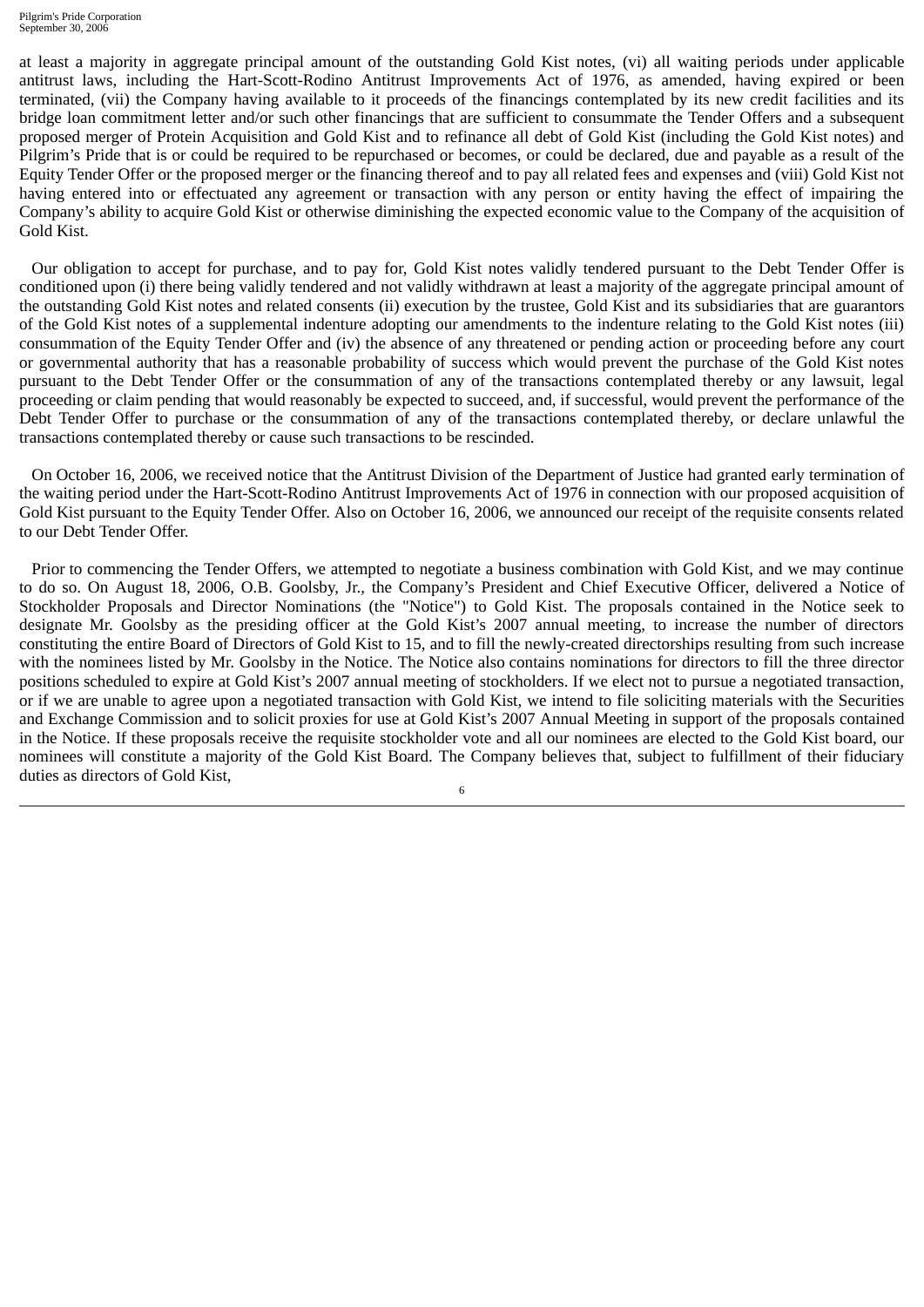these directors would consider taking action to remove certain obstacles to Gold Kist stockholders determining whether to consummate the Equity Tender Offer and the merger, including taking action to redeem Gold Kist's outstanding rights or amend the rights agreement to make the rights inapplicable to the Equity Tender Offer and the merger (which would satisfy the Rights Condition) and to satisfy the DGCL §203 Condition. There can be no assurance, however, that we will be successful in our efforts to acquire Gold Kist.

On October 12, 2006, Gold Kist filed a complaint in the United States District Court for the Northern District of Georgia, Atlanta Division, against us and certain of our employees alleging that the election of Mr. Goolsby's nominees to the Gold Kist Board of Directors would violate prohibitions on interlocking directorates under Section 8 of the Clayton Act and that we violated the proxy and tender offer rules by failing to disclose such alleged violation of the Clayton Act. On October 23, 2006, Gold Kist moved for a preliminary injunction in the pending action. The motion reiterates Gold Kist's claims in the complaint and requests the Court to enjoin us from pursuing the election of the Nominees to the Gold Kist Board unless and until we first acquire Gold Kist. Gold Kist also seeks an order requiring us to withdraw the Equity Tender Offer "permanently" or, at a minimum, until "corrective disclosure" is made regarding the allegations in the complaint. Gold Kist further asked the Court to grant the other injunctive relief requested in the complaint, which includes a request that we immediately withdraw the Notice of Stockholder Proposals and Director Nominations as of August 18, 2006, the proposals contained with the notice and the proxy materials.

On November 10, 2006, we filed motions to dismiss Gold Kist's federal securities laws claims for failure to state a claim upon which relief can be granted under the Securities Exchange Act of 1934 and the Securities and Exchange Commission's proxy rules and tender offer rules. In addition to moving to dismiss Gold Kist's federal securities laws claims, we believe that we have meritorious defenses to Gold Kist's Clayton Act claims. We intend to file responses to Gold Kist's motion for injunctive relief on or about December 22, 2006. The Court has scheduled a hearing date for Gold Kist's preliminary injunction motion on January 16, 2007.

On November 23, 2003, we completed the purchase of all the outstanding stock of the corporations represented as the ConAgra Foods, Inc. chicken division ("ConAgra chicken division"). We sometimes refer to this acquisition as the "fiscal 2004 acquisition." The acquired business has been included in our results of operations since the date of the acquisition. The acquisition provided us with additional lines of specialty prepared chicken products, well-known brands, well-established distributor relationships and Southeastern U.S. processing facilities. The acquisition also included the largest distributor of chicken products in Puerto Rico. This allows us to provide customers at every point in the distribution chain with the broadest range of quality value-added chicken products and services available in the market today. See Note A-"Business and Summary of Significant Accounting Policies" of the notes to Consolidated Financial Statements included elsewhere herein.

#### *Strategy*

Our objectives are (1) to increase sales, profit margins and earnings and (2) to outpace the growth of, and maintain our leadership position in, the chicken industry. To achieve these goals, we plan to continue pursuing the following strategies: 7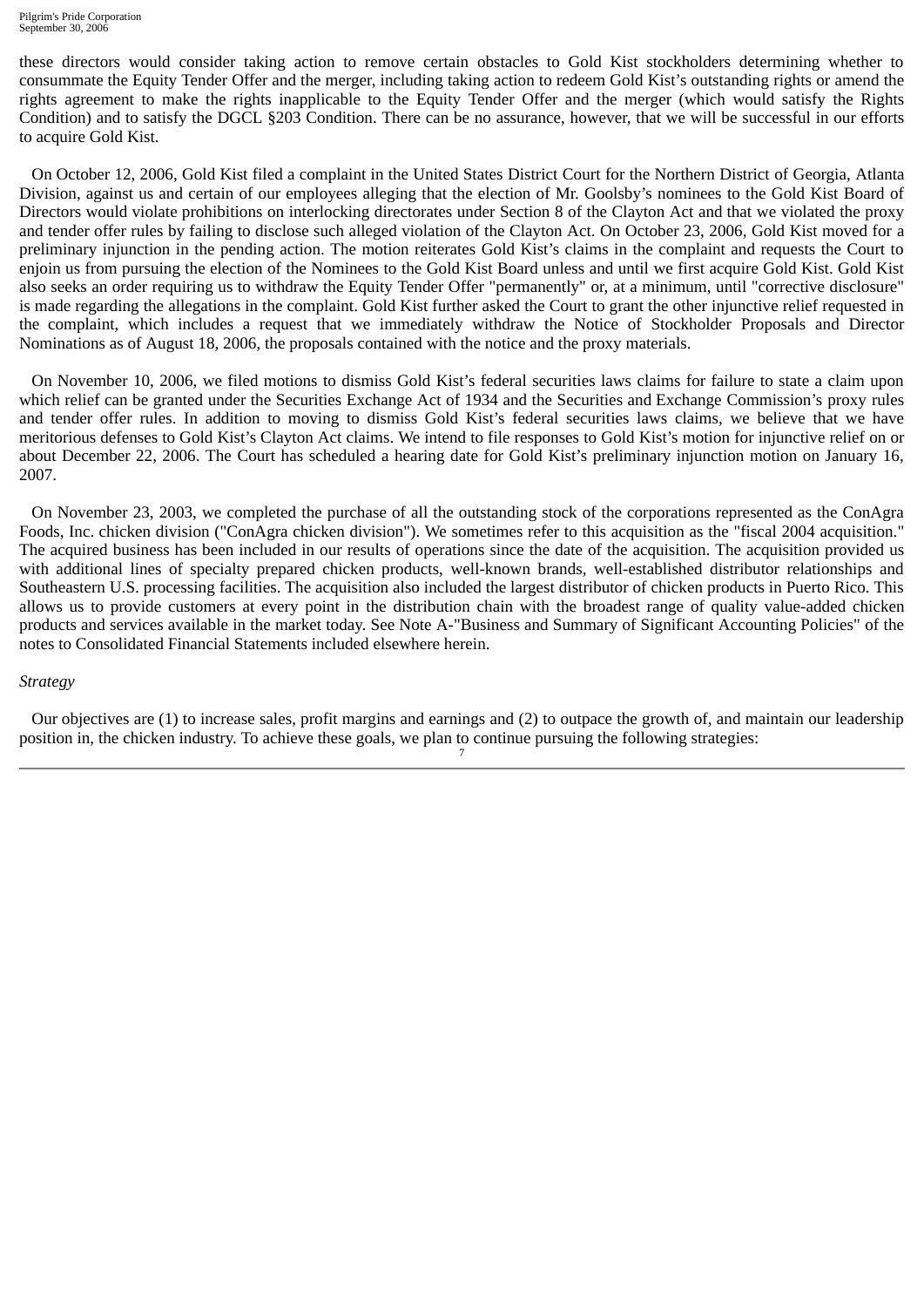- Capitalize on significant scale with leading industry position and brand recognition. We are the second largest producer of chicken products in the U.S. We estimate that our U.S. market share, based on the total annual chicken production in the U.S., is approximately 16%, which is approximately 82% higher than the third largest competitor in the chicken industry. The complementary fit of markets, distributor relationships and geographic locations are a few of the many benefits we realized from our fiscal 2004 acquisition discussed above. We believe the acquired business' established relationships with broad-line national distributors have enabled us to expand our customer base and provide nationwide distribution capabilities for all of our product lines. As a result, we believe we are one of only two U.S. chicken producers that can supply the growing demand for a broad range of price competitive standard and specialized products with well-known brand names on a nationwide basis from a single source supplier.
- *Capitalize on attractive U.S. prepared foods market.* We focus our U.S. growth initiatives on sales of prepared foods to the foodservice market because it continues to be one of the fastest growing and most profitable segments in the poultry industry. Products sold to this market segment require further processing, which enables us to charge a premium for our products, reducing the impact of feed ingredient costs on our profitability and improving and stabilizing our profit margins. Feed ingredient costs typically decrease from approximately 31%-49% of total production cost for fresh chicken products to approximately 16%-25% for prepared chicken products. Due to increased demand from our customers and our fiscal 2004 acquisition, our sales of prepared chicken products grew from \$848.7 million in fiscal 2002 to \$1,940.1 million in fiscal 2006, a compounded annual growth rate of 23%. Prepared foods sales represented 47.3% of our total U.S. chicken revenues in fiscal year 2006, which we believe provides us with a significant competitive advantage and reduces our exposure to feed price fluctuations. The addition of well-known brands, including Pierce<sup>®</sup> and Easy-Entree<sup>®</sup>, from our fiscal 2004 acquisition significantly expanded Pilgrim's Pride's already sizeable prepared foods chicken offerings. Similarly, our acquisition of highly customized cooked chicken products, including breaded cutlets, sizzle strips and Wing-Dings®, for restaurants and specialty foodservice customers from this acquisition complemented our existing lines of pre-cooked breast fillets, tenderloins, burgers, nuggets, salads and other prepared products for institutional foodservice, fast-food and retail customers.
- *Emphasize customer-driven research and technology.* We have a long-standing reputation for customer-driven research and development in designing new products and implementing advanced processing technology. This enables us to better meet our customers' changing needs for product innovation, consistent quality and cost efficiency. In particular, customer-driven research and development is integral to our growth strategy for the prepared foods market in which customers continue to place greater importance on value-added services. Our research and development personnel often work directly with customers in developing products for them, which we believe helps promote long-term relationships.
- Enhance U.S. fresh chicken profitability through value-added, branded products. OurU.S. fresh chicken sales accounted for \$1,885.0 million, or 46.0%, of our U.S. chicken sales for fiscal 2006. In addition to maintaining the sales of traditional fresh chicken products, our strategy is to shift the mix of our U.S. fresh chicken products by continuing to increase sales of higher margin, faster growing products, such as fixed weight packaged products and marinated chicken and chicken parts, and to continually shift portions of this product mix into the higher value and margin prepared chicken products. Much of our fresh chicken products are sold under the Pilgrim's Pride® brand name, which is a well-known brand in the chicken industry.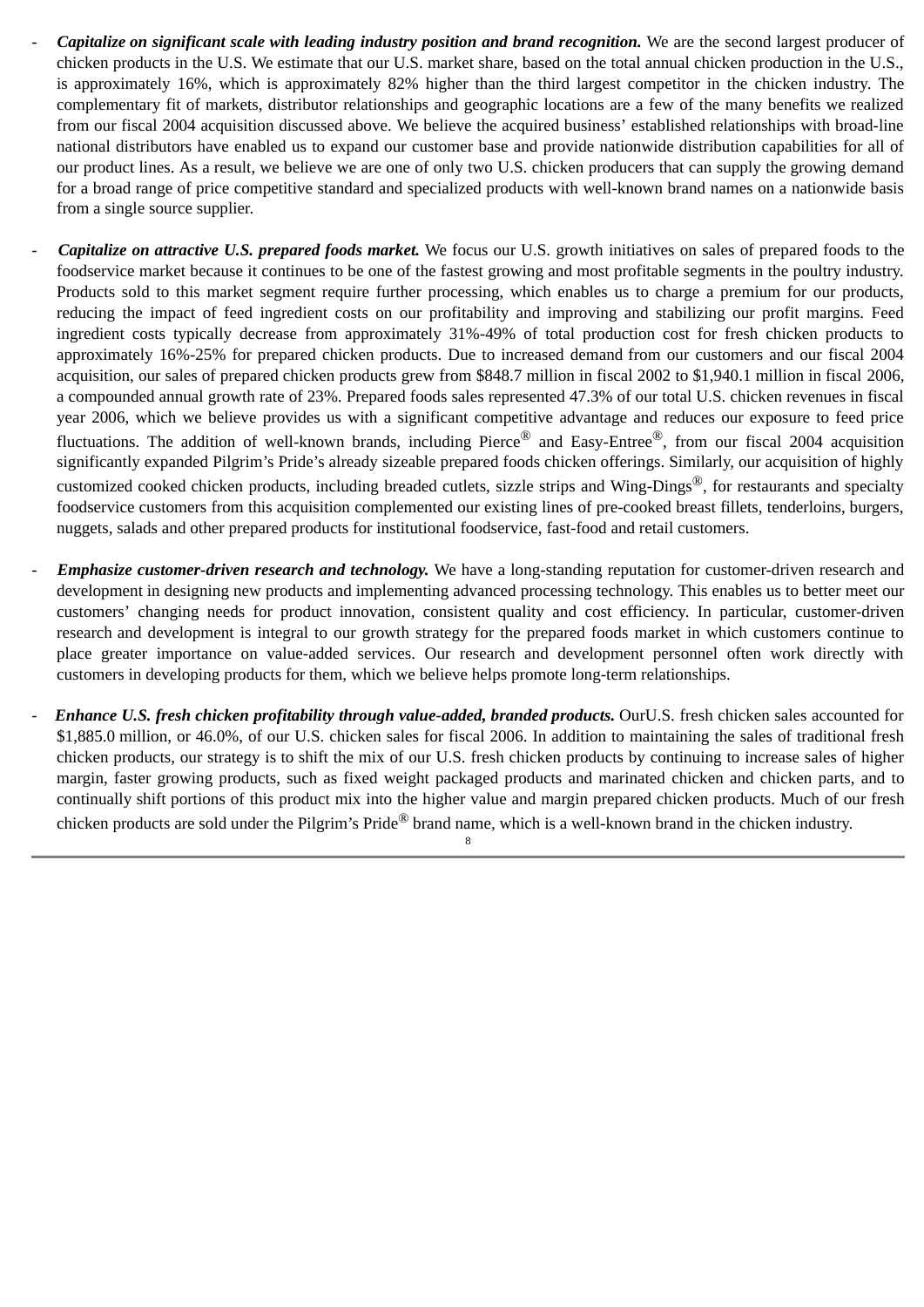- **Improve operating efficiencies and increase capacity on a cost-effective basis. As production and sales grow, we continue to** focus on improving operating efficiencies by investing in state-of-the-art technology and processes, training and our total quality management program. Specific initiatives include:
- standardizing lowest-cost production processes across our various facilities;
- centralizing purchasing and other shared services; and
- standardizing and upgrading technology where appropriate.

In addition, we have a proven history of increasing capacity while improving operating efficiencies at acquired properties in both the U.S. and Mexico. As a result, according to industry data, since 1993 we have consistently been one of the lowest cost producers of chicken in the U.S., and we also believe we are one of the lowest cost producers of chicken in Mexico.

- *Continue to seek strategic acquisitions.* We have pursued opportunities to expand through acquisitions in the past. We expect to continue to pursue acquisition opportunities in the future that would either complement our existing businesses, broaden our production capabilities and/or improve our operating efficiencies.
- *Continue to penetrate the growing Mexican market.* We seek to leverage our leading market position and reputation for freshness and quality in Mexico by focusing on the following objectives:

- - to be one of the most cost-efficient producers and processors of chicken in Mexico by applying technology and expertise utilized in the U.S.;

- - to continually increase our distribution of higher margin, more value-added products to national retail stores and restaurants; and
- to continue to build and emphasize brand awareness and capitalize on Mexican consumers' preference for branded products and their insistence on freshness and quality.

*- Capitalize on export opportunities.*We intend to continue to focus on international opportunities to complement our U.S. chicken operations and capitalize on attractive export markets. Although according to the USDA, the export of U.S. chicken products decreased 6.3% from 2001 through 2005, we believe U.S. chicken exports will grow as worldwide demand increases for high-grade, low-cost meat protein sources. According to USDA data, the export market for chicken is expected to grow at a compounded annual growth rate of 2.9% from 2005 to 2010 and 5.1% from 2005 to 2006 alone. Historically, we have targeted international markets to generate additional demand for our dark chicken meat, which is a natural by-product of our U.S. operations given our concentration on prepared foods products and the U.S. customers' general preference for white chicken meat. As part of this initiative, we have created a significant international distribution network into several markets, including Mexico, which we now utilize not only for dark chicken meat distribution, but also for various higher margin prepared foods and other poultry products. We employ both a direct international sales force and export brokers. Our key international markets include Eastern Europe, including Russia; the Far East; and Mexico. We believe that we have substantial opportunities to expand our sales to these markets by capitalizing on direct international distribution channels supplemented by our existing export broker relationships. Our export sales accounted for approximately 7.9% and 21.2% of our U.S. chicken sales and pounds, respectively, for fiscal 2006. 9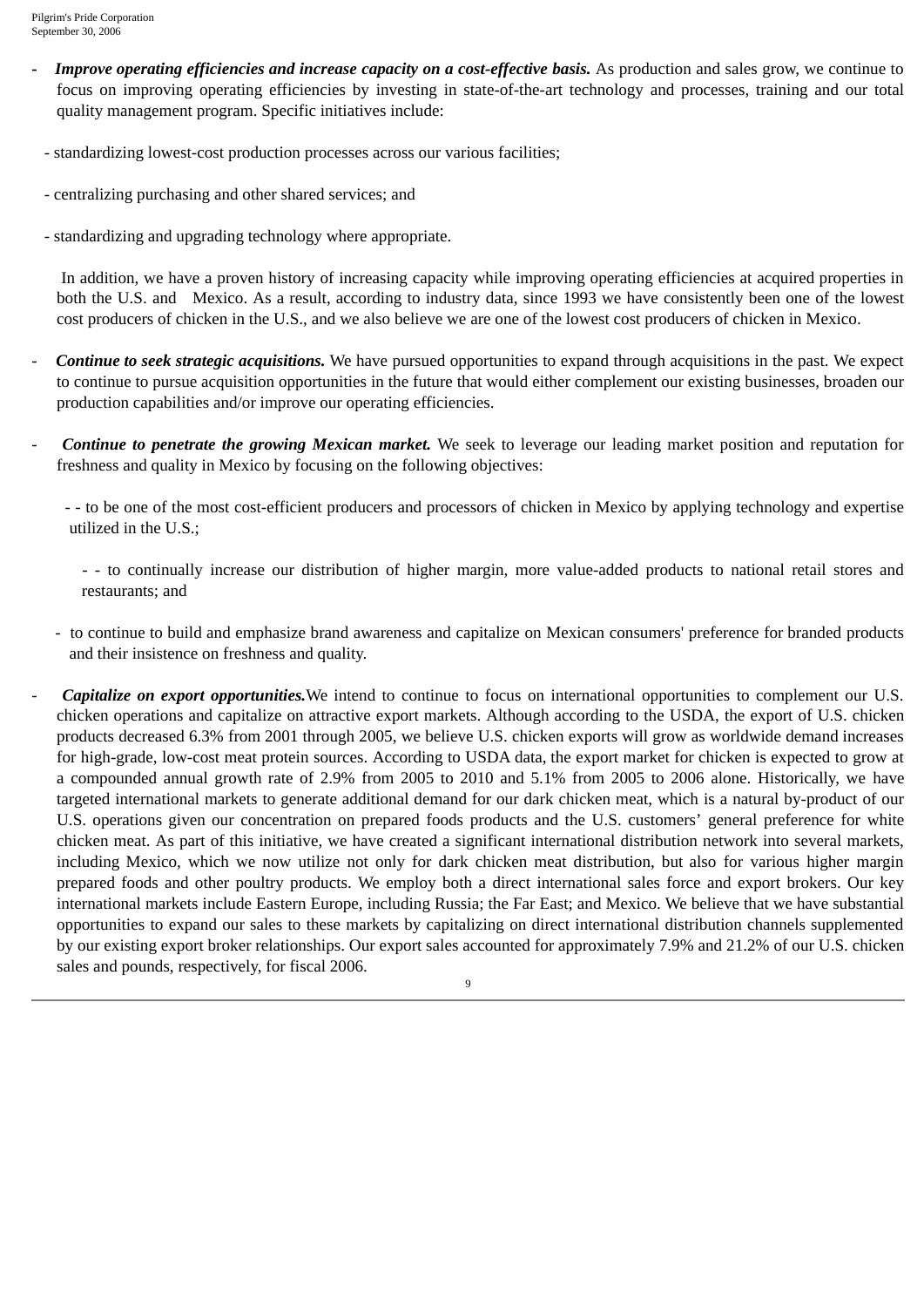### b. **Financial Information About Segments**

We operate in three reportable business segments as (1) a producer and seller of chicken products, (2) a producer and seller of turkey products and (3) a seller of other products. See a discussion of our business segments in Item 7. "Management's Discussion and Analysis of Financial Condition and Results of Operations."

### **c. Narrative Description of Business**

#### *Products and Markets*

Our chicken products consist primarily of:

(1) Prepared chicken products, which are products such as portion-controlled breast fillets, tenderloins and strips, delicatessen products, salads, formed nuggets and patties and bone-in chicken parts. These products are sold either refrigerated or frozen and may be fully cooked, partially cooked or raw. In addition, these products are breaded or non-breaded and either pre-marinated or non-marinated.

(2) Fresh chicken, which is refrigerated (non-frozen) whole or cut-up chicken sold to the foodservice industry either pre-marinated or non-marinated. Fresh chicken also includes prepackaged case-ready chicken, which includes various combinations of freshly refrigerated, whole chickens and chicken parts in trays, bags or other consumer packs labeled and priced ready for the retail grocer's fresh meat counter.

(3) Export and other chicken products, which are primarily parts and whole chicken, either refrigerated or frozen for U.S. export or domestic use, and chicken prepared foods products for U.S. export.

Our turkey products consist primarily of fresh and frozen whole turkeys.

Our chicken and turkey products are sold primarily to:

(1) Foodservice customers, which are customers such as chain restaurants, food processors, foodservice distributors and certain other institutions. We sell products to our foodservice customers ranging from portion-controlled refrigerated poultry parts to fully-cooked and frozen, breaded or non-breaded poultry parts or formed products.  $1<sub>0</sub>$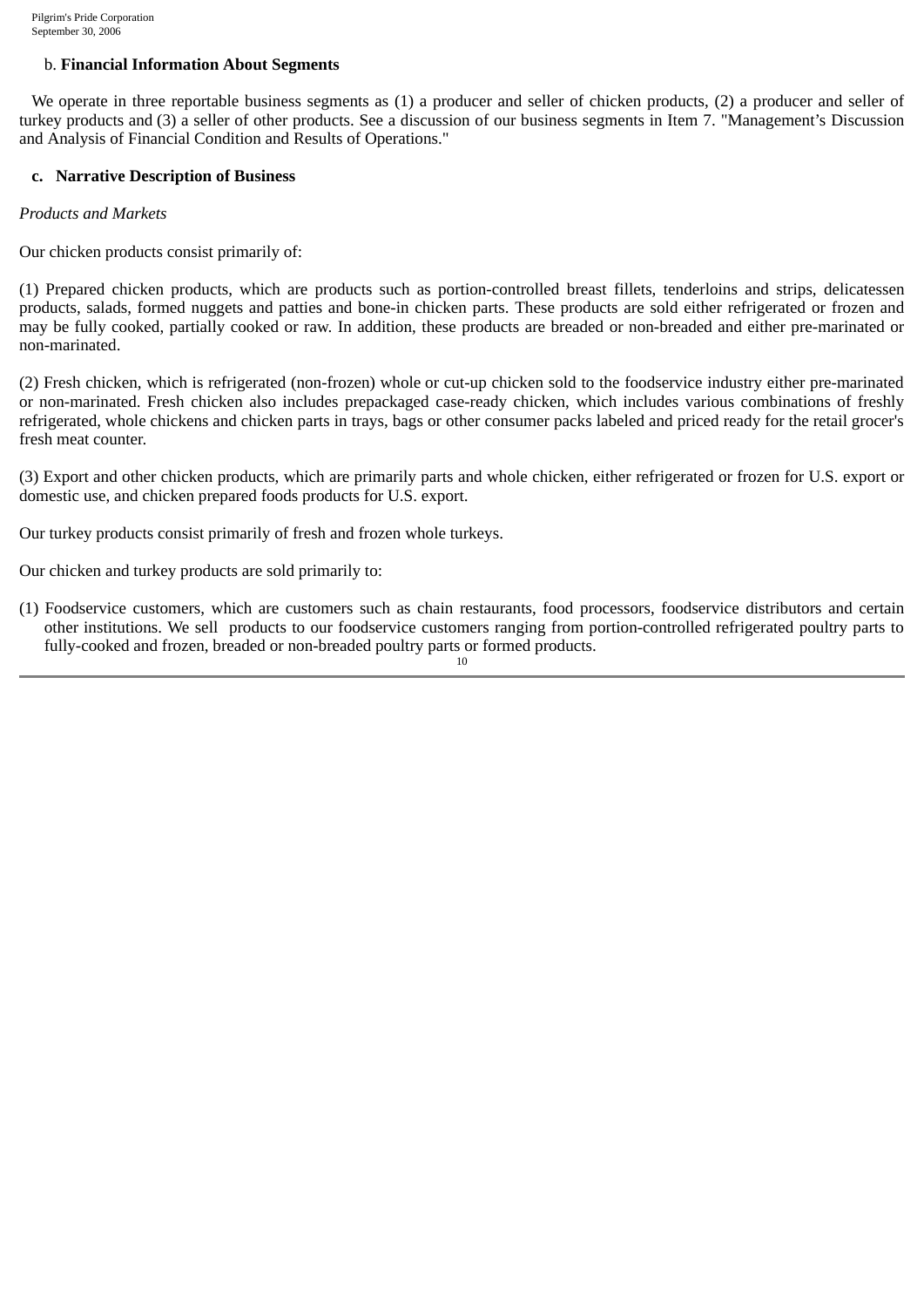- (2) Retail customers, which are customers such as grocery store chains, wholesale clubs and other retail distributors. We sell to our retail customers branded, pre-packaged, cut-up and whole poultry, and fresh refrigerated or frozen whole poultry and poultry parts in trays, bags or other consumer packs.
- (3) Export and other product customers, who purchase chicken products for export to Eastern Europe, including Russia; the Far East; Mexico; and other world markets. Our export and other chicken products, with the exception of our exported prepared foods products, consist of whole chickens and chicken parts sold primarily in bulk, non-branded form, either refrigerated to distributors in the U.S. or frozen for distribution to export market.

Our other products consist of:

- (1) Other types of meat along with various other staples purchased and sold by our distribution centers as a convenience to our chicken customers who purchase through the distribution centers.
- (2) The production and sale of table eggs, commercial feeds and related items and proteins.

The following table sets forth, for the periods beginning with fiscal 2002, net sales attributable to each of our primary product lines and markets served with those products. Consistent with our long-term strategy, we emphasized our U.S. growth initiatives on sales of prepared foods products, primarily to the foodservice market. This product and market segment has experienced, and we believe will continue to experience, greater growth than fresh chicken products. We based the table on our internal sales reports and their classification of product types and customers. 11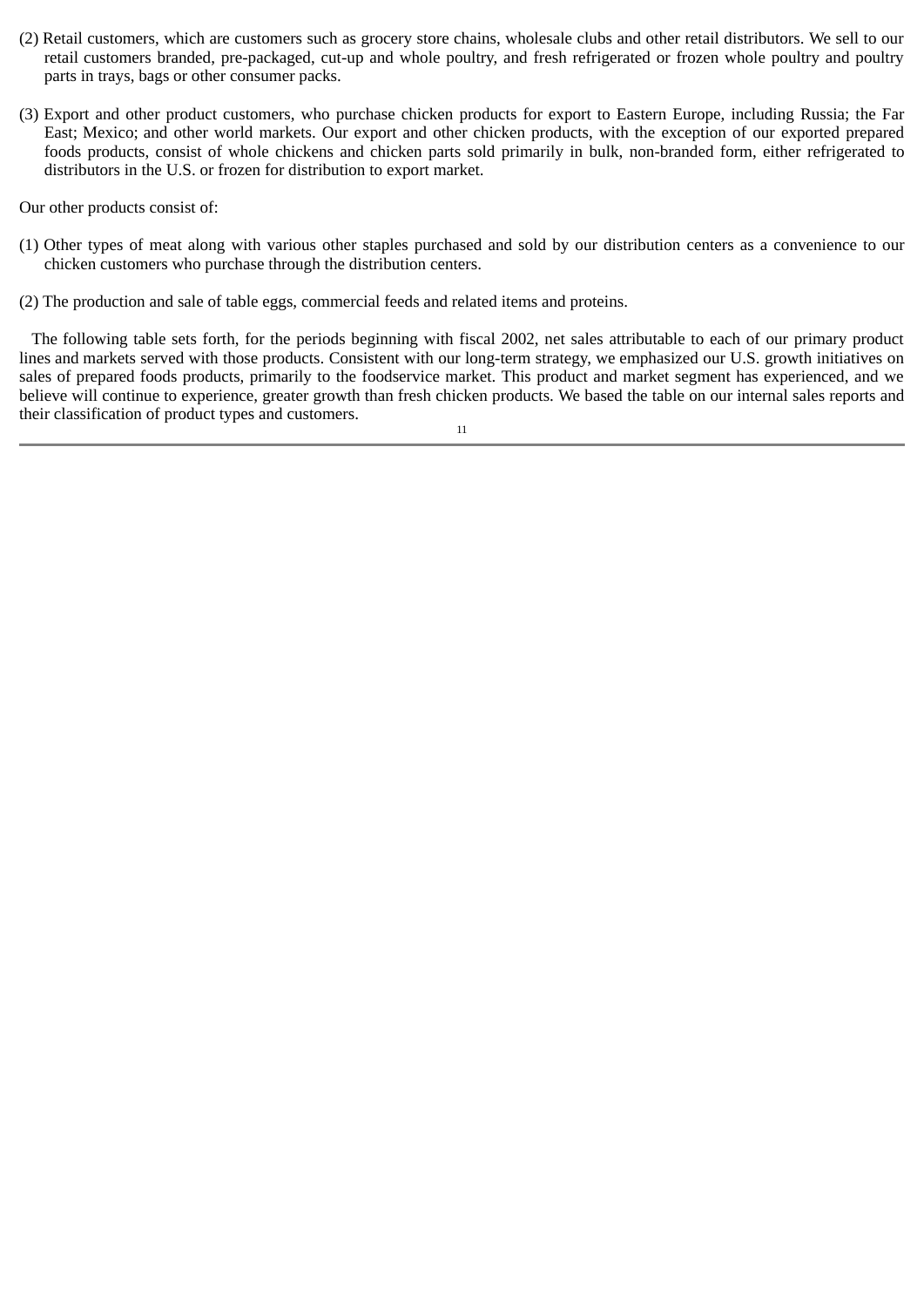|                                     | <b>Fiscal Year Ended</b> |  |                      |                             |                      |                      |
|-------------------------------------|--------------------------|--|----------------------|-----------------------------|----------------------|----------------------|
|                                     | Sept. 30, 2006           |  | Oct. 1, 2005         | Oct. 2, 2004 <sup>(a)</sup> | Sept. 27, 2003       | Sept. 28,<br>2002    |
|                                     | $(52 \text{ weeks})$     |  | $(52 \text{ weeks})$ | $(53 \text{ weeks})$        | $(52 \text{ weeks})$ | $(52 \text{ weeks})$ |
| <b>U.S. Chicken Sales:</b>          |                          |  |                      | (in thousands)              |                      |                      |
| <b>Prepared Foods:</b>              |                          |  |                      |                             |                      |                      |
| Foodservice                         | \$<br>1,567,297 \$       |  | 1,622,901 \$         | 1,647,904 \$                | 731,331 \$           | 659,856              |
| Retail                              | 308,486                  |  | 283,392              | 213,775                     | 163,018              | 158,299              |
| <b>Total Prepared Foods</b>         | 1,875,783                |  | 1,906,293            | 1,861,679                   | 894,349              | 818,155              |
| Fresh Chicken:                      |                          |  |                      |                             |                      |                      |
| Foodservice                         | 1,388,451                |  | 1,509,189            | 1,328,883                   | 474,251              | 448,376              |
| Retail                              | 496,560                  |  | 612,081              | 653,798                     | 257,911              | 258,424              |
| <b>Total Fresh Chicken</b>          | 1,885,011                |  | 2,121,270            | 1,982,681                   | 732,162              | 706,800              |
| <b>Export and Other:</b>            |                          |  |                      |                             |                      |                      |
| Export:                             |                          |  |                      |                             |                      |                      |
| <b>Prepared Foods</b>               | 64,338                   |  | 59,473               | 34,735                      | 26,714               | 30,528               |
| Chicken                             | 257,823                  |  | 303,150              | 212,611                     | 85,087               | 93,575               |
| Total Export <sup>(b)</sup>         | 322,161                  |  | 362,623              | 247,346                     | 111,801              | 124,103              |
| Other Chicken By-Products           | 15,448                   |  | 21,083               | (b)                         | (b)                  | (b)                  |
| <b>Total Export and Other</b>       | 337,609                  |  | 383,706              | 247,346                     | 111,801              | 124,103              |
| Total U.S. Chicken                  | 4,098,403                |  | 4,411,269            | 4,091,706                   | 1,738,312            | 1,649,058            |
| <b>Mexico Chicken Sales:</b>        | 418,745                  |  | 403,353              | 362,442                     | 349,305              | 323,769              |
| <b>Total Chicken Sales</b>          | 4,517,148                |  | 4,814,622            | 4,454,148                   | 2,087,617            | 1,972,827            |
| <b>U.S. Turkey Sales:</b>           |                          |  |                      |                             |                      |                      |
| Foodservice                         | 30,269                   |  | 73,908               | 120,676                     | 138,405              | 170,770              |
| Retail                              | 96,968                   |  | 125,741              | 154,289                     | 154,552              | 162,220              |
|                                     | 127,237                  |  | 199,649              | 274,965                     | 292,957              | 332,990              |
| Export and Other <sup>(b)</sup>     | 3,664                    |  | 5,189                | 11,287                      | 12,721               | 15,128               |
| Total U.S. Turkey Sales             | 130,901                  |  | 204,838              | 286,252                     | 305,678              | 348,118              |
| <b>Other Products:</b>              |                          |  |                      |                             |                      |                      |
| <b>United States</b>                | 570,510                  |  | 626,056              | 600,091                     | 207,284              | 193,691              |
| Mexico                              | 17,006                   |  | 20,759               | 23,232                      | 18,766               | 19,082               |
| <b>Total Other Products</b>         | 587,516                  |  | 646.815              | 623,323                     | 226,050              | 212,773              |
| <b>Total Net Sales</b>              | \$<br>5,235,565 \$       |  | 5,666,275 \$         | 5,363,723 \$                | 2,619,345 \$         | 2,533,718            |
| <b>Total Chicken Prepared Foods</b> | \$<br>1,940,121 \$       |  | 1,965,766 \$         | 1,896,414 \$                | 921,063 \$           | 848,683              |

(a) The fiscal 2004 acquisition on November 23, 2003 has been accounted for as a purchase, and the results of operations for this acquisition have been included in our consolidated results of operations since the acquisition date.

(b) The Export and Other category was historically included the sales of certain chicken and turkey by-products sold in international markets as well as the export of chicken and turkey products. Prior to fiscal 2005, by-product sales were not specifically identifiable from the Export and Other category. Accordingly, a detail breakout is not available prior to such time; however, the Company believes that the relative split between these categories as shown in fiscal 2005 would not be dissimilar in the prior fiscal periods. Export items include certain poultry parts that have greater value in some overseas markets than in the U.S.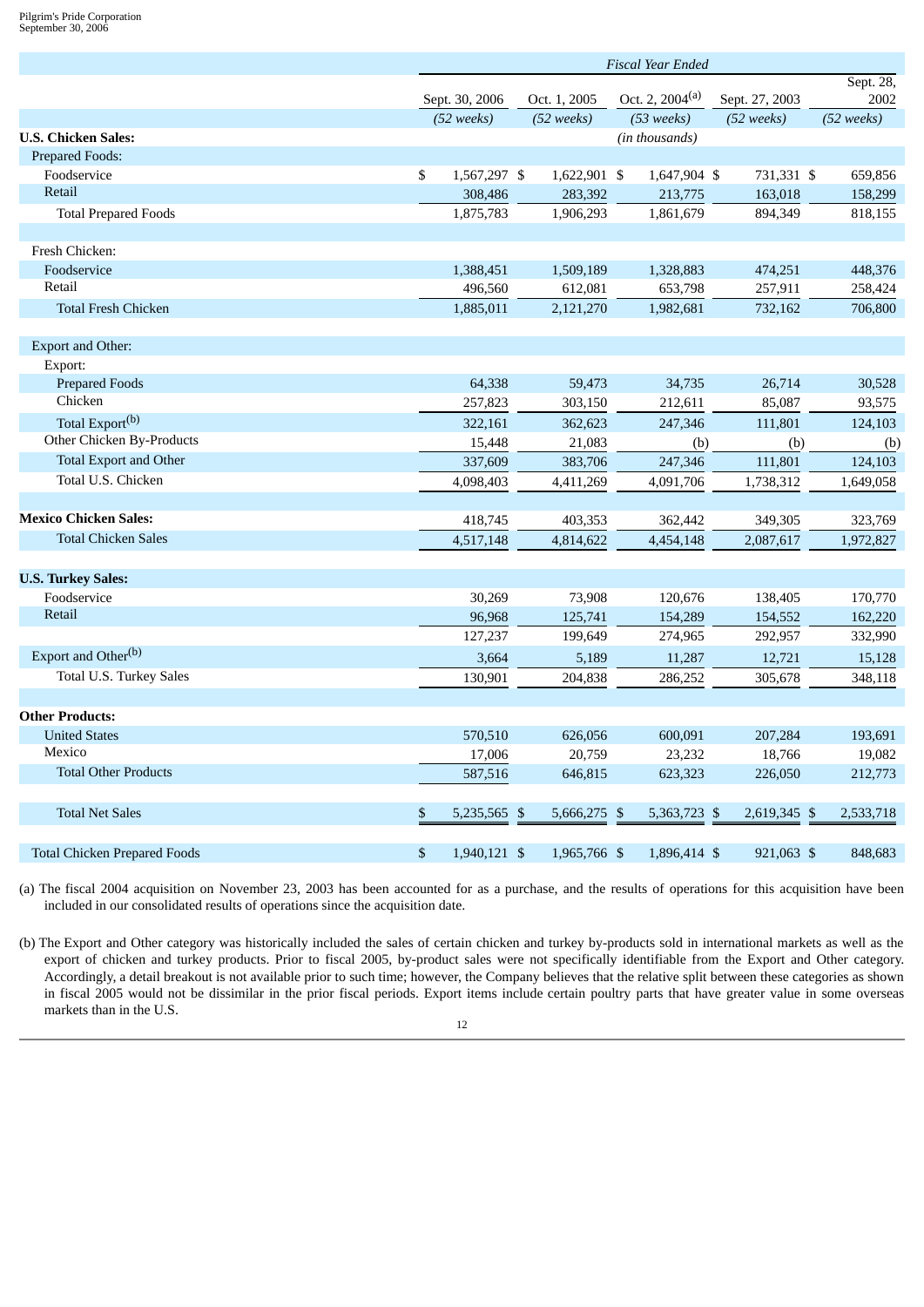The following table sets forth, beginning with fiscal 2002, the percentage of net U.S. chicken and turkey sales attributable to each of our primary product lines and the markets serviced with those products. We based the table and related discussion on our internal sales reports and their classification of product types and customers.

|                                                              |                |              | <b>Fiscal Year Ended</b> |                |                |
|--------------------------------------------------------------|----------------|--------------|--------------------------|----------------|----------------|
|                                                              | Sept. 30, 2006 | Oct. 1, 2005 | Oct. 2, $2004^{(a)}$     | Sept. 27, 2003 | Sept. 28, 2002 |
| <b>U.S. Chicken Sales:</b>                                   |                |              |                          |                |                |
| Prepared Foods:                                              |                |              |                          |                |                |
| Foodservice                                                  | 38.2           | 36.8         | 40.3                     | 42.1           | 39.9           |
| Retail                                                       | 7.5            | 6.4          | 5.2                      | 9.4            | 9.6            |
| <b>Total Prepared Foods</b>                                  | 45.7%          | 43.2%        | 45.5%                    | 51.5%          | 49.5%          |
| Fresh Chicken:                                               |                |              |                          |                |                |
| Foodservice                                                  | 33.9           | 34.2         | 32.5                     | 27.3           | 27.2           |
| Retail                                                       | 12.1           | 13.9         | 16.0                     | 14.8           | 15.7           |
| <b>Total Fresh Chicken</b>                                   | 46.0%          | 48.1%        | 48.5%                    | 42.1%          | 42.9%          |
| Export and Other:                                            |                |              |                          |                |                |
| Export:                                                      |                |              |                          |                |                |
| <b>Prepared Foods</b>                                        | 1.6            | 1.3          | 0.8                      | 1.5            | 1.9            |
| Chicken                                                      | 6.3            | 6.9          | 5.2                      | 4.9            | 5.7            |
| Total Export <sup>(b)</sup>                                  | 7.9            | 8.2          | 6.0                      | 6.4            | 7.6            |
| Other Chicken By-Products                                    | 0.4            | 0.5          | (b)                      | (b)            | (b)            |
| <b>Total Export and Other</b>                                | 8.3%           | 8.7%         | 6.0%                     | 6.4%           | 7.6%           |
| Total U.S. Chicken                                           | 100.0%         | 100.0%       | 100.0%                   | 100.0%         | 100.0%         |
| Total Chicken Prepared Foods as a percentage of U.S. Chicken | 47.3%          | 44.5%        | 46.3%                    | 53.0%          | 51.4%          |
| <b>U.S. Turkey Sales:</b>                                    |                |              |                          |                |                |
| Foodservice                                                  | 23.1           | 36.0         | 42.1                     | 45.3           | 49.1           |
| Retail                                                       | 74.1           | 61.4         | 53.9                     | 50.5           | 46.6           |
|                                                              | 97.2%          | 97.4%        | 96.0%                    | 95.8%          | 95.7%          |
| Export and Other <sup>(b)</sup>                              | 2.8            | 2.6          | 4.0                      | 4.2            | 4.3            |
| Total U.S. Turkey                                            | 100.0%         | 100.0%       | 100.0%                   | 100.0%         | 100.0%         |

(a) The fiscal 2004 acquisition on November 23, 2003 has been accounted for as a purchase, and the results of operations for this acquisition have been included in our consolidated results of operations since the acquisition date.

(b) The Export and Other category was historically included the sales of certain chicken and turkey by-products sold in international markets as well as the export of chicken and turkey products. Prior to fiscal 2005, by-product sales were not specifically identifiable from the Export and Other category. Accordingly, a detail breakout is not available prior to such time; however, the Company believes that the relative split between these categories as shown in fiscal 2005 would not be dissimilar in the prior fiscal periods. Export items include certain poultry parts that have greater value in some overseas markets than in the U.S.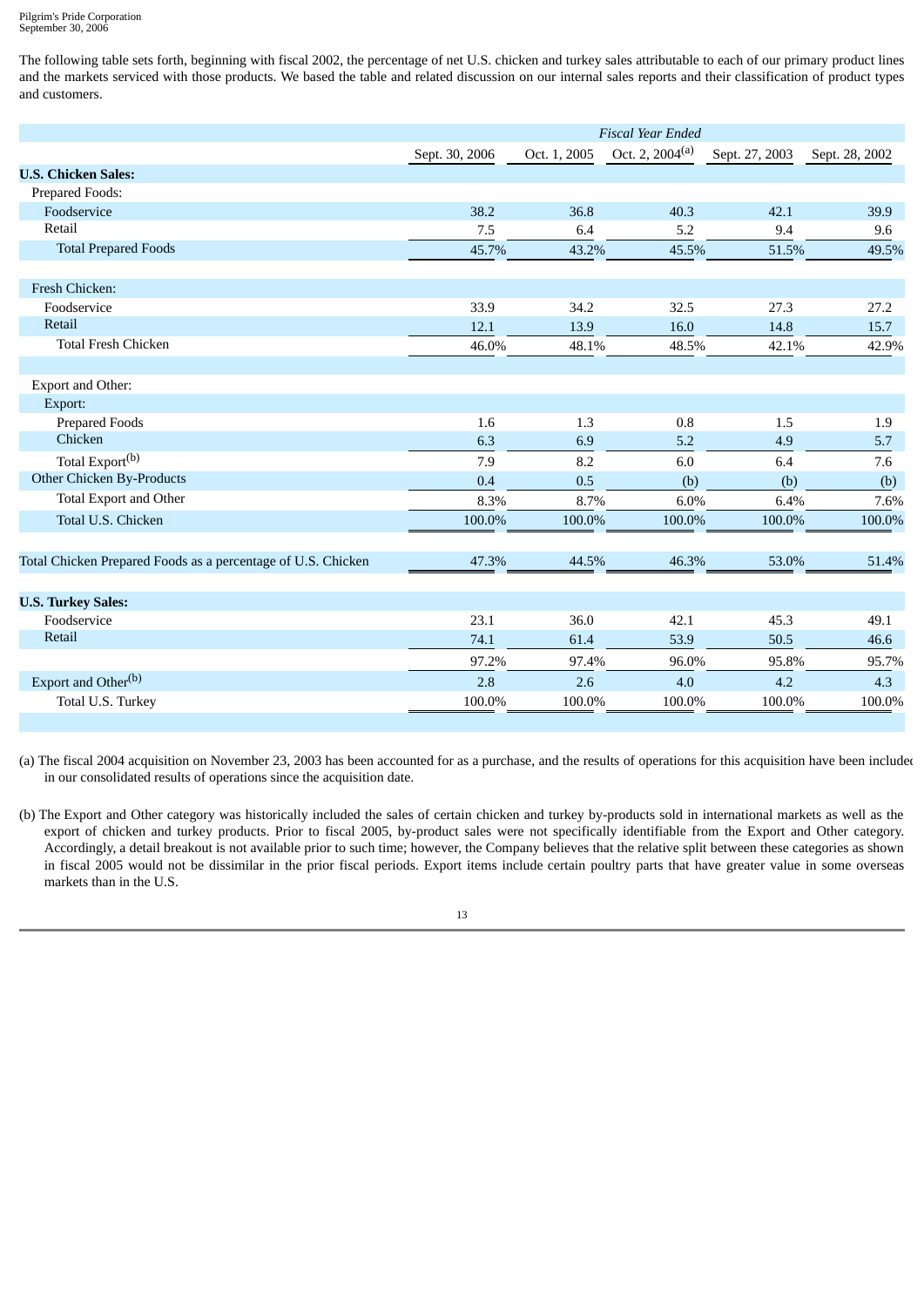# **UNITED STATES**

# **Product Types**

#### *Chicken Products*

*Prepared Foods Overview.* During fiscal 2006, \$1,875.8 million, or 45.7%, of our U.S. chicken sales were in prepared foods products to foodservice customers and retail distributors, as compared to \$818.2 million in fiscal 2002. These numbers reflect the strategic focus for our growth and our fiscal 2004 acquisition. The market for prepared chicken products has experienced, and we believe will continue to experience, greater growth, higher average sales prices and higher margins than fresh chicken products. Also, the production and sale in the U.S. of prepared foods products reduce the impact of the costs of feed ingredients on our profitability. Feed ingredient costs are the single largest component of our total U.S. cost of sales, representing approximately 26% of our U.S. cost of sales for the fiscal year ended September 30, 2006. The production of feed ingredients is positively or negatively affected primarily by weather patterns throughout the world, the global level of supply inventories, demand for feed ingredients and the agricultural policies of the U.S. and foreign governments. As further processing is performed, feed ingredient costs become a decreasing percentage of a product's total production cost, thereby reducing their impact on our profitability. Products sold in this form enable us to charge a premium, reduce the impact of feed ingredient costs on our profitability and improve and stabilize our profit margins.

We establish prices for our prepared chicken products based primarily upon perceived value to the customer, production costs and prices of competing products. The majority of these products are sold pursuant to agreements with varying terms that either set a fixed price for the products or set a price according to formulas based on an underlying commodity market, subject in many cases to minimum and maximum prices.

*Fresh Chicken Overview.* Our fresh chicken business is an important component of our sales and accounted for \$1,885.0 million, or 46.0%, of our total U.S. chicken sales for fiscal 2006. In addition to maintaining sales of mature, traditional fresh chicken products, our strategy is to shift the mix of our U.S. fresh chicken products by continuing to increase sales of higher margin, faster growing products, such as marinated chicken and chicken parts, and to continually shift portions of this product mix into the higher value and margin prepared foods category.

Most fresh chicken products are sold to established customers, based upon certain weekly or monthly market prices reported by the USDA and other public price reporting services, plus a markup, which is dependent upon the customer's location, volume, product specifications and other factors. We believe our practices with respect to sales of fresh chicken are generally consistent with those of our competitors. The majority of these products are sold pursuant to agreements with varying terms that either set a fixed price for the products or set a price according to formulas based on an underlying commodity market, subject in many cases to minimum and maximum prices.

*Export and Other Chicken Products Overview.* Our export and other products consist of whole chickens and chicken parts sold primarily in bulk, non-branded form, either refrigerated to distributors in the U.S. or frozen for distribution to export markets, and branded and non-branded prepared foods products for distribution to export markets. In fiscal 2006, approximately \$337.6 million, or 8.3%, of our total U.S. chicken sales were attributable to U.S. chicken export and other products. These exports and other products, other than the prepared foods products, have historically been characterized by lower prices and greater price volatility than our more value-added product lines.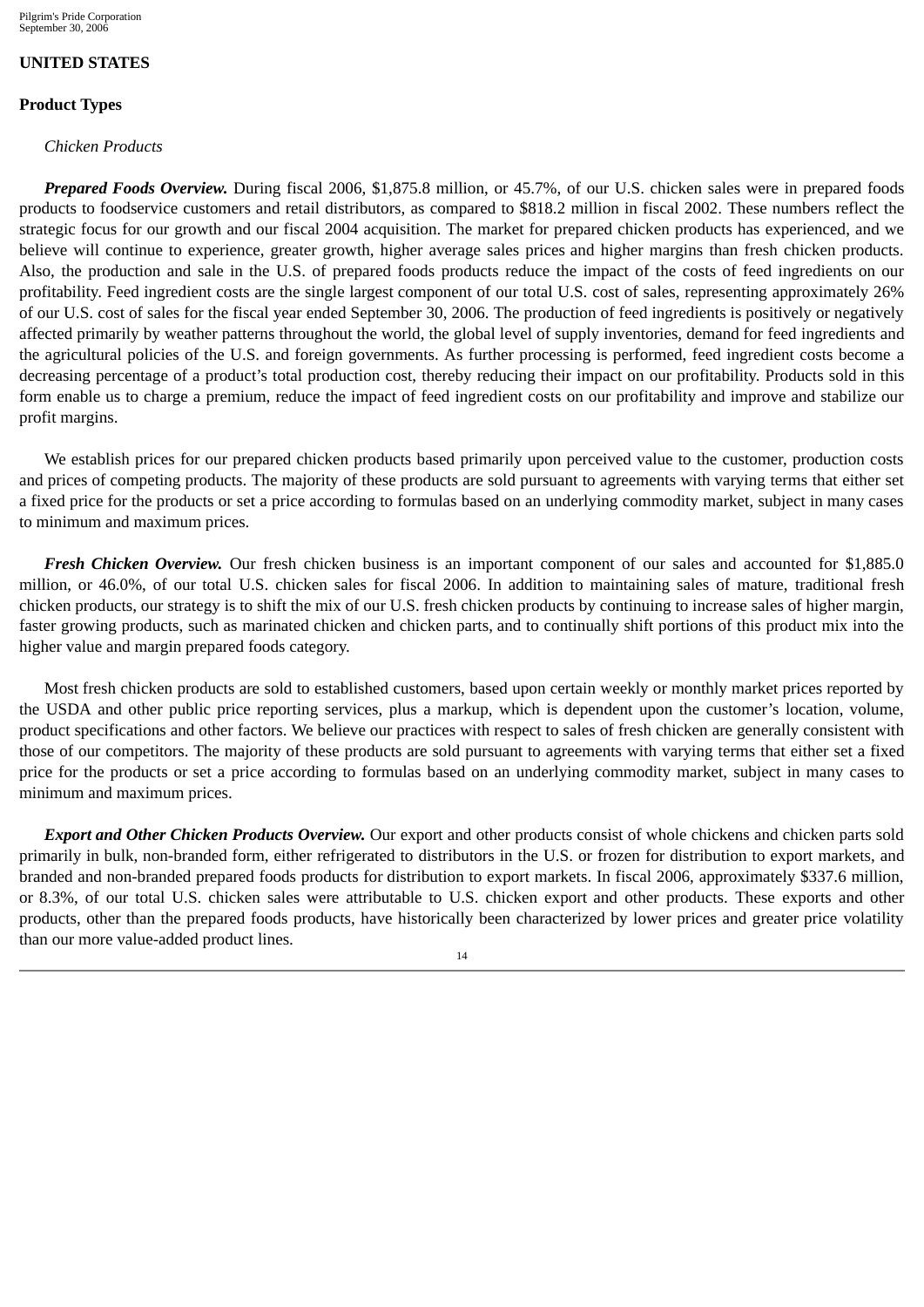#### *Turkey Products*

*Turkey Overview.* Our turkey business accounted for \$127.2 million of sales in fiscal 2006. As is typical for the industry, a significant portion of the sales of fresh and frozen whole turkeys is seasonal in nature, with the height of sales occurring during the Thanksgiving and Christmas holidays.

Most turkey products are sold to established customers pursuant to agreements with varying terms that either set a fixed price or are subject to a market driven formula with some agreements based upon market prices reported by the USDA and other public price reporting services, plus a markup, subject in many cases to minimum and maximum prices. This is dependent upon the customer's location, volume, product specifications and other factors. We believe our practices with respect to sales of fresh turkey are generally consistent with those of our competitors with similar programs.

### **Markets for Chicken Products**

*Foodservice.* The majority of our U.S. chicken sales are derived from products sold to the foodservice market. This market principally consists of chain restaurants, food processors, broad-line distributors and certain other institutions located throughout the continental U.S. We supply chicken products ranging from portion-controlled refrigerated chicken parts to fully cooked and frozen, breaded or non-breaded chicken parts or formed products.

We believe the Company is well-positioned to be the primary or secondary supplier to many national and international chain restaurants who require multiple suppliers of chicken products. Additionally, we believe we are well suited to be the sole supplier for many regional chain restaurants. Regional chain restaurants often offer better margin opportunities and a growing base of business.

We believe we have significant competitive strengths in terms of full-line product capabilities, high-volume production capacities, research and development expertise and extensive distribution and marketing experience relative to smaller and nonvertically integrated producers. While the overall chicken market has grown consistently, we believe the majority of this growth in recent years has been in the foodservice market. According to the National Chicken Council, from 2001 through 2005, sales of chicken products to the foodservice market grew at a compounded annual growth rate of approximately 7.0%, versus 5.5% growth for the chicken industry overall. Foodservice growth is anticipated to continue as food-away-from-home expenditures continue to outpace overall industry rates. According to the National Restaurant Association, food-away-from-home expenditures grew at a compounded annual growth rate of approximately 5.2% from 2001 through 2005 and are projected to grow at a 3.5% compounded annual growth rate from 2005 through 2010. As a result, the food-away-from-home category is projected by the National Restaurant Association to account for 53% of total food expenditures by 2010, as compared with the current amount of 47.5%. Due to internal growth and our fiscal 2004 acquisition, our sales to the foodservice market from fiscal 2002 through fiscal 2006 grew at a compounded annual growth rate of 27.8% and represented 72.1% of the net sales of our U.S. chicken operations in fiscal 2006.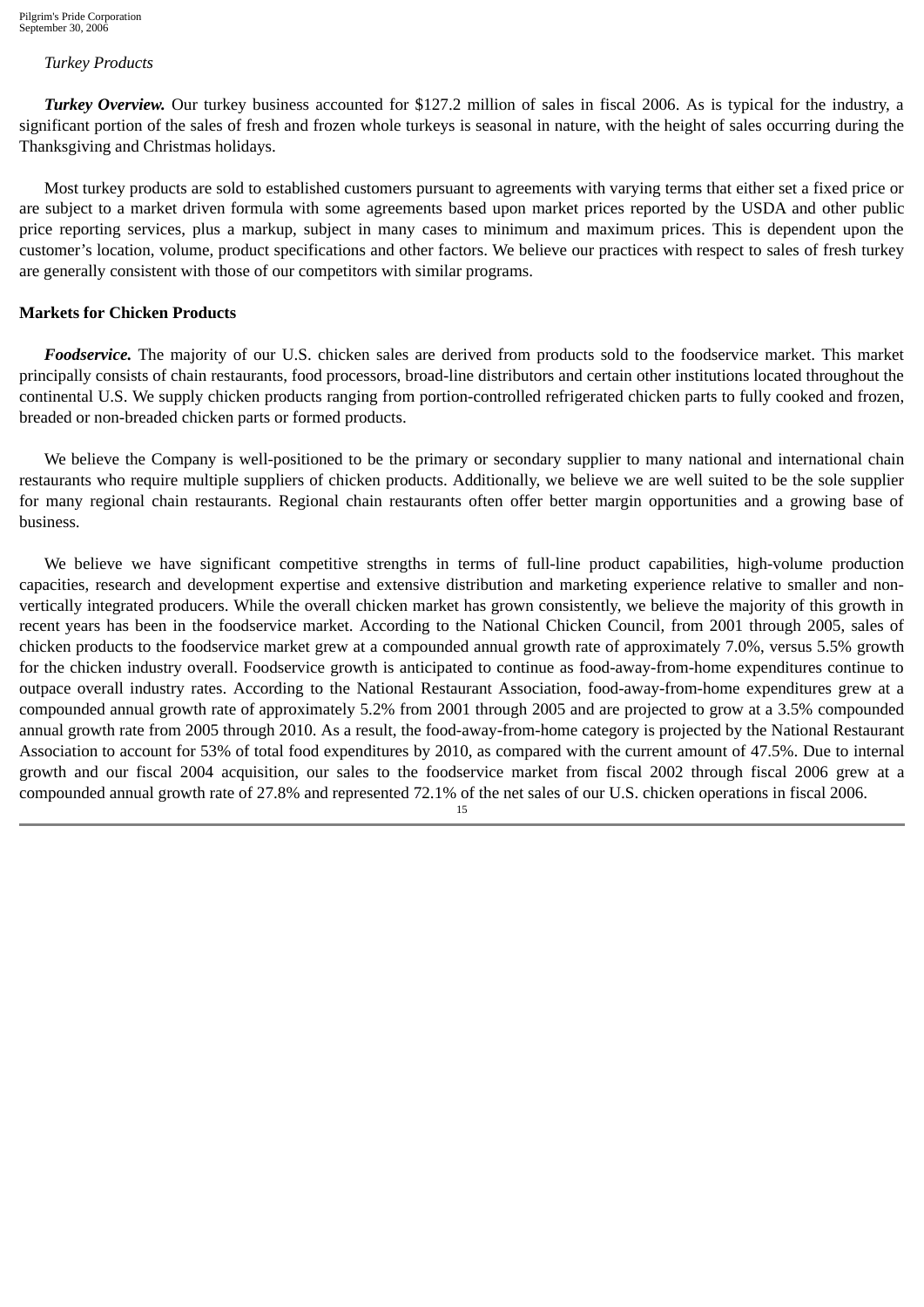*Foodservice - Prepared Foods.* The majority of our sales to the foodservice market consist of prepared foods products. Our prepared chicken products sales to the foodservice market were \$1,567.3 million in fiscal 2006 compared to \$659.9 million in fiscal 2002, a compounded annual growth rate of approximately 24.1%. In addition to the significant increase in sales created by the fiscal 2004 acquisition, we attribute this growth in sales of prepared chicken products to the foodservice market to a number of factors:

*First,* there has been significant growth in the number of foodservice operators offering chicken on their menus and in the number of chicken items offered.

*Second,* foodservice operators are increasingly purchasing prepared chicken products, which allow them to reduce labor costs while providing greater product consistency, quality and variety across all restaurant locations.

*Third,* there is a strong need among larger foodservice companies for an alternative or additional supplier to our principal competitor in the prepared chicken products market. A viable alternative supplier must be able to ensure supply, demonstrate innovation and new product development and provide competitive pricing. We have been successful in our objective of becoming the alternative supplier of choice by being the primary or secondary prepared chicken products supplier to many large foodservice companies because:

- We are vertically integrated, giving us control over our supply of chicken and chicken parts;
- Our further processing facilities, with a wide range of capabilities, are particularly well suited to the high-volume production as well as low-volume custom production runs necessary to meet both the capacity and quality requirements of the foodservice market; and

- We have established a reputation for dependable quality, highly responsive service and excellent technical support.

*Fourth,* as a result of the experience and reputation developed with larger customers, we have increasingly become the principal supplier to mid-sized foodservice organizations.

*Fifth,* our in-house product development group follows a customer-driven research and development focus designed to develop new products to meet customers' changing needs. Our research and development personnel often work directly with institutional customers in developing products for these customers.

*Sixth*, we are a leader in utilizing advanced processing technology, which enables us to better meet our customers' needs for product innovation, consistent quality and cost efficiency.

*Foodservice - Fresh Chicken.* We produce and market fresh, refrigerated chicken for sale to U.S. quick-service restaurant chains, delicatessens and other customers. These chickens have the giblets removed, are usually of specific weight ranges and are usually pre-cut to customer specifications. They are often marinated to enhance value and product differentiation. By growing and processing to customers' specifications, we are able to assist quick-service restaurant chains in controlling costs and maintaining quality and size consistency of chicken pieces sold to the consumer. 16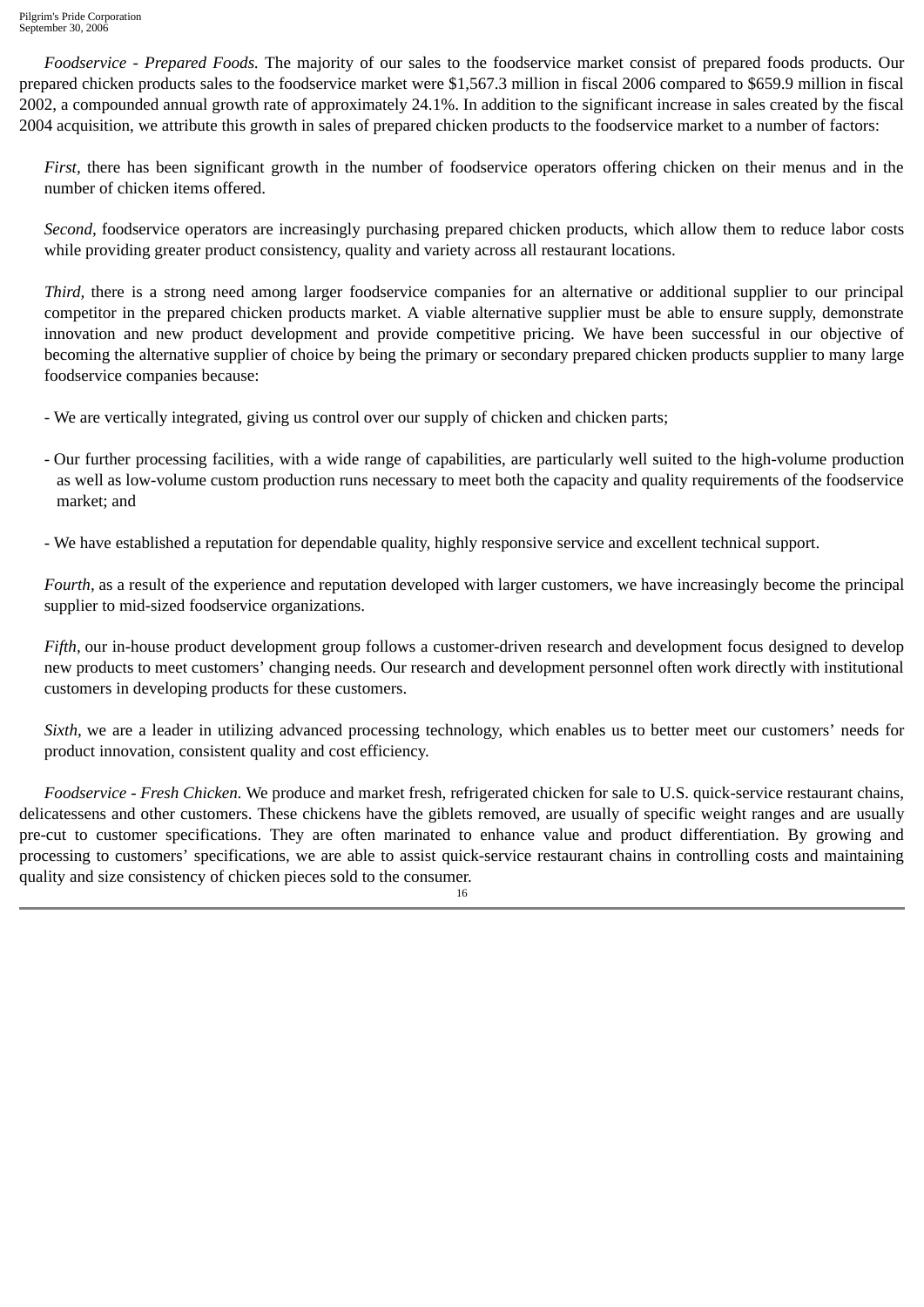*Retail.* The retail market consists primarily of grocery store chains, wholesale clubs and other retail distributors. We concentrate our efforts in this market on sales of branded, prepackaged cut-up and whole chicken to grocery store chains and retail distributors. For a number of years, we have invested in both trade and retail marketing designed to establish high levels of brand name awareness and consumer preferences.

We utilize numerous marketing techniques, including advertising, to develop and strengthen trade and consumer awareness and increase brand loyalty for consumer products marketed under the Pilgrim's Pride® brand. Our founder, Lonnie "Bo" Pilgrim, is the featured spokesperson in our television, radio and print advertising, and a trademark cameo of a person wearing a Pilgrim's hat serves as the logo on all of our primary branded products. As a result of this marketing strategy, Pilgrim's Pride® is a well-known brand name in a number of markets. We believe our efforts to achieve and maintain brand awareness and loyalty help to provide more secure distribution for our products. We also believe our efforts at brand awareness generate greater price premiums than would otherwise be the case in certain markets. We also maintain an active program to identify consumer preferences. The program primarily consists of discovering and validating new product ideas, packaging designs and methods through sophisticated qualitative and quantitative consumer research techniques in key geographic markets.

*Retail - Prepared Foods.* We sell retail-oriented prepared chicken products primarily to grocery store chains located throughout the U.S. Our prepared chicken products sales to the retail market were \$308.5 million in fiscal 2006 compared to \$158.3 million in fiscal 2002, a compounded annual growth rate of approximately 18.2%. We believe that our growth in this market segment will continue as retailers concentrate on satisfying consumer demand for more products that are quick, easy and convenient to prepare at home.

*Retail - Fresh Chicken.* Our prepackaged retail products include various combinations of freshly refrigerated, whole chickens and chicken parts in trays, bags or other consumer packs labeled and priced ready for the retail grocer's fresh meat counter. Our retail fresh chicken products are sold in the midwestern, southwestern, southeastern and western regions of the U.S. Our fresh chicken sales to the retail market were \$496.6 million in fiscal 2006 compared to \$258.4 million in fiscal 2002, a compounded annual growth rate of approximately 17.7% resulting primarily from our fiscal 2004 acquisition. We believe the retail prepackaged fresh chicken business will continue to be a large and relatively stable market, providing opportunities for product differentiation and regional brand loyalty.

*Export and Other Chicken Products.* Our export and other chicken products, with the exception of our exported prepared foods products, consist of whole chickens and chicken parts sold primarily in bulk, non-branded form either refrigerated to distributors in the U.S. or frozen for distribution to export markets. In the U.S., prices of these products are negotiated daily or weekly and are generally related to market prices quoted by the USDA or other public price reporting services. We also sell U.S.-produced chicken products for export to Eastern Europe, including Russia; the Far East; Mexico and other world markets.

Historically, we have targeted international markets to generate additional demand for our dark chicken meat, which is a natural by-product of our U.S. operations given our concentration on prepared foods products and the U.S. customers' general preference for white chicken meat. We have also begun selling prepared chicken products for export to the international divisions of our U.S. chain restaurant customers. We believe that U.S. chicken exports will continue to grow as worldwide demand increases for highgrade, low-cost meat protein sources. We also believe that worldwide demand for higher margin prepared foods products will increase over the next several years. Accordingly, we believe we are well positioned to capitalize on such growth. Also included in these categories are chicken by-products, which are converted into protein products and sold primarily to manufacturers of pet foods.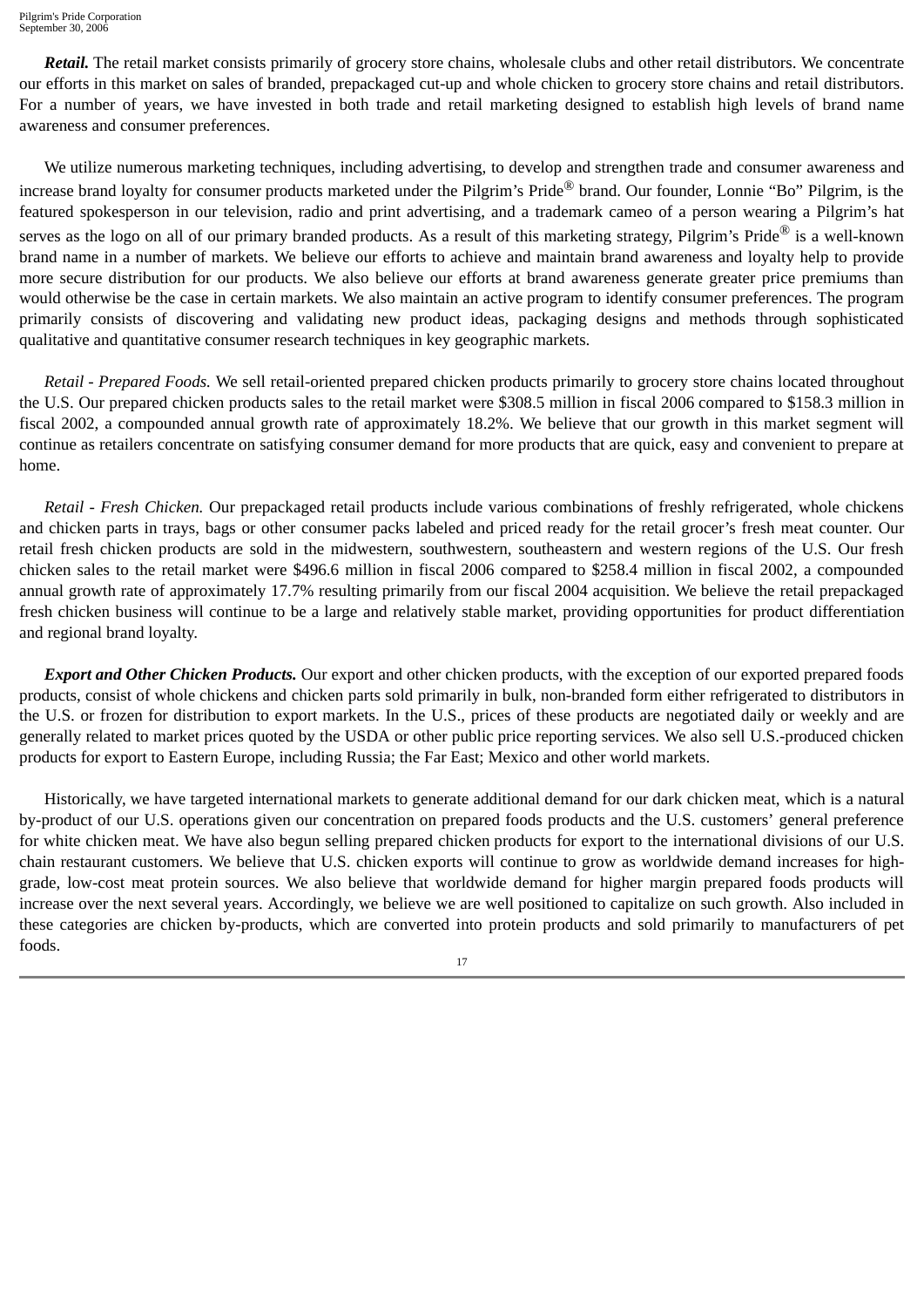# **Markets for Turkey Products**

*Retail.* Most of our turkey sales are derived from products sold to the retail market. This market consists primarily of grocery store chains, wholesale clubs and other retail distributors. We concentrate our efforts in this market on sales of branded, prepackaged whole turkeys to grocery store chains and retail distributors in the eastern and southwestern regions of the U.S. We believe this regional marketing focus enables us to develop consumer brand franchises and capitalize on proximity to the trade customer in terms of lower transportation costs, more timely and responsive service and enhanced product freshness.

We utilize numerous marketing techniques, including advertising, to develop and strengthen trade and consumer awareness and increase brand loyalty for consumer products marketed generally under the Pilgrim's Pride® and Pilgrim's Signature<sup>TM</sup> brands. We believe our efforts to achieve and maintain brand awareness and loyalty help to provide more secure distribution for our products. We also believe our efforts at brand awareness generate greater price premiums than would otherwise be the case in certain eastern markets. We also maintain an active program to identify consumer preferences. The program primarily consists of testing new product ideas, packaging designs and methods through sophisticated qualitative and quantitative consumer research techniques in key geographic markets.

*Retail - Fresh Turkey*. Our prepackaged, retail products include various combinations of freshly refrigerated and frozen whole turkeys. We believe the retail prepackaged fresh turkey business will continue to be a large and relatively stable market, providing opportunities for product differentiation and regional brand loyalty with large seasonal spikes during the holiday seasons.

#### **Markets for Other Products**

We have regional distribution centers located in Arizona, Florida, Iowa, Mississippi, North Carolina, Texas and Utah that are primarily focused on distributing our own chicken products; however, the distribution centers also distribute certain poultry and non-poultry products purchased from third parties to independent grocers and quick service restaurants. Our non-chicken distribution business is conducted as an accommodation to our customers and to achieve greater economies of scale in distribution logistics. Poultry sales from our regional distribution centers are included in the chicken and turkey sales amounts contained in the above tables; however, all non-poultry sales amounts are contained in the Other Products. We believe the store-door delivery capabilities for our own poultry products provide a strategic service advantage in selling to quick service, national chain restaurants.

We market fresh eggs under the Pilgrim's Pride® brand name, as well as under private labels, in various sizes of cartons and flats to U.S. retail grocery and institutional foodservice customers located primarily in Texas. We have a housing capacity for approximately 2.1 million commercial egg laying hens which can produce approximately 42 million dozen eggs annually. U.S. egg prices are determined weekly based upon reported market prices. The U.S. egg industry has been consolidating over the last few years, with the 25 largest producers accounting for more than 65.1% of the total number of egg laying hens in service during 2006.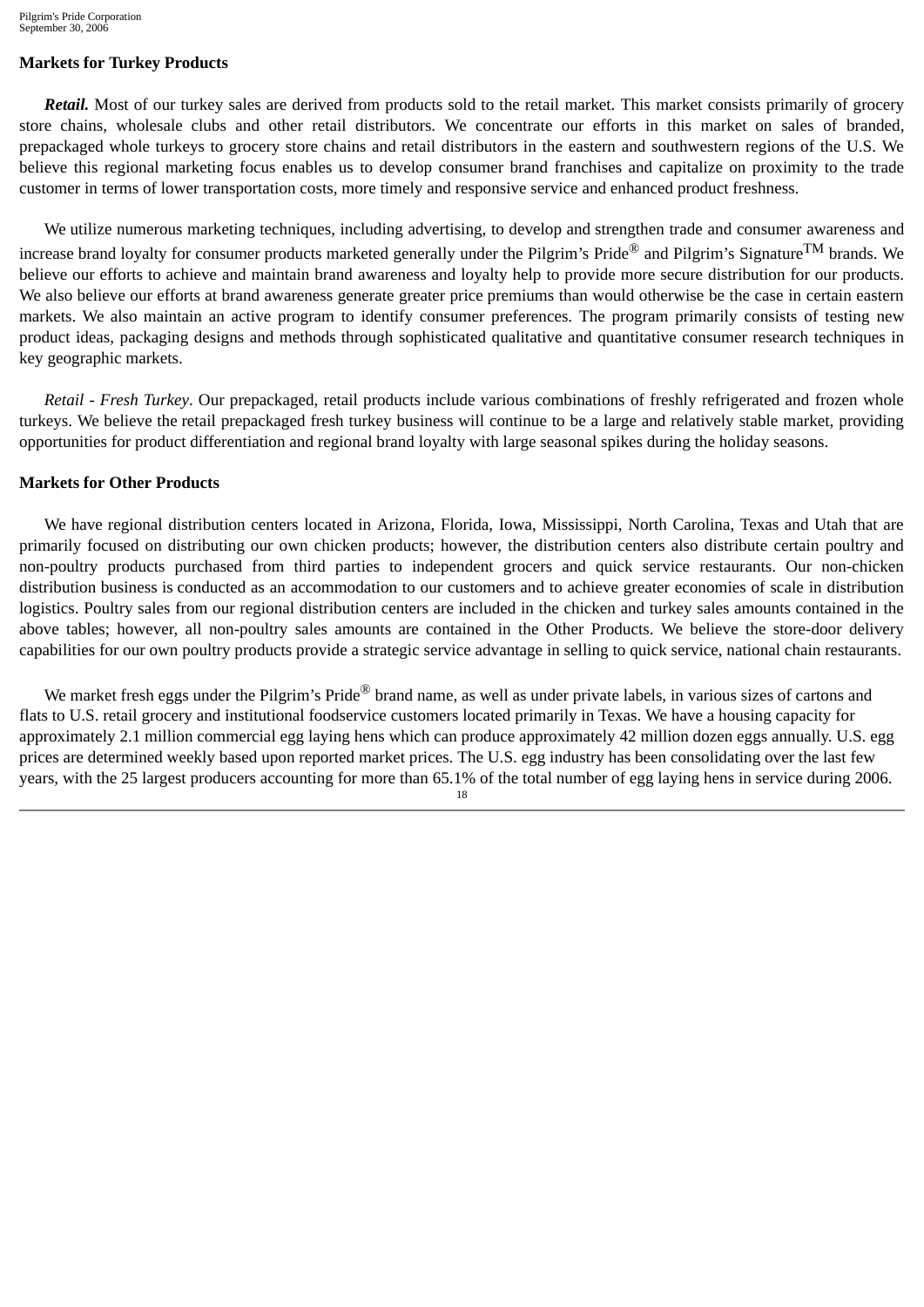We compete with other U.S. egg producers primarily on the basis of product quality, reliability, price and customer service.

We market a high-nutrient egg called EggsPlus™. This egg contains high levels of Omega-3 and Omega-6 fatty acids along with Vitamin E, making the egg a heart-friendly product. Our marketing of EggsPlus™ has received national recognition for our progress in being an innovator in the "functional foods" category.

In addition, we produce and sell livestock feeds at our feed mill in Mt. Pleasant, Texas and at our farm supply store in Pittsburg, Texas to dairy farmers and livestock producers in northeastern Texas. We engage in similar sales activities at our other U.S. feed mills.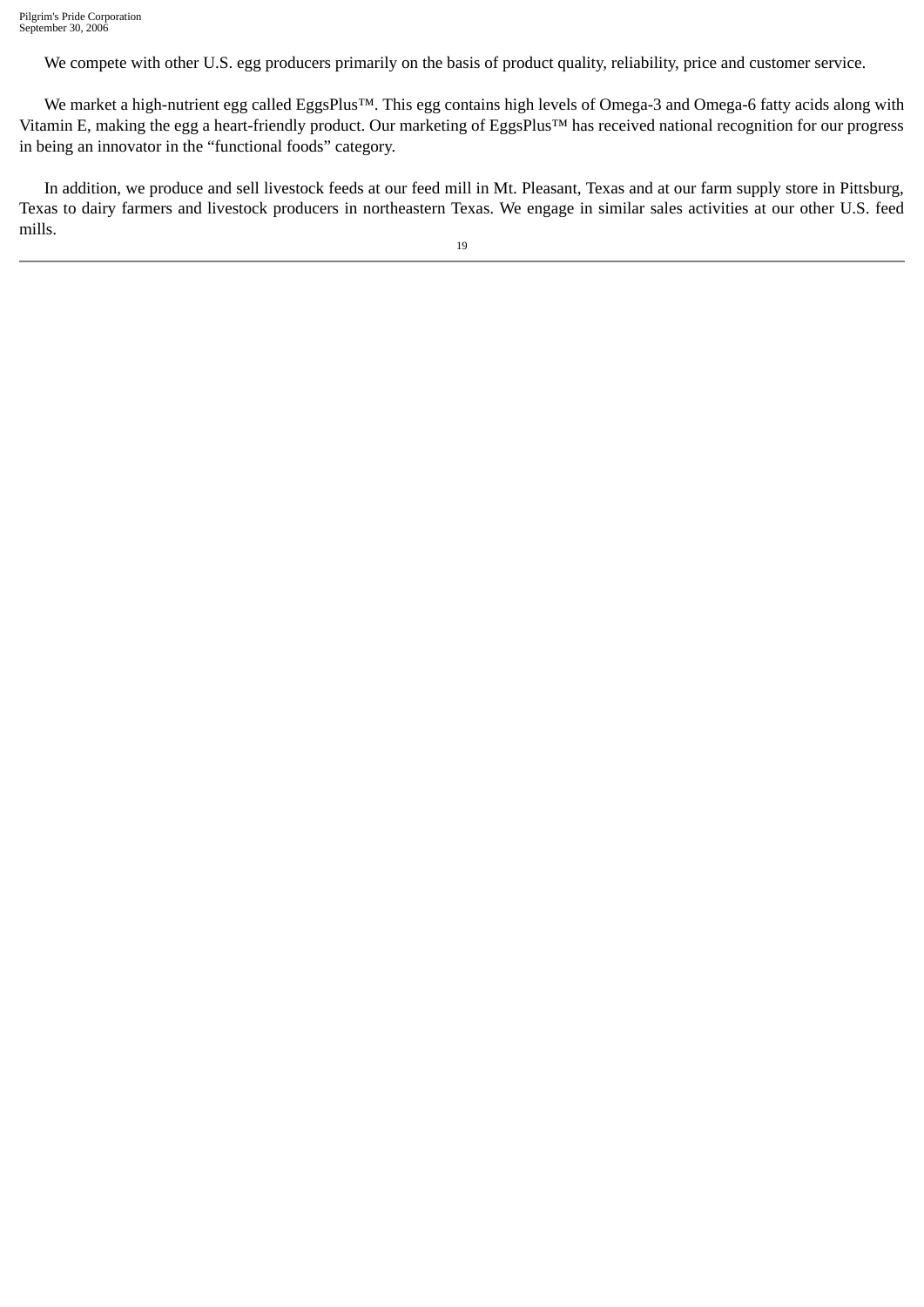# **MEXICO**

# **Background**

The Mexico market represented approximately 8.3% of our net sales in fiscal 2006. We are the second largest producer and seller of chicken in Mexico. We believe that we are one of the lowest cost producers of chicken in Mexico.

### **Product Types**

While the market for chicken products in Mexico is less developed than in the U.S., with sales attributed to fewer, more basic products, we have been successful in differentiating our products through high quality client service and product improvements such as dry-air chilled eviscerated products. The supermarket chains consider us the leaders in innovation for fresh products. The market for value added products is increasing. Our strategy is to capitalize on this trend through our vast U.S. experience in both products and quality and our extended distribution and well known service.

#### **Markets**

We sell our chicken products primarily to wholesalers, large restaurant chains, fast food accounts, supermarket chains and direct retail distribution in selected markets. We have national presence from the Texas border to Cancun in the Caribbean. We are currently present in all but three of the 32 Mexican States, which in total represent 94% of the Mexican population.

#### **Foreign Operations Risks**

Our foreign operations pose special risks to our business and operations. See Item 1A. "Risk Factors" for a discussion of foreign operations risks.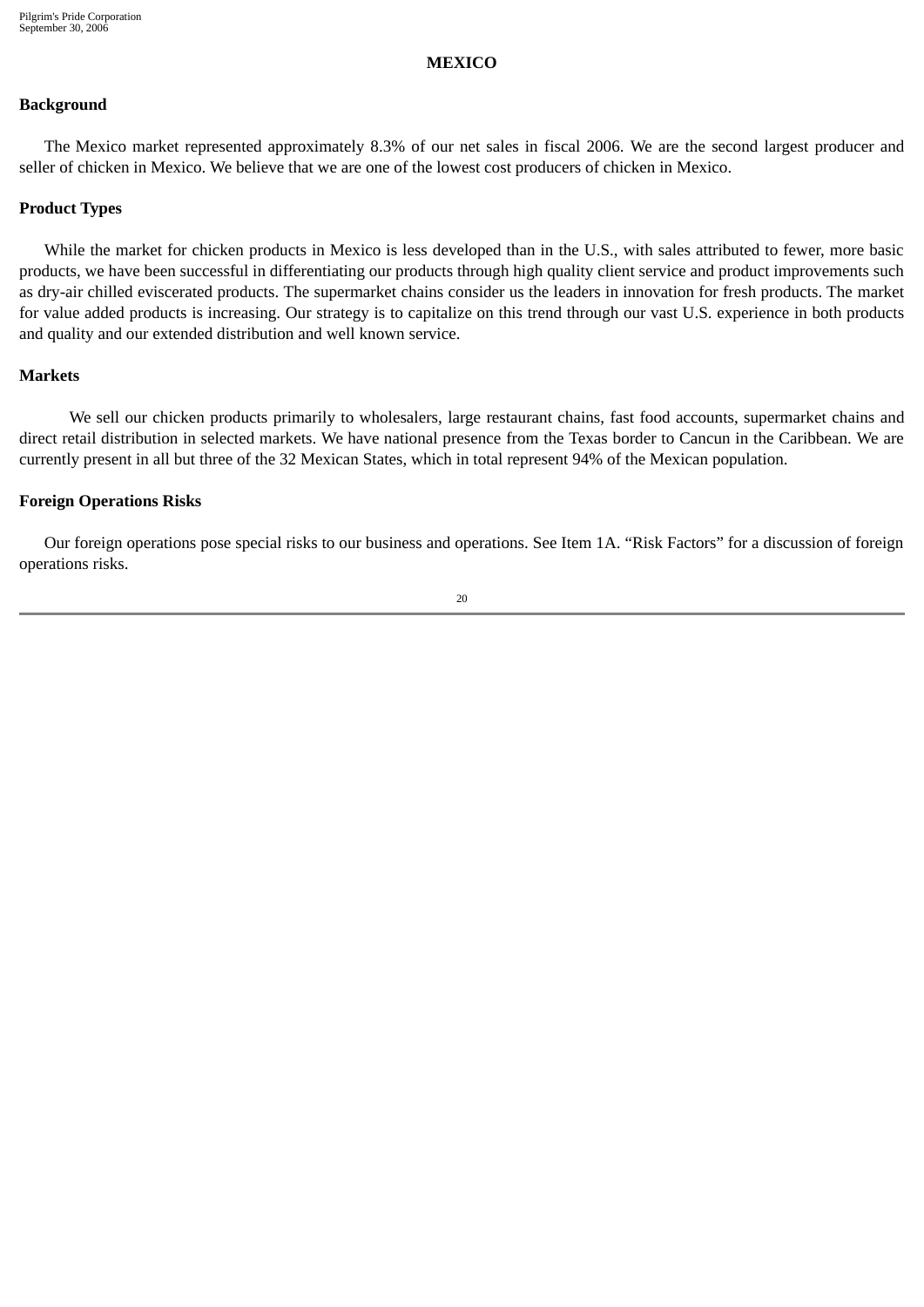# **GENERAL**

# **Competitive Conditions**

The chicken and turkey industries are highly competitive and our largest U.S. competitor has greater financial and marketing resources than we do. In the U.S., Mexico and Puerto Rico, we compete principally with other vertically integrated poultry companies. We are the second largest producer of chicken in the United States, the second largest producer and seller in Mexico and the largest producer in Puerto Rico. The largest producer in the United States is Tyson Foods, Inc. and in Mexico, the largest is Industrias Bachoco SA de CV.

In general, the competitive factors in the U.S. chicken and turkey industries include price, product quality, product development, brand identification, breadth of product line and customer service. Competitive factors vary by major market. In the foodservice market, competition is based on consistent quality, product development, service and price. In the U.S. retail market, we believe that product quality, brand awareness, customer service and price are the primary bases of competition. There is some competition with non-vertically integrated further processors in the U.S. prepared food business. We believe vertical integration generally provides significant, long-term cost and quality advantages over non-vertically integrated further processors.

In Mexico, where product differentiation has traditionally been limited, product quality, service and price have been the most critical competitive factors. The North American Free Trade Agreement, which went into effect on January 1, 1994, required annual reductions in tariffs for chicken and chicken products in order to eliminate those tariffs by January 1, 2003. On November 21, 2002, the Mexican Secretariat of the Economy announced it would initiate an investigation to determine whether a temporary safeguard action was warranted to protect the domestic poultry industry when import tariffs on poultry were eliminated in January 2003. The action stemmed from concerns of the Union Nacional Avicultores (UNA) that duty-free imports of leg quarters would injure the Mexico poultry industry. In July 2003, the U.S. and Mexico entered into a safeguard agreement with regard to imports into Mexico of chicken leg quarters from the U.S. Under this agreement, a tariff rate for chicken leg quarters of 98.8% of the sales price was established. The tariff rate on import duties was reduced on January 1, 2006, to 39.5%, and in each of the following two years the tariff rate is to be reduced in equal increments so that the final tariff rate on January 1, 2008 will be zero. As such tariffs are reduced, we expect greater amounts of chicken to be imported into Mexico from the U.S., which could negatively affect the profitability of Mexican chicken producers and positively affect the profitability of U.S. exporters of chicken to Mexico. Although this could have a negative impact on our Mexican chicken operations, we believe that this will be mitigated by the close proximity of our U.S. operations to the Mexican border. We have the largest U.S. production and distribution capacities near the Mexican border, which gives us a strategic advantage to capitalize on exports of U.S. chicken to Mexico.

While the extent of the impact of the elimination of tariffs is uncertain, we believe we are uniquely positioned to benefit from this elimination for two reasons. First, we have an extensive distribution network in Mexico, which distributes products to 29 of the 32 Mexican states, encompassing approximately 94% of the total population of Mexico. We believe this distribution network will be an important asset in distributing our own, as well as other companies', U.S. produced chicken into Mexico. Second, we have the largest U.S. production and distribution capacities near the Mexican border, which will provide us with cost advantages in exporting U.S. chicken into Mexico. These facilities include our processing facilities in Mt. Pleasant, Lufkin, Nacogdoches, Dallas and Waco, Texas, and distribution facilities in San Antonio and El Paso, Texas and Phoenix, Arizona.

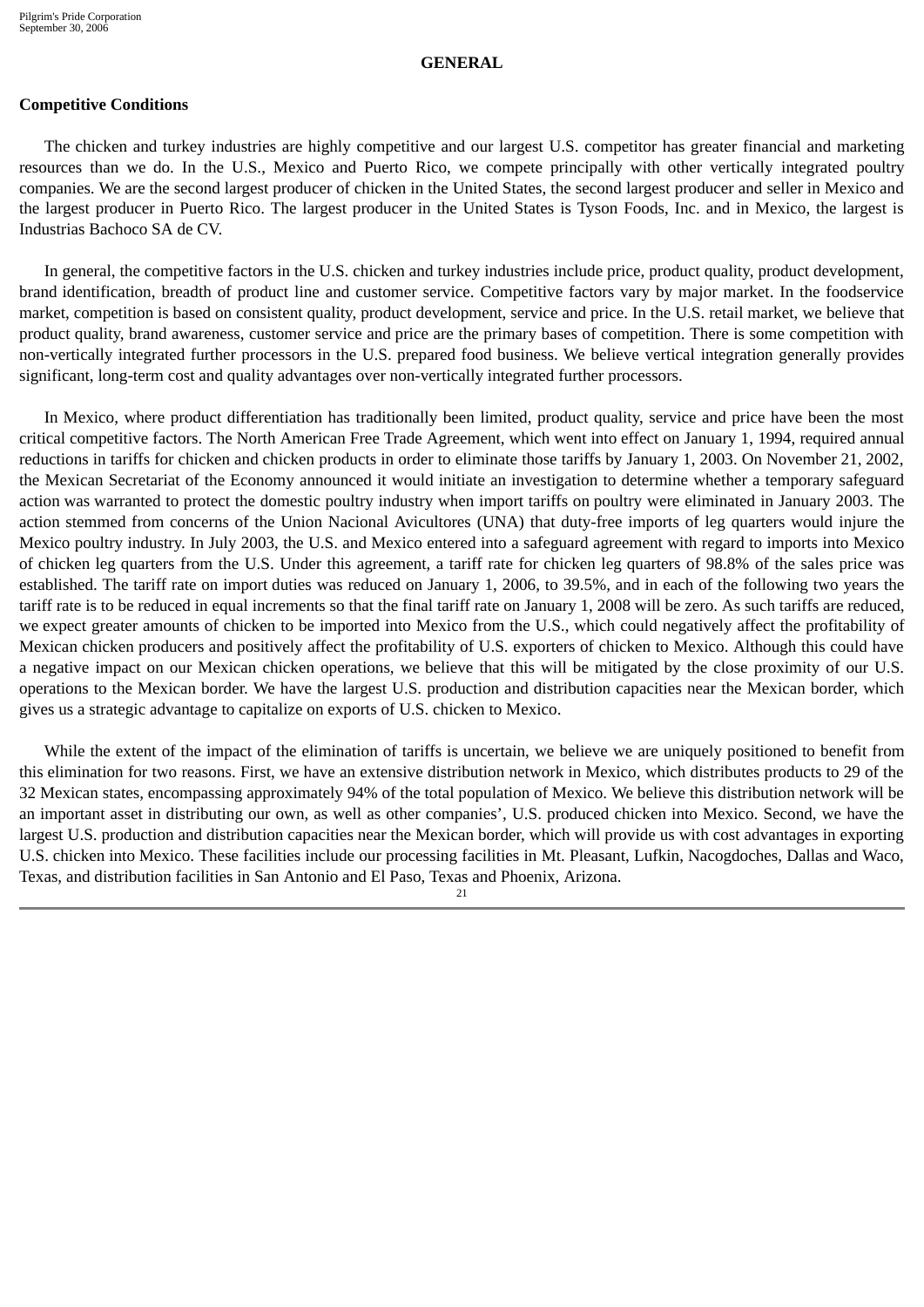We are not a significant competitor in the distribution business as it relates to products other than chicken. We distribute these products solely as a convenience to our chicken customers. The broad-line distributors do not consider us to be a factor in those markets. The competition related to our other products such as table eggs, feed and protein are much more regionalized and no one competitor is dominant.

# **Key Customers**

Our two largest customers accounted for approximately 17% of our net sales in fiscal 2006, and our largest customer, Wal-Mart Stores Inc., accounted for 12% of our net sales.

## **Regulation and Environmental Matters**

The chicken and turkey industries are subject to government regulation, particularly in the health and environmental areas, including provisions relating to the discharge of materials into the environment, by the Centers for Disease Control, the USDA, the Food and Drug Administration ("FDA") and the Environmental Protection Agency ("EPA") in the U.S. and by similar governmental agencies in Mexico. Our chicken processing facilities in the U.S. are subject to on-site examination, inspection and regulation by the USDA. The FDA inspects the production of our feed mills in the U.S. Our Mexican food processing facilities and feed mills are subject to on-site examination, inspection and regulation by a Mexican governmental agency, which performs functions similar to those performed by the USDA and FDA. We believe that we are in substantial compliance with all applicable laws and regulations relating to the operations of our facilities.

We anticipate increased regulation by the USDA concerning food safety, by the FDA concerning the use of medications in feed and by the EPA and various other state agencies concerning discharges to the environment. Although we do not anticipate any regulations having a material adverse effect upon us, a material adverse effect may occur.

## **Employees and Labor Relations**

As of September 30, 2006, we employed approximately 34,600 persons in the U.S. and 5,300 persons in Mexico. Approximately 13,300 employees at various facilities in the U.S. are members of collective bargaining units. In Mexico, approximately 3,000 of our hourly employees are covered by collective bargaining agreements. We have not experienced any work stoppage at any location in over five years. We believe our relations with our employees are satisfactory. At any given time, we will be in some stage of contract negotiation with various collective bargaining units.

# **Financial Information about Foreign Operations**

The Company's foreign operations are in Mexico. Geographic financial information is set forth in Item 7. "Management's Discussion and Analysis of Financial Condition and Results of Operation."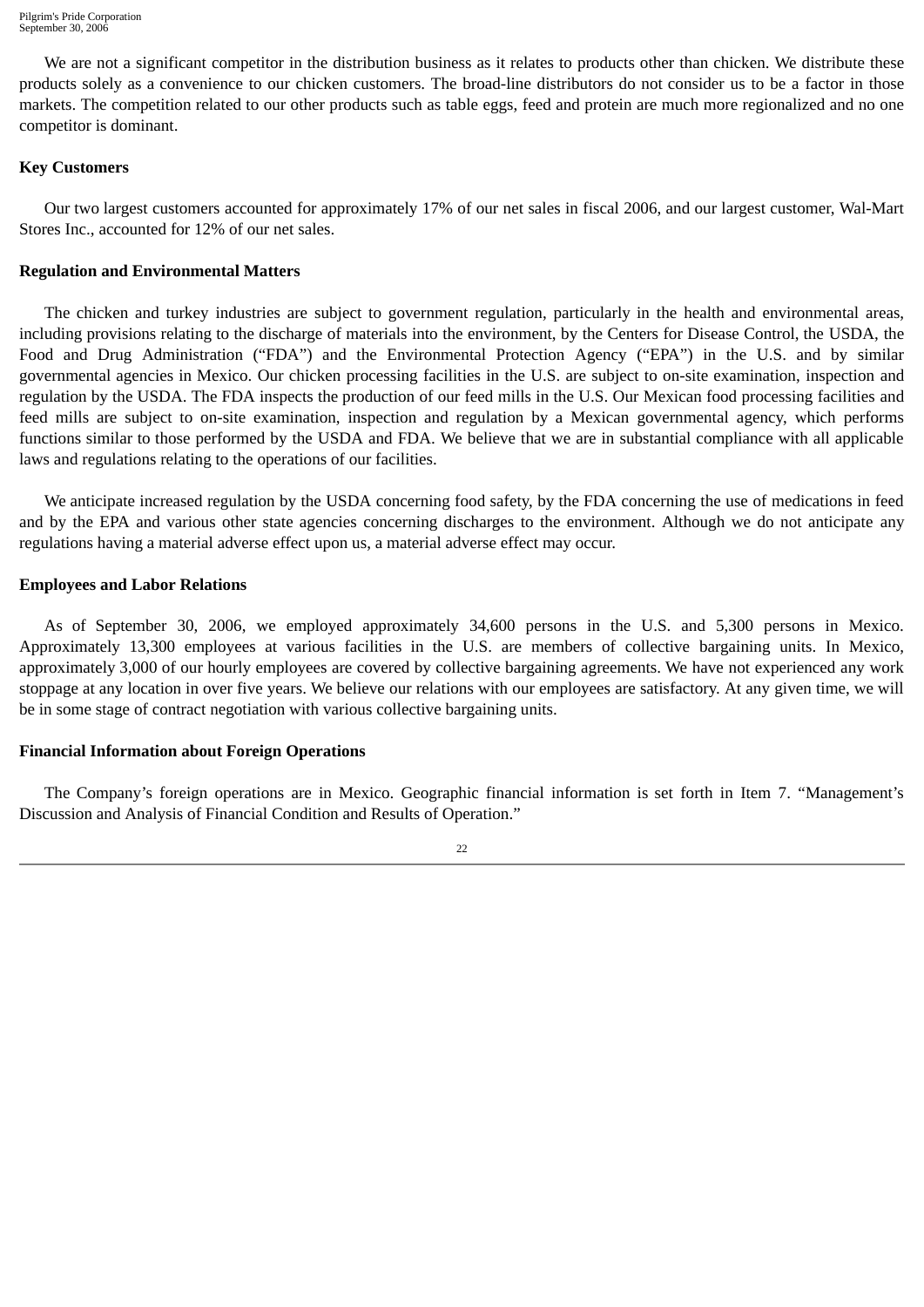# **Available Information; NYSE CEO Certification**

The Company's Internet website is http://www.pilgrimspride.com. The Company makes available, free of charge, through its Internet website, the Company's annual reports on Form 10-K, quarterly reports on Form 10-Q, current reports on Form 8-K, Directors and Officers Forms 3, 4 and 5, and amendments to those reports, as soon as reasonably practicable after electronically filing such materials with, or furnishing them to, the Securities and Exchange Commission. The public may read and copy any materials that the Company files with the Securities and Exchange Commission at the Public Reference Room at 100 F Street, NE, Washington, DC 20549 and may obtain information about the operation of the Public Information Room by calling the Securities and Exchange Commission at 1-800-SEC-0330.

In addition, the Company makes available, through its Internet website, the Company's Business Code of Conduct and Ethics, Corporate Governance Guidelines and the written charter of the Audit Committee, all of which are available in print to any stockholder who requests it by contacting the Secretary of the Company at 4845 U.S. Highway 271 North, Pittsburg, Texas 75686- 0093.

As required by the rules of the New York Stock Exchange, the Company submitted its unqualified Section 303A.12(a) Co-Principal Executive Officers Certification for the preceding year to the New York Stock Exchange.

We included the certifications of the Co-Principal Executive Officers and the Chief Financial Officer of the Company required by Section 302 of the Sarbanes-Oxley Act of 2002 and related rules, relating to the quality of the Company's public disclosure, in this report on Form 10-K as Exhibits 31.1, 31.2 and 31.3.

# **Executive Officers**

Set forth below is certain information relating to our current executive officers:

| <b>Name</b>         | Age | <b>Positions</b>                                 |  |
|---------------------|-----|--------------------------------------------------|--|
| Lonnie "Bo" Pilgrim | 78  | Chairman of the Board                            |  |
| Clifford E. Butler  | 64  | Vice Chairman of the Board                       |  |
| O.B. Goolsby, Jr.   | 59  | President, Chief Executive Officer, and Director |  |
| Richard A. Cogdill  | 46  | <b>Chief Financial Officer</b>                   |  |
|                     |     | Secretary, Treasurer and Director                |  |
| J. Clinton Rivers   | 47  | <b>Chief Operating Officer</b>                   |  |
| Robert A. Wright    | 52  | <b>Executive Vice President of</b>               |  |
|                     |     | Sales and Marketing                              |  |

*Lonnie "Bo" Pilgrim* has served as Chairman of the Board since the organization of Pilgrim's Pride in July 1968. Mr. Pilgrim was previously Chief Executive Officer from July 1968 to June 1998. Prior to the incorporation of Pilgrim's Pride, Mr. Pilgrim was a partner in its predecessor partnership business founded in 1946.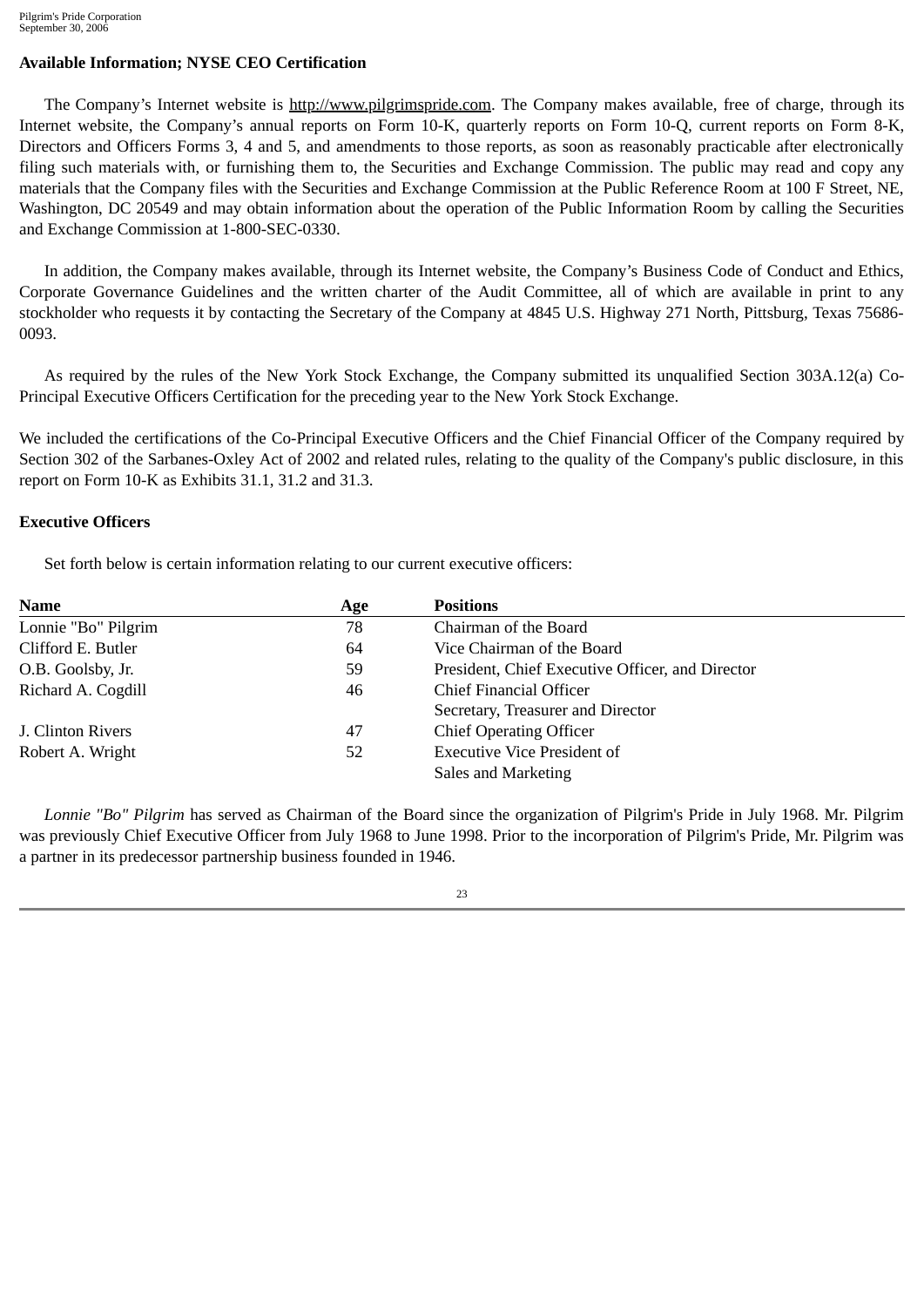*Clifford E. Butler* serves as Vice Chairman of the Board. Mr. Butler joined us as Controller and Director in 1969, was named Senior Vice President of Finance in 1973, became Chief Financial Officer and Vice Chairman of the Board in July 1983, became Executive President in January 1997 and served in such capacity through July 1998.

*O.B. Goolsby, Jr.* serves as President and Chief Executive Officer of Pilgrim's Pride. Prior to being named Chief Executive Officer in September 2004, Mr. Goolsby served as President and Chief Operating Officer since November 2002. Mr. Goolsby served as Executive Vice President, Prepared Foods Complexes from June 1998 to November 2002. Mr. Goolsby was previously Senior Vice President, Prepared Foods Operations from August 1992 to June 1998 and Vice President, Prepared Foods Complexes from September 1987 to August 1992 and was previously employed by us from November 1969 to January 1981.

*Richard A. Cogdill* has served as Chief Financial Officer, Secretary and Treasurer since January 1997. Mr. Cogdill became a Director in September 1998. Previously he served as Senior Vice President, Corporate Controller, from August 1992 through December 1996 and as Vice President, Corporate Controller from October 1991 through August 1992. Prior to October 1991, he was a Senior Manager with Ernst & Young LLP. Mr. Cogdill is a Certified Public Accountant.

*J. Clinton Rivers* serves as Chief Operating Officer. Prior to being named Chief Operating Officer in October 2004, Mr. Rivers served as Executive Vice President of Prepared Food Operations from November 2002 to October 2004. Mr. Rivers was the Senior Vice President of Prepared Foods Operations from 1999 to November 2002, and was the Vice President of Prepared Foods Operations from 1992 to 1999. From 1989 to 1992, he served as Plant Manager of the Mount Pleasant, Texas Production Facility. Mr. Rivers joined Pilgrim's Pride in 1986 as the Quality Assurance Manager, and also held positions at Perdue Farms and Golden West Foods.

*Robert A. Wright* serves as Executive Vice President of Sales and Marketing. Prior to being named Executive Vice President of Sales and Marketing in June 2004, Mr. Wright served as Executive Vice President, Turkey Division since October 2003 when he joined Pilgrim's Pride. Prior to October 2003, Mr. Wright served as President of Butterball Turkey Company for five years.

#### **Item 1A. Risk Factors**

### **Forward Looking Statements**

Statements of our intentions, beliefs, expectations or predictions for the future, denoted by the words "anticipate," "believe," "estimate," "expect," "project," "imply," "intend," "foresee" and similar expressions, are forward-looking statements that reflect our current views about future events and are subject to risks, uncertainties and assumptions. Such risks, uncertainties and assumptions include those described under "Risk Factors" below and elsewhere in this Annual Report on Form 10-K.

Actual results could differ materially from those projected in these forward-looking statements as a result of these factors, among others, many of which are beyond our control.

In making these statements, we are not undertaking, and specifically decline to undertake, any obligation to address or update each or any factor in future filings or communications regarding our business or results, and we are not undertaking to address how any of these factors may have caused changes in information contained in previous filings or communications. Though we have attempted to list comprehensively these important cautionary risk factors, we wish to caution investors and others that other factors may in the future prove to be important in affecting our business or results of operations.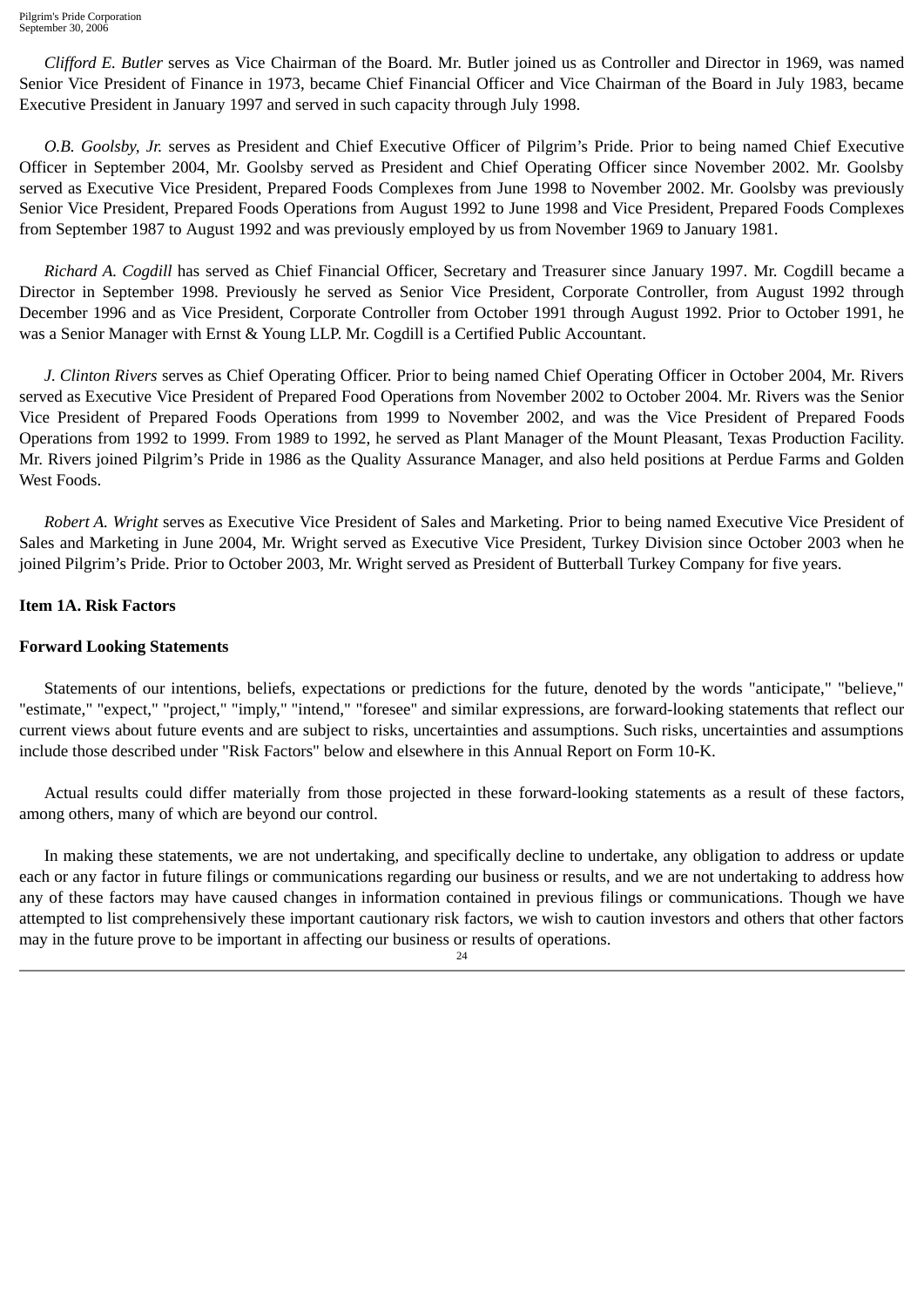### **Risk Factors**

The following risk factors should be read carefully in connection with evaluating our business and the forward-looking information contained in this Annual Report on Form 10-K. Any of the following risks could materially adversely affect our business, operations, industry or financial position or our future financial performance. While we believe we have identified and discussed below the key risk factors affecting our business, there may be additional risks and uncertainties that are not presently known or that are not currently believed to be significant that may adversely affect our business, operations, industry, financial position and financial performance in the future.

*Cyclicality and Commodity Prices.* Industry cyclicality can affect our earnings, especially due to fluctuations in commodity prices of feed ingredients, chicken and turkey.

Profitability in the chicken and turkey industries is materially affected by the commodity prices of feed ingredients, chicken and turkey, which are determined by supply and demand factors. As a result, the chicken and turkey industries are subject to cyclical earnings fluctuations.

The production of feed ingredients is positively or negatively affected primarily by weather patterns throughout the world, the global level of supply inventories and demand for feed ingredients and the agricultural policies of the United States and foreign governments. In particular, weather patterns often change agricultural conditions in an unpredictable manner. A sudden and significant change in weather patterns could affect supplies of feed ingredients, as well as both the industry's and our ability to obtain feed ingredients, grow chickens and turkeys or deliver products.

The cost of corn, our primary feed ingredient, increased significantly from August 2006 to the date of this report, and there can be no assurance that the price of corn will not continue to rise as a result of, among other things, increasing demand for corn products around the world and alternative uses of corn, such as ethanol production.

High feed ingredient prices have had a material adverse effect on our operating results in the past. We periodically seek, in some instances, to enter into advance purchase commitments or financial hedging contracts for the purchase of feed ingredients in an effort to manage our feed ingredient costs. However, we may not hedge feed ingredient cost risk unless requested by a specific customer or it is otherwise deemed prudent and any use of such instruments may not be successful.

*Livestock and Poultry Disease, including Avian Influenza.* Outbreaks of livestock diseases in general and poultry diseases in particular, including avian influenza, can significantly affect our ability to conduct our operations and demand for our products.

We take reasonable precautions to ensure that our flocks are healthy and that our processing plants and other facilities operate in a sanitary and environmentally-sound manner. However, events beyond our control, such as the outbreaks of disease, either in our own flocks or elsewhere, could significantly affect demand for our products or our ability to conduct our operations. Furthermore, an outbreak of disease could result in governmental restrictions on the import and export of our fresh chicken, turkey or other products to or from our suppliers, facilities or customers, or require us to destroy one or more of our flocks. This could also result in the cancellation of orders by our customers and create adverse publicity that may have a material adverse effect on our ability to market our products successfully and on our business, reputation and prospects.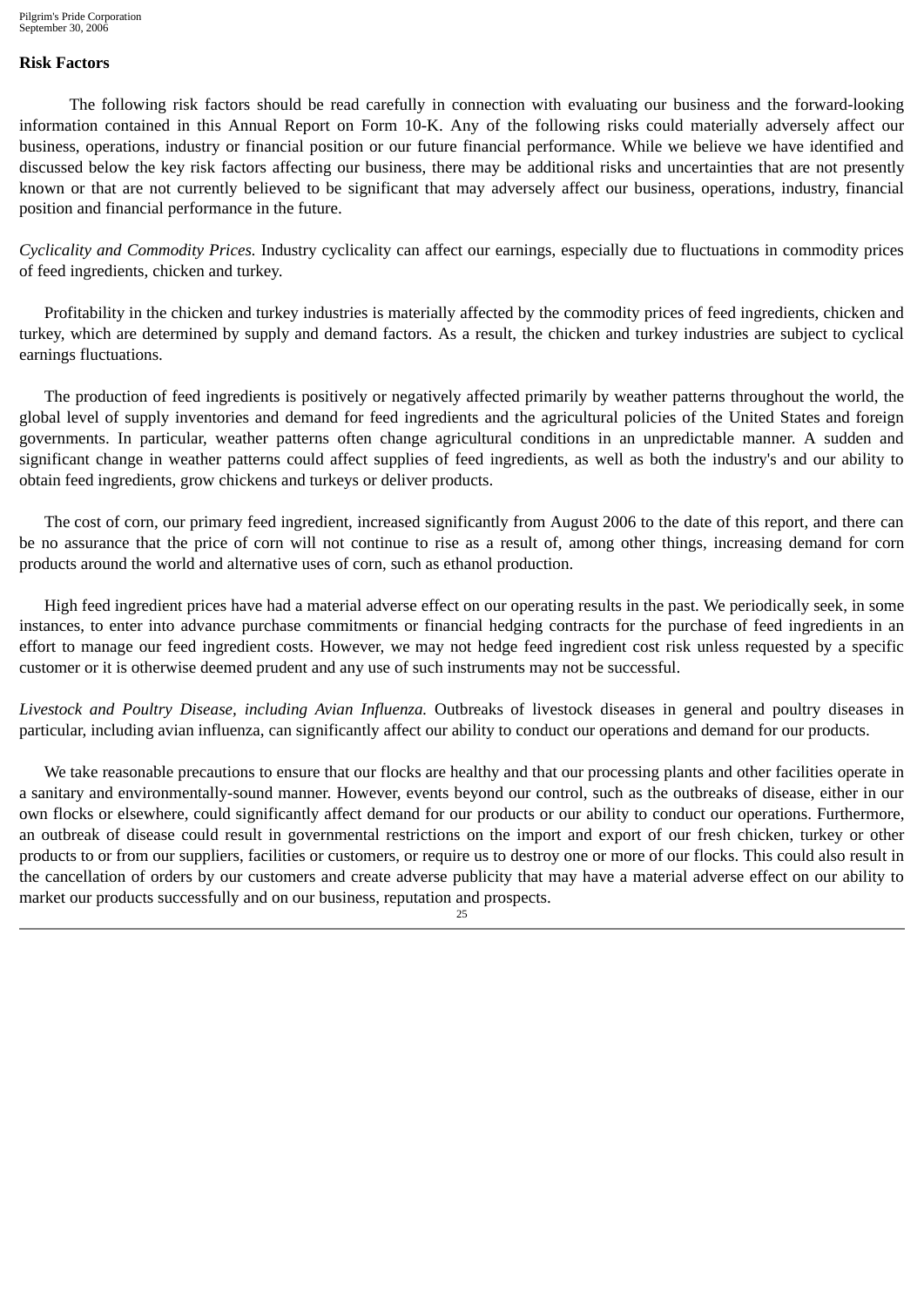During the first half of fiscal 2006, there was substantial publicity regarding a highly pathogenic strain of avian influenza, known as H5N1, which has been affecting Asia since 2002 and which has recently been found in Eastern Europe. It is widely believed that H5N1 is being spread by migratory birds, such as ducks and geese. There have also been some cases where H5N1 is believed to have passed from birds to humans as humans came into contact with live birds that were infected with the disease.

Although highly pathogenic H5N1 has not been identified in North America, there have been outbreaks of low pathogenic strains of avian influenza in North America, including in the U.S. in 2002 and 2004, and in Mexico outbreaks of both high and lowpathogenic strains of avian influenza is a fairly common occurrence, including this year, which have impacted our operations. Historically, the outbreaks of low pathogenic avian influenza have not generated the same level of concern, or received the same level of publicity or been accompanied by the same reduction in demand for poultry products in certain countries as that recently associated with the highly pathogenic H5N1 strain. Accordingly, even if the highly pathogenic H5N1 strain does not spread to North or Central America, there can be no assurance that it will not materially adversely affect demand for North or Central American produced poultry internationally and/or domestically, and, if it were to spread to North or Central America, there can be no assurance that it would not significantly affect our ability to conduct our operations and/or demand for our products, in each case in a manner having a material adverse effect on our business, reputation and/or prospects.

*Contamination of Products*. If our poultry products become contaminated, we may be subject to product liability claims and product recalls.

Poultry products may be subject to contamination by disease producing organisms, or pathogens, such as *Listeria monocytogenes*, *Salmonella* and generic *E.coli*. These pathogens are generally found in the environment, and, as a result, there is a risk that they, as a result of food processing, could be present in our processed poultry products. These pathogens can also be introduced as a result of improper handling at the further processing, foodservice or consumer level. These risks may be controlled, although not eliminated, by adherence to good manufacturing practices and finished product testing. We have little, if any, control over proper handling once the product has been shipped. Illness and death may result if the pathogens are not eliminated at the further processing, foodservice or consumer level. Even an inadvertent shipment of contaminated products is a violation of law and may lead to increased risk of exposure to product liability claims, product recalls and increased scrutiny by federal and state regulatory agencies and may have a material adverse effect on our business, reputation and prospects.

In October 2002, one product sample produced in our Franconia, Pennsylvania facility that had not been shipped to customers tested positive for Listeria. We later received information from the USDA suggesting environmental samples taken at the facility had tested positive for both the strain of Listeria identified in the product and a strain having characteristics similar to those of the strain identified in a Northeastern Listeria outbreak. As a result, we voluntarily recalled all cooked deli products produced at the plant from May 1, 2002 through October 11, 2002. We carried insurance designed to cover the direct recall related expenses and certain aspects of the related business interruption caused by the recall.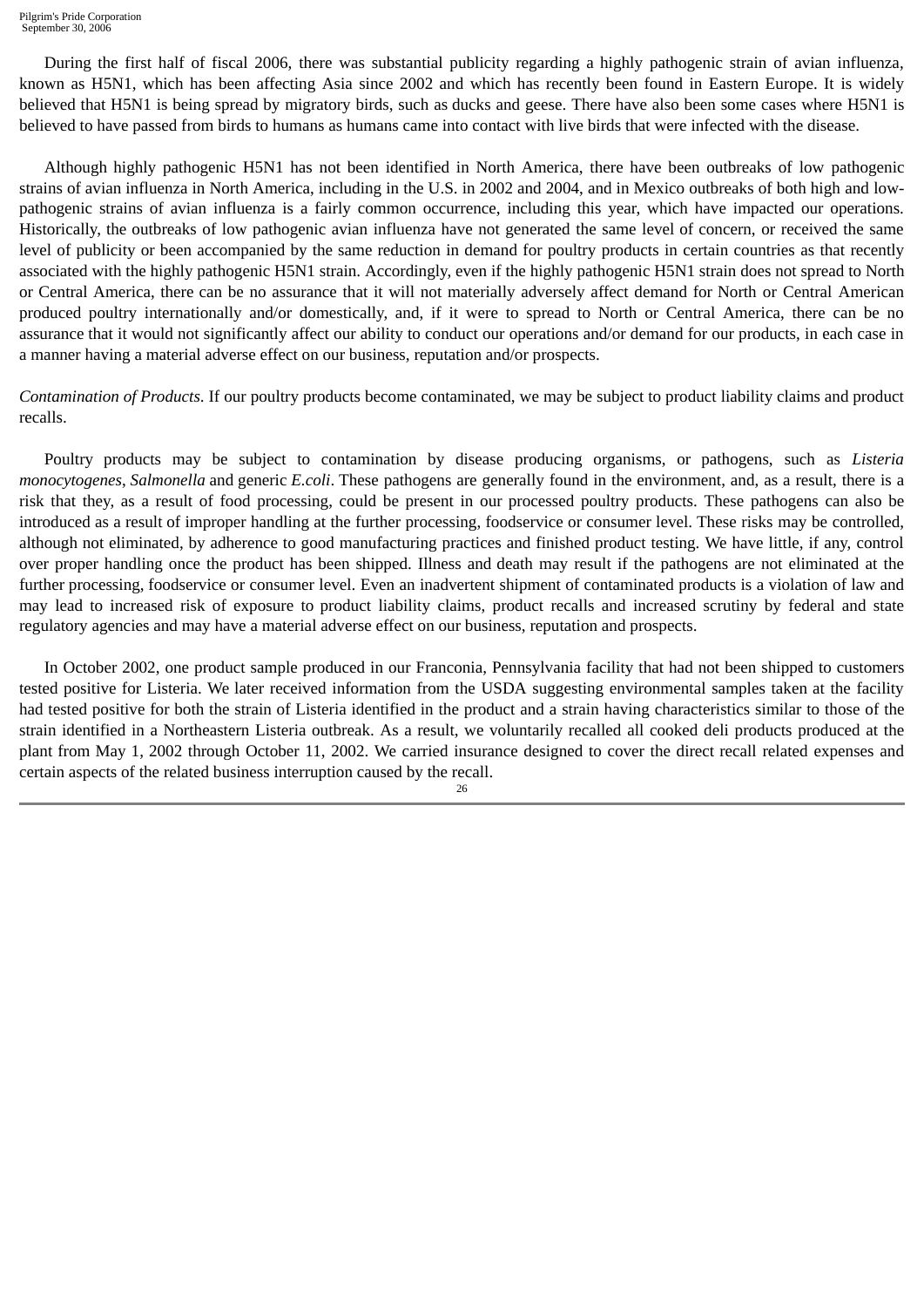*Product Liability*. Product liability claims or product recalls can adversely affect our business reputation and expose us to increased scrutiny by federal and state regulators.

The packaging, marketing and distribution of food products entail an inherent risk of product liability and product recall and the resultant adverse publicity. We may be subject to significant liability if the consumption of any of our products causes injury, illness or death. We could be required to recall certain of our products in the event of contamination or damage to the products. In addition to the risks of product liability or product recall due to deficiencies caused by our production or processing operations, we may encounter the same risks if any third party tampers with our products. We cannot assure you that we will not be required to perform product recalls, or that product liability claims will not be asserted against us, in the future. Any claims that may be made may create adverse publicity that would have a material adverse effect on our ability to market our products successfully or on our business, reputation, prospects, financial condition and results of operations.

As described above under "Contamination of Products," if our poultry products become contaminated, we may be subject to product liability claims and product recalls. In October 2002, we voluntarily recalled all cooked deli products produced at one of our facilities from May 1, 2002 through October 11, 2002. In connection with this recall, we were named as a defendant in a number of lawsuits brought by individuals alleging injuries resulting from contracting *Listeria monocytogenes.* See Item 3. "Legal Proceedings." There can be no assurance that any litigation or reputational injury associated with this or any future product recalls will not have a material adverse effect on our ability to market our products successfully or on our business, reputation, prospects, financial condition and results of operations.

*Insurance.* We are exposed to risks relating to product liability, product recall, property damage and injuries to persons for which insurance coverage is expensive, limited and potentially inadequate.

Our business operations entail a number of risks, including risks relating to product liability claims, product recalls, property damage and injuries to persons. We currently maintain insurance with respect to certain of these risks, including product liability insurance, property insurance, workers compensation insurance and general liability insurance, but in many cases such insurance is expensive, difficult to obtain and no assurance can be given that such insurance can be maintained in the future on acceptable terms, or in sufficient amounts to protect us against losses due to any such events, or at all. Moreover, even though our insurance coverage may be designed to protect us from losses attributable to certain events, it may not adequately protect us from liability and expenses we incur in connection with such events. For example, the losses attributable to our October 2002 recall of cooked deli-products produced at one of our facilities significantly exceeded available insurance coverage. Additionally, in the past two of our insurers encountered financial difficulties and were unable to fulfill their obligations under the insurance policies as anticipated and separately two of our other insurers contested coverage with respect to claims covered under policies purchased, forcing us to litigate the issue of coverage before we were able to collect under these policies.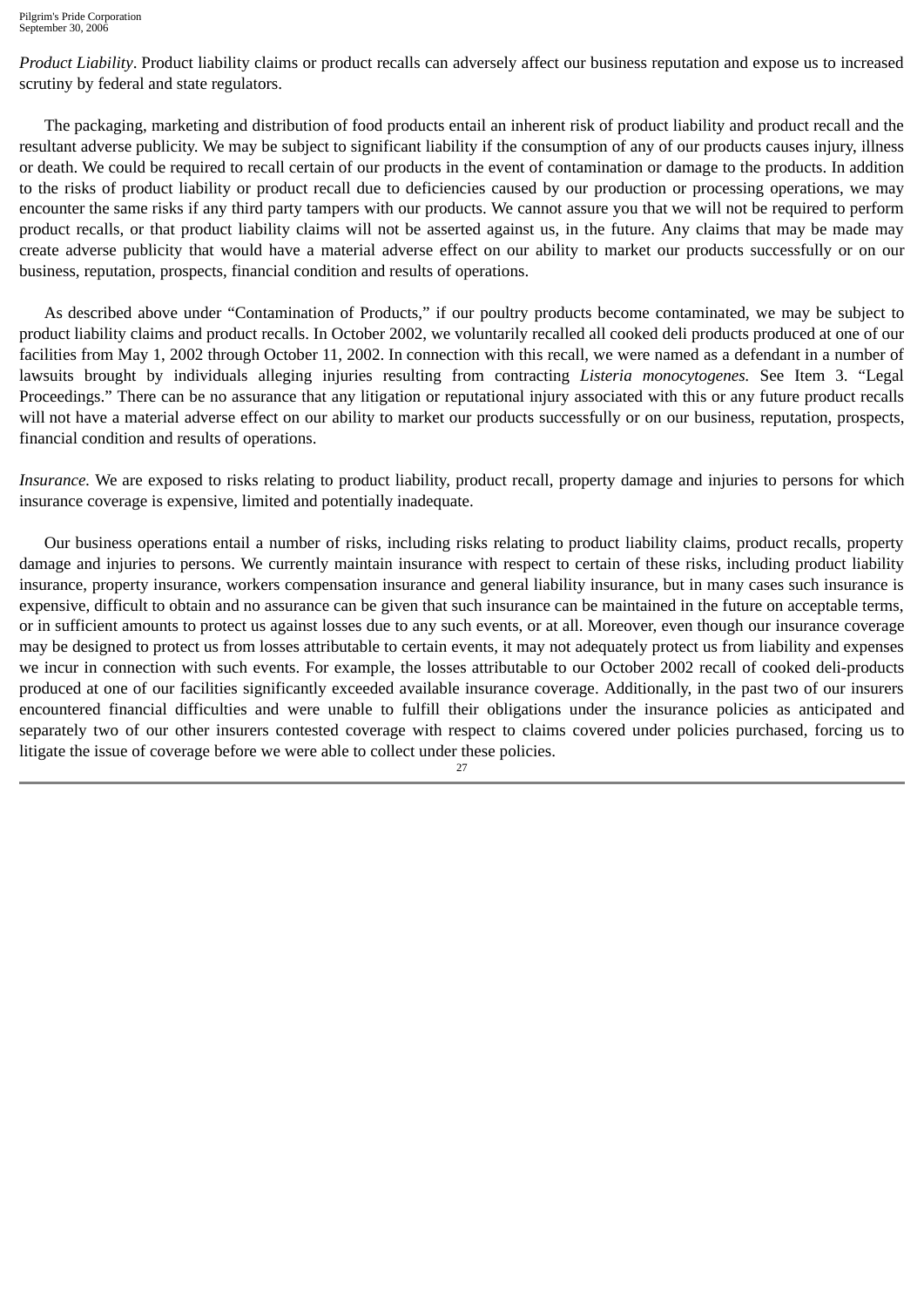*Government Regulation*. Regulation, present and future, is a constant factor affecting our business.

The chicken and turkey industries are subject to federal, state and local governmental regulation, including in the health, safety and environmental areas. We anticipate increased regulation by various agencies concerning food safety, the use of medication in feed formulations and the disposal of poultry by-products and wastewater discharges.

Also, changes in laws or regulations or the application thereof may lead to government enforcement actions and the resulting litigation by private litigants. We are aware of an industry-wide investigation by the Wage and Hour Division of the U.S. Department of Labor to ascertain compliance with various wage and hour issues, including the compensation of employees for the time spent on such activities such as donning and doffing work equipment. We have been named a defendant in several related suits brought by employees. Due, in part, to the government investigation and the recent U.S. Supreme Court decision in *IBP, Inc. v. Alvarez*, it is possible that we may be subject to additional employee claims.

Unknown matters, new laws and regulations, or stricter interpretations of existing laws or regulations may materially affect our business or operations in the future.

*Significant Competition*. Competition in the chicken and turkey industries with other vertically integrated poultry companies, especially companies with greater resources, may make us unable to compete successfully in these industries, which could adversely affect our business.

The chicken and turkey industries are highly competitive. Some of our competitors have greater financial and marketing resources than us. In both the U.S. and Mexico, we primarily compete with other vertically integrated poultry companies.

In general, the competitive factors in the U.S. poultry industry include:

- Price;
- Product quality;
- Brand identification;
- Breadth of product line; and
- Customer service.

Competitive factors vary by major market. In the foodservice market, competition is based on consistent quality, product development, service and price. In the U.S. retail market, we believe that competition is based on product quality, brand awareness, customer service and price. Further, there is some competition with non-vertically integrated further processors in the prepared food business.

In Mexico, where product differentiation has traditionally been limited, product quality and price have been the most critical competitive factors. Additionally, the North American Free Trade Agreement, which went into effect on January 1, 1994, required annual reductions in tariffs for chicken and chicken products in order to eliminate those tariffs by January 1, 2003. On November 21, 2002, the Mexican Secretariat of the Economy announced that it would initiate an investigation to determine whether a temporary safeguard action was warranted to protect the domestic poultry industry when import tariffs on poultry were eliminated in January 2003. In July 2003, the U.S. and Mexico entered into a safeguard agreement with regard to imports into Mexico of chicken leg quarters from the U.S. Under this agreement, a tariff rate for chicken leg quarters of 98.8% of the sales price was established. This tariff was reduced on January 1, 2006 to 39.5% and is to be reduced in each of the following two years in equal increments so that the final tariff rate at January 1, 2008 will be zero. As those tariffs are reduced, increased competition from chicken imported into Mexico from the U.S. may have a material adverse effect on the Mexican chicken industry in general, and on our Mexican operations in particular.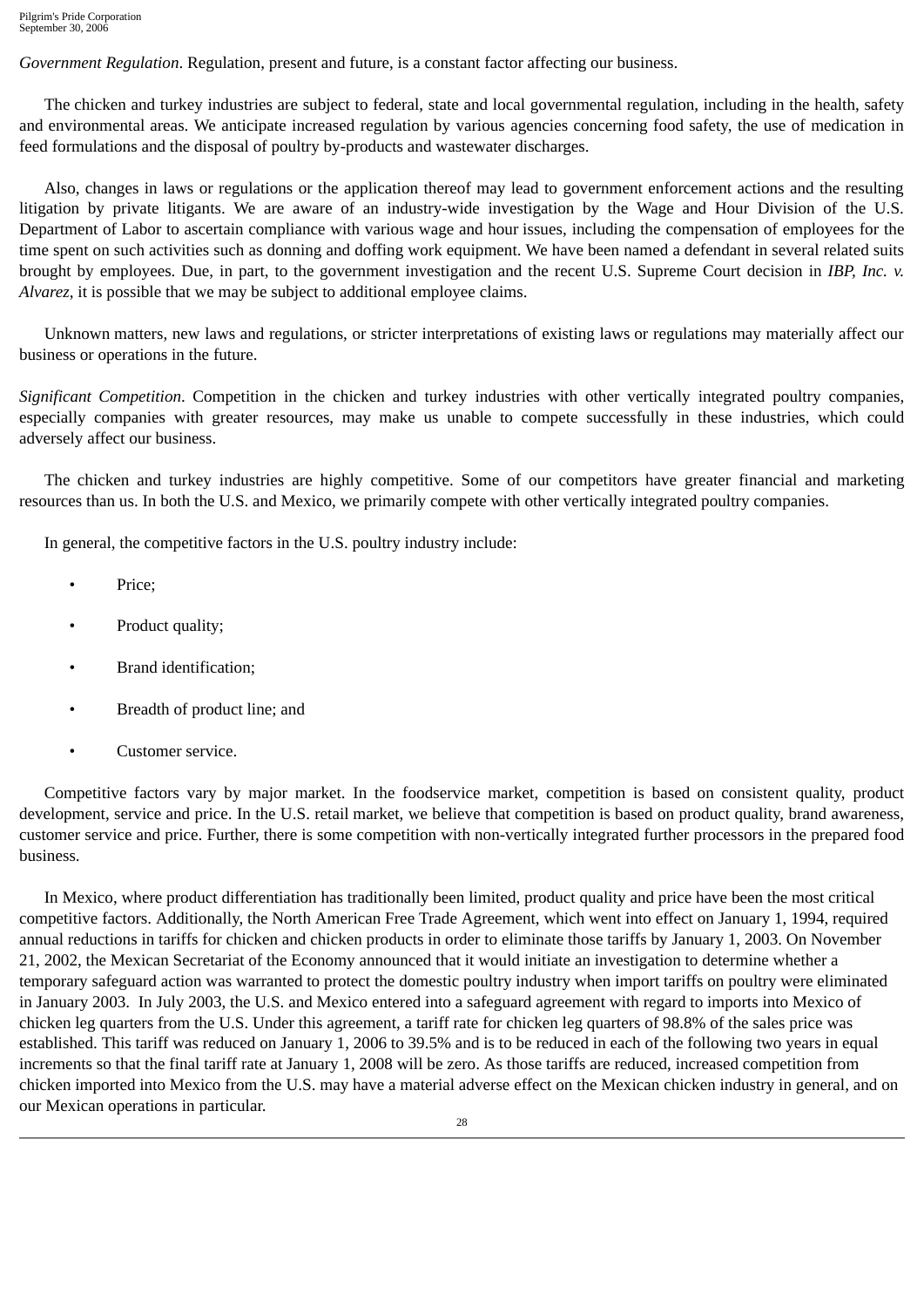*Loss of Key Customers.* The loss of one or more of our largest customers could adversely affect our business.

Our two largest customers accounted for approximately 17% of our net sales in fiscal 2006, and our largest customer, Wal-Mart Stores Inc., accounted for 12% of our net sales. Our business could suffer significant set backs in revenues and operating income if we lost one or more of our largest customers, or if our customers' plans and/or markets should change significantly.

*Potential Acquisitions*. We intend to pursue opportunities to acquire complementary businesses, which could increase leverage and debt service requirements and could adversely affect our financial situation if we fail to successfully integrate the acquired business.

We intend to pursue selective acquisitions of complementary businesses in the future. Inherent in any future acquisitions are certain risks such as increasing leverage and debt service requirements and combining company cultures and facilities, which could have a material adverse effect on our operating results, particularly during the period immediately following such acquisitions. Additional debt or equity capital may be required to complete future acquisitions, and there can be no assurance that we will be able to raise the required capital. Furthermore, acquisitions involve a number of risks and challenges, including:

- Diversion of management's attention;
- The need to integrate acquired operations;
- Potential loss of key employees and customers of the acquired companies;
- Lack of experience in operating in the geographical market of the acquired business;

and

• An increase in our expenses and working capital requirements.

Any of these and other factors could adversely affect our ability to achieve anticipated cash flows at acquired operations or realize other anticipated benefits of acquisitions.

*Assumption of Unknown Liabilities in Acquisitions.* Assumption of unknown liabilities in acquisitions may harm our financial condition and operating results.

Acquisitions may be structured in such a manner that would result in the assumption of unknown liabilities not disclosed by the seller or uncovered during pre-acquisition due diligence. For example, our acquisition of the ConAgra chicken division was structured as a stock purchase. In that acquisition we assumed all of the liabilities of the ConAgra chicken division, including liabilities that may be unknown. Similarly, the acquisition of Gold Kist would likely expose us to unknown liabilities. These obligations and liabilities could harm our financial condition and operating results.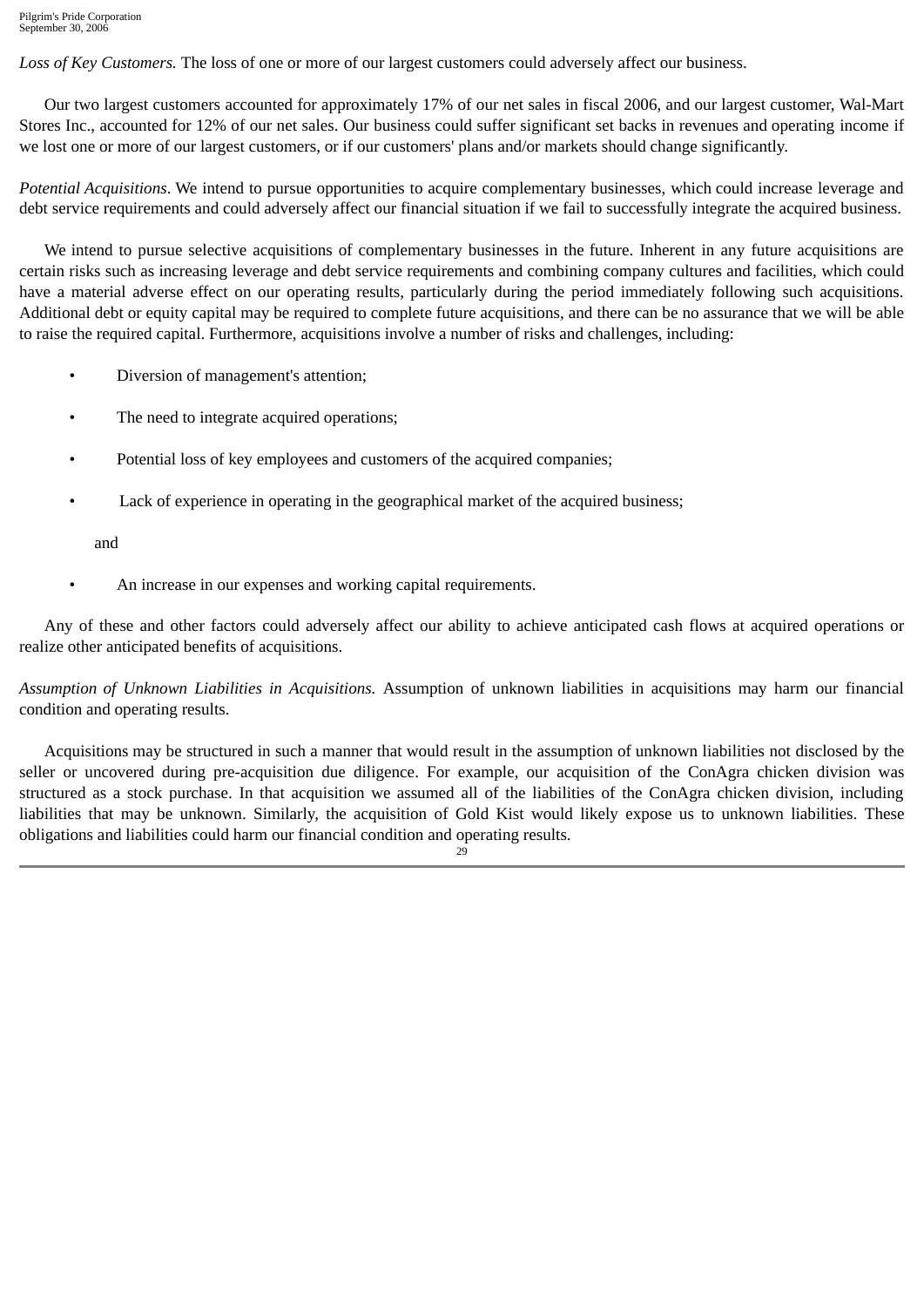*Leverage.* Our indebtedness could adversely affect our financial condition and prevent us from fulfilling our obligations under our debt securities.

Our indebtedness could adversely affect our financial condition which could have important consequences to you. For example, it could:

- · Increase our vulnerability to general adverse economic conditions;
- · Limit our ability to obtain necessary financing and to fund future working capital, capital expenditures and other general corporate requirements;
- · Require us to dedicate a substantial portion of our cash flow from operations to payments on our indebtedness, thereby reducing the availability of our cash flow to fund working capital, capital expenditures and for other general corporate purposes;
- · Limit our flexibility in planning for, or reacting to, changes in our business and the industry in which we operate;
- · Place us at a competitive disadvantage compared to our competitors that have less debt;
- · Limit our ability to pursue acquisitions and sell assets; and
- · Limit, along with the financial and other restrictive covenants in our indebtedness, our ability to borrow additional funds. Failing to comply with those covenants could result in an event of default or require redemption of indebtedness. Either of these events could have a material adverse effect on us.

Our ability to make payments on and to refinance our indebtedness will depend on our ability to generate cash in the future, which is dependent on various factors. These factors include the commodity prices of feed ingredients, chicken and turkey and general economic, financial, competitive, legislative, regulatory and other factors that are beyond our control.

Despite our indebtedness, we are not prohibited from incurring significant additional indebtedness in the future. If additional debt is added to our current debt levels, the related risks that we now face could intensify. The completion of our proposed acquisition of Gold Kist would increase our indebtedness substantially.

*Proposed Acquisition of Gold Kist.* A number of risks are associated with our proposed acquisition of Gold Kist, and the consummation of an acquisition would increase certain risks we now face.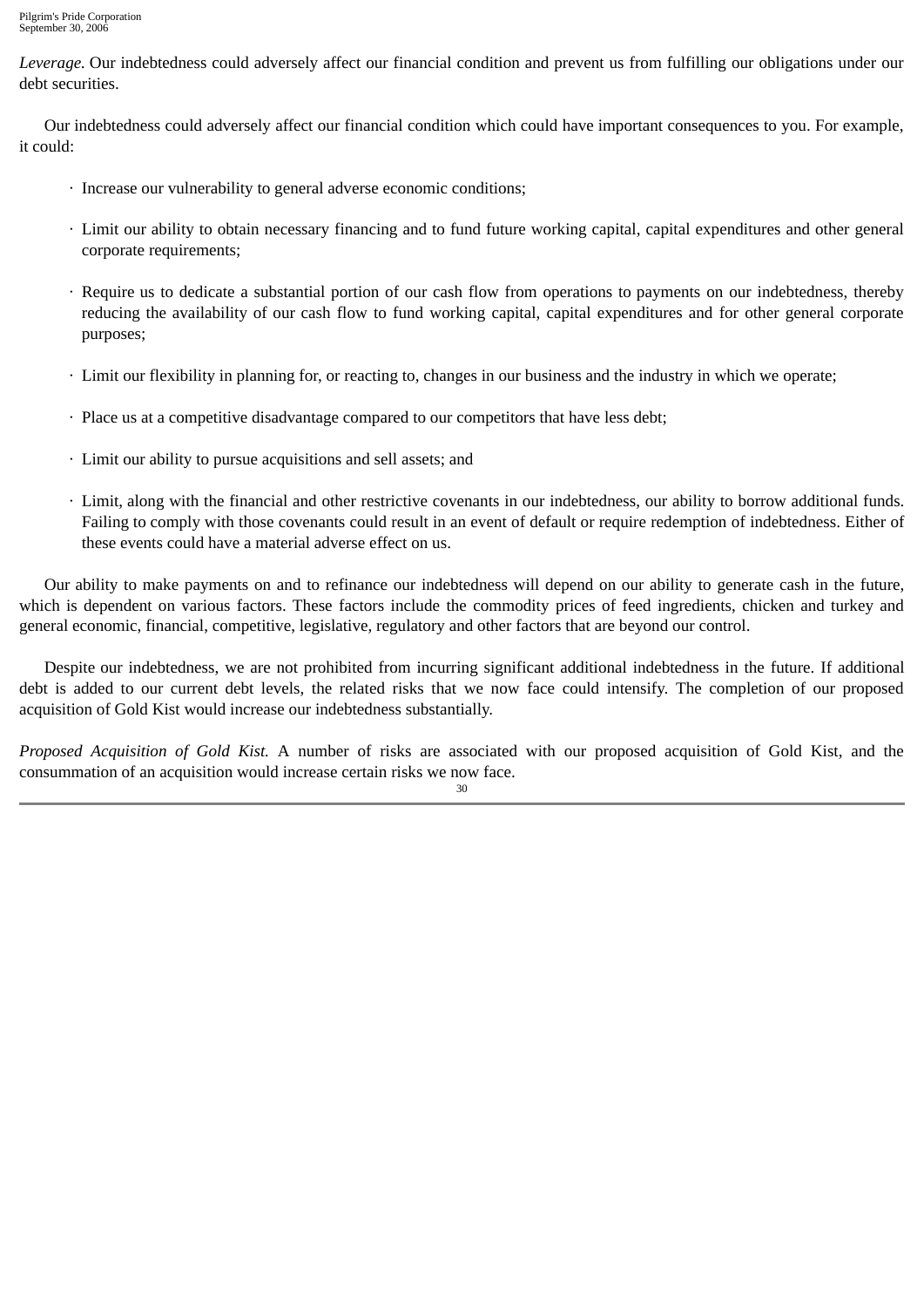The Gold Kist Board has rejected our offer to purchase Gold Kist and commenced litigation that is intended to prevent the acquisition. Gold Kist has not made available to us materials for due diligence. Accordingly, we may not be able to complete the proposed acquisition of Gold Kist or obtain detailed due diligence materials. Further, if we acquire Gold Kist, there are no assurances that we can effectively integrate Gold Kist's business or realize the associated cost savings and operating synergies currently anticipated. Additionally, the acquisition of Gold Kist would increase our indebtedness substantially.

*Foreign Operations Risks*. Our foreign operations pose special risks to our business and operations.

We have significant operations and assets located in Mexico and may participate in or acquire operations and assets in other foreign countries in the future. Foreign operations are subject to a number of special risks, including among others:

- Currency exchange rate fluctuations;
- Trade barriers;
- Exchange controls;
- Expropriation; and
- Changes in laws and policies, including those governing foreign-owned operations.

Currency exchange rate fluctuations have adversely affected us in the past. Exchange rate fluctuations or one or more other risks may have a material adverse effect on our business or operations in the future.

Our operations in Mexico are conducted through subsidiaries organized under the laws of Mexico. We may rely in part on intercompany loans and distributions from our subsidiaries to meet our obligations. Claims of creditors of our subsidiaries, including trade creditors, will generally have priority as to the assets of our subsidiaries over our claims. Additionally, the ability of our Mexican subsidiaries to make payments and distributions to us will be subject to, among other things, Mexican law. In the past, these laws have not had a material adverse effect on the ability of our Mexican subsidiaries to make these payments and distributions. However, laws such as these may have a material adverse effect on the ability of our Mexican subsidiaries to make these payments and distributions in the future.

*Control of Voting Stock*. Control over Pilgrim's Pride is maintained by members of the family of Lonnie "Bo" Pilgrim.

As described in more detail in Item 12. "Security Ownership of Certain Beneficial Owners and Management and Related Stockholder Matters," through two limited partnerships and related trusts and voting agreements, Lonnie "Bo" Pilgrim, Patty R. Pilgrim, his wife, and Lonnie Ken Pilgrim, his son, control 62.225% of the voting power of our outstanding common stock. Accordingly, they control the outcome of all actions requiring stockholder approval, including the election of directors and significant corporate transactions, such as a merger or other sale of Pilgrim's Pride or its assets. This ensures their ability to control the foreseeable future direction and management of Pilgrim's Pride. In addition, an event of default under certain agreements related to our indebtedness will occur if Lonnie "Bo" Pilgrim and certain members of his family cease to own at least a majority of the voting power of the outstanding common stock.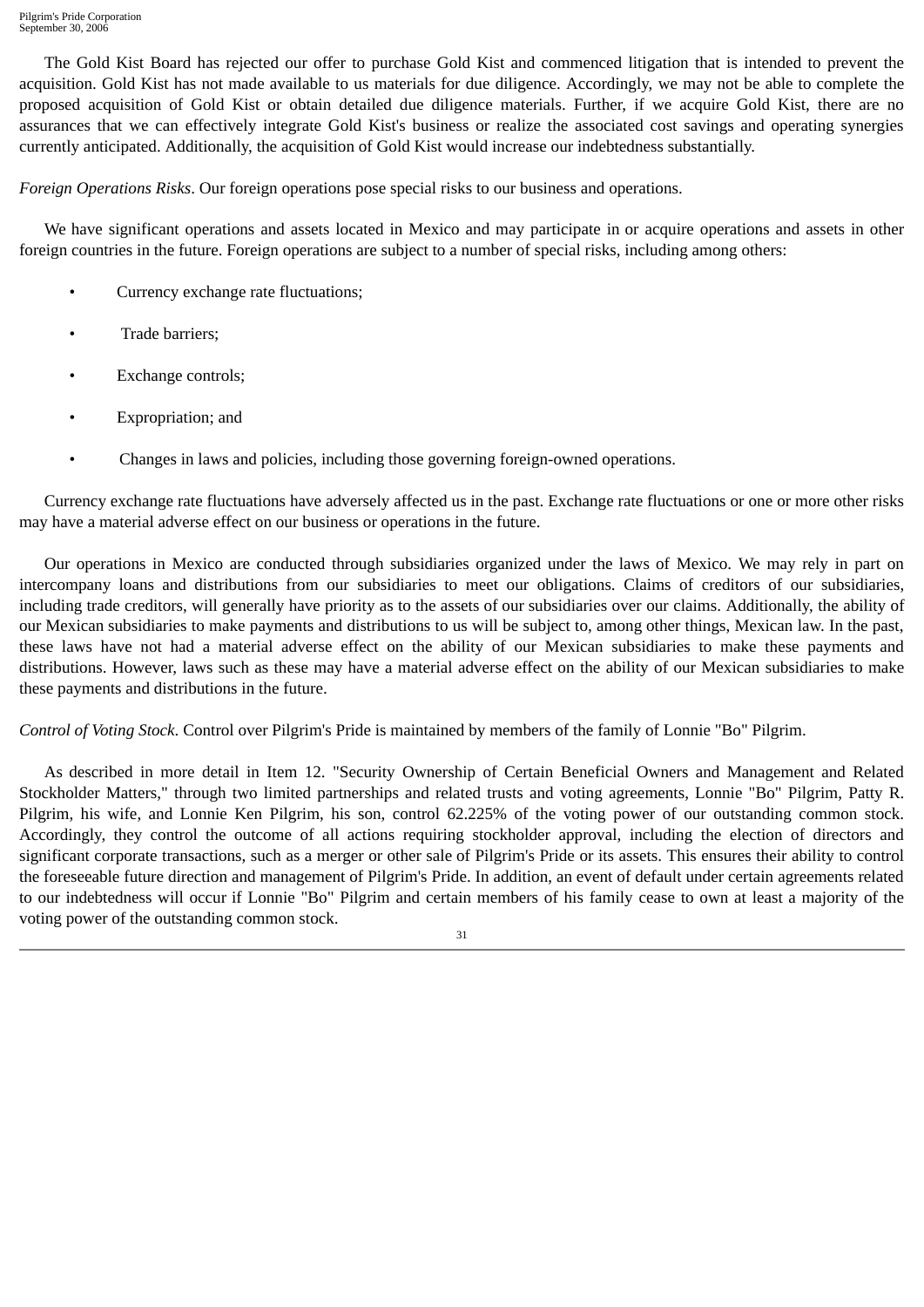### **Item 1B. Unresolved Staff Comments**

None.

#### **Item 2. Properties**

#### *Operating Facilities*

We operate 23 poultry processing plants in the U.S. Of this total, 22 process chicken and are located in Alabama, Arkansas, Georgia, Kentucky, Louisiana, North Carolina, Tennessee, Texas, Virginia, and West Virginia. We have one turkey processing plant in Pennsylvania, one chicken processing plant in Puerto Rico and three chicken processing plants in Mexico.

The U.S. chicken processing plants have weekly capacity to process 28.2 million broilers and operated at 97.7% of capacity in fiscal 2006. On October 29, 2006, we announced a reduction of weekly chicken processing beginning January 1, 2007 which will increase available production capacity.

Our turkey plant has the weekly capacity to process 0.2 million birds under current inspection and line configurations and operates at 94% of capacity. Our Mexico facilities have the capacity to process 3.2 million broilers per week and operated at 89% of capacity in fiscal 2006. Our Puerto Rico processing plant has the capacity to process 0.3 million birds per week based on one eighthour shift per day. For segment reporting purposes, we include Puerto Rico with our U.S. operations.

In the U.S., the processing plants are supported by 26 hatcheries, 20 feed mills and 8 rendering plants. The hatcheries, feed mills and rendering plants operated at 91%, 86% and 82% of capacity, respectively, in fiscal 2006. In Puerto Rico, the processing plant is supported by one hatchery and one feed mill which operated at 86% and 50% of capacity, respectively, in fiscal 2006. Excluding commercial feed products, the Puerto Rico feed mill is running at 50% of capacity. In Mexico, the processing plants are supported by six hatcheries, four feed mills and two rendering facilities. The Mexico hatcheries, feed mills and rendering facilities operated at 98%, 80% and 79% of capacity, respectively, in fiscal 2006.

We also operate ten prepared foods plants. These plants are located in Georgia, Louisiana, Pennsylvania, Tennessee, Texas and West Virginia. These plants have the capacity to produce approximately 1,168 million pounds of further processed product per year and in fiscal 2006 operated at approximately 87% of capacity based on the current product mix and six-day production at most facilities and 24/7 production at two facilities.

## *Other Facilities and Information*

We own a partially automated distribution freezer located outside of Pittsburg, Texas, which includes 125,000 square feet of storage area. We operate a commercial feed mill in Mt. Pleasant, Texas. We own office buildings in Pittsburg, Texas, which house our executive offices, our Logistics and Customer Service offices and our general corporate functions as well as an office building in Mexico City, which houses our Mexican marketing offices, and an office building in Broadway, Virginia, which houses additional sales and marketing, research and development, and support activities. We lease offices in Dallas, Texas and Duluth, Georgia, which house additional sales and marketing and support activities.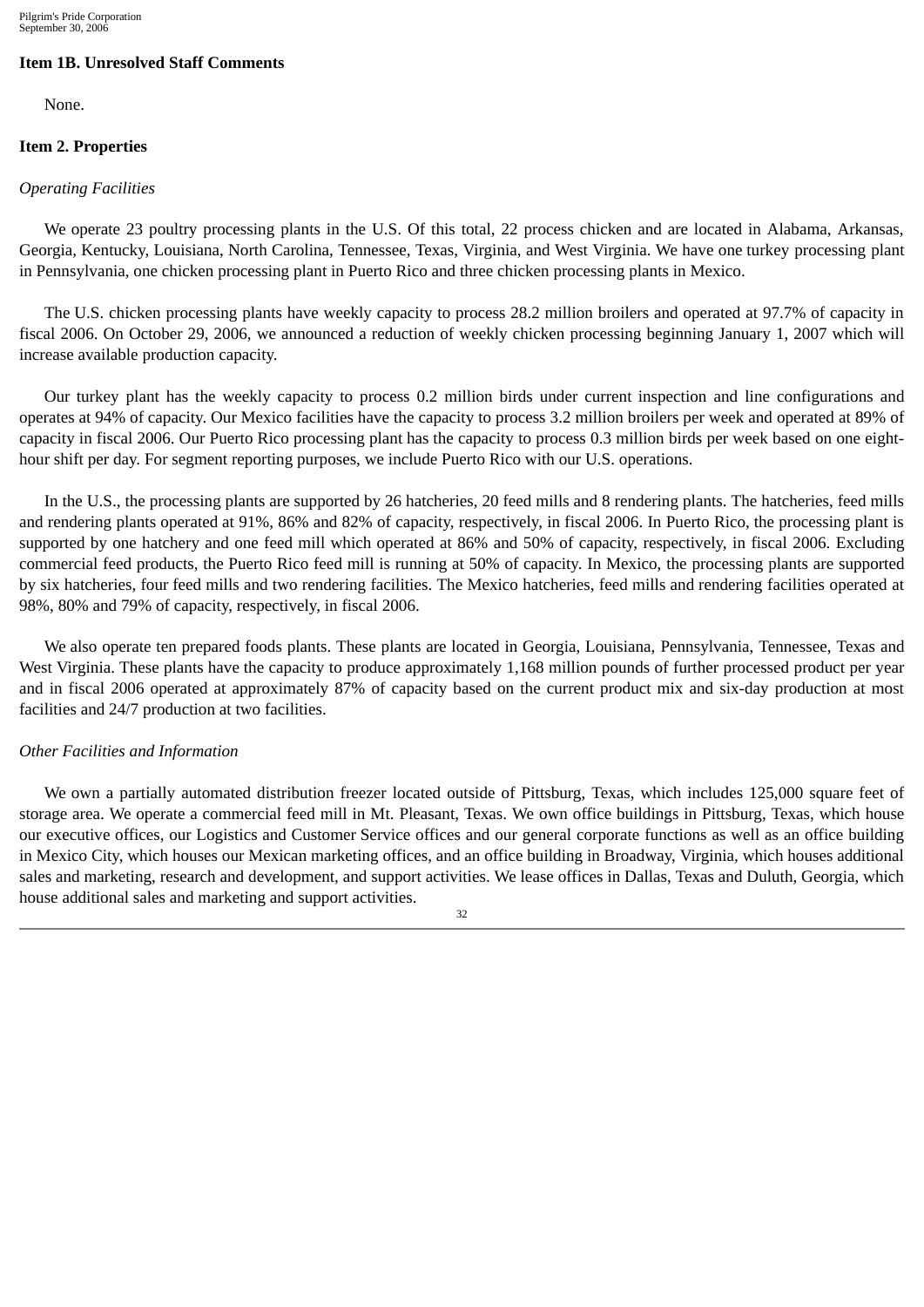We have 13 regional distribution centers located in Arizona, Florida, Iowa, Mississippi, North Carolina, Texas, and Utah, six of which we own and seven of which we lease.

A significant portion of our domestic property, plant and equipment are pledged as collateral on our revolving term loan and our secured term loan. See Item 7. "Management's Discussion and Analysis of Financial Condition and Results of Operation."

# **Item 3. Legal Proceedings**

On July 1, 2002, three individuals, on behalf of themselves and a putative class of chicken growers, filed their original class action complaint against the Company in the United States District Court for the Eastern District of Texas, Texarkana Division, styled "Cody Wheeler, et al. vs. Pilgrim's Pride Corporation." In their lawsuit, plaintiffs initially alleged that the Company violated the Packers and Stockyards Act (7 U.S.C. Section 192) and breached fiduciary duties allegedly owed to the plaintiff growers. The plaintiffs also brought individual actions under the Packers and Stockyards Act alleging, among other things, breach of fiduciary duties and breach of contract. On September 30, 2005, plaintiffs amended their lawsuit to join Tyson Foods, Inc. as a co-defendant. Two additional former chicken growers were also added as plaintiffs to the lawsuit. This amendment, which occurred 38 months after the lawsuit's initial filing, virtually re-wrote most of the allegations. Now the plaintiffs contend that the Company and Tyson are involved in a conspiracy to violate federal antitrust laws. The plaintiffs' initial allegations, although still contained in the amended lawsuit, are no longer the sole focus of the case. On January 3, 2006, the Court entered an Order severing the plaintiffs' Packers and Stockyards Act and antitrust claims. The Court ordered that the plaintiffs may proceed with their Packers and Stockyards Act claims as set forth in Plaintiffs' Third Amended Complaint. The Court also ordered that the plaintiffs may proceed with their respective antitrust claims asserted against the Company and Tyson in a separate cause of action styled "Cody Wheeler, et al vs. Pilgrim's Pride Corporation, et al". On March 6, 2006, the plaintiffs filed their motion for class certification in the original lawsuit. Pilgrim's Pride attacked the plaintiffs' class certification brief on several grounds, and ultimately the plaintiffs voluntarily withdrew their Motion for Class Certification on May 26, 2006. As a result, the Court canceled the class certification hearing and on June 2, 2006 the Court entered an Order withdrawing Plaintiffs' Motion for Class Certification and prohibiting the plaintiffs from filing any additional class-action claims against Pilgrim's Pride in this lawsuit. Additionally, the two former growers who joined the lawsuit on September 30, 2005 withdrew from the case. The lawsuit is currently proceeding with individual claims by the three original individual plaintiffs against Pilgrim's Pride. The Company intends to defend vigorously against the plaintiffs' individual claims. The Company does not expect this matter to have a material impact on its financial position, operations or liquidity.

On January 3, 2006, an action styled "Cody Wheeler, et al. vs. Pilgrim's Pride Corporation, et al.", arising out of the original Wheeler litigation described above, was filed in the United States District Court for the Eastern District of Texas, Texarkana Division. The lawsuit was filed by the three original plaintiffs and a former grower, both in their individual capacities and on behalf of a putative class of chicken growers. In the lawsuit, the four plaintiffs allege that the Company and Tyson are involved in a conspiracy to violate federal antitrust laws. A Docket Control Order has been entered by the Court and a class certification hearing is currently scheduled for January 24, 2007. The proceedings are currently in the early stages of discovery. The Company intends to defend vigorously both the certification of the case as a class action and the merits of the four plaintiffs' individual claims. The Company does not expect this matter to have a material impact on its financial position, operations or liquidity.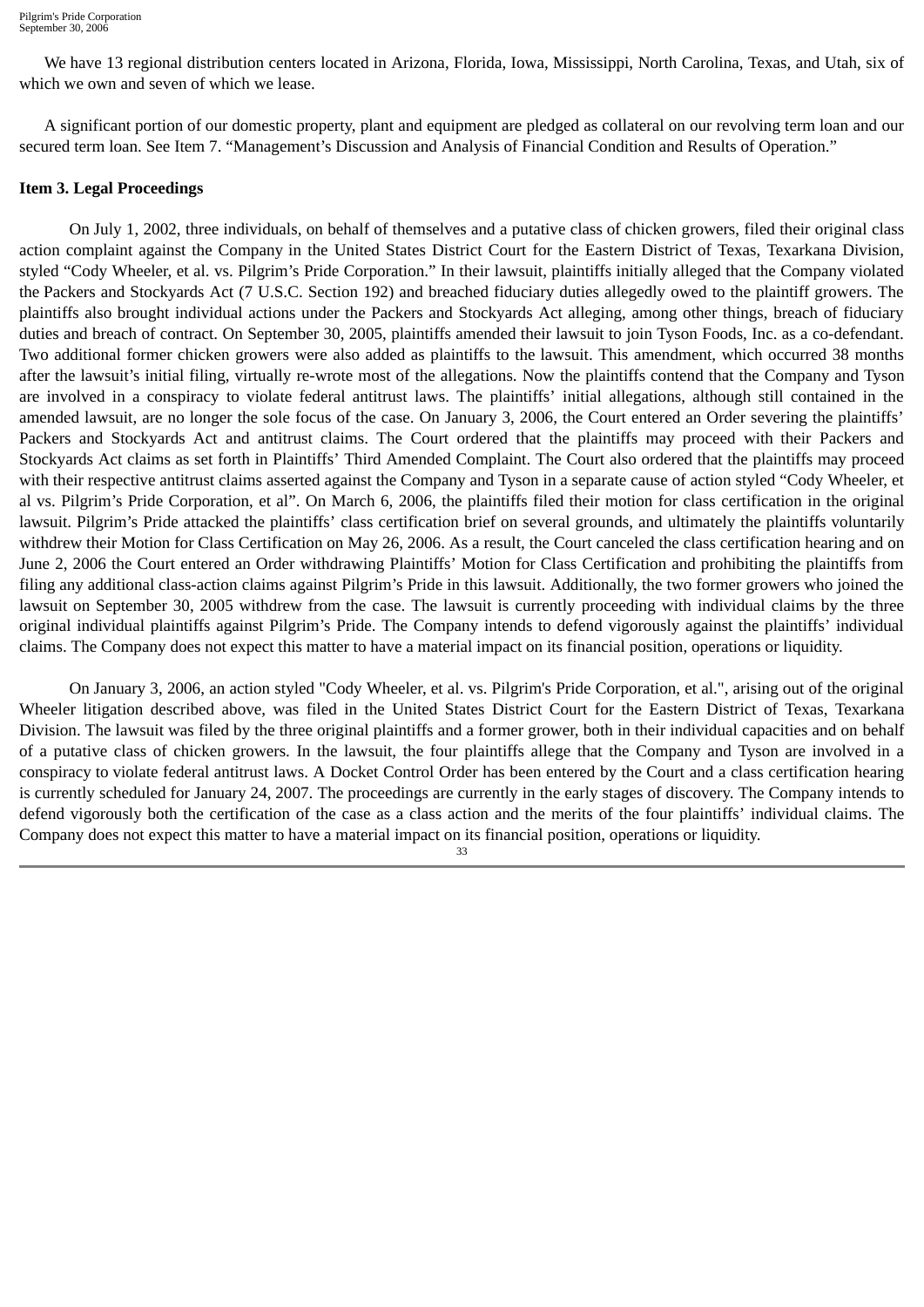In October 2002, a limited number of USDA environmental samples from our Franconia, Pennsylvania plant tested positive for Listeria. As a result, we voluntarily recalled all cooked deli products produced at the plant from May 1, 2002 through October 11, 2002. No illnesses have been linked to any of our recalled products, and none of such products have tested positive for the strain of Listeria associated with an outbreak in the Northeastern U.S. that occurred during the summer of 2002. However, following this recall, a number of demands and cases have been made and filed alleging injuries purportedly arising from the consumption of products produced at this facility. As of this date, all of these cases have been resolved and dismissed other than "Dennis Wysocki, as the Administrator of the Estate of Matthew Tyler Wysocki, deceased, and Dennis Wysocki and Karen Wysocki, individually v. Pilgrim's Pride Corporation and Jack Lambersky Poultry Company, et al," which was filed in the Supreme Court of the State of New York, County of New York, on July 30, 2004; and "Roberta Napolitano, as Trustee of the Bankruptcy Estate of Burke Caren Kantrow v. Pilgrim's Pride Corporation, Wampler Foods, Inc. and Jack Lambersky Poultry Company, d/b/a J. L. Foods, Inc.", which we do not expect to have a material impact on our financial position, operations or liquidity.

On December 31, 2003, we were served with a purported class action complaint styled "Angela Goodwin, Gloria Willis, Johnny Gill, Greg Hamilton, Nathan Robinson, Eddie Gusby, Pat Curry, Persons Similarly Situated v. ConAgra Poultry Company and Pilgrim's Pride, Incorporated" in the United States District Court, Western District of Arkansas, El Dorado Division, alleging racial and age discrimination at one of the facilities we acquired from ConAgra. Two of the named plaintiffs, Greg Hamilton and Gloria Willis, were voluntarily dismissed from this action. We believe we have meritorious defenses to the class certification as well as the individual claims and intend to vigorously oppose class certification and defend these claims. The ultimate liability with respect to these claims cannot be determined at this time; however, we do not expect this matter to have a material impact on our financial position, operations or liquidity.

As described above under "Item 1. Business-General Development of Business-Recent Business Acquisition Activities" on October 12, 2006, a complaint styled "Gold Kist Inc. v. Pilgrim's Pride Corporation, Protein Acquisition Corporation, et al" was filed in the United States District Court for the Northern District of Georgia, Atlanta Division, alleging that the election of our President's and Chief Executive Officer's nominees to the Gold Kist Board of Directors would violate Section 8 of the Clayton Act and seeking to enjoin our solicitation of the Gold Kist stockholders to elect such persons to the Gold Kist Board. The complaint also alleges that we violated the proxy and tender offer rules by failing to disclose such alleged violation of the Clayton Act.

In addition to moving to dismiss Gold Kist's federal securities laws claims, we believe that we have meritorious defenses to Gold Kist's Clayton Act claims. We intend to file responses to Gold Kist's motion for injunctive relief on or about December 22, 2006. The Court has scheduled a hearing date for Gold Kist's preliminary injunction motion on January 16, 2007.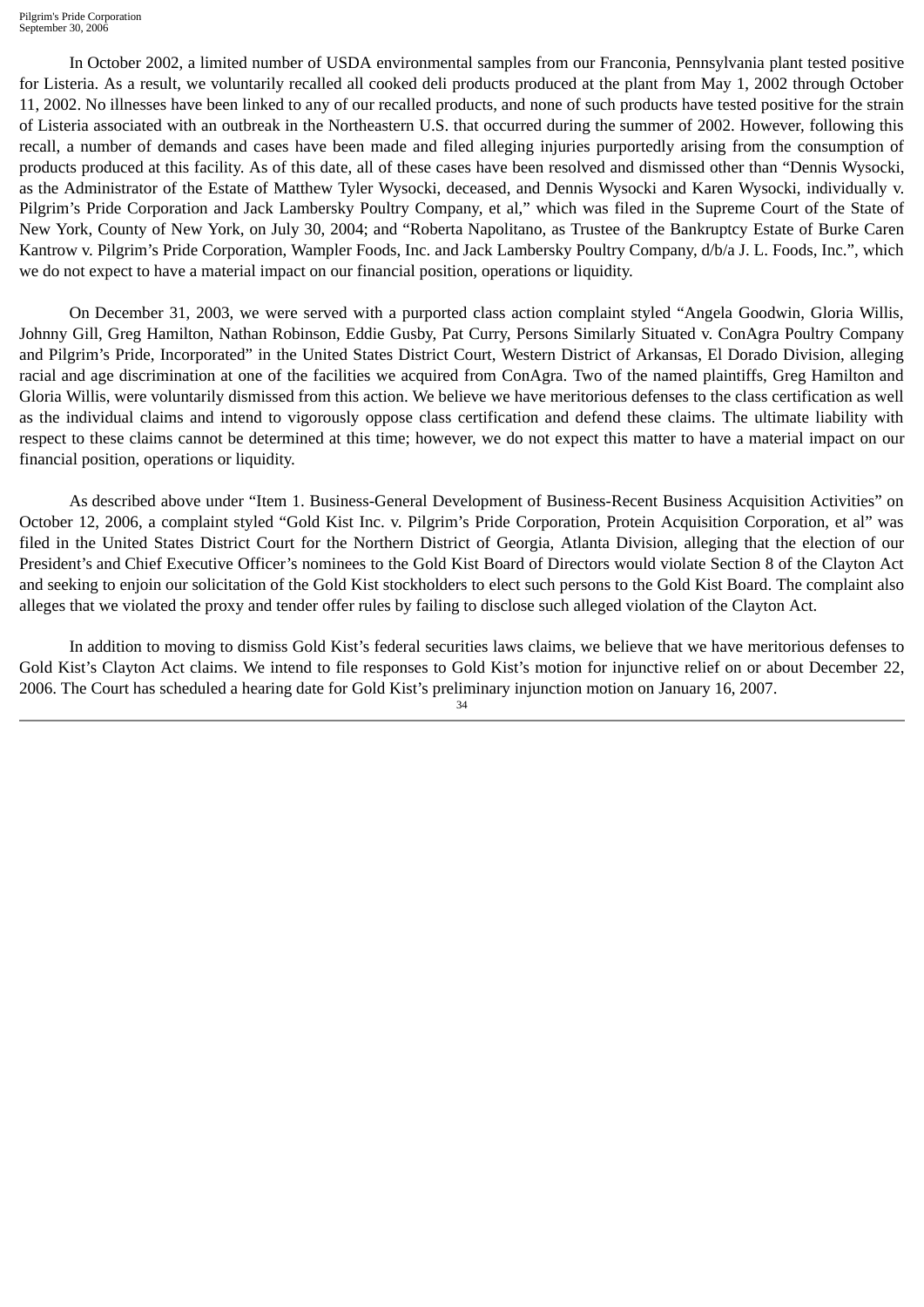The Wage and Hour Division of the U.S. Department of Labor conducted an industry wide investigation to ascertain compliance with various wage and hour issues, including the compensation of employees for the time spent on such activities such as donning and doffing work equipment. Due, in part, to the government investigation and the recent U.S. Supreme Court decision in *IBP, Inc. b. Alvarez*, employees have brought claims against the Company. The claims filed against us as of the date of this report include: "Juan Garcia, et al. v. Pilgrim's Pride Corporation, a/k/a Wampler Foods, Inc.", filed in Pennsylvania state court on January 27, 2006 and subsequently removed to the U.S. District Court for the Eastern District of Pennsylvania; "Esperanza Moya, et al. v. Pilgrim's Pride Corporation and Maxi Staff, LLC", filed March 23, 2006 in the Eastern District of Pennsylvania; "Barry Antee, et al. v. Pilgrim's Pride Corporation " filed April 20, 2006 in the Eastern District of Texas; "Stephania Aaron, et al. v. Pilgrim's Pride Corporation" filed August 22, 2006 in the Western District of Arkansas; "Salvador Aguilar, et al. v. Pilgrim's Pride Corporation" filed August 23, 2006 in the Northern District of Alabama; and "Benford v. Pilgrim's Pride Corporation" filed November 2, 2006 in the Northern District of Alabama. Neither the likelihood of an unfavorable outcome nor the amount of ultimate liability, if any, with respect to any of these cases can be determined at this time. These cases are in various stages of litigation which we intend to vigorously defend.

We are subject to various other legal proceedings and claims, which arise in the ordinary course of our business. In the opinion of management, the amount of ultimate liability with respect to these actions will not materially affect our financial position or results of operations.

## **Item 4. Submission of Matters to a Vote of Security Holders**

None.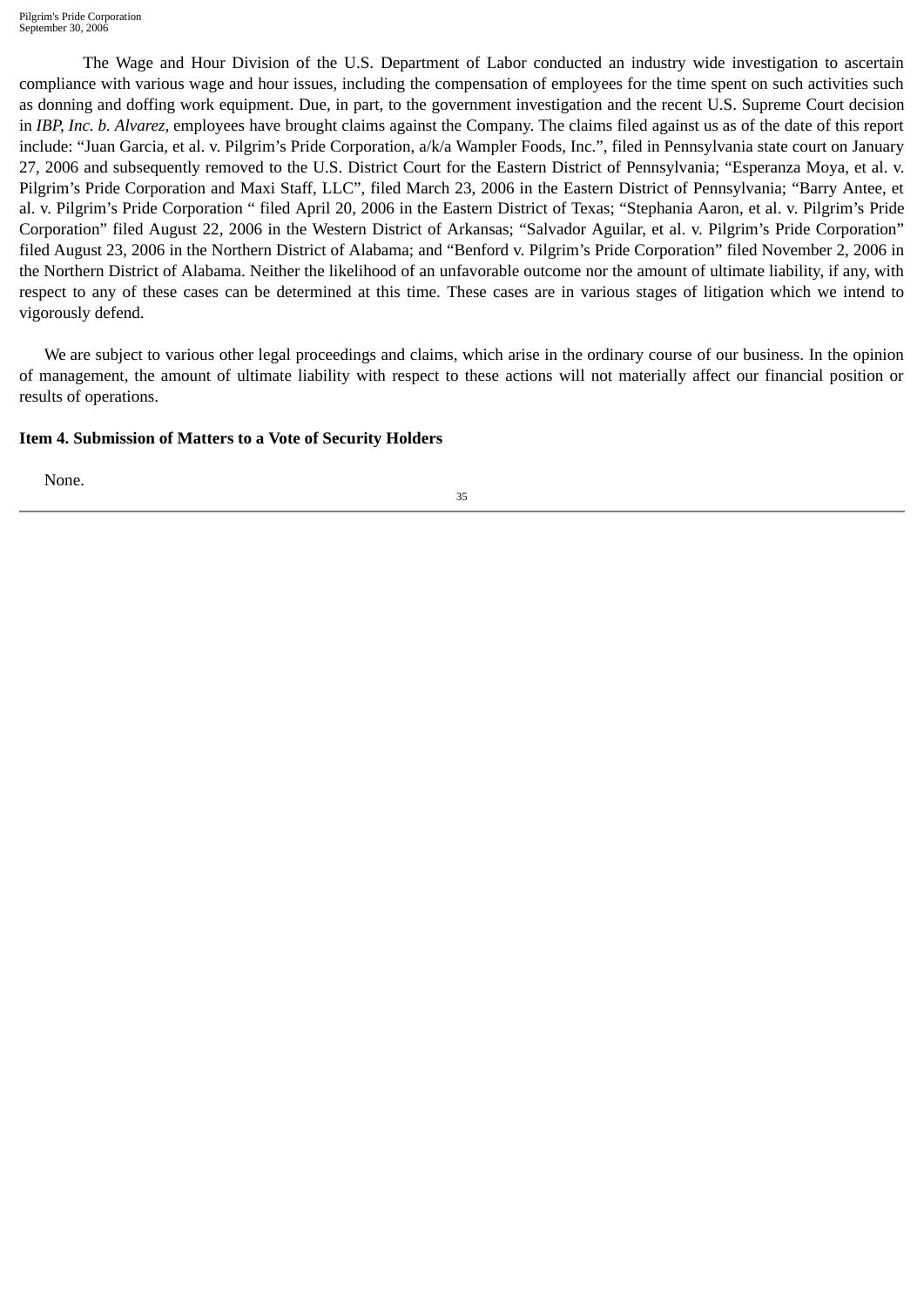## **PART II**

# **Item 5. Market for the Registrant's Common Equity, Related Stockholder Matters and Issuer Purchases of Equity Securities**

# *Quarterly Stock Prices and Dividends*

High and low prices of and dividends relating to the Company's common stock for the periods indicated were:

|                         | Prices 2006 |          | Prices 2005         |  |           | <b>Dividends</b> |             |      |
|-------------------------|-------------|----------|---------------------|--|-----------|------------------|-------------|------|
| Quarter                 |             | High     | Low                 |  | High      | Low              | 2006        | 2005 |
|                         |             |          |                     |  |           |                  |             |      |
| <b>PPC Common Stock</b> |             |          |                     |  |           |                  |             |      |
| First                   | \$          | 37.75 \$ | $30.11 \text{ }$ \$ |  | 35.00 $$$ | 25.76 \$         | $1.0225$ \$ | .015 |
| Second                  |             | 27.00    | 20.95               |  | 39.85     | 28.84            | .0225       | .015 |
| Third                   |             | 28.09    | 20.85               |  | 38.61     | 33.32            | .0225       | .015 |
| Fourth                  |             | 29.00    | 23.11               |  | 40.23     | 30.91            | .0225       | .015 |
|                         |             |          |                     |  |           |                  |             |      |

# *Holders*

The Company's common stock (ticker symbol "PPC") is traded on the New York Stock Exchange. The Company estimates there were approximately 29,300 holders (including individual participants in security position listings) of the Company's common stock as of November 10, 2006.

# *Dividends*

Starting in the first quarter of fiscal 2006, the Company's Board of Directors has declared cash dividends of \$0.0225 per share of common stock. Additionally, in the first quarter of fiscal 2006, the Company's Board of Directors declared a special \$1.00 dividend per share of common stock. Prior to fiscal 2006 and with the exception of two quarters in 1993, the Company's Board of Directors declared cash dividends of \$0.015 per share of common stock (on a split adjusted basis) every fiscal quarter since the Company's initial public offering in 1986. Payment of future dividends will depend upon the Company's financial condition, results of operations and other factors deemed relevant by the Company's Board of Directors, as well as any limitations imposed by lenders under the Company's credit facilities. The Company's revolving credit facility and revolving/term borrowing facility currently limit dividends to a maximum of \$13 million per year. See "Note E - Notes Payable and Long-Term Debt" of the notes to Consolidated Financial Statements included in Item 15 for additional discussions of the Company's credit facilities.

*Issuer Purchases of Equity Security in fiscal 2006*

The Company did not repurchase any of its equity securities in fiscal 2006.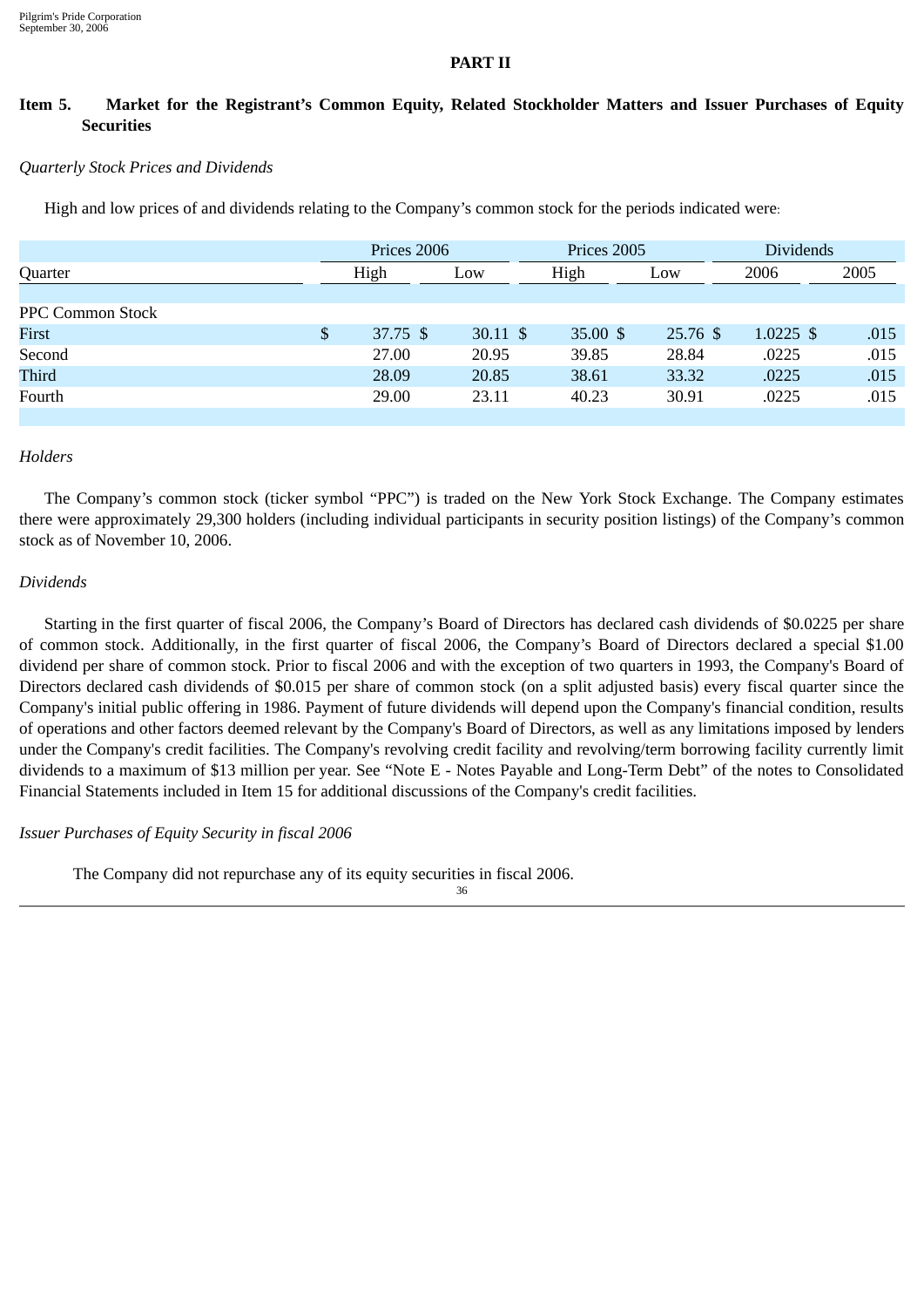## **Item 6. Selected Financial Data**

| (In thousands, except ratios and per share data)         |                   |                | Eleven Years Ended September 30, 2006 |      |                          |                |                          |
|----------------------------------------------------------|-------------------|----------------|---------------------------------------|------|--------------------------|----------------|--------------------------|
|                                                          | 2006              |                | 2005                                  |      | 2004(a)(b)               |                | 2003                     |
|                                                          |                   |                |                                       |      | (53 weeks)               |                |                          |
| <b>Income Statement Data:</b>                            |                   |                |                                       |      |                          |                |                          |
| Net sales                                                | \$<br>5,235,565   | $\mathfrak{s}$ | 5,666,275                             | \$   | 5,363,723                | $\mathfrak{F}$ | 2,619,345                |
| Gross profit(d)                                          | 297,600           |                | 745,199                               |      | 529,039                  |                | 200,483                  |
| Operating income(d)                                      | 3,002             |                | 435,812                               |      | 265,314                  |                | 63,613                   |
| Interest expense, net                                    | 40,553            |                | 43,932                                |      | 52,129                   |                | 37,981                   |
| Income (loss) before income taxes(d)                     | (36, 317)         |                | 403,523                               |      | 208,535                  |                | 63,235                   |
| Income tax expense (benefit)(e)                          | (2,085)           |                | 138,544                               |      | 80,195                   |                | 7,199                    |
| Net income (loss)(d)                                     | (34,232)          |                | 264,979                               |      | 128,340                  |                | 56,036                   |
| Ratio of earnings to fixed charges(f)                    | (f)               |                | 7.19x                                 |      | 4.08x                    |                | 2.24x                    |
| <b>Per Common Share Data:(g)</b>                         |                   |                |                                       |      |                          |                |                          |
| Net income (loss)                                        | \$<br>$(0.51)$ \$ |                | 3.98                                  | \$   | 2.05                     | \$             | 1.36                     |
| Cash dividends                                           | 1.090             |                | 0.06                                  |      | 0.06                     |                | 0.06                     |
| Book value                                               | 16.79             |                | 18.38                                 |      | 13.87                    |                | 10.46                    |
| <b>Balance Sheet Summary:</b>                            |                   |                |                                       |      |                          |                |                          |
| Working capital                                          | \$<br>528,836     | \$             | 404,601                               | \$   | 383,726                  | - \$           | 211,119                  |
| <b>Total assets</b>                                      | 2,426,868         |                | 2,511,903                             |      | 2,245,989                |                | 1,257,484                |
| Notes payable and current maturities of long-term debt   | 10,322            |                | 8,603                                 |      | 8,428                    |                | 2,680                    |
| Long-term debt, less current maturities                  | 554,876           |                | 518,863                               |      | 535,866                  |                | 415,965                  |
| Total stockholders' equity                               | 1,117,327         |                | 1,223,598                             |      | 922,956                  |                | 446,696                  |
| <b>Cash Flow Summary:</b>                                |                   |                |                                       |      |                          |                |                          |
| Operating cash flow                                      | \$<br>30,382      | \$             | 493,073                               | - \$ | 272,404                  | \$             | 98,892                   |
| Depreciation & amortization(h)                           | 135,133           |                | 134,944                               |      | 113,788                  |                | 74,187                   |
| Purchases of investment securities                       | 318,266           |                | 305,458                               |      | $\overline{\phantom{a}}$ |                |                          |
| Proceeds from sale or maturity of investment securities  | 490,764           |                | $\overline{a}$                        |      | $\overline{a}$           |                | $\overline{\phantom{a}}$ |
| Capital expenditures                                     | 143,882           |                | 116,588                               |      | 79,642                   |                | 53,574                   |
| Business acquisitions, net of equity consideration(a)(c) | $\overline{a}$    |                | Ξ.                                    |      | 272,097                  |                | 4,499                    |
| Financing activities, net provided by (used in)          | (38,750)          |                | 18,860                                |      | 96,665                   |                | (39,767)                 |
| <b>Other Data:</b>                                       |                   |                |                                       |      |                          |                |                          |
| EBITDA(i)                                                | \$<br>136,763     | -\$            | 580,078                               | -\$  | 372,501                  | - \$           | 173,926                  |
| Key Indicators (as a percentage of net sales):           |                   |                |                                       |      |                          |                |                          |
| Gross profit(d)                                          | 5.7%              |                | 13.2%                                 |      | 9.9%                     |                | 7.7%                     |
| Selling, general and                                     |                   |                |                                       |      |                          |                |                          |
| administrative expenses                                  | 5.6%              |                | 5.5%                                  |      | 4.8%                     |                | 5.2%                     |
| Operating income (d)                                     | 0.8%              |                | 7.7%                                  |      | 4.9%                     |                | 2.4%                     |
| Interest expense, net                                    | 1.0%              |                | 0.9%                                  |      | 1.0%                     |                | 1.5%                     |
| Net income (loss)(d)                                     | (0.7)%            |                | 4.7%                                  |      | 2.4%                     |                | 2.1%                     |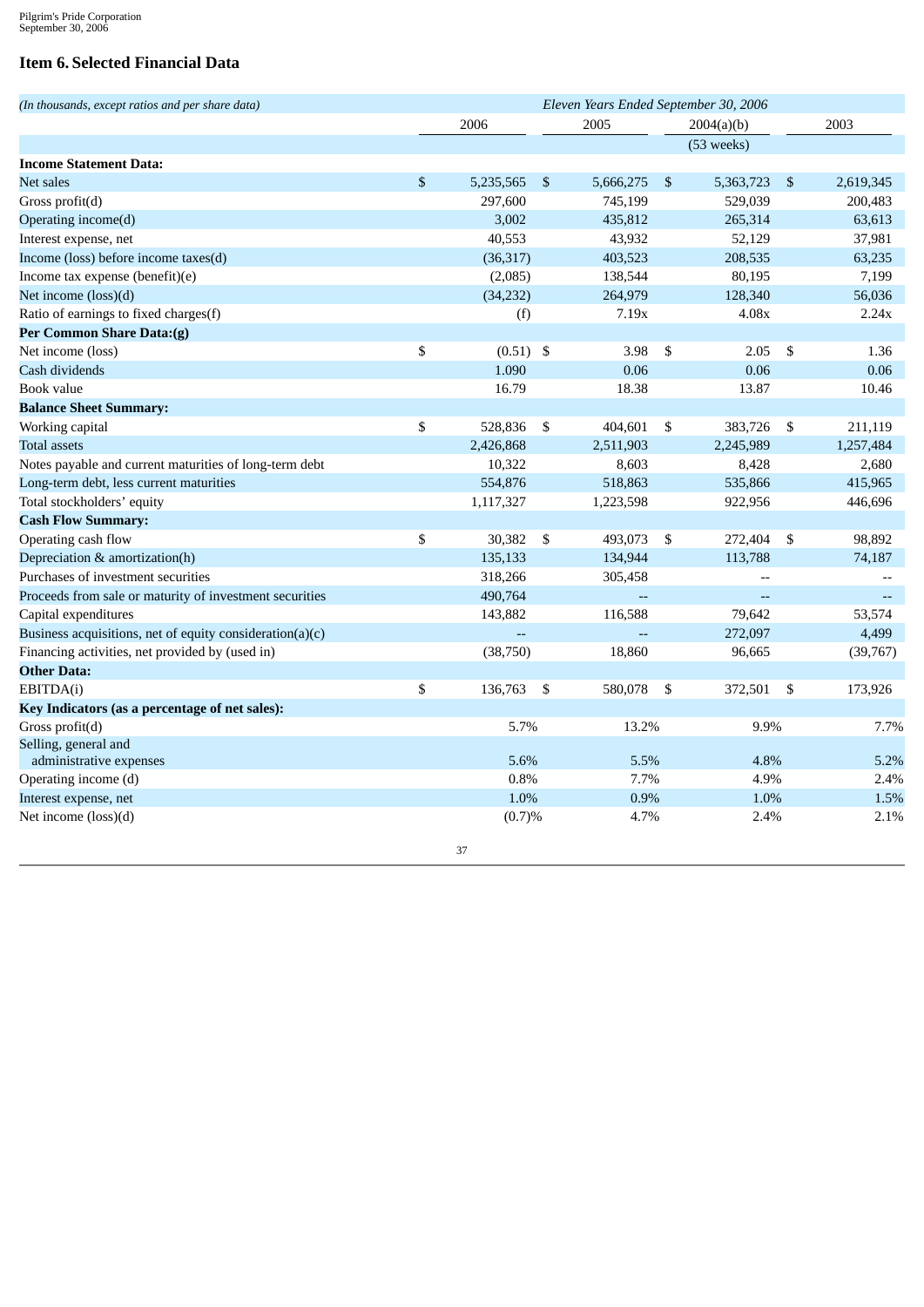|              |                          |                |                          |                          |                | Eleven Years Ended September 30, 2006 |                          |                |                          |              |                   |
|--------------|--------------------------|----------------|--------------------------|--------------------------|----------------|---------------------------------------|--------------------------|----------------|--------------------------|--------------|-------------------|
|              | 2002                     |                | 2001(c)                  | 2000                     |                | 1999                                  | 1998                     |                | 1997                     |              | 1996              |
|              |                          |                |                          |                          |                | (53 weeks)                            |                          |                |                          |              |                   |
|              |                          |                |                          |                          |                |                                       |                          |                |                          |              |                   |
| $\mathbb{S}$ | 2,533,718                | $\mathbb{S}$   | 2,214,712 \$             | 1,499,439                | $\mathfrak{S}$ | 1,357,403 \$                          | 1,331,545                | $\mathbb{S}$   | 1,277,649                | $\mathbb{S}$ | 1,139,310         |
|              | 165,165                  |                | 213,950                  | 165,828                  |                | 185,708                               | 136,103                  |                | 114,467                  |              | 70,640            |
|              | 29,904                   |                | 94,542                   | 80,488                   |                | 109,504                               | 77,256                   |                | 63,894                   |              | 21,504            |
|              | 32,003                   |                | 30,775                   | 17,779                   |                | 17,666                                | 20,148                   |                | 22,075                   |              | 21,539            |
|              | 1,910                    |                | 61,861                   | 62,786                   |                | 90,904                                | 56,522                   |                | 43,824                   |              | (4,533)           |
|              | (12, 425)                |                | 20,724                   | 10,442                   |                | 25,651                                | 6,512                    |                | 2,788                    |              | 2,751             |
|              | 14,335                   |                | 41,137                   | 52,344                   |                | 65,253                                | 50,010                   |                | 41,036                   |              | (7, 284)          |
|              | (f)                      |                | 2.13x                    | 3.04x                    |                | 4.33x                                 | 2.96x                    |                | 2.57x                    |              | (f)               |
|              |                          |                |                          |                          |                |                                       |                          |                |                          |              |                   |
| \$           | 0.35                     | $\mathfrak{S}$ | $1.00\ 5$                | 1.27S                    |                | $1.58$ \$                             | 1.21                     | $\mathfrak s$  | 0.99                     | \$           | (0.18)            |
|              | 0.06                     |                | 0.06                     | 0.06                     |                | 0.045                                 | 0.04                     |                | 0.04                     |              | 0.04              |
|              | 9.59                     |                | 9.27                     | 8.33                     |                | 7.11                                  | 5.58                     |                | 4.41                     |              | 3.46              |
|              |                          |                |                          |                          |                |                                       |                          |                |                          |              |                   |
| \$           | 179,037                  | \$             | 203,350 \$               | 124,531                  | \$             | 154,242 \$                            | 147,040                  | $\mathfrak{S}$ | 133,542 \$               |              | 88,455            |
|              | 1,227,890                |                | 1,215,695                | 705,420                  |                | 655,762                               | 601,439                  |                | 579,124                  |              | 536,722           |
|              | 3,483<br>450,161         |                | 5,099<br>467,242         | 4,657<br>165,037         |                | 4,353<br>183,753                      | 5,889<br>199,784         |                | 11,596<br>224,743        |              | 35,850<br>198,334 |
|              | 394,324                  |                | 380,932                  | 342,559                  |                | 294,259                               | 230,871                  |                | 182,516                  |              | 143,135           |
|              |                          |                |                          |                          |                |                                       |                          |                |                          |              |                   |
| \$           | 98,113                   | \$             | 87,833 \$                | 130,803 \$               |                | $$81,452$ \$                          | 85,016                   | \$             | 49,615 \$                |              | 11,391            |
|              | 70,973                   |                | 55,390                   | 36,027                   |                | 34,536                                | 32,591                   |                | 29,796                   |              | 28,024            |
|              | $\overline{\phantom{m}}$ |                | $\overline{\phantom{a}}$ | $\overline{\phantom{a}}$ |                |                                       | $\overline{\phantom{m}}$ |                | $\overline{\phantom{a}}$ |              |                   |
|              | $\rightarrow$            |                | $\mathbb{L} \mathbb{L}$  | $\mathbb{L} \mathbb{L}$  |                |                                       | $\mathbb{L} \mathbb{L}$  |                | $\mathbb{L}^2$           |              |                   |
|              | 80,388                   |                | 112,632                  | 92,128                   |                | 69,649                                | 53,518                   |                | 50,231                   |              | 34,314            |
|              | $\sim$                   |                | 239,539                  |                          |                |                                       | цL,                      |                | $\mathbb{L}^2$           |              |                   |
|              | (21,793)                 |                | 246,649                  | (24,769)                 |                | (19, 634)                             | (32, 498)                |                | 348                      |              | 27,313            |
|              |                          |                |                          |                          |                |                                       |                          |                |                          |              |                   |
| \$           | 103,469 \$               |                | 146,166 \$               | 115,356 \$               |                | 142,043 \$                            | 108,268 \$               |                | 94,782 \$                |              | 43,269            |
|              |                          |                |                          |                          |                |                                       |                          |                |                          |              |                   |
|              | 6.5%                     |                | 9.7%                     | 11.1%                    |                | 13.7%                                 | 10.2%                    |                | $9.0\%$                  |              | 6.2%              |
|              | 5.3%                     |                | 5.4%                     | 5.7%                     |                | 5.6%                                  | 4.4%                     |                | 4.0%                     |              | 4.3%              |
|              | 1.2%                     |                | 4.3%                     | 5.4%                     |                | 8.1%                                  | 5.8%                     |                | 5.0%                     |              | 1.9%              |
|              | $1.3\%$                  |                | 1.4%                     | 1.2%                     |                | 1.3%                                  | 1.5%                     |                | 1.7%                     |              | 1.9%              |
|              | 0.6%                     |                | 1.9%                     | 3.5%                     |                | 4.8%                                  | 3.8%                     |                | 3.2%                     |              | (0.6)%            |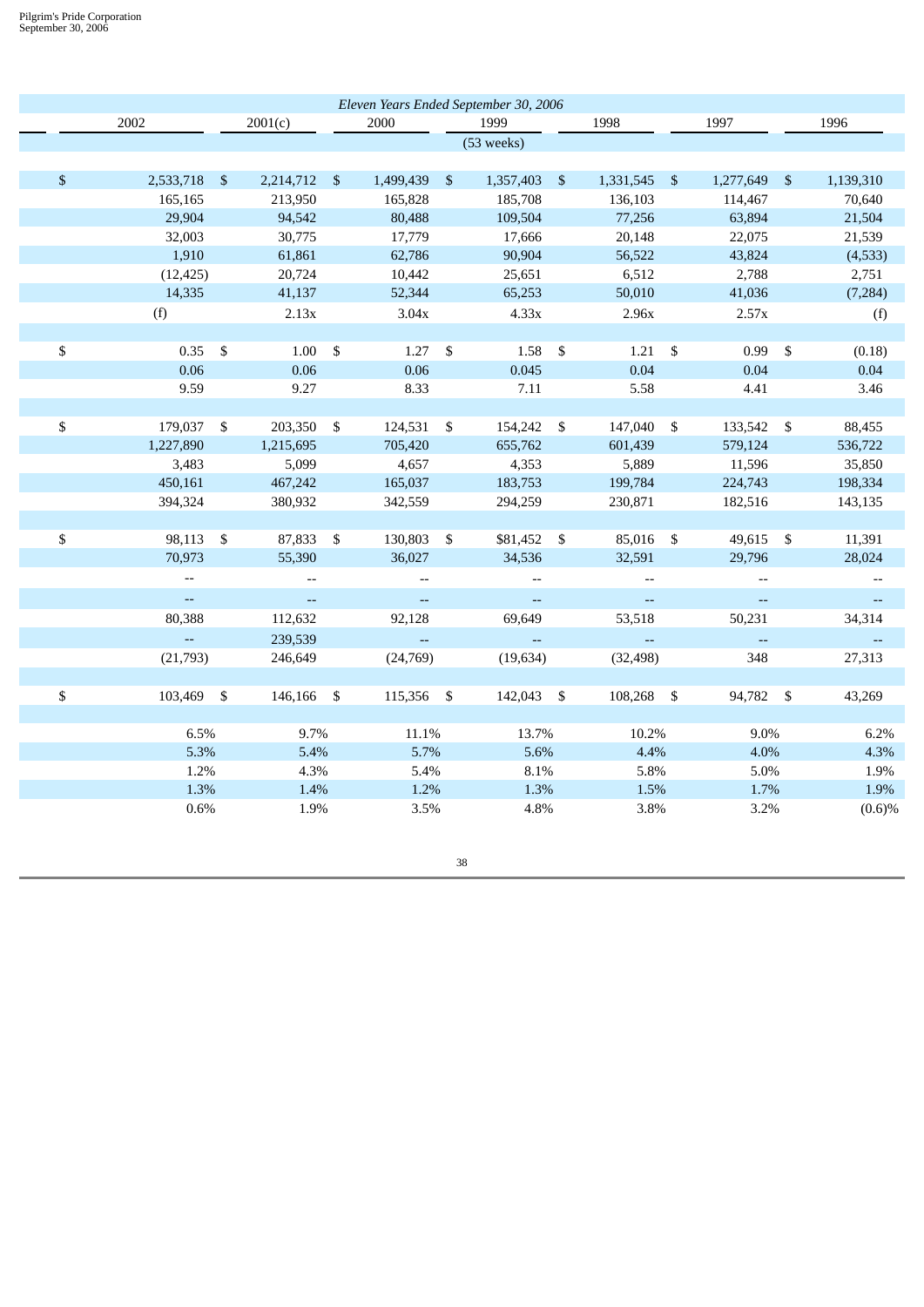- (a) The Company acquired the ConAgra chicken division on November 23, 2003 for \$635.2 million including the non-cash value of common stock issued of \$357.5 million. The acquisition has been accounted for as a purchase and the results of operations for this acquisition have been included in our consolidated results of operations since the acquisition date.
- (b) On April 26, 2004, the Company announced a plan to restructure its turkey division, including the sale of some facilities in Virginia. The facilities were sold in the fourth quarter of fiscal 2004. In connection with the restructuring, the Company recorded in cost of sales-restructuring charges of approximately \$64.2 million and \$7.9 million of other restructuring charges.
- (c) The Company acquired WLR Foods on January 27, 2001 for \$239.5 million and the assumption of \$45.5 million of indebtedness. The acquisition has been accounted for as a purchase and the results of operations for this acquisition have been included in our consolidated results of operations since the acquisition date.
- (d) Gross profit, operating income and other income include the following non-recurring recoveries, restructuring charges and other unusual items for each of the years presented (in millions):

|                                                                | 2005 |                          | 2004                     | 2003  |
|----------------------------------------------------------------|------|--------------------------|--------------------------|-------|
| Effect on Gross Profit and Operating Income:                   |      |                          |                          |       |
| Cost of sales-restructuring                                    |      | $\qquad \qquad -$        | $(64.2)$ \$              |       |
| Non-recurring recoveries recall insurance                      |      | $\overline{\phantom{m}}$ | 23.8                     |       |
| Non-recurring recoveries for avian influenza                   |      | $- -$ .                  | $\overline{\phantom{a}}$ | 26.6  |
| Non-recurring recoveries for vitamin and methionine litigation |      | $--$                     | 0.1                      | 19.9  |
|                                                                |      |                          |                          |       |
| Additional effect on Operating Income:                         |      |                          |                          |       |
| Other restructuring charges                                    |      | $  \,$                   | $(7.9)$ \$               | $-$   |
|                                                                |      |                          |                          |       |
| Other income for litigation settlement                         |      | 11.7                     | $\overline{\phantom{m}}$ | $- -$ |
| Other income for vitamin and methionine litigation             |      | $\qquad \qquad -$        | 0.9                      | 36.0  |

In addition, the Company estimates its losses related to the October 2002 recall (excluding the insurance recovery described above) and the 2002 avian influenza outbreak negatively affected gross profit and operating income in each of the years presented as follows (in millions):

|                                         | 2004   | 2003   | 2002   |
|-----------------------------------------|--------|--------|--------|
| Recall effects (estimated)              | (20.0) | (65.0) | $- -$  |
| Losses from avian influenza (estimated) | $-$    | (7.3)  | (25.6) |

- (e) Fiscal 2006 included income tax expense of \$25.8 million associated with the restructuring of the Mexico operations and subsequent repatriation of foreign earnings under American Jobs Creation Act of 2004. Fiscal 2003 included a non-cash tax benefit of \$16.9 million associated with the reversal of a valuation allowance on net operating losses in the Company's Mexico operations. Fiscal 2002 included a tax benefit of \$11.9 million from changes in Mexican tax laws.
- (f) For purposes of computing the ratio of earnings to fixed charges, earnings consist of income before income taxes plus fixed charges (excluding capitalized interest). Fixed charges consist of interest (including capitalized interest) on all indebtedness, amortization of capitalized financing costs and that portion of rental expense that we believe to be representative of interest. Earnings were inadequate to cover fixed charges by \$40.6 million, \$4.1 million and \$5.8 million in fiscal 2006, 2002 and 1996, respectively.
- (g) Historical per share amounts represent both basic and diluted and have been restated to give effect to a stock dividend issued on July 30, 1999. The stock reclassification on November 21, 2003 that resulted in the new common stock traded as PPC did not affect the number of shares outstanding.
- (h) Includes amortization of capitalized financing costs of approximately \$2.6 million, \$2.3 million, \$2.0 million, \$1.5 million, \$1.4 million, \$1.9 million, \$1.2 million, \$1.1 million, \$1.0 million, \$0.9 million and \$1.8 million in fiscal years 2006, 2005, 2004, 2003, 2002, 2001, 2000, 1999, 1998, 1997 and 1996, respectively.
- (i) "EBITDA" is defined as the sum of net income (loss) before interest, taxes, depreciation and amortization. EBITDA is presented because it is used by us and we believe it is frequently used by securities analysts, investors and other interested parties, in addition to and not in lieu of Generally Accepted Accounting Principles (GAAP) results, to compare the performance of companies. EBITDA is not a measurement of financial performance under GAAP and should not be considered as an alternative to cash flow from operating activities or as a measure of liquidity or an alternative to net income as indicators of our operating performance or any other measures of performance derived in accordance with GAAP.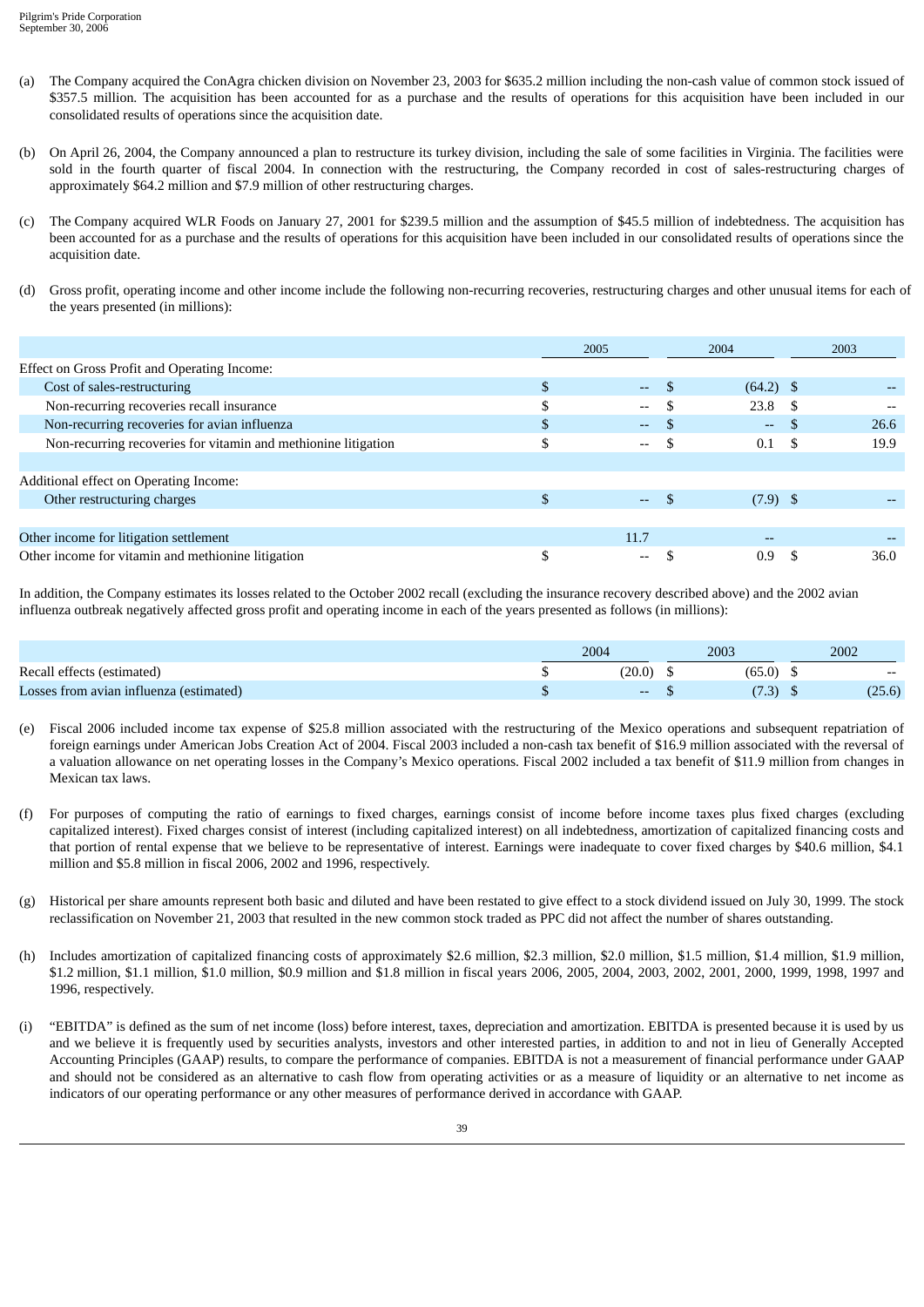#### **A reconciliation of net income to EBITDA is as follows (in thousands):**

|                                                               | 2006                | 2005       | 2004                             | 2003           | 2002          | 2001        | 2000                   | 1999          | 1998         | 1997           | 1996     |
|---------------------------------------------------------------|---------------------|------------|----------------------------------|----------------|---------------|-------------|------------------------|---------------|--------------|----------------|----------|
|                                                               |                     |            |                                  |                |               |             |                        |               |              |                |          |
| <b>Net Income (loss)</b>                                      | \$<br>$(34.232)$ \$ | 264,979 \$ | 128,340 \$                       | 56,036 \$      | 14,335 \$     | $41,137$ \$ | 52,344 \$              | 65,253 \$     | $50.010$ \$  | $41.036$ \$    | (7, 284) |
| Add:                                                          |                     |            |                                  |                |               |             |                        |               |              |                |          |
| Interest expense, net                                         | 40,553              | 43,932     | 52,129                           | 37,981         | 32,003        | 30,775      | 17,779                 | 17,666        | 20,148       | 22,075         | 21,539   |
| n Income tax expense (benefit)                                | (2,085)             | 138,544    | 80,195                           | 7,199          | (12, 425)     | 20,724      | 10,442                 | 25,651        | 6,512        | 2,788          | 2,751    |
| D Depreciation and amortization <sup>(h)</sup>                | 135,133             | 134,944    | 113,788                          | 74,187         | 70,973        | 55,390      | 36,027                 | 34,536        | 32,591       | 29,796         | 28,024   |
|                                                               |                     |            |                                  |                |               |             |                        |               |              |                |          |
| Minus:                                                        |                     |            |                                  |                |               |             |                        |               |              |                |          |
| Amortization of capitalized financing<br>costs <sup>(h)</sup> | 2,606               | 2,321      | 1,951                            | 1,477          | 1,417         | 1,860       | 1,236                  | 1,063         | 993          | 913            | 1,761    |
| <b>EBITDA</b>                                                 | 136,763 \$          | 580,078    | 372,501<br><sup>\$</sup><br>- \$ | 173,926<br>-\$ | 103,469<br>-S | 146,166     | 115,356<br>-\$<br>- \$ | 142,043<br>\$ | 108,268<br>S | 94,782<br>- \$ | 43,269   |

#### **Item 7. Management's Discussion and Analysis of Financial Condition and Results of Operations**

#### **§ Description of the Company**

The Company is the second largest producer of chicken in the United States, the second largest producer and seller of chicken in Mexico, the largest producer of chicken in Puerto Rico and has one of the best known brand names in the chicken industry. In the U.S., we produce both prepared and fresh chicken and fresh turkey, while in Mexico and Puerto Rico we exclusively produce fresh chicken. Through vertical integration we control the breeding, hatching and growing of chickens. We operate in three business segments and two geographical areas.

#### **§ Executive Summary**

**Overview.** Focus and concern abroad over avian influenza significantly reduced international demand for chicken products during fiscal 2006 when compared to the prior year, leading at times to higher inventory levels and contributing to lower overall market pricing. At the same time, industry production levels continued to increase, creating an oversupply situation and further weakening prices. Industry-wide inventories of leg quarters reached extremely high levels during the first nine months of fiscal 2006 due to reduced purchasing in foreign markets. Leg quarter inventory levels began falling at the beginning of our third fiscal quarter and by the end of such quarter had reached levels comparable to the end of the third quarter of fiscal 2005 and remained at comparable levels as of September 30, 2006. Additionally, the oversupply of leg quarters put significant pressure on the U.S. white meat markets which contributed to historically low breast meat prices. While leg quarter pricing improved substantially throughout most of fiscal 2006, breast meat pricing after attempting to recover earlier in the year began declining in the fourth quarter and, as of the date of this report, reached near all-time lows and was substantially lower than the prior year. During fiscal 2006, the average market pricing for chicken leg quarters and breast meat declined approximately 19.7% and 15.8%, respectively, from the prior year. Additionally, our U.S. chicken sales volume for fiscal 2006 was 2.3% less than last year due primarily to the effects of avian influenza concerns in the international markets. This change in pricing and demand adversely affected our results for fiscal 2006. Additionally, some U.S. customers have renegotiated their contracts with us to reflect the current pricing environment for chicken.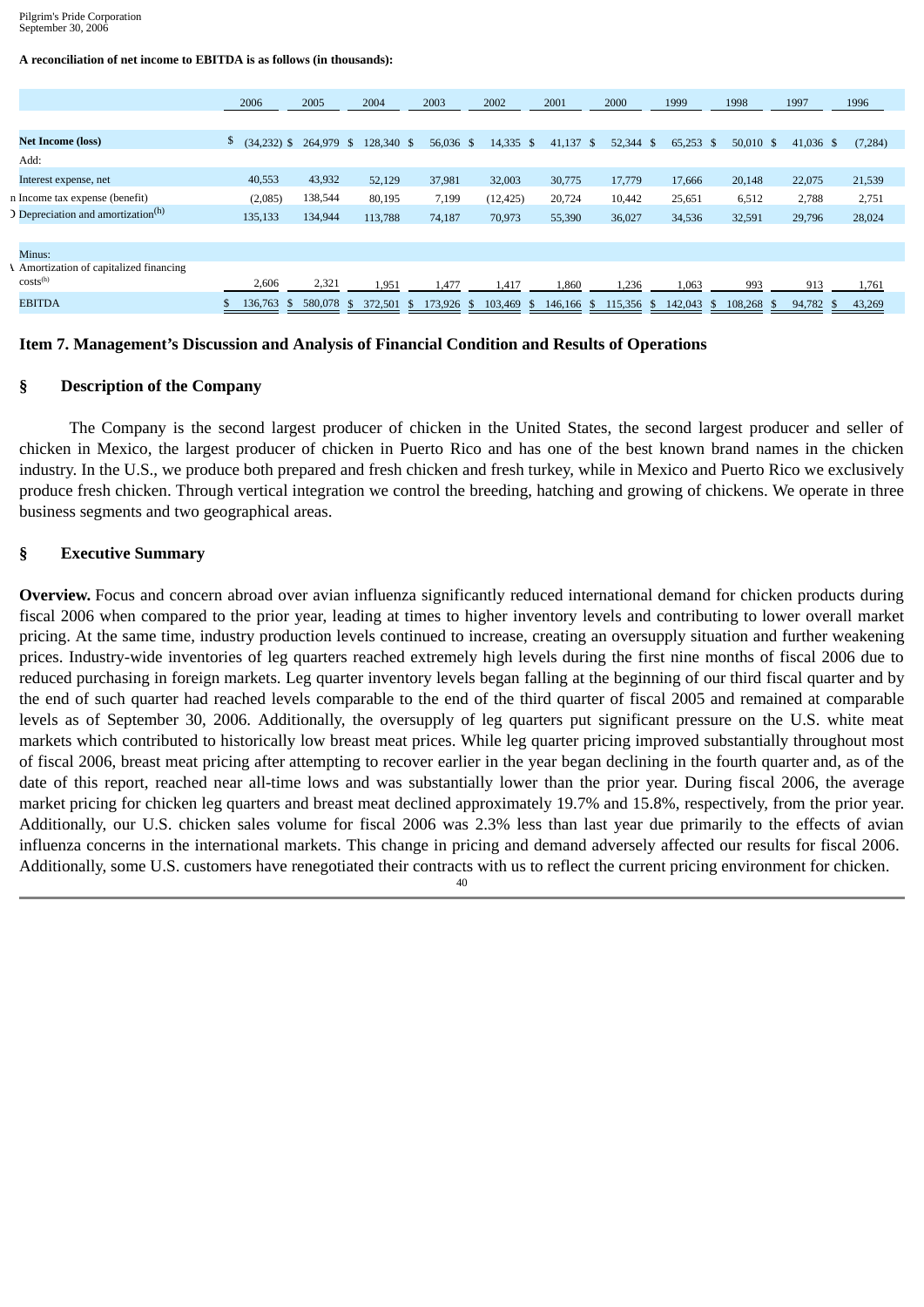In addition, the cost of corn, our primary feed ingredient, increased significantly from August 2006 to the date of this report. There can be no assurance that the price of corn will not continue to rise as a result of, among other things, increasing demand for corn products around the world and alternative uses of corn, such as ethanol production. We will attempt to pass through the expected higher feed costs through contract negotiations with our customers. However, there can be no assurance that these increased costs can be recovered.

In response to this challenging operating environment, we have executed a multi-point plan designed to improve our competitive position:

- · First, we have delayed one-half of our planned expansion in the Fresh Food Service Division of our Mayfield, Kentucky plant from early July until mid-September of this year, and the other half of this expansion from early July 2006 until June 2007.
- · Second, beginning on July 1, 2006, we reduced our weekly slaughter rate by approximately 3%, which is equivalent to approximately 830,000 head per week. In addition, we recently announced a further reduced weekly slaughter to achieve a 5% year-over-year decline, which is equivalent to approximately 1.3 million head per week, beginning in January 2007. We currently intend to keep this reduction in slaughter in effect until we believe that the average industry profit margins have returned to a more normalized level.
- · Third, we reduced our capital investments for fiscal 2006 to \$144 million. Our original capital investment projection for the year had been in the range of \$180-\$200 million. Our estimated range for fiscal 2007 is \$140-\$160 million. We are focusing only on those projects we deem critically necessary to our business or those in which our immediate investment is judged by us to be in our best long-term interests.
- · Fourth, we have sharpened our focus on reducing costs and operating more efficiently.

We intend to continue to monitor market conditions for purposes of determining when we believe further changes in our business are prudent.

**Results.** The net loss for fiscal 2006 of \$34.2 million is down \$299.2 million from net income of \$265.0 million for fiscal 2005. This decrease is primarily due to:

- · Reduced selling prices for chicken primarily created by market disruptions caused by the avian influenza scares in other parts of the world. Reduced selling prices for our Mexico produced chicken partially offset by an increase in pounds sold in Mexico.
- **·** Increased cost of sales due to higher energy and packaging costs.
- · Tax expense of \$25.8 million related to the restructuring of our Mexico operations and subsequent repatriation of foreign earnings under the American Jobs Creation Act of 2004.

### **§ Business Environment**

Profitability in the poultry industry is materially affected by the commodity prices of feed ingredients, chicken and turkey, which are determined by supply and demand factors. As a result, the chicken and turkey industries are subject to cyclical earnings fluctuations, which can be mitigated somewhat by: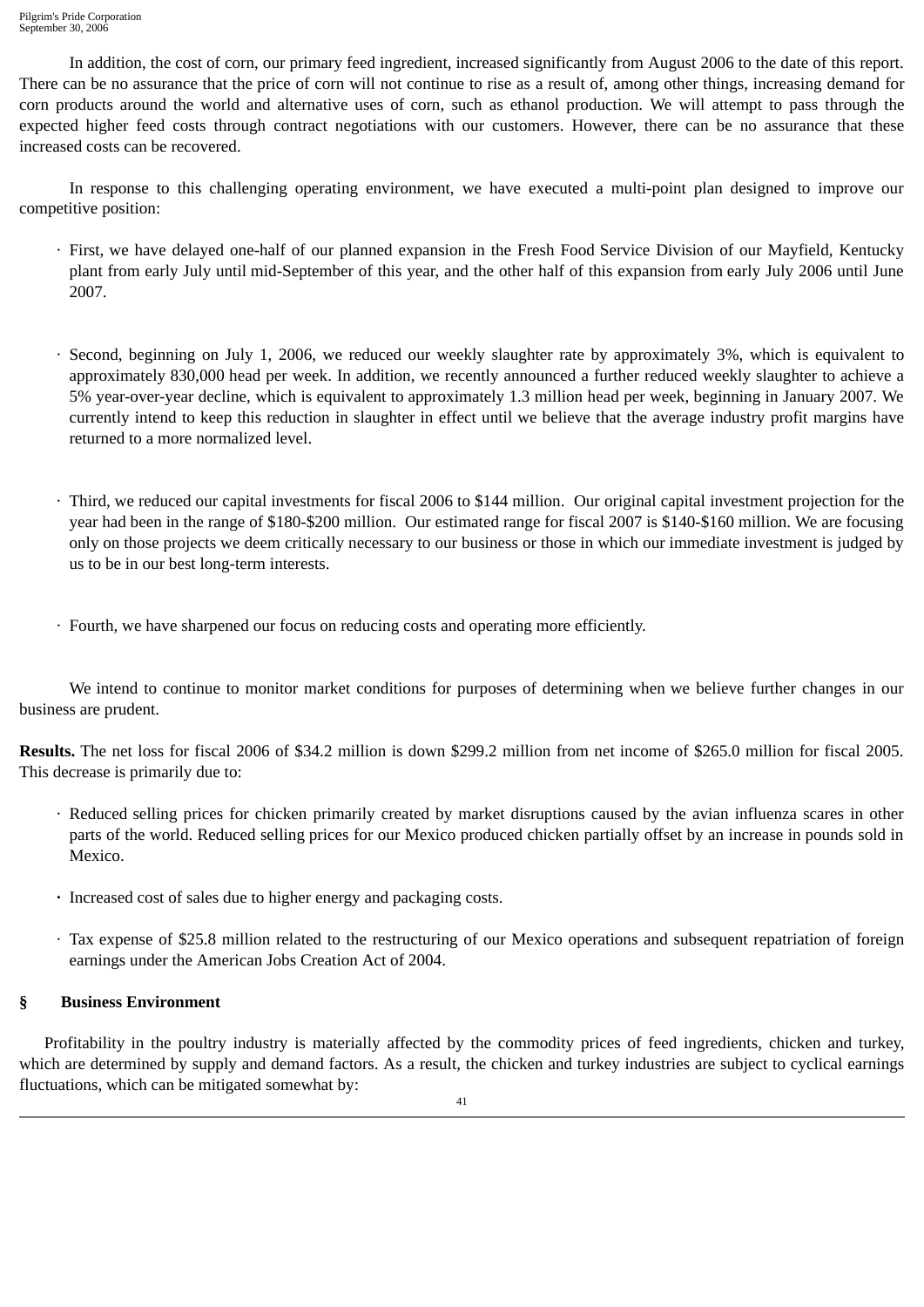- Business strategy;
- Product mix;
- Sales and marketing plans; and
- Operating efficiencies.

In an effort to reduce price volatility and to generate higher, more consistent profit margins, we have concentrated on the production and marketing of prepared foods products. Prepared foods products generally have higher profit margins than our other products. Also, the production and sale in the U.S. of prepared foods products reduces the impact of the costs of feed ingredients on our profitability. Feed ingredient purchases are the single largest component of our cost of sales, representing approximately 27% of our consolidated cost of sales in fiscal 2006. The production of feed ingredients is positively or negatively affected primarily by weather patterns throughout the world, the global level of supply inventories and demand for feed ingredients, and the agricultural policies of the U.S. and foreign governments. The cost of corn, our primary feed ingredient, increased significantly from August 2006 until the date of this report, and there can be no assurance that the price of corn will not continue to rise as a result of, among other things, increasing demand for corn products around the world and alternative uses of corn, such as ethanol production. As further processing is performed, feed ingredient costs become a decreasing percentage of a product's total production cost, thereby reducing their impact on our profitability. Products sold in this form enable us to charge a premium, reduce the impact of feed ingredient costs on our profitability and improve and stabilize our profit margins.

As a significant portion of the U.S. poultry production is exported, the commodity prices of chicken and turkey can be, and in recent periods have been, adversely affected by disruptions in poultry export markets. These disruptions are often caused by restrictions on imports of U.S.-produced poultry products imposed by foreign governments for a variety of reasons, including the protection of their domestic poultry producers and allegations of consumer health issues. For example, Russia and Japan have restricted the importation of U.S.-produced poultry for both of these reasons in recent periods. In July 2003, the U.S. and Mexico entered into a safeguard agreement with regard to imports into Mexico of chicken leg quarters from the U.S. Under this agreement, a tariff rate for chicken leg quarters of 98.8% of the sales price was established. This tariff rate was reduced on January 1, 2006 to 39.5% and is scheduled to be reduced in each of the following two years in equal increments so that the final tariff rate at January 1, 2008 will be zero. The tariff was imposed due to concerns that the duty-free importation of such products as provided by the North American Free Trade Agreement would injure Mexico's poultry industry. As such tariffs are reduced, we expect greater amounts of chicken to be imported into Mexico from the U.S., which could negatively affect the profitability of Mexican chicken producers and positively affect the profitability of U.S. exporters of chicken to Mexico. Although this could have a negative impact on our Mexican chicken operations, we believe that this will be mitigated by the close proximity of our U.S. operations to the Mexico border. We have the largest U.S. production and distribution capacities near the Mexican border, which gives us a strategic advantage to capitalize on exports of U.S. chicken to Mexico. Because these disruptions in poultry export markets are often political, no assurances can be given as to when the existing disruptions will be alleviated or that new ones will not arise. 42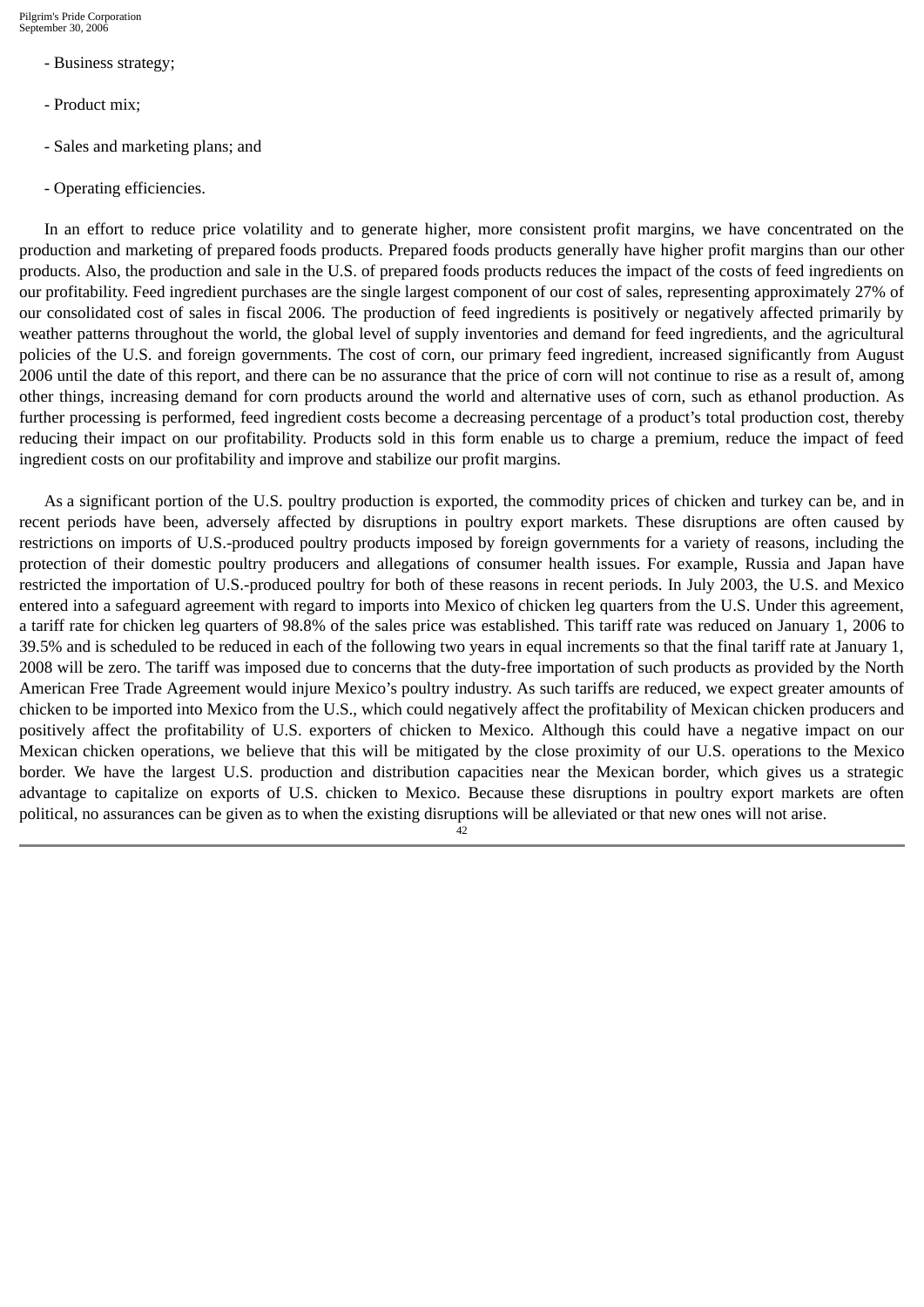## **Business Segments**

We operate in three reportable business segments as (1) a producer and seller of chicken products, (2) a producer and seller of turkey products and (3) a seller of other products. In previous years, our presented segments included chicken and other and turkey. After fully integrating the fiscal 2004 acquisition into our operations during fiscal 2004 and early fiscal 2005, we changed our segment presentation to separate our non-chicken and non-turkey operations into a separate category consistent with management's evaluation of operating results and decisions with respect to the allocation of resources.

Our chicken segment includes sales of chicken products we produce and purchase for resale in the U.S., including Puerto Rico, and Mexico. Our chicken segment conducts separate operations in the U.S., Puerto Rico and Mexico and is reported as two separate geographical areas. Substantially all of the assets and operations of the fiscal 2004 acquisition are included in our U.S. chicken segment since the date of acquisition.

Our turkey segment includes sales of turkey products we produce and purchase for resale in our turkey and distribution operations in the U.S.

Our other products segment includes distribution of non-poultry products that are purchased from third parties and sold to independent grocers and quick service restaurants. Also included in this category are sales of table eggs, feed, protein products and other items, some of which are produced by the Company.

Inter-area sales and inter-segment sales, which are not material, are accounted for at prices comparable to normal trade customer sales. Corporate expenses are allocated to Mexico based upon various apportionment methods for specific expenditures incurred related thereto with the remaining amounts allocated to the U.S. portions of the segments based on number of employees.

Assets associated with our corporate functions, including cash and cash equivalents and investments in available for sale securities, are included in our chicken segment.

Selling, general and administrative expenses related to our distribution centers are allocated based on the proportion of net sales to the particular segment to which the product sales relate.

Depreciation and amortization, total assets and capital expenditures of our distribution centers are included in our chicken segment based on the primary focus of the centers.

Non-recurring recoveries, which represent settlements for vitamin and methionine litigation covering several periods as well as federal compensation for avian influenza, have not been allocated to any segment because the proper allocation cannot be readily determined.

The following table presents certain information regarding our segments: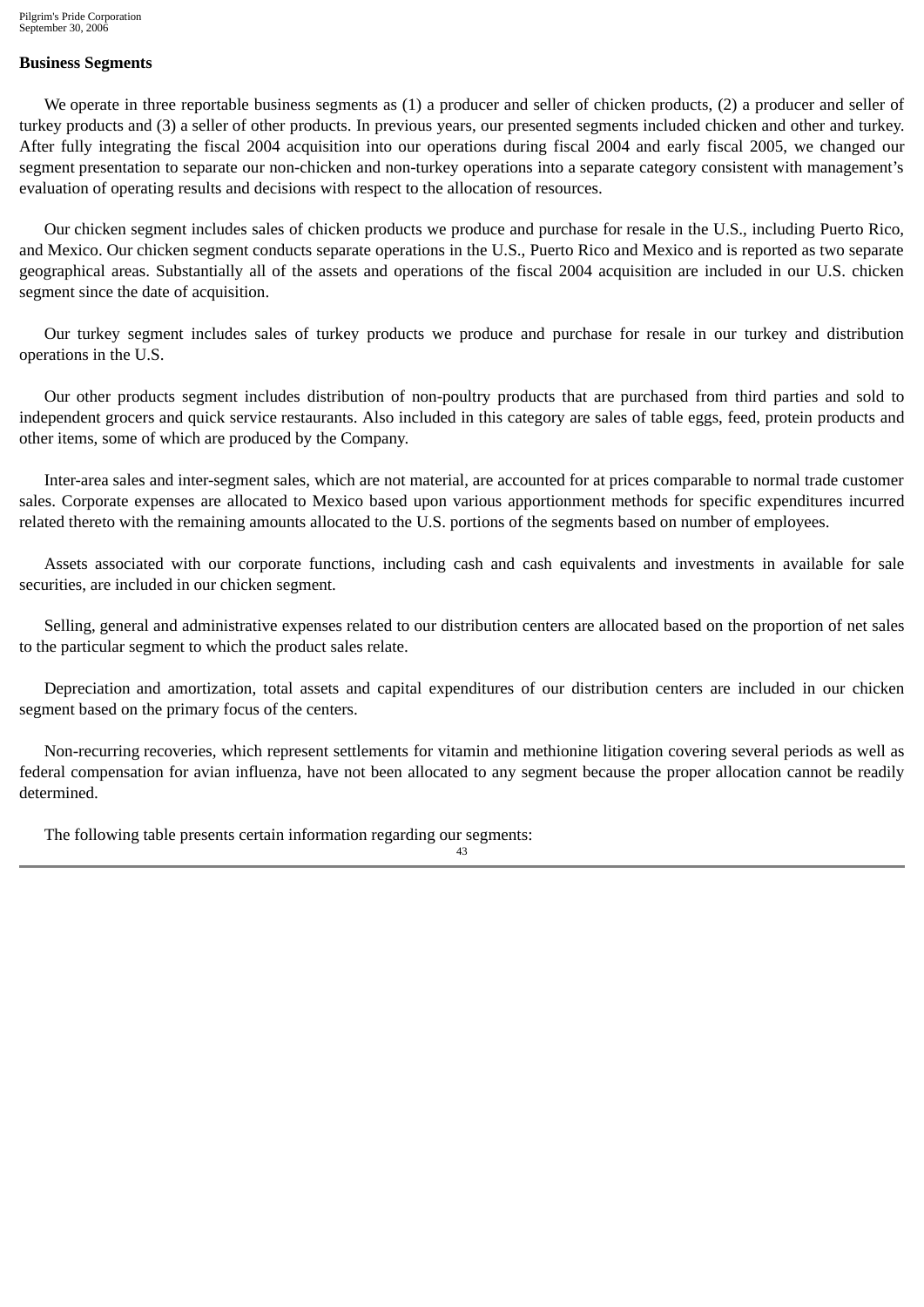|                                   |                          | <b>Fiscal Year Ended</b> |                          |
|-----------------------------------|--------------------------|--------------------------|--------------------------|
|                                   | September 30, 2006       | <b>October 1, 2005</b>   | October 2, 2004(a)       |
|                                   |                          | (In thousands)           |                          |
| <b>Net Sales to Customers:</b>    |                          |                          |                          |
| Chicken:                          |                          |                          |                          |
| <b>United States</b>              | \$<br>4,098,403          | \$<br>4,411,269          | \$<br>4,091,706          |
| Mexico                            | 418,745                  | 403,353                  | 362,442                  |
| Sub-total                         | 4,517,148                | 4,814,622                | 4,454,148                |
| <b>Turkey</b>                     | 130,901                  | 204,838                  | 286,252                  |
| Other Products:                   |                          |                          |                          |
| <b>United States</b>              | 570,510                  | 626,056                  | 600,091                  |
| Mexico                            | 17,006                   | 20,759                   | 23,232                   |
| Sub-total                         | 587,516                  | 646,815                  | 623,323                  |
| Total                             | 5,235,565<br>\$          | \$<br>5,666,275          | \$<br>5,363,723          |
| <b>Operating Income (Loss):</b>   |                          |                          |                          |
| Chicken:                          |                          |                          |                          |
| <b>United States</b>              | $\$$<br>28,619           | $\mathbb{S}$<br>405,662  | $\mathfrak s$<br>329,694 |
| Mexico                            | (17,960)                 | 39,809                   | (7,619)                  |
| Sub-total                         | 10,659                   | 445,471                  | 322,075                  |
| Turkey <sup>(b)</sup>             | (15, 511)                | (22, 539)                | (96, 839)                |
| <b>Other Products:</b>            |                          |                          |                          |
| <b>United States</b>              | 6,216                    | 8,250                    | 35,969                   |
| Mexico                            | 1,638                    | 4,630                    | 4,033                    |
| Sub-total                         | 7,854                    | 12,880                   | 40,002                   |
| Non-recurring recoveries          |                          |                          |                          |
|                                   | $\overline{\phantom{a}}$ |                          | 76                       |
| Total                             | 3,002<br>\$              | 435,812<br>\$            | 265,314<br>\$            |
| Depreciation and Amortization:(c) |                          |                          |                          |
| Chicken:                          |                          |                          |                          |
| <b>United States</b>              | \$<br>109,346            | $\mathbb{S}$<br>114,131  | $\mathfrak{s}$<br>89,767 |
| Mexico                            | 11,305                   | 12,085                   | 12,217                   |
| Sub-total                         | 120,651                  | 126,216                  | 101,984                  |
| Turkey                            | 6,593                    | 3,343                    | 6,887                    |
| <b>Other Products:</b>            |                          |                          |                          |
| <b>United States</b>              | 7,743                    | 5,196                    | 4,773                    |
| Mexico                            | 146                      | 189                      | 144                      |
| Sub-total                         | 7,889                    | 5,385                    | 4,917                    |
| Total                             | \$<br>135,133            | $\mathbb{S}$<br>134,944  | $\mathbb{S}$<br>113,788  |
| <b>Total Assets:</b>              |                          |                          |                          |
| Chicken:                          |                          |                          |                          |
| <b>United States</b>              | \$<br>1,897,763          | \$<br>2,059,579          | \$<br>1,830,051          |
| Mexico                            | 361,887                  | 287,414                  | 212,492                  |
| Sub-total                         | 2,259,650                | 2,346,993                | 2,042,543                |
| <b>Turkey</b>                     | 76,908                   | 77,319                   | 122,163                  |
| Other Products:                   |                          |                          |                          |
| <b>United States</b>              | 88,650                   | 85,581                   | 78,754                   |
| Mexico                            | 1,660                    | 2,010                    | 2,529                    |
| Sub-total                         | 90,310                   | 87,591                   | 81,283                   |
| Total                             | \$                       | \$<br>2,511,903          | \$<br>2,245,989          |
|                                   | 2,426,868                |                          |                          |
| <b>Capital Expenditures:</b>      |                          |                          |                          |
| Chicken:                          |                          |                          |                          |
| <b>United States</b><br>Mexico    | $\$$<br>133,106          | $\mathbb S$<br>102,470   | $\mathfrak{s}$<br>54,433 |
|                                   | 6,536                    | 4,924                    | 8,640                    |
| Sub-total                         | 139,642                  | 107,394                  | 63,073                   |
| Turkey                            | 257                      | 3,604                    | 8,151                    |
| <b>Other Products:</b>            |                          |                          |                          |
| <b>United States</b><br>Mexico    | 3,567                    | 5,448                    | 8,395                    |
|                                   | 416                      | 142                      | 23                       |
| Sub-total                         | 3,983                    | 5,590                    | 8,418                    |
| Total                             | $\mathbb S$<br>143,882   | 116,588<br>$\mathbb{S}$  | $\mathfrak{s}$<br>79,642 |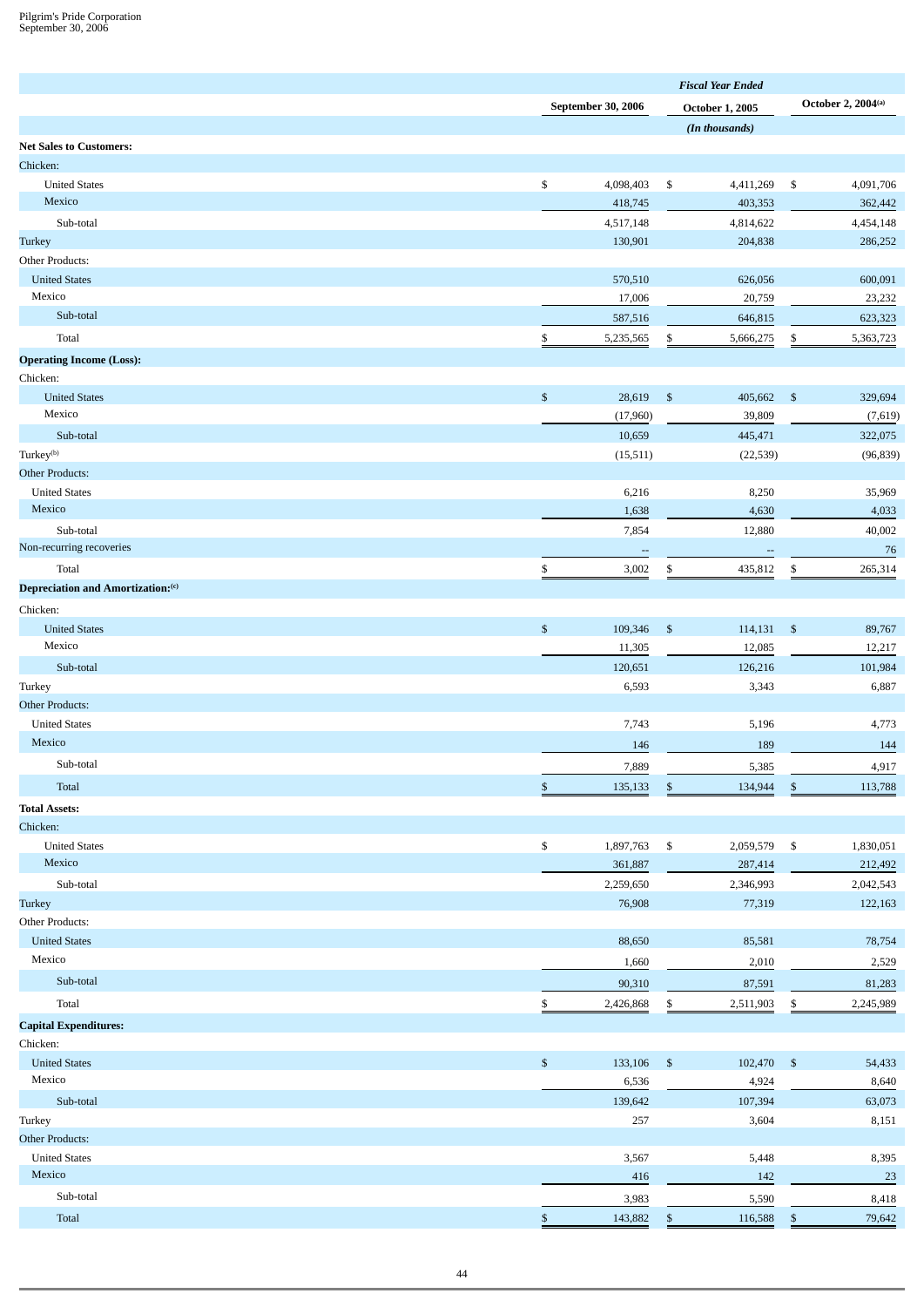- (a) The Company acquired the ConAgra chicken division on November 23, 2003 for \$635.2 million. The acquisition has been accounted for as a purchase and the results of operations for this acquisition have been included in our consolidated results of operations since the acquisition date.
- (b) Included in fiscal 2004 are restructuring charges totaling \$72.1 million offset somewhat by the non-recurring recovery of \$23.8 million representing the gain recognized on the insurance proceeds received in connection with the October 2002 recall. In addition, the Company estimates its losses related to the October 2002 recall (excluding the insurance recovery described above) negatively affected gross profit and operating income by \$20.0 million in fiscal 2004 and \$65.0 million in fiscal 2003.
- (c) Includes amortization of capitalized financing costs of approximately \$2.6 million, \$2.3 million and \$2.0 million in fiscal years 2006, 2005 and 2004, respectively.

The following table presents certain items as a percentage of net sales for the periods indicated:

## Fiscal Year Ended

|                                             | September 30,<br>2006    | October 1,<br>2005 | October 2,<br>2004 |
|---------------------------------------------|--------------------------|--------------------|--------------------|
| Net sales                                   | 100.0%                   | 100.0%             | 100.0%             |
| Cost and Expenses                           |                          |                    |                    |
| Cost of sales                               | 94.3                     | 86.8               | 89.4               |
| Cost of sales-restructuring                 | $\overline{\phantom{m}}$ | $- -$              | 1.2                |
| Non-recurring recoveries                    | $-$                      | $- -$              | (0.4)              |
| Gross profit                                | 5.7                      | 13.2               | 9.9                |
| Selling, general and administrative expense | 5.6                      | 5.5                | 4.8                |
| Other restructuring charges                 | $\overline{\phantom{m}}$ | $- -$              | 0.1                |
| Operating income                            | 0.1                      | 7.7                | 4.9                |
| Interest expense, net                       | 0.8                      | 0.7                | 1.0                |
|                                             |                          |                    |                    |
| Income (loss) before income taxes           | (0.7)                    | 7.1                | 3.9                |
| Net income (loss)                           | (0.7)                    | 4.7                | 2.4                |
|                                             |                          |                    |                    |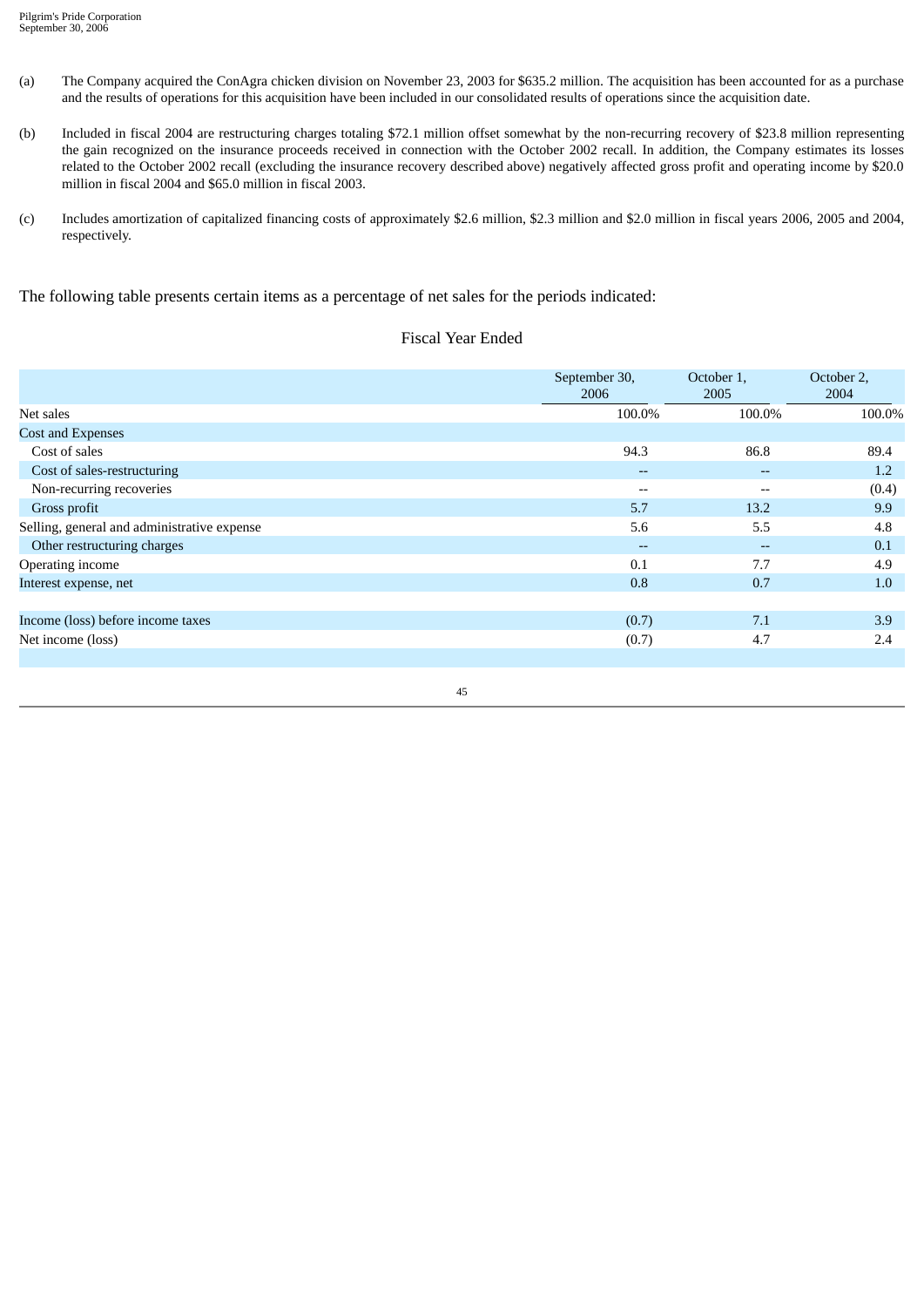## **Results of Operations**

Our results of operations for fiscal 2006 when compared to fiscal 2005 were impacted by the following significant items.

### *Fiscal 2006 Compared to Fiscal 2005*

*Net Sales.* Net sales for fiscal 2006 decreased \$430.7 million, or 7.6%, over fiscal 2005. The following table provides additional information regarding net sales (in millions):

|                      |    | <b>Fiscal Year Ended</b> |                           |             |            |     |
|----------------------|----|--------------------------|---------------------------|-------------|------------|-----|
|                      |    | September 30,            |                           | Change from | Percentage |     |
| Source               |    | 2006                     |                           | Fiscal 2005 | Change     |     |
|                      |    |                          |                           |             |            |     |
| Chicken:             |    |                          |                           |             |            |     |
| <b>United States</b> | \$ | 4,098.4                  | \$                        | (312.8)     | $(7.1)\%$  | (a) |
| Mexico               |    | 418.7                    |                           | 15.3        | 3.8%       | (b) |
|                      | \$ | 4,517.1                  | \$                        | (297.5)     | (6.2)%     |     |
|                      |    |                          |                           |             |            |     |
| Turkey               | \$ | 130.9                    | $\mathbb S$               | (73.9)      | $(36.1)\%$ | (c) |
|                      |    |                          |                           |             |            |     |
| Other products:      |    |                          |                           |             |            |     |
| <b>United States</b> | \$ | 570.6                    | $\mathbb{S}$              | (55.5)      | (8.9)%     | (d) |
| Mexico               |    | 17.0                     |                           | (3.8)       | $(18.3)\%$ | (e) |
|                      | \$ | 587.6                    | $\boldsymbol{\mathsf{S}}$ | (59.3)      | $(9.2)\%$  |     |
| <b>Net Sales</b>     | D  | 5,235.6                  | \$                        | (430.7)     | (7.6)%     |     |

- (a) U.S. chicken sales declined primarily due to 15.8% lower breast meat prices and 19.7% lower leg quarter prices and 2.3% reduction in volume.
- (b) Mexico chicken sales increased compared to fiscal year 2005, due primarily to increases in production, partially offset by a 9.1% decrease in pricing per pound sold.
- (c) Turkey sales declined due to our decision in the first quarter of fiscal 2006 to cease production of certain products at our Franconia, Pennsylvania turkey cooking operations.
- (d) U.S. sales of other products decreased primarily due to the divesture of certain distribution centers whose sales included a large volume of non-poultry products.
- (e) Mexico other products sales decreased due to reduced sales volumes of commercial feed.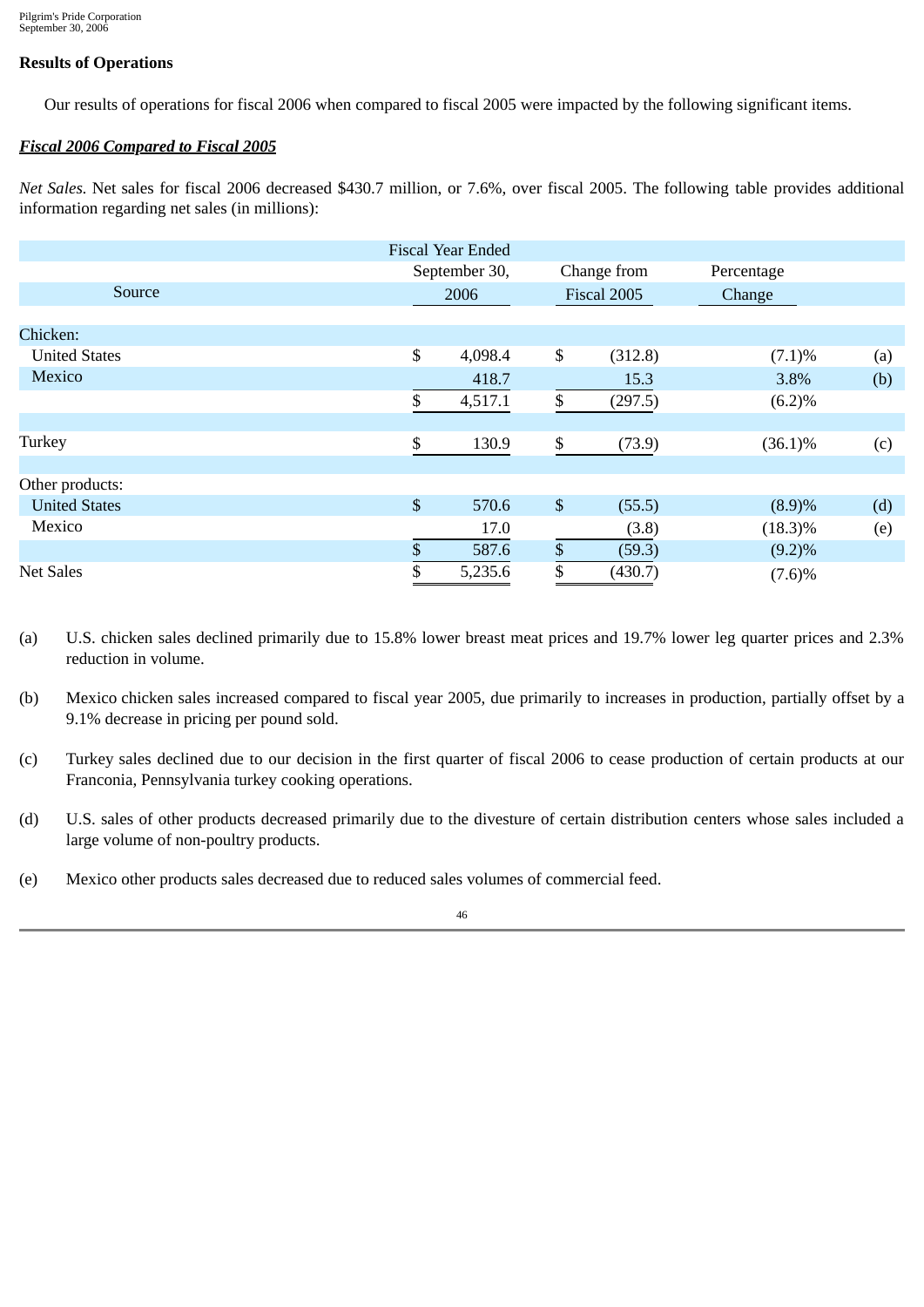*Gross Profit.* Gross profit for fiscal 2006 decreased \$447.6 million, or 60.1%, over fiscal 2005. The following table provides gross profit information (in millions):

|               | Fiscal Year Ended |              |                |            | Percentage   | Percentage   |     |
|---------------|-------------------|--------------|----------------|------------|--------------|--------------|-----|
|               |                   | September    | Change         |            | of Net       | of Net       |     |
|               |                   | 30,          | from           | Percentage | <b>Sales</b> | <b>Sales</b> |     |
| Components    |                   | 2006         | Fiscal<br>2005 | Change     | Fiscal 2006  | Fiscal 2005  |     |
| Net sales     | \$                | $5,235.6$ \$ | (430.7)        | $(7.6)\%$  | 100.0%       | 100.0%       |     |
| Cost of sales |                   | 4,938.0      | 16.9           | 0.3%       | 94.3%        | 86.8%        | (a) |
|               |                   |              |                |            |              |              |     |
| Gross profit  | \$                | $297.6$ \$   | (447.6)        | $(60.1)\%$ | 5.7%         | 13.2%        |     |

(a) Cost of sales in the U.S. chicken operations increased \$71.8 million due primarily to increased energy, and packaging costs. Cost of sales in our turkey operations decreased significantly because of the restructuring of this division in fiscal 2004 and first quarter of fiscal 2006. Cost of sales in our Mexico chicken operations increased \$71.6 million primarily due to a 9.7% increase in production volumes.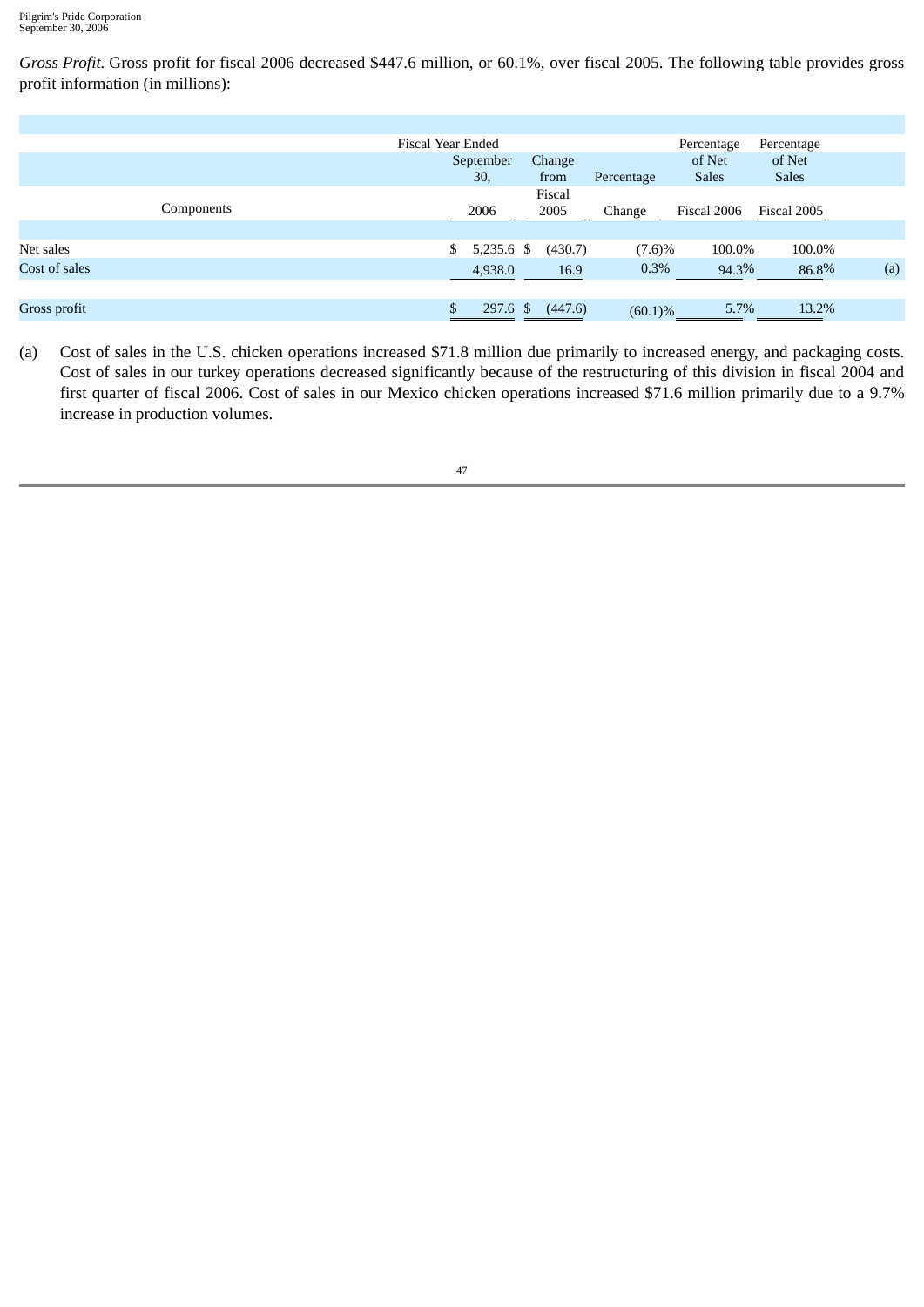*Operating Income.* Operating income for fiscal 2006 compared to fiscal 2005 decreased \$432.8 million, or 99.3%, as described in the following table (in millions):

|                          | <b>Fiscal Year Ended</b> |             |                        |                                                                                                   |
|--------------------------|--------------------------|-------------|------------------------|---------------------------------------------------------------------------------------------------|
|                          | September 30,            |             | Change from            | Percentage                                                                                        |
| Source                   | 2006                     | Fiscal 2005 |                        | Change                                                                                            |
|                          |                          |             |                        |                                                                                                   |
| Chicken:                 |                          |             |                        |                                                                                                   |
| <b>United States</b>     | \$<br>$28.6$ \$          |             | (377.1)                | $(93.0)\%$                                                                                        |
| Mexico                   | (17.9)                   |             | (57.7)                 | $(145.0)\%$                                                                                       |
|                          | \$<br>10.7               | \$          | (434.8)                | $(97.6)\%$                                                                                        |
| <b>Turkey</b>            | \$<br>$(15.5)$ \$        |             | 7.0                    | 31.1%                                                                                             |
|                          |                          |             |                        |                                                                                                   |
| <b>Other Products:</b>   |                          |             |                        |                                                                                                   |
| <b>United States</b>     | \$<br>6.2 $$$            |             | (2.0)                  | $(24.4)\%$                                                                                        |
| Mexico                   | 1.6                      |             | (3.0)                  | $(65.2)\%$                                                                                        |
|                          | \$<br>7.8                | \$          | (5.0)                  | $(39.1)\%$                                                                                        |
| Non-recurring recoveries | --                       |             | $\qquad \qquad \cdots$ | $\hspace{0.05cm} \hspace{0.02cm} \hspace{0.02cm} \hspace{0.02cm} \hspace{0.02cm} \hspace{0.02cm}$ |
| <b>Operating Income</b>  | \$<br>3.0                | \$          | (432.8)                | $(99.3)\%$                                                                                        |

|                                             | Fiscal Year Ended |            |                |            | Percentage   | Percentage   |     |
|---------------------------------------------|-------------------|------------|----------------|------------|--------------|--------------|-----|
|                                             |                   | September  | Change         |            | of Net       | of Net       |     |
|                                             |                   | 30,        | from           | Percentage | <b>Sales</b> | <b>Sales</b> |     |
| Components                                  |                   | 2006       | Fiscal<br>2005 | Change     | Fiscal 2006  | Fiscal 2005  |     |
|                                             |                   |            |                |            |              |              |     |
| Gross profit                                |                   | $297.6$ \$ | (447.6)        | $(60.1)\%$ | 5.7%         | 13.2%        |     |
| selling, general and administrative expense |                   | 294.6      | (14.8)         | (4.8)%     | $5.6\%$      | 5.5%         | (a) |
|                                             |                   |            |                |            |              |              |     |
| Operating income                            |                   | 3.0        | (432.8)<br>\$  | $(99.3)\%$ | 0.1%         | 7.7%         | (b) |

- (a) Selling, general and administrative expense decreased due primarily to a decrease in costs associated with our profit-based retirement and compensation plans.
- (b) The decrease in operating income when compared to fiscal 2005 is due primarily to lower market pricing for chicken products, as well as increased costs for energy and packaging.

*Interest Expense*. Consolidated interest expense increased 2.0% to \$50.6 million in fiscal 2006, when compared to \$49.6 million for fiscal 2005, due primarily to higher average outstanding debt balances experienced in the fiscal year.

*Interest Income*. Interest income increased 75.4% to \$10.0 million in fiscal 2006, compared to \$5.7 million in fiscal 2005, due to higher average investment balances and slightly higher rates.

*Income Tax Expense*. Consolidated income tax benefit in fiscal 2006 was \$2.1 million, compared to tax expense of \$138.5 million in fiscal 2005. The decrease in consolidated income tax expense is the result of the pretax loss in fiscal 2006 versus significant earnings in the U.S. and Mexico in 2005. In addition, fiscal 2006 included income tax expense of \$25.8 million for the restructuring of the Mexico operations and subsequent repatriation of earnings from Mexico under the American Jobs Creation Act of 2004, and a \$10.6 million benefit from a change in an estimate, both of which are described in Note A to the Consolidated Financial Statements.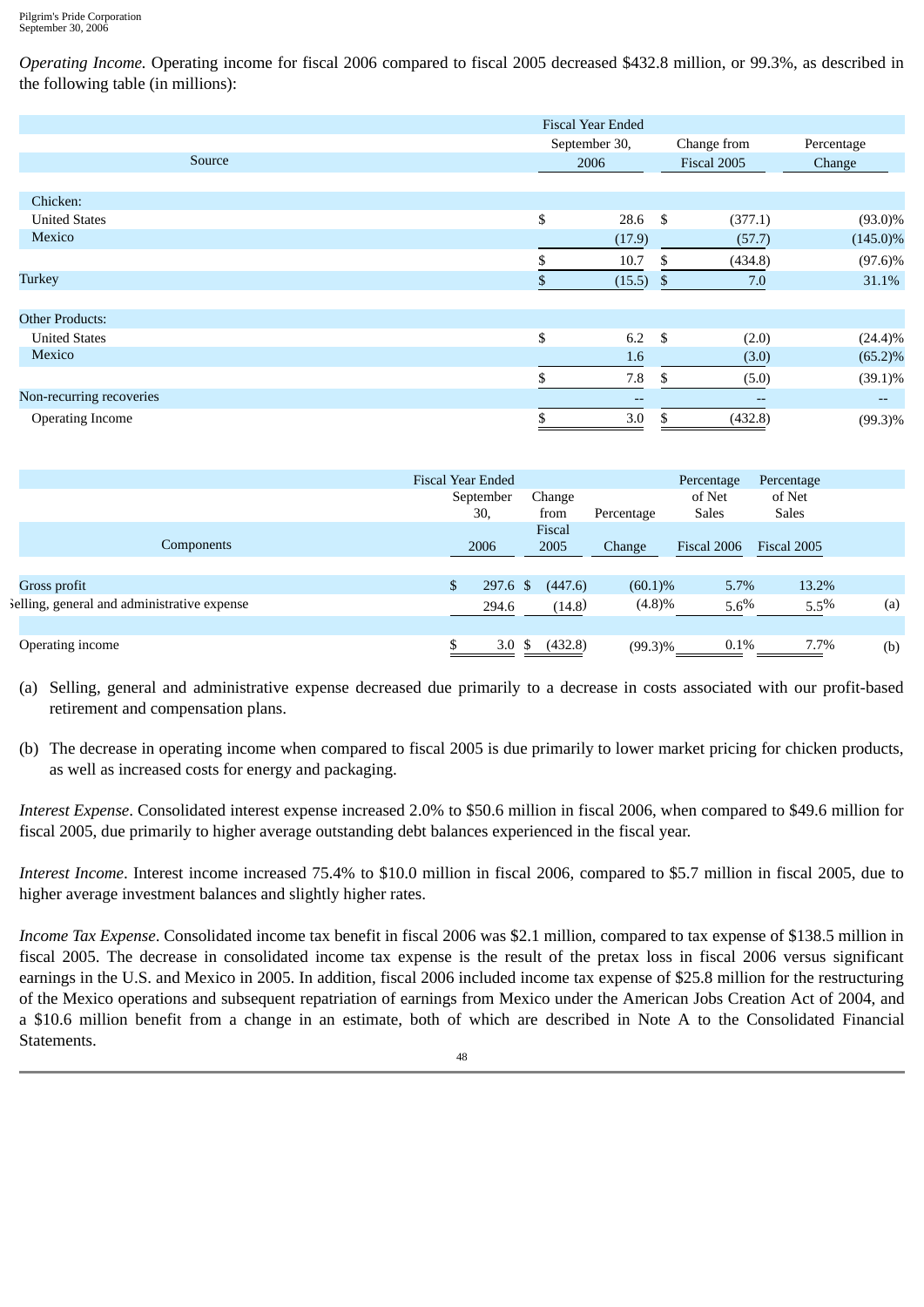### *Fiscal 2005 Compared to Fiscal 2004*

*Net Sales.* Net sales for fiscal 2005 increased \$302.6 million, or 5.6%, over fiscal 2004. The following table provides additional information regarding net sales (in millions):

|                        |        | <b>Fiscal Year</b><br>Ended |              |             |            |     |
|------------------------|--------|-----------------------------|--------------|-------------|------------|-----|
|                        |        | October 1,                  |              | Change from | Percentage |     |
|                        | Source | 2005                        |              | Fiscal 2004 | Change     |     |
|                        |        |                             |              |             |            |     |
| Chicken:               |        |                             |              |             |            |     |
| <b>United States</b>   |        | \$<br>4,411.2               | -\$          | 319.5       | 7.8%       | (a) |
| Mexico                 |        | 403.4                       |              | 41.0        | 11.3%      | (b) |
|                        |        | \$<br>4,814.6               | \$           | 360.5       | 8.1%       |     |
| <b>Turkey</b>          |        | \$<br>204.8                 | \$           | (81.5)      | $(28.5)\%$ | (c) |
|                        |        |                             |              |             |            |     |
| <b>Other Products:</b> |        |                             |              |             |            |     |
| <b>United States</b>   |        | \$<br>626.1                 | \$           | 26.0        | 4.3%       | (d) |
| Mexico                 |        | 20.8                        |              | (2.4)       | $(10.3)\%$ | (e) |
|                        |        | \$<br>646.9                 | $\mathbb{S}$ | 23.6        | 3.8%       |     |
| <b>Net Sales</b>       |        | \$<br>5,666.3               | \$           | 302.6       | 5.6%       |     |

(a) U.S. chicken sales increased primarily due to the inclusion of the fiscal 2004 acquisition for 52 weeks in fiscal 2005 versus 45 weeks in fiscal 2004.

- (b) Mexico chicken sales after adjusting for a 52-week year in 2004 increased primarily due to a 14.8% increase in total revenue per pound produced, partially offset by a 1.3% decline in dressed pounds produced.
- (c) The decrease in turkey sales was due primarily to our fiscal 2004 restructuring of our turkey operations. See "Note B Restructuring Charges and Non-Recurring Recoveries" of the notes to Consolidated Financial Statements included elsewhere herein. We estimate that commodity sales in our turkey division decreased by approximately \$55 million in fiscal 2005 as a result of this restructuring.
- (d) U.S. sales of other products increased primarily due to the inclusion of the distribution centers of the fiscal 2004 acquisition for 52 weeks in fiscal 2005 versus 45 weeks in fiscal 2004. Also affecting the U.S. sales of other products was a decline in pricing for products at our commercial egg operations and our rendering plants.
- (e) Mexico other products sales decreased due to reduced sales volumes of our commercial feed.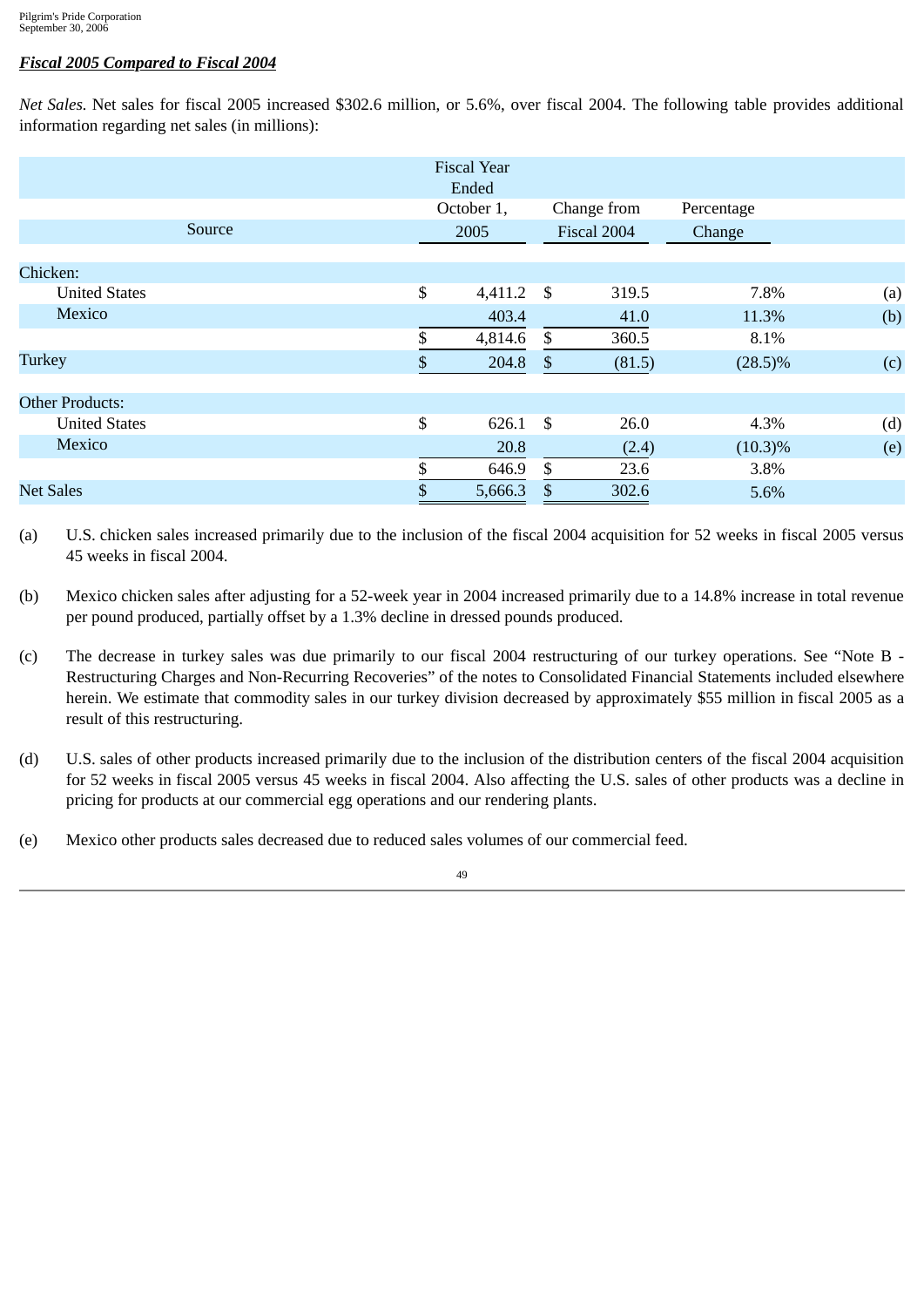*Gross Profit.* Gross profit for fiscal 2005 increased \$216.2 million, or 40.9%, over fiscal 2004. The following table provides gross profit information (in millions):

|                             | Fiscal Year Ended                     | Change |            | Percentage   | Percentage   |     |
|-----------------------------|---------------------------------------|--------|------------|--------------|--------------|-----|
|                             | October                               |        |            | of Net       | of Net       |     |
|                             | I,                                    | from   | Percentage | <b>Sales</b> | <b>Sales</b> |     |
|                             |                                       | Fiscal |            |              |              |     |
| Components                  | 2005                                  | 2004   | Change     | Fiscal 2005  | Fiscal 2004  |     |
|                             |                                       |        |            |              |              |     |
| Net sales                   | $$5,666.3$ \$                         | 302.6  | 5.6%       | 100.0%       | 100.0%       |     |
| Cost of sales               | 4,921.1                               | 126.7  | 2.6%       | 86.8%        | 89.4%        | (a) |
| Cost of sales-restructuring | $\hspace{0.05cm}$ – $\hspace{0.05cm}$ | (64.2) | $- -$      | $-9/6$       | 1.2%         | (b) |
| Von-recurring recoveries    | $\overline{\phantom{m}}$              | 23.9   | $- -$      | $-9/6$       | (0.4)%       | (c) |
|                             |                                       |        |            |              |              |     |
| Gross profit                | \$<br>745.2 \$                        | 216.2  | 40.9%      | 13.2%        | 9.9%         |     |

- (a) Cost of sales in the U.S. chicken operations increased \$180.0 million due primarily to the fiscal 2004 acquisition, offset partially by the cost of feed ingredient purchases averaging 17% lower in cost in fiscal 2005 compared to the prior year. Cost of sales in our turkey operations decreased significantly because of the restructuring of this division in fiscal 2004. Cost of sales in our Mexico operations decreased \$13.2 million primarily due to a 3.2% decline in production volumes after adjusting for a 52 week year in 2004, and a 17.5% decrease in average cost of feed ingredient purchases.
- (b) On April 26, 2004, we announced a plan to restructure our turkey business to significantly reduce our production of commodity turkey meat and strengthen our focus on value-added turkey products. As part of our restructuring effort, we sold our Hinton, Virginia turkey commodity meat operations. In fiscal 2004, we recorded, as cost of sales-restructuring, approximately \$64.2 million of asset impairment charges and inventory losses on discontinued products and, as other restructuring charges, \$7.9 million, primarily related to exit and severance costs.
- (c) Non-recurring recoveries in fiscal year 2004 consisted mainly of a \$23.8 million gain from insurance proceeds related to our 2002 product recall.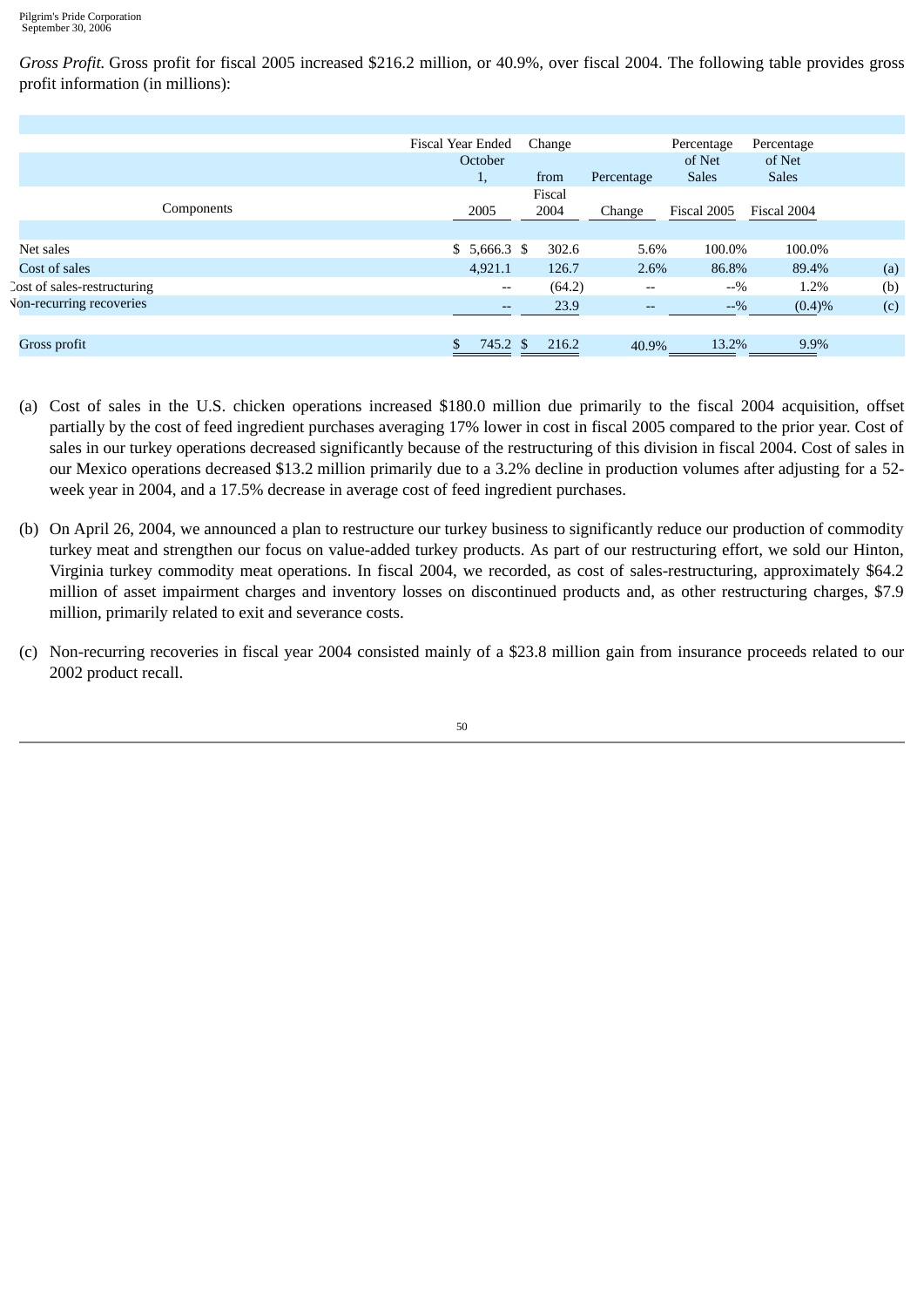*Operating Income.* Operating income for fiscal 2005 compared to fiscal 2004 increased \$170.5 million, or 64.3%, as described in the following table (in millions):

|                          | <b>Fiscal Year Ended</b>     |     |             |            |  |
|--------------------------|------------------------------|-----|-------------|------------|--|
|                          | October 1,                   |     | Change from | Percentage |  |
| Source                   | 2005                         |     | Fiscal 2004 | Change     |  |
|                          |                              |     |             |            |  |
| Chicken                  |                              |     |             |            |  |
| <b>United States</b>     | \$<br>405.7                  | \$  | 76.0        | 23.1%      |  |
| Mexico                   | 39.8                         |     | 47.4        | 623.7%     |  |
|                          | \$<br>445.5                  | \$  | 123.4       | 38.3%      |  |
| Turkey                   | \$<br>(22.5)                 | -\$ | 74.3        | 76.8%      |  |
| <b>Other Products</b>    |                              |     |             |            |  |
| <b>United States</b>     | \$<br>$8.2$ \$               |     | (27.7)      | $(77.2)\%$ |  |
| Mexico                   | 4.6                          |     | 0.6         | 15.0%      |  |
|                          | \$<br>12.8                   | \$  | (27.1)      | (67.9)%    |  |
| Non-recurring recoveries | \$<br>$\qquad \qquad \cdots$ | S   | (0.1)       | $-9/6$     |  |
| <b>Operating Income</b>  | \$<br>435.8                  | \$  | 170.5       | 64.3%      |  |

|                                             | <b>Fiscal Year Ended</b> |          |        |            | Percentage   | Percentage   |     |
|---------------------------------------------|--------------------------|----------|--------|------------|--------------|--------------|-----|
|                                             |                          | October  | Change |            | of Net       | of Net       |     |
|                                             |                          | ı,       | from   | Percentage | <b>Sales</b> | <b>Sales</b> |     |
|                                             |                          |          | Fiscal |            |              |              |     |
| Components                                  |                          | 2005     | 2004   | Change     | Fiscal 2005  | Fiscal 2004  |     |
|                                             |                          |          |        |            |              |              |     |
| Gross profit                                | \$                       | 745.2 \$ | 216.2  | 40.9%      | 13.2%        | 9.9%         |     |
| selling, general and administrative expense |                          | 309.4    | 53.6   | 21.0%      | 5.5%         | 4.8%         | (a) |
| Other restructuring charges                 |                          | $- -$    | (7.9)  | $-$        | $- -$        | 0.1          | (b) |
|                                             |                          |          |        |            |              |              |     |
| Operating income                            | \$                       | 435.8 \$ | 170.5  | 64.3%      | 7.7%         | 4.9%         | (c) |

- (a) Selling, general and administrative expense increased due to costs associated with increased sales of prepared foods because of the fiscal 2004 acquisition and due to increases in costs associated with our profit-based retirement and compensation plans.
- (b) On April 26, 2004, we announced a plan to restructure our turkey division, including the sale or closure of some facilities in Virginia. Approximately \$7.9 million related to exit and severance costs in connection with the restructuring were charged to other restructuring charges.
- (c) The increase in operating income over fiscal 2004 is due primarily to lower feed ingredient pricing, the \$72.1 million in turkey restructuring and other related restructuring charges sustained in fiscal 2004 and the other items described above.

*Interest Expense*. Consolidated interest expense decreased 8.8% to \$49.6 million in fiscal 2005, when compared to \$54.4 million for fiscal 2004, due primarily to lower average outstanding debt balances experienced in the fiscal year.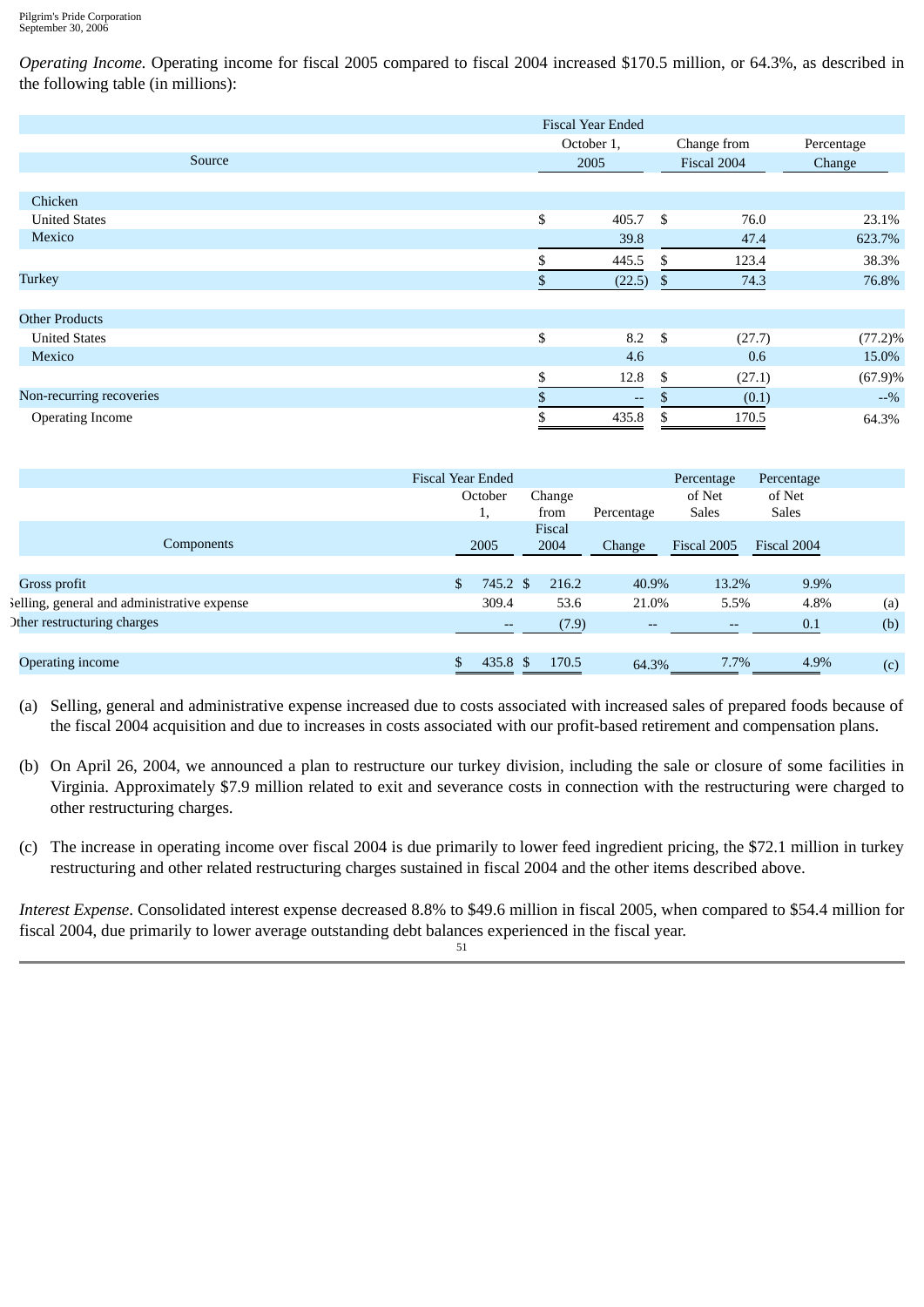*Interest Income.* Interest income increased 147.8% to \$5.7 million compared to \$2.3 million in fiscal 2004. This increase was due to the increase in funds available to invest created by the increase in net income.

*Income Tax Expense.* Consolidated income tax expense in fiscal 2005 was \$138.5 million, compared to \$80.2 million in fiscal 2004. This increase in consolidated income tax expense is the result of higher pretax earnings in fiscal 2005. The effective tax rate for fiscal 2005 was 34.3% versus 38.5% for fiscal 2004. This decrease is due primarily to the increase in net income before tax in our Mexico operations which is taxed at a lower rate than our U.S. operations. Offsetting this is a \$2.4 million provision for anticipated repatriations from Mexico under the American Jobs Creation Act of 2004.

### **Liquidity and Capital Resources**

The following table presents our available sources of liquidity as of September 30, 2006 (in millions).

|                                              | Facility                   |      | Amount                                         |             |     |
|----------------------------------------------|----------------------------|------|------------------------------------------------|-------------|-----|
| Source of Liquidity                          | Amount                     |      | Outstanding                                    | Available   |     |
| (in millions)                                |                            |      |                                                |             |     |
|                                              |                            |      |                                                |             |     |
| Cash and cash equivalents                    | \$<br>$\Delta \Delta \phi$ | - \$ | $\Delta \Delta \phi$                           | \$<br>156.4 |     |
| Investments in available for sale securities | $- -$                      |      | --                                             | 136.6       |     |
| <b>Debt Facilities:</b>                      |                            |      |                                                |             |     |
| Revolving credit facilities                  | 225.0                      |      | 75.0                                           | 126.6       | (a) |
| Revolving/term facility                      | 795.0                      |      | $\sim$ $\sim$                                  | (b)         |     |
| Term loan                                    | 430.0                      |      | $\hspace{0.1mm}-\hspace{0.1mm}-\hspace{0.1mm}$ | (b)         |     |
| Bridge loan                                  | 450.0                      |      | $\sim$ $\sim$                                  | (c)         |     |
|                                              |                            |      |                                                |             |     |
| Receivables purchase                         |                            |      |                                                |             |     |
| agreement                                    | 125.0                      |      | --                                             | 125.0       |     |
|                                              |                            |      |                                                |             |     |

(a) At September 30, 2006, the Company had \$23.4 million in letters of credit outstanding relating to normal business transactions.

- (b) The amount available at September 30, 2006 under these facilities was \$535.3 million. If our tender offers are successful, the amount of borrowings available will increase by up to \$486 million and, with the pledging of additional identified collateral to secure this facility; the full amount of the commitment under this facility will be available.
- (c) Reflects a commitment letter obtained by the Company from certain investment banks, pursuant to which, subject to specified conditions, the investment banks have agreed to make available to the Company a \$450 million senior unsecured bridge loan facility for the purchase of shares of common stock of Gold Kist.

 On September 29, 2006, the Company commenced a tender offer to purchase all of the outstanding shares of Gold Kist Inc. ("Gold Kist") common stock for \$20 per share. In addition, the Company commenced a tender offer to purchase all of Gold Kist's outstanding 10<sup>1/</sup>4% senior notes due March 15, 2014. As of October 13, 2006, holders of approximately 99% of the senior notes had tendered their notes. On October 16, 2006 the Company received notice that the Antitrust Division of the Department of Justice had granted early termination of the waiting period under the Hart-Scott-Rodino Antitrust Improvements Act of 1976 ("HSR") in connection with this offer. As of October 27, 2006, the expiration date for the tender offers, holders of approximately 33% of Gold Kist's common stock had tendered their shares. On October 30, 2006, the Company extended the tender offer to November 29, 2006.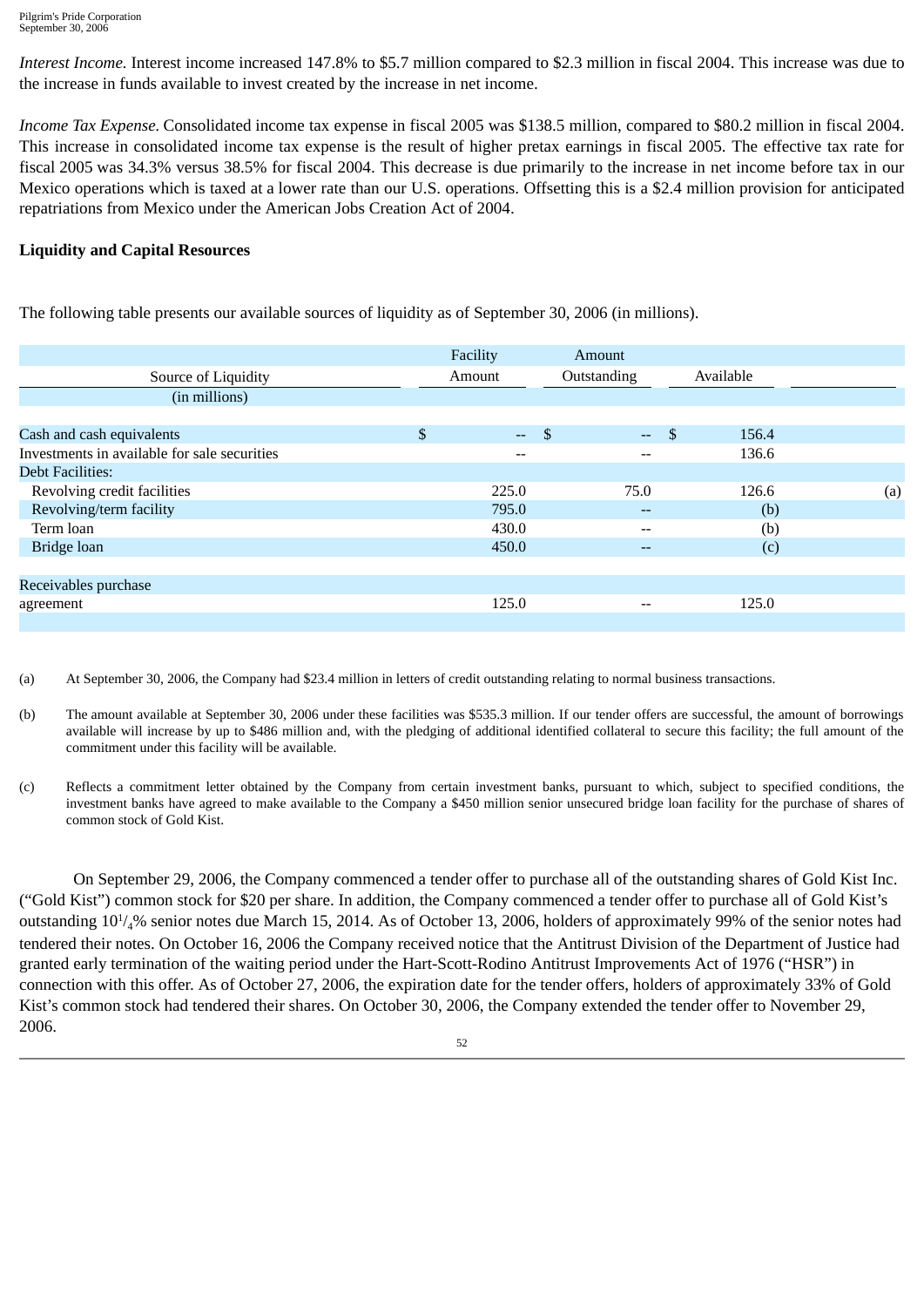The total amount of funds required to consummate the tender offers, related merger, and to pay related fees and expenses is estimated to be approximately \$1.3 billion. The Company has obtained financing arrangements through a combination of an amendment and restatement to its existing credit facility and a commitment letter for an additional credit facility. In September 2006, the Company entered into an amended and restated credit agreement that provides for an aggregate commitment of \$1.225 billion consisting of a \$795 million revolving/term loan commitment and a \$430 million term loan commitment. The Company has also obtained a commitment letter in which certain investment bankers have agreed to make available to the Company a \$450 million senior unsecured bridge loan facility. The Company's lenders have issued consents as necessary to allow the consummation and financing of the tender offer. All borrowings under the amended and restated credit agreement are subject to the availability of eligible collateral and no material adverse change provisions. The commitment to provide the bridge loan facility is also subject to specified conditions, including no material adverse change provisions. Additional information regarding the financial arrangements is in "Note E - Notes Payable and Long Term Debt" included in the Company's Consolidated Financial Statements.

The \$150.0 million domestic revolving credit facilities provide for interest rates ranging from LIBOR plus seven-eighths percent to LIBOR plus two and five-eighths percent depending upon our total debt to capitalization ratio. The \$150.0 million domestic revolving credit facilities, \$126.6 million of which was available for borrowings at September 30, 2006, are secured by domestic chicken inventories. Borrowings against these facilities are subject to the availability of eligible collateral and no material adverse change provisions.

On September 25, 2006, a subsidiary of the Company, Avícola Pilgrim's Pride de México, S. de R.L. de C.V. (the "Borrower"), entered into a secured revolving credit agreement of up to \$75 million. Obligations under this agreement are secured by a security interest in and lien upon all capital stock and other equity interests of the Company's Mexico subsidiaries. All the obligations of the Borrower are supported by an unconditional guaranty by the Company. All available funds had been borrowed at September 30, 2006.

We also maintain operating leases for various types of equipment, some of which contain residual value guarantees for the market value of assets at the end of the term of the lease. The terms of the lease maturities range from one to seven years. We estimate the maximum potential amount of the residual value guarantees is approximately \$17.4 million; however, the actual amount would be offset by any recoverable amount based on the fair market value of the underlying leased assets. No liability has been recorded related to this contingency as the likelihood of payments under these guarantees is not considered to be probable and the fair value of the guarantees is immaterial. We historically have not experienced significant payments under similar residual guarantees.

At September 30, 2006, our working capital increased to \$528.8 million and our current ratio increased to 1.92 to 1, compared with working capital of \$404.6 million and a current ratio of 1.68 to 1 at October 1, 2005, primarily due to higher cash balances, investments held for sale, and income tax receivable and lower income tax payables.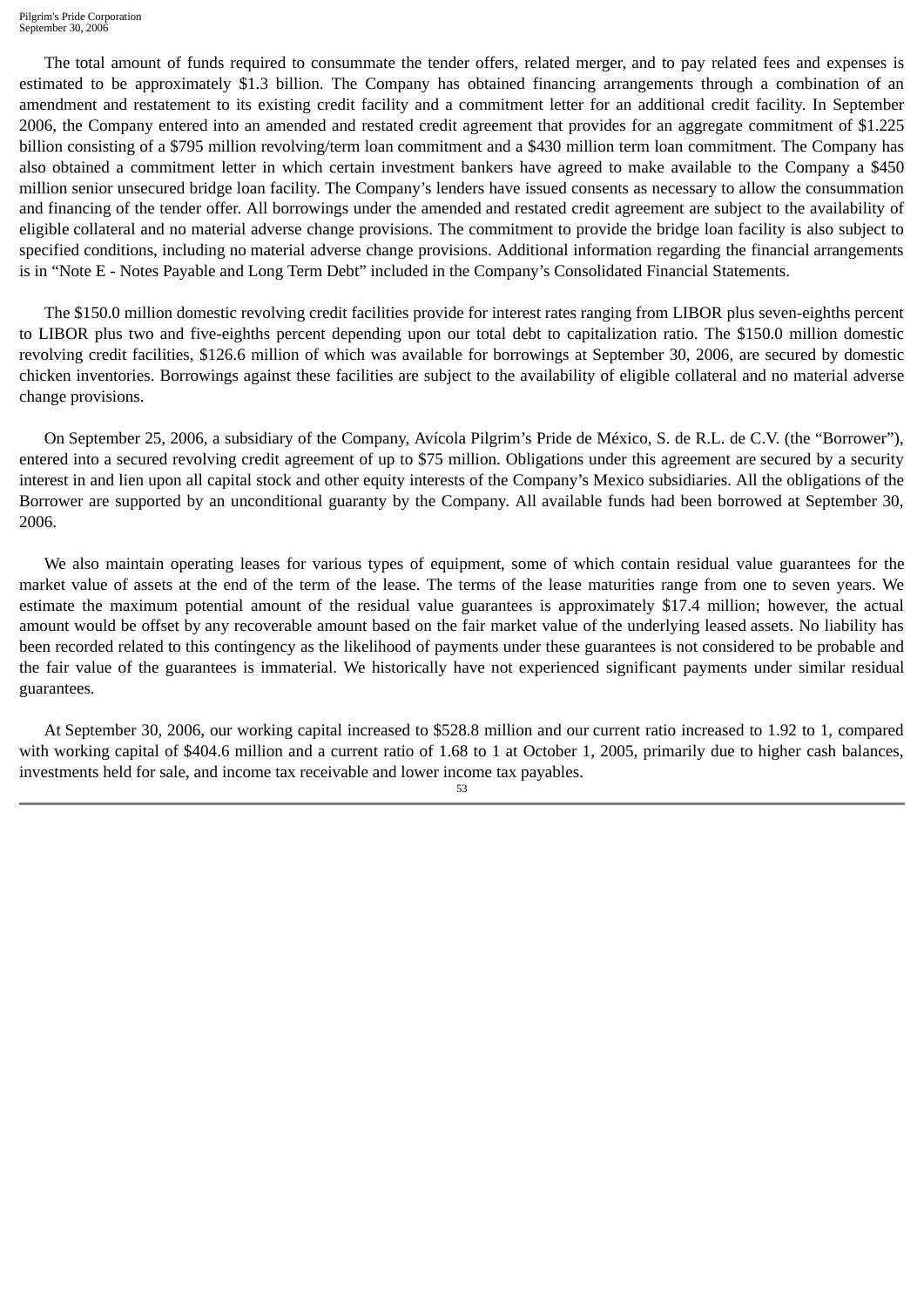Trade accounts and other receivables were \$263.1 million at September 30, 2006, compared to \$288.5 million at October 1, 2005. The \$25.4 million, or 8.8%, decrease in trade accounts and other receivables was primarily due to changes in sales mix and increased collection activity.

Inventories were \$585.9 million at September 30, 2006, compared to \$527.3 million at October 1, 2005. The \$58.6 million, or 11.1%, increase in inventories was primarily due to increased product costs in finished chicken products and live inventories as a result of higher feed ingredient costs.

Accounts payable increased \$11.8 million to \$293.7 million at September 30, 2006, compared to \$281.9 million at October 1, 2005. The increase was primarily due to higher feed ingredient costs and timing of payments.

Accrued liabilities decreased \$15.3 million or 5.3% to \$272.8 million compared to \$288.1 million at October 1, 2005. This decrease is due primarily to decreases in our profit-based retirement and compensation plans.

Income taxes payable decreased \$55.3 million to a \$39.2 million receivable due to the net loss in fiscal 2006 which will result in the refund of previous tax payments.

Cash flows provided by operating activities were \$30.4 million and \$493.1 million for fiscal years 2006 and 2005, respectively. The decrease in cash flows provided by operating activities for fiscal 2006 when compared to fiscal 2005 was primarily due to decreases in our net income in fiscal 2006 and higher inventories.

Cash flows provided by (used in) investing activities were (\$32.3) million and (\$417.6) million for the fiscal years 2006 and 2005, respectively. Capital expenditures (excluding business acquisitions) of \$143.8 million and \$116.6 million for fiscal years 2006 and 2005, respectively, were primarily incurred to acquire and expand certain facilities, improve efficiencies, reduce costs and for the routine replacement of equipment. Cash was used to purchase investment securities of \$318.3 million in fiscal 2006 and \$305.5 million in fiscal 2005. Cash proceeds in fiscal 2006 from the sale or maturity of investment securities was \$490.8 million. We anticipate spending approximately \$140 million to \$160 million in fiscal 2007 to improve efficiencies and for the routine replacement of equipment at our current operations. We expect to finance such expenditures with available cash and operating cash flows and existing revolving/term and revolving credit facilities.

Cash flows provided by (used in) financing activities were \$(38.8) million and \$18.9 million for the fiscal years 2006 and 2005, respectively. The decrease in cash provided by financing activities for fiscal year 2006, when compared to fiscal year 2005, was attributable to the \$1 per share special cash dividend given shareholders in the second quarter of fiscal year 2006.

We are a party to many routine contracts in which we provide general indemnities in the normal course of business to third parties for various risks. Among other considerations, we have not recorded a liability for any of these indemnities as based upon the likelihood of payment; the fair value of such indemnities is immaterial.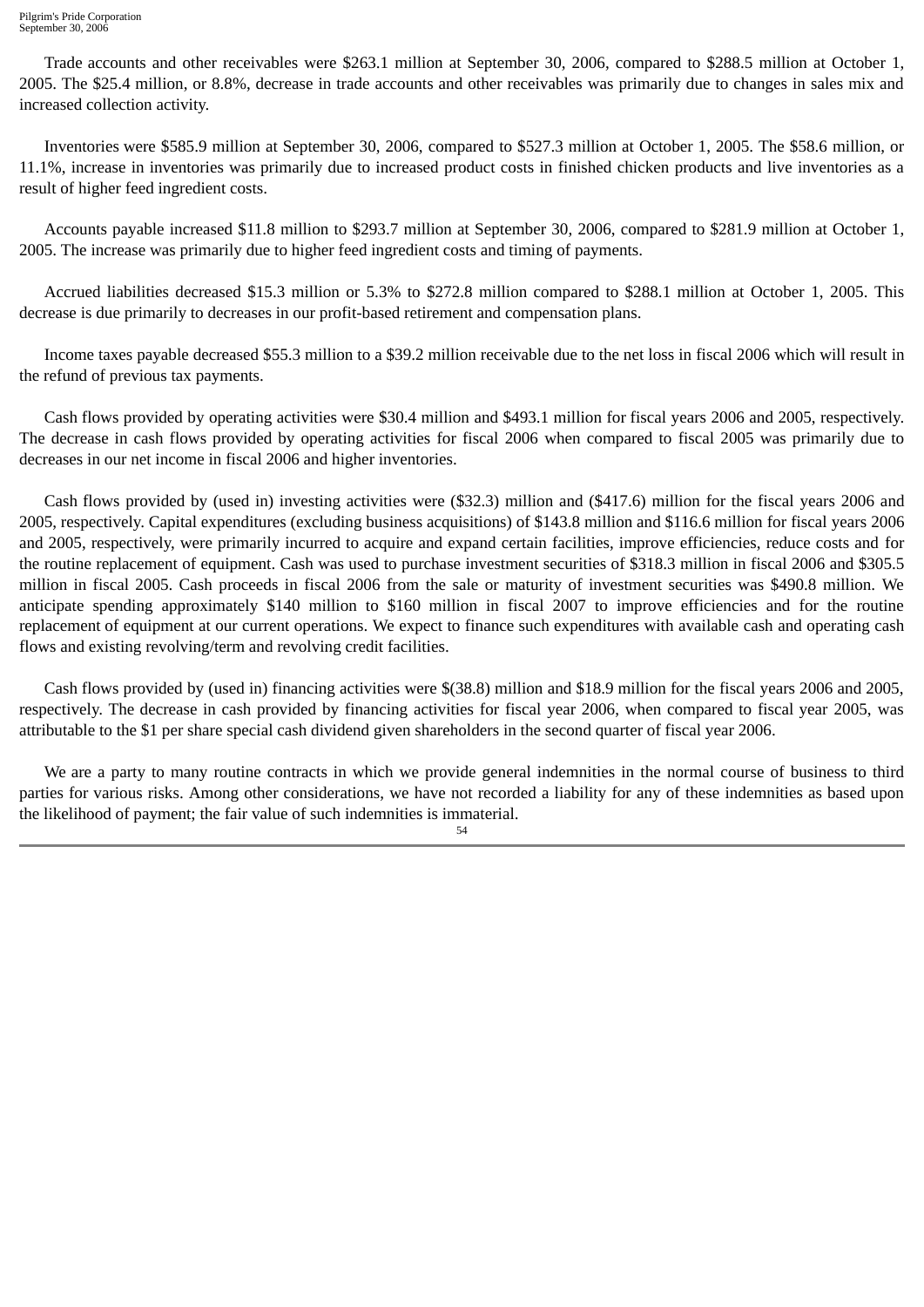Our loan agreements generally obligate us to reimburse the applicable lender for incremental increased costs due to a change in law that imposes (i) any reserve or special deposit requirement against assets of, deposits with or credit extended by such lender related to the loan, (ii) any tax, duty or other charge with respect to the loan (except standard income tax) or (iii) capital adequacy requirements. In addition, some of our loan agreements contain a withholding tax provision that requires us to pay additional amounts to the applicable lender or other financing party, generally if withholding taxes are imposed on such lender or other financing party as a result of a change in the applicable tax law. These increased cost and withholding tax provisions continue for the entire term of the applicable transaction, and there is no limitation on the maximum additional amounts we could be obligated to pay under such provisions. Any failure to pay amounts due under such provisions generally would trigger an event of default, and, in a secured financing transaction, would entitle the lender to foreclose upon the collateral to realize the amount due.

### **Off-Balance Sheet Arrangements**

On June 29, 1999, the Camp County Industrial Development Corporation issued \$25.0 million of variable-rate environmental facilities revenue bonds supported by letters of credit obtained by us. We may draw from these proceeds over the construction period for new sewage and solid waste disposal facilities at a poultry by-products plant to be built in Camp County, Texas. We are not required to borrow the full amount of the proceeds from these revenue bonds. All amounts borrowed from these funds will be due in 2029. The revenue bonds are supported by letters of credit obtained by us under our revolving credit facilities which are secured by our domestic chicken inventories. The bonds will be recorded as debt of the Company if and when they are spent to fund construction.

We maintain a Receivables Purchase Agreement under which we can sell on a revolving basis up to \$125.0 million of certain trade receivables (the "Pooled Receivables") to a special purpose corporation wholly-owned by us, which in turn sells a percentage ownership interest to third parties. This facility matures on June 26, 2008. At September 30, 2006 and at October 1, 2005 there were no Pooled Receivables sold. As of September 30, 2006, the full amount of the facility was available.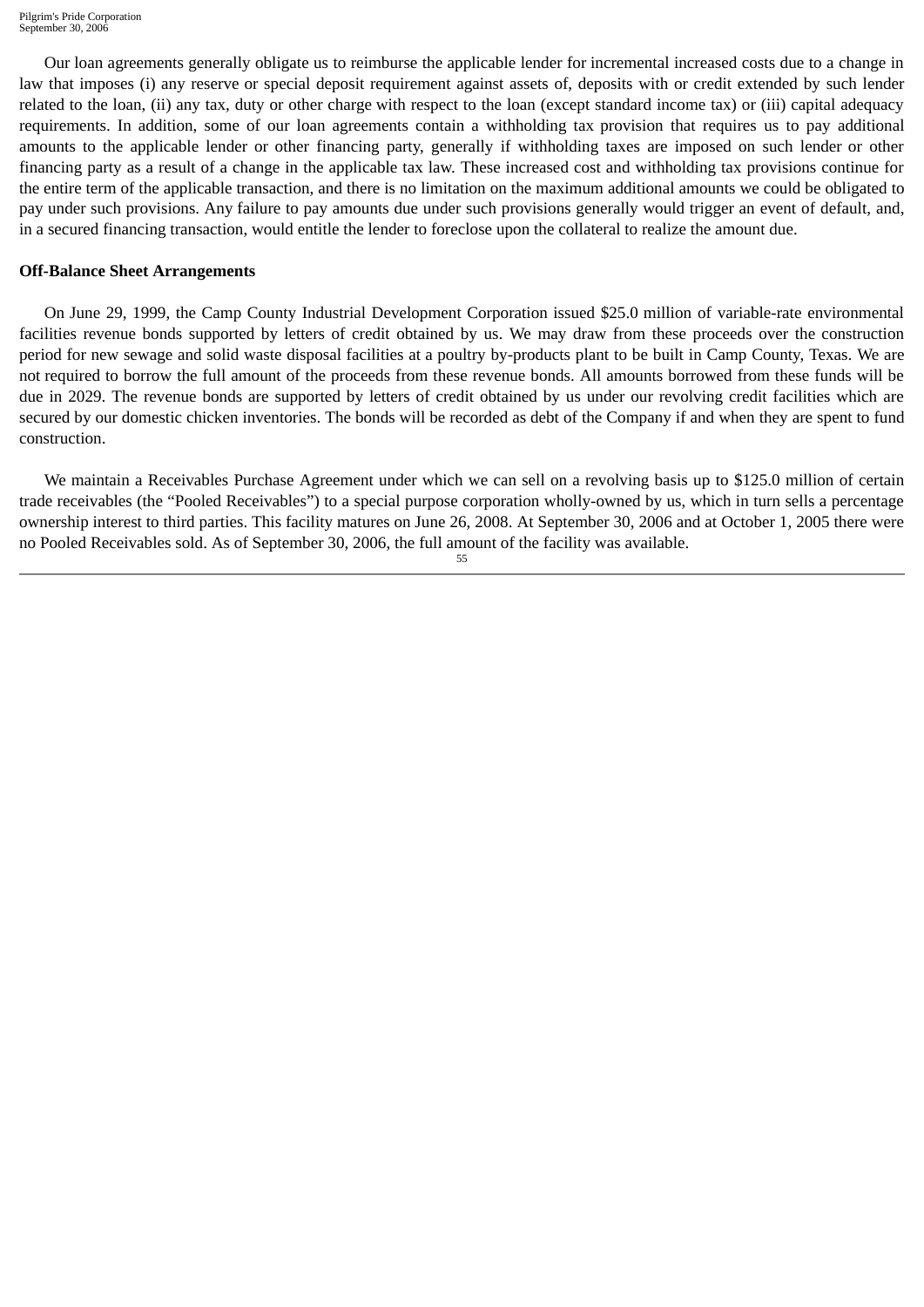### **Contractual Obligations and Guarantees**.

Obligations under long-term debt and non-cancelable operating leases at September 30, 2006 were as follows (in millions):

|                                |     | Payments Due By Period |             |                |                     |                      |  |
|--------------------------------|-----|------------------------|-------------|----------------|---------------------|----------------------|--|
|                                |     |                        | Less than 1 |                |                     | More than 5          |  |
| <b>Contractual Obligations</b> |     | Total                  | year        | 1-3 years      | 3-5 years           | years <sup>(b)</sup> |  |
| Long-term $deb$ t(a)           | \$  | 565.2 $$$              | 10.3~\$     | $20.4~{\rm s}$ | 378.6 \$            | 155.9                |  |
| Guarantee fees                 |     | 9.5                    | 1.5         | 2.7            | 2.4                 | 2.9                  |  |
| <b>Operating leases</b>        |     | 93.9                   | 30.0        | 43.0           | 20.3                | 0.6                  |  |
| Purchase obligations           |     | 28.1                   | 28.1        | --             | $- -$               | --                   |  |
| <b>Total</b>                   | \$. | 696.7 \$               | 69.9 \$     | 66.1 \$        | 401.3 $\frac{1}{2}$ | 159.4                |  |

- (a) Excludes \$23.4 million in letters of credit outstanding related to normal business transactions.
- (b) To the extent the Company borrows under the credit facilities described in "Note E Notes Payable and Long Term Debt" of the Company's Consolidated Financial Statements there will be additional contractual obligations of more than 5 years.

#### **Critical Accounting Policies and Estimates**

*General*. Our discussion and analysis of our financial condition and results of operations are based upon our financial statements, which have been prepared in accordance with accounting principles generally accepted in the U.S. The preparation of these financial statements requires us to make estimates and judgments that affect the reported amounts of assets, liabilities, revenues and expenses. On an ongoing basis, we evaluate our estimates, including those related to revenue recognition, customer programs and incentives, allowance for doubtful accounts, inventories, income taxes and product recall accounting. We base our estimates on historical experience and on various other assumptions that are believed to be reasonable under the circumstances, the results of which form the basis for making judgments about the carrying values of assets and liabilities that are not readily apparent from other sources. Actual results may differ from these estimates under different assumptions or conditions.

We believe the following critical accounting policies affect our more significant judgments and estimates used in the preparation of our financial statements.

*Revenue Recognition.* Revenue is recognized upon shipment and transfer of ownership of the product to the customer and is recorded net of estimated incentive offerings including special pricing agreements, promotions and other volume-based incentives. Revisions to these estimates are charged back to net sales in the period in which the facts that give rise to the revision become known.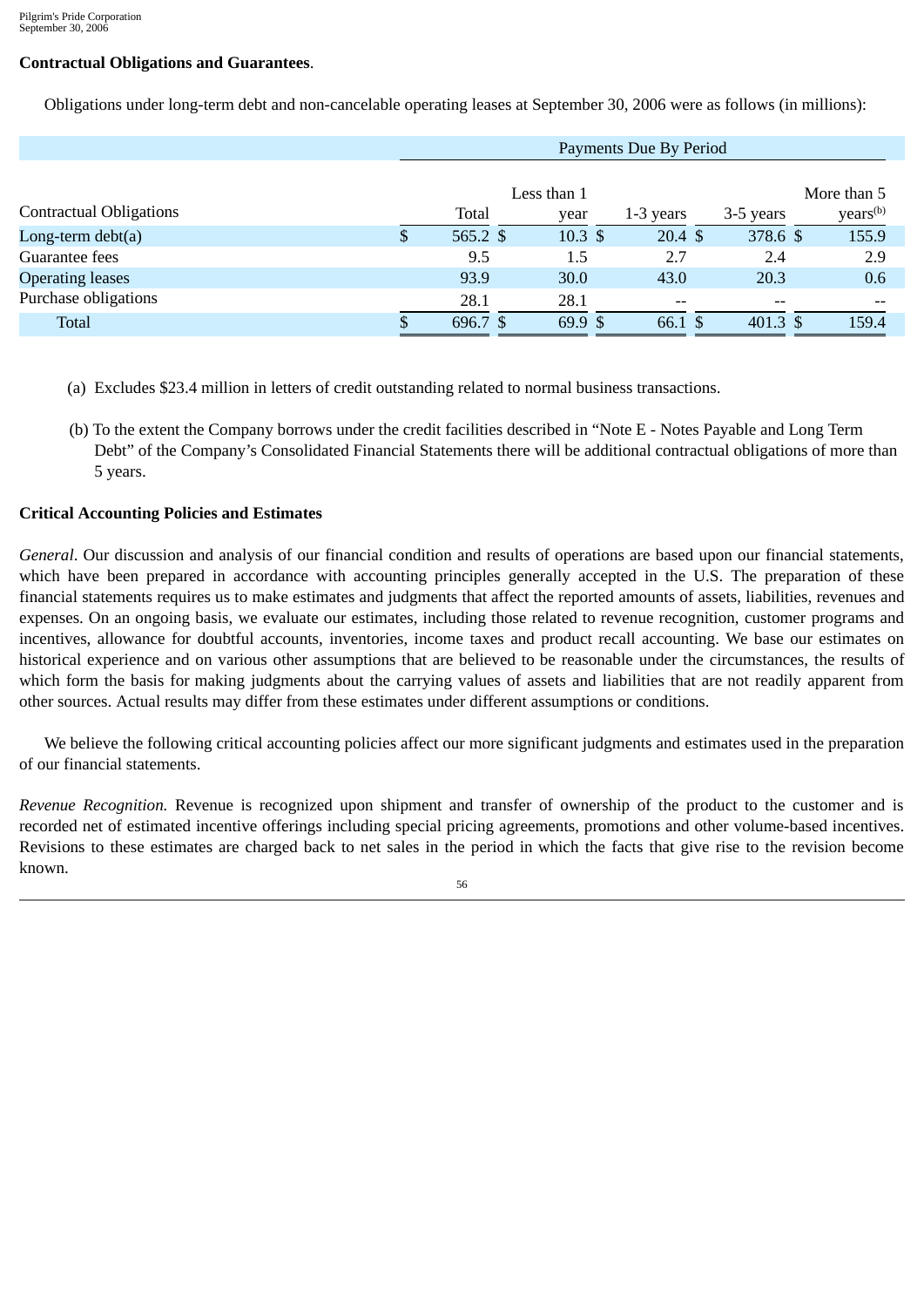*Inventory.* Live poultry inventories are stated at the lower of cost or market and breeder hens at the lower of cost, less accumulated amortization, or market. The costs associated with breeder hens are accumulated up to the production stage and amortized over their productive lives using the unit-of-production method. Finished poultry products, feed, eggs and other inventories are stated at the lower of cost (first-in, first-out method) or market. We record valuations and adjustments for our inventory and for estimated obsolescence at or equal to the difference between the cost of inventory and the estimated market value based upon known conditions affecting inventory obsolescence, including significantly aged products, discontinued product lines, or damaged or obsolete products. We allocate meat costs between our various finished poultry products based on a by-product costing technique that reduces the cost of the whole bird by estimated yields and amounts to be recovered for certain by-product parts. This primarily includes leg quarters, wings, tenders and offal, which are carried in inventory at the estimated recovery amounts, with the remaining amount being reflected as our breast meat cost. Generally, the Company performs an evaluation of whether any lower of cost or market adjustments are required based on a number of factors, including: (i) pools of related inventory, (ii) product continuation or discontinuation, (iii) estimated market selling prices and (iv) expected distribution channels. If actual market conditions or other factors are less favorable than those projected by management, additional inventory adjustments may be required.

*Property, Plant and Equipment.* In accordance with Statement of Financial Accounting Standards No. 144, *"Accounting for the Impairment or Disposal of Long-Lived Assets and for Long-Lived Assets to be Disposed Of"* ("SFAS 144"), the Company records impairment charges on long-lived assets used in operations when events and circumstances indicate that the assets may be impaired and the undiscounted cash flows estimated to be generated by those assets are less than the carrying amount of those assets. The impairment charge is determined based upon the amount the net book value of the assets exceeds their fair market value. In making these determinations, the Company utilizes certain assumptions, including, but not limited to: (i) future cash flows estimates expected to be generated by these assets, which are based on additional assumptions such as asset utilization, remaining length of service and estimated salvage values (ii) estimated fair market value of the assets and (iii) determinations with respect to the lowest level of cash flows relevant to the respective impairment test, generally groupings of related operational facilities.

*Litigation and Contingent Liabilities.* The Company is subject to lawsuits, investigations and other claims related to wage and hour/labor, securities, environmental, product and other matters, and is required to assess the likelihood of any adverse judgments or outcomes to these matters as well as potential ranges of probable losses. A determination of the amount of reserves required, including legal defense costs, if any, for these contingencies is made when losses are determined to be probable and reasonably estimatible and after considerable analysis of each individual issue. These reserves may change in the future due to favorable or adverse judgments, changes in the Company's assumptions, the effectiveness of strategies or other factors beyond the Company's control.

*Accrued Self Insurance*. Insurance expense for casualty claims and employee-related health care benefits are estimated using historical experience and actuarial estimates. Stop-loss coverage is maintained with third party insurers to limit the Company's total exposure. Certain categories of claim liabilities are actuarially determined. The assumptions used to arrive at periodic expenses are reviewed regularly by management. However, actual expenses could differ from these estimates and could result in adjustments to be recognized.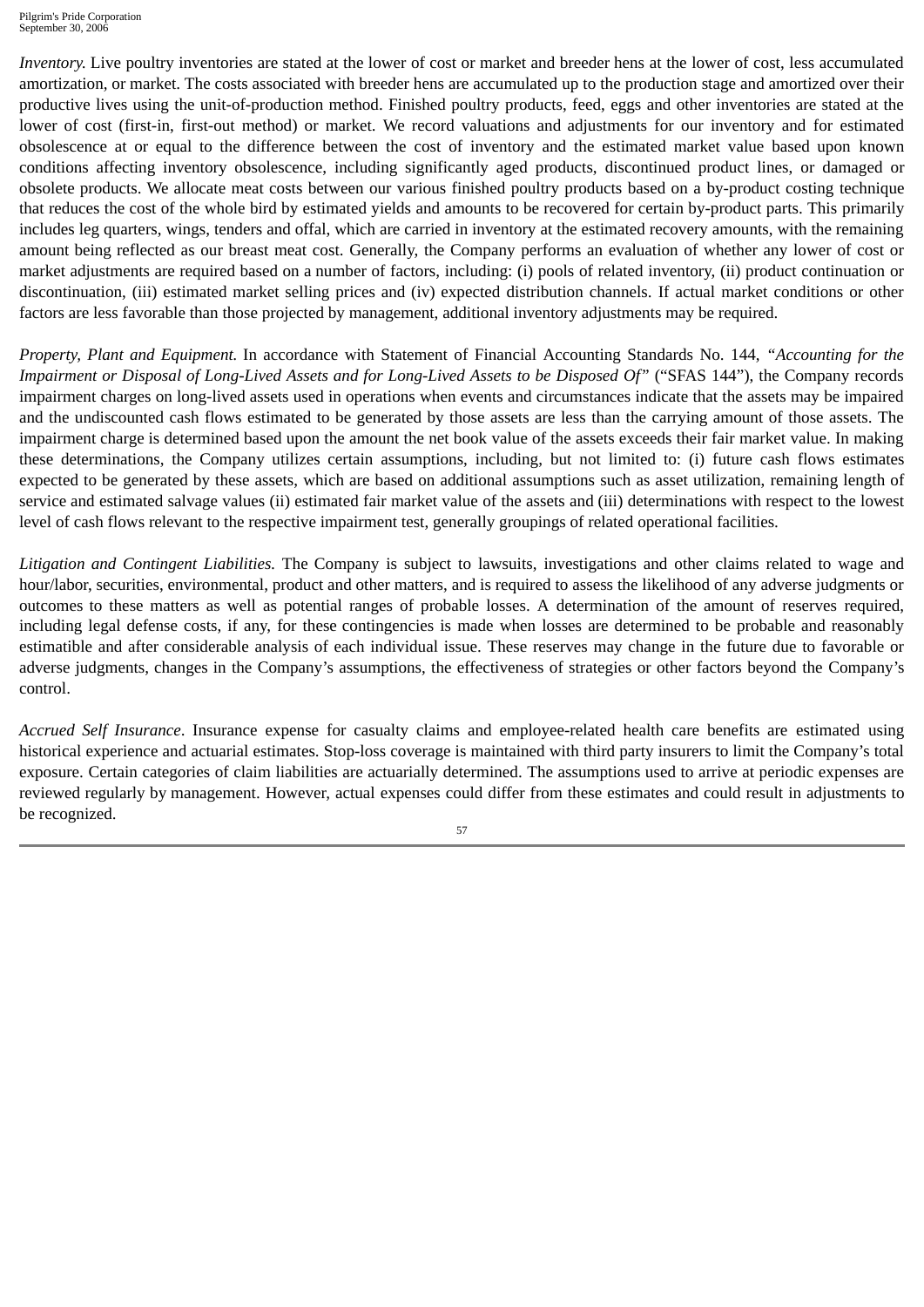*Purchase Price Accounting.* The Company allocates the total purchase price in connection with acquisitions to assets and liabilities based upon their estimated fair values. For property, plant and equipment and intangible assets other than goodwill, for significant acquisitions, the Company has historically relied upon the use of third party valuation experts to assist in the estimation of fair values. Historically, the carrying value of acquired accounts receivable, inventory and accounts payable have approximated their fair value as of the date of acquisition, though adjustments are made within purchase price accounting to the extent needed to record such assets and liabilities at fair value. With respect to accrued liabilities, the Company uses all available information to make its best estimate of the fair value of the acquired liabilities and, when necessary, may rely upon the use of third party actuarial experts to assist in the estimation of fair value for certain liabilities, primarily self-insurance accruals.

*Income Taxes.* We account for income taxes in accordance with Statement of Financial Accounting Standards No. 109*, "Accounting for Income Taxes"* ("SFAS 109"), which requires that deferred tax assets and liabilities be recognized for the effect of temporary differences between the book and tax bases of recorded assets and liabilities. Taxes are provided for international subsidiaries based on the assumption that their earnings are indefinitely reinvested in foreign subsidiaries and as such deferred taxes are not provided for in U.S. income taxes that would be required in the event of distribution of these earnings, except that we provide deferred taxes on the earnings of international subsidiaries that we intend to repatriate or otherwise deem are not indefinitely reinvested. SFAS No. 109 also requires that deferred tax assets be reduced by a valuation allowance if it is more likely than not that some portion or all of the deferred tax asset will not be realized. We review the recoverability of any tax assets recorded on the balance sheet, primarily operating loss carryforwards, based on both historical and anticipated earnings levels of the individual operations and provide a valuation allowance when it is more likely than not that amounts will not be recovered**.**

The Company has reserves for taxes that may become payable in future years as a result of audits by tax authorities. Although the Company believes that the positions taken on previously filed tax returns are reasonable, it nevertheless has established tax reserves in recognition that various taxing authorities may challenge the positions taken by the Company resulting in additional liabilities for tax and interest. The tax reserves are reviewed as circumstances warrant and adjusted as events occur that affect the Company's potential liability for additional taxes, such as lapsing of applicable statutes of limitations, conclusion of tax audits, additional exposure based on current calculations, identification of new issues, release of administrative guidance, or rendering of a court decision affecting a particular tax issue.

### **Item 7A. Quantitative and Qualitative Disclosures about Market Risk**

## **Market Risk Sensitive Instruments and Positions**

The risk inherent in our market risk sensitive instruments and positions is the potential loss arising from adverse changes in the price of feed ingredients, marketable equity security prices, foreign currency exchange rates and interest rates as discussed below. The sensitivity analyses presented do not consider the effects that such adverse changes may have on overall economic activity, nor do they consider additional actions our management may take to mitigate our exposure to such changes. Actual results may differ.

*Feed Ingredients.* We purchase certain commodities, primarily corn and soybean meal. As a result, our earnings are affected by changes in the price and availability of such feed ingredients. As market conditions dictate, we will from time to time lock-in future feed ingredient prices using various hedging techniques, including forward purchase agreements with suppliers and futures contracts. We do not use such financial instruments for trading purposes and are not a party to any leveraged derivatives. Market risk is estimated as a hypothetical 10% increase in the weighted-average cost of our primary feed ingredients as of September 30, 2006. Based on our feed consumption during fiscal 2006, such an increase would have resulted in an increase to cost of sales of approximately \$132.0 million.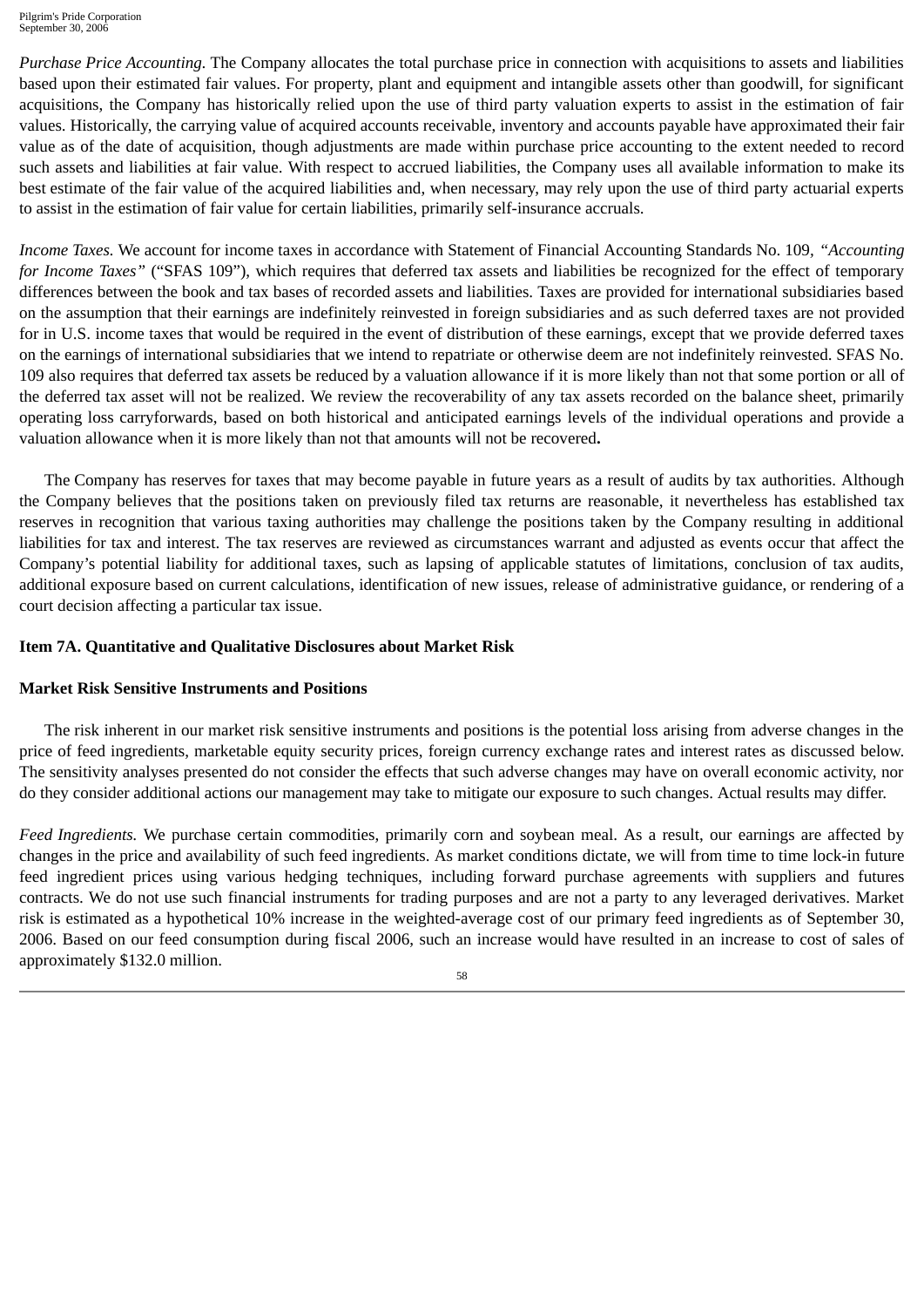*Foreign Currency.* Our earnings are affected by foreign exchange rate fluctuations related to the Mexican peso net monetary position of our Mexico subsidiaries. We manage this exposure primarily by attempting to minimize our Mexican peso net monetary position, but from time to time, we have also considered executing hedges to help minimize this exposure. Such instruments, however, have historically not been economically feasible. We are also exposed to the effect of potential exchange rate fluctuations to the extent that amounts are repatriated from Mexico to the U.S. However, we currently anticipate that the majority of the future cash flows of our Mexico subsidiaries will be reinvested in our Mexico operations. In addition, the Mexican peso exchange rate can directly and indirectly impact our results of operations and financial position in several ways, including potential economic recession in Mexico resulting from a devalued peso. The impact on our financial position and results of operations resulting from a hypothetical change in the exchange rate between the U.S. dollar and the Mexican peso cannot be reasonably estimated. Foreign currency exchange gains and losses, representing the change in the U.S. dollar value of the net monetary assets of our Mexico subsidiaries denominated in Mexican pesos, was a loss of \$0.1 million in fiscal 2006, a gain of \$0.5 million in fiscal 2005, and a loss of \$0.2 million in fiscal 2004. On September 30, 2006, the Mexican peso closed at 11.01 to 1 U.S. dollar, compared to 10.77 at October 1, 2005. No assurance can be given as to how future movements in the peso could affect our future earnings.

*Interest Rates.* Our earnings are also affected by changes in interest rates due to the impact those changes have on our variable-rate debt instruments. We had variable-rate debt instruments representing approximately 11.3% of our long-term debt at September 30, 2006. Holding other variables constant, including levels of indebtedness, a 25 basis points increase in interest rates would have increased our interest expense by \$0.1 million for fiscal 2006. These amounts are determined by considering the impact of the hypothetical interest rates on our variable-rate long-term debt at September 30, 2006.

Market risk for fixed-rate long-term debt is estimated as the potential increase in fair value resulting from a hypothetical 25 basis points decrease in interest rates and amounts to approximately \$0.6 million as of September 30, 2006, using discounted cash flow analysis.

*Impact of Inflation*. Due to low to moderate inflation in the U.S. and Mexico and our rapid inventory turnover rate, the results of operations have not been significantly affected by inflation during the past three-year period.

### **Item 8. Financial Statements and Supplementary Data**

The consolidated financial statements together with the report of independent registered public accounting firm and financial statement schedule are included on pages 76 through 102 of this report. Financial statement schedules other than those included herein have been omitted because the required information is contained in the consolidated financial statements or related notes, or such information is not applicable.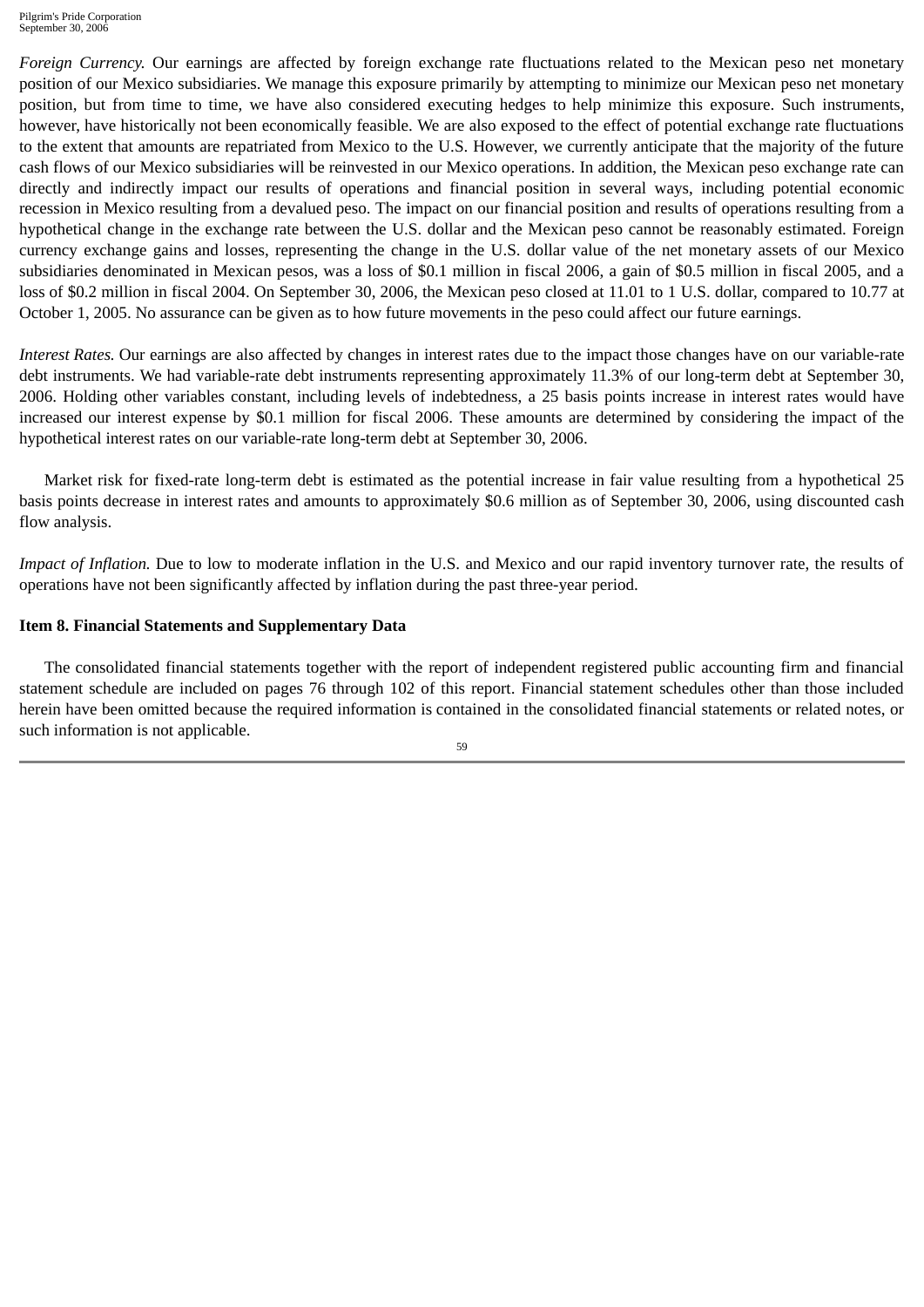### **Item 9. Changes in and Disagreements with Accountants on Accounting and Financial Disclosure**

Not Applicable.

#### **Item 9A. Controls and Procedures**

As of September 30, 2006, an evaluation was performed under the supervision and with the participation of the Company's management, including the Chairman, Chief Executive Officer and Chief Financial Officer, of the effectiveness of the design and operation of the Company's "disclosure controls and procedures" (as defined in Rules 13a-15(e) and 15d-15(e) under the Securities Exchange Act of 1934 (the "Exchange Act")). Based on that evaluation, the Company's management, including the Chairman, Chief Executive Officer and Chief Financial Officer, concluded the Company's disclosure controls and procedures were effective to ensure that information required to be disclosed by the Company in reports that it files or submits under the Exchange Act is recorded, processed, summarized and reported within the time periods specified in Securities and Exchange Commission rules and forms, and that information we are required to disclose in our reports filed with the Securities and Exchange Commission is accumulated and communicated to our management, including our Chairman, Chief Executive Officer and Chief Financial Officer, as appropriate to allow timely decisions regarding required disclosure. There was no change in the Company's internal controls over financial reporting during the Company's most recently completed fiscal quarter that has materially affected, or is reasonably likely to materially affect, the Company's internal control over financial reporting.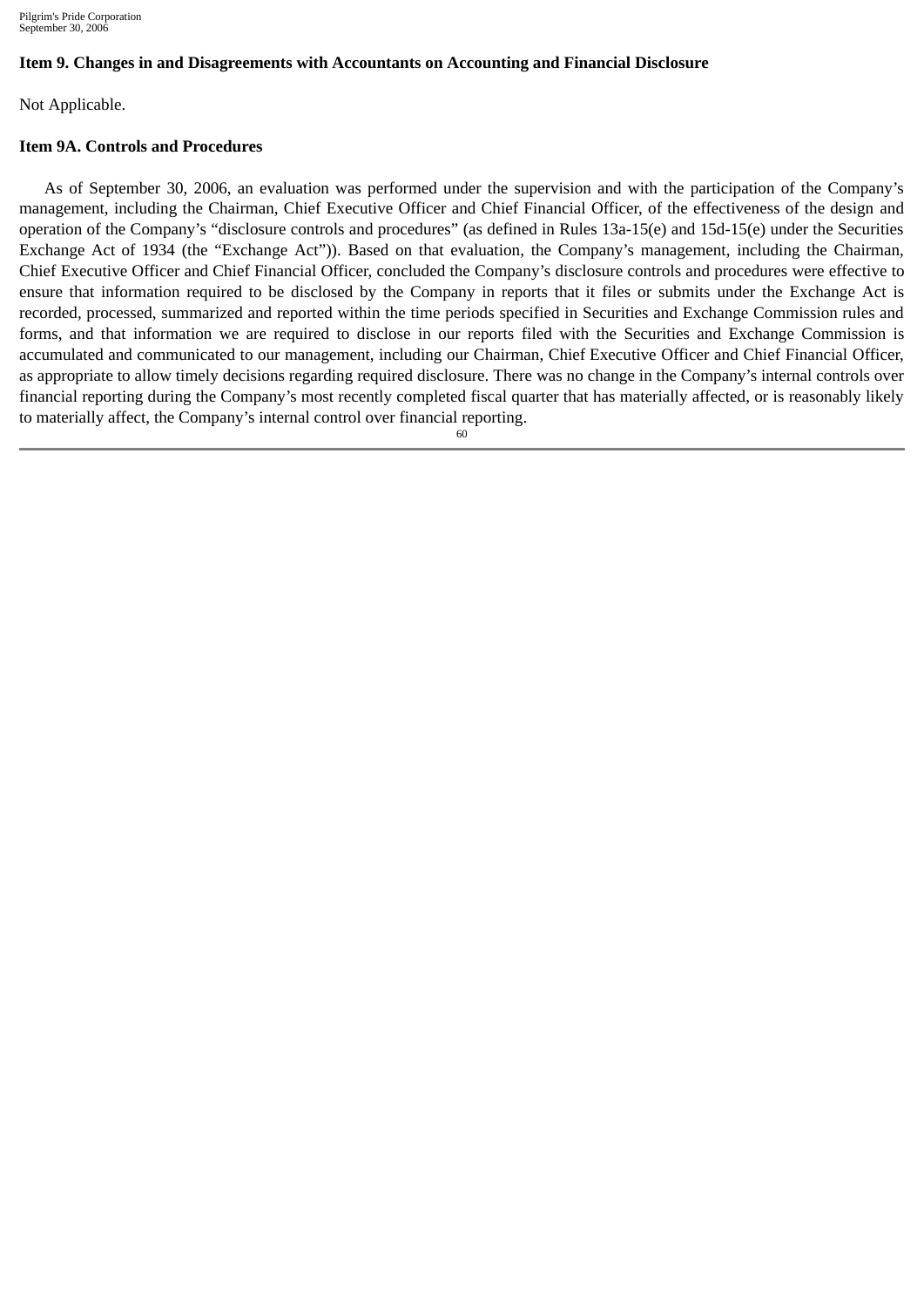#### **MANAGEMENT'S REPORT ON INTERNAL CONTROL OVER FINANCIAL REPORTING**

Pilgrim's Pride Corporation's ("PPC") management is responsible for establishing and maintaining adequate internal control over financial reporting, as such term is defined in Exchange act Rules 13a-15(f). PPC's internal control system is designed to provide reasonable assurance regarding the reliability of financial reporting and the preparation of financial statements in accordance with generally accepted accounting principles.

Under the supervision and with the participation of management, including its principal executive officer and principal financial officer, PPC's management assessed the design and operating effectiveness of internal control over financial reporting as of September 30, 2006 based on the framework set forth in *Internal Control-Integrated Framework* issued by the Committee of Sponsoring Organization of the Treadway Commission.

Based on this assessment, management concluded that PPC's internal control over financial reporting was effective as of September 30, 2006. Ernst & Young LLP, an independent registered public accounting firm, has issued an attestation report on management's assessment of the Company's internal control over financial reporting as of September 30, 2006. That report is included herein.

/s/ Lonnie "Bo" Pilgrim Lonnie "Bo" Pilgrim Chairman of the Board of Directors

/s/ O. B. Goolsby, Jr. O. B. Goolsby, Jr. President, Chief Executive Officer **Director** 

/s/ Richard A. Cogdill Richard A. Cogdill Chief Financial Officer Secretary and Treasurer **Director**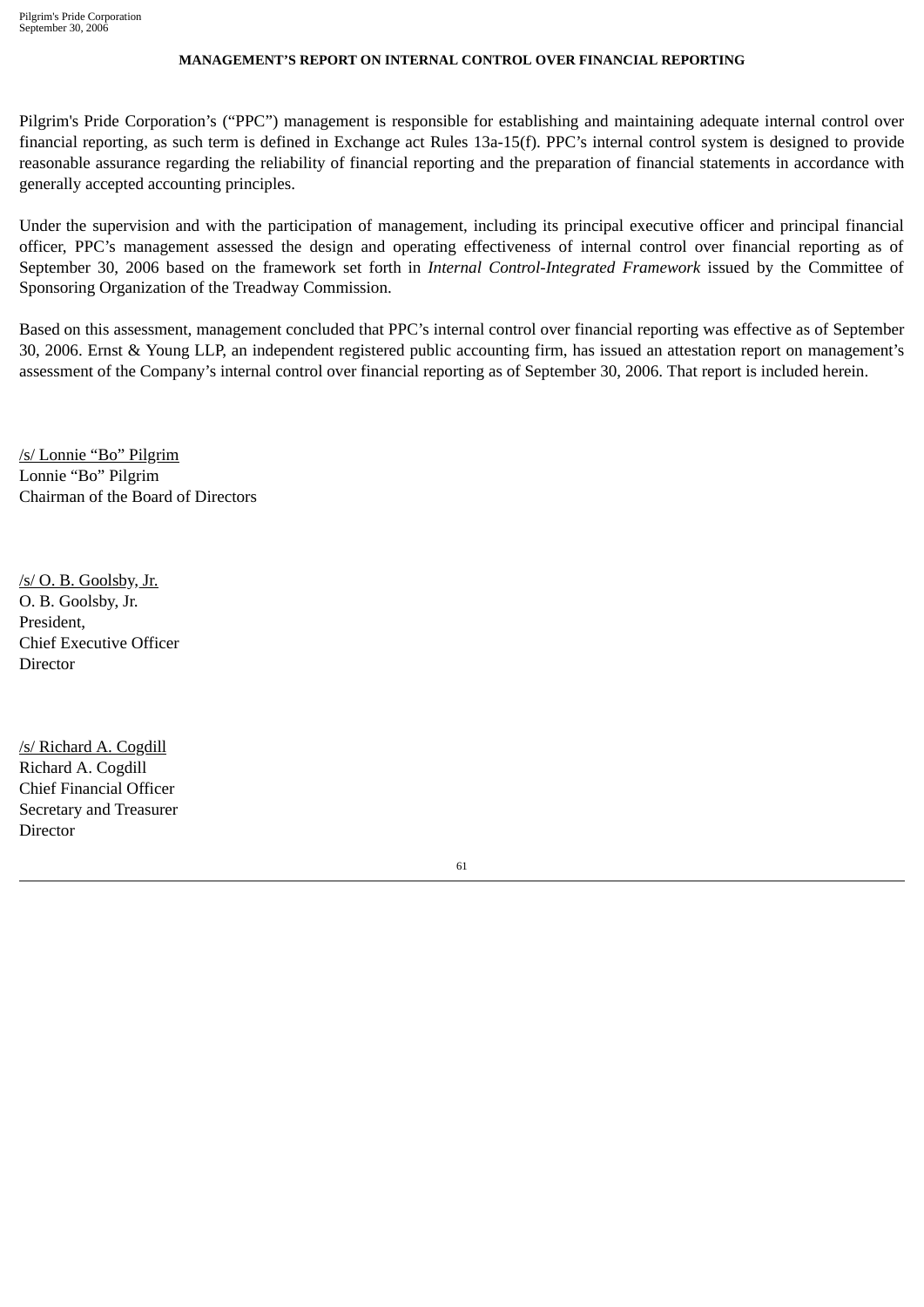## **REPORT OF INDEPENDENT REGISTERED PUBLIC ACCOUNTING FIRM ON INTERNAL CONTROL OVER FINANCIAL REPORTING**

The Board of Directors and Stockholders Pilgrim's Pride Corporation

We have audited management's assessment, included in the accompanying *Management's Report on Internal Control Over Financial Reporting*, that Pilgrim's Pride Corporation maintained effective internal control over financial reporting as of September 30, 2006, based on criteria established in *Internal Control - Integrated Framework* issued by the Committee of Sponsoring Organizations of the Treadway Commission (the COSO criteria). Pilgrim's Pride Corporation's management is responsible for maintaining effective internal control over financial reporting and for its assessment of the effectiveness of internal control over financial reporting. Our responsibility is to express an opinion on management's assessment and an opinion on the effectiveness of the Company's internal control over financial reporting based on our audit.

We conducted our audit in accordance with the standards of the Public Company Accounting Oversight Board (United States). Those standards require that we plan and perform the audit to obtain reasonable assurance about whether effective internal control over financial reporting was maintained in all material respects. Our audit included obtaining an understanding of internal control over financial reporting, evaluating management's assessment, testing and evaluating the design and operating effectiveness of internal control, and performing such other procedures as we considered necessary in the circumstances. We believe that our audit provides a reasonable basis for our opinion.

A company's internal control over financial reporting is a process designed to provide reasonable assurance regarding the reliability of financial reporting and the preparation of financial statements for external purposes in accordance with generally accepted accounting principles. A company's internal control over financial reporting includes those policies and procedures that (1) pertain to the maintenance of records that, in reasonable detail, accurately and fairly reflect the transactions and dispositions of the assets of the company; (2) provide reasonable assurance that transactions are recorded as necessary to permit preparation of financial statements in accordance with generally accepted accounting principles, and that receipts and expenditures of the company are being made only in accordance with authorizations of management and directors of the company; and (3) provide reasonable assurance regarding prevention or timely detection of unauthorized acquisition, use, or disposition of the company's assets that could have a material effect on the financial statements.

Because of its inherent limitations, internal control over financial reporting may not prevent or detect misstatements. Also, projections of any evaluation of effectiveness to future periods are subject to the risk that controls may become inadequate because of changes in conditions or that the degree of compliance with the policies or procedures may deteriorate.

In our opinion, management's assessment that Pilgrim's Pride Corporation maintained effective internal control over financial reporting as of September 30, 2006, is fairly stated, in all material respects, based on the COSO criteria. Also, in our opinion, Pilgrim's Pride Corporation maintained, in all material respects, effective internal control over financial reporting as of September 30, 2006, based on the COSO criteria.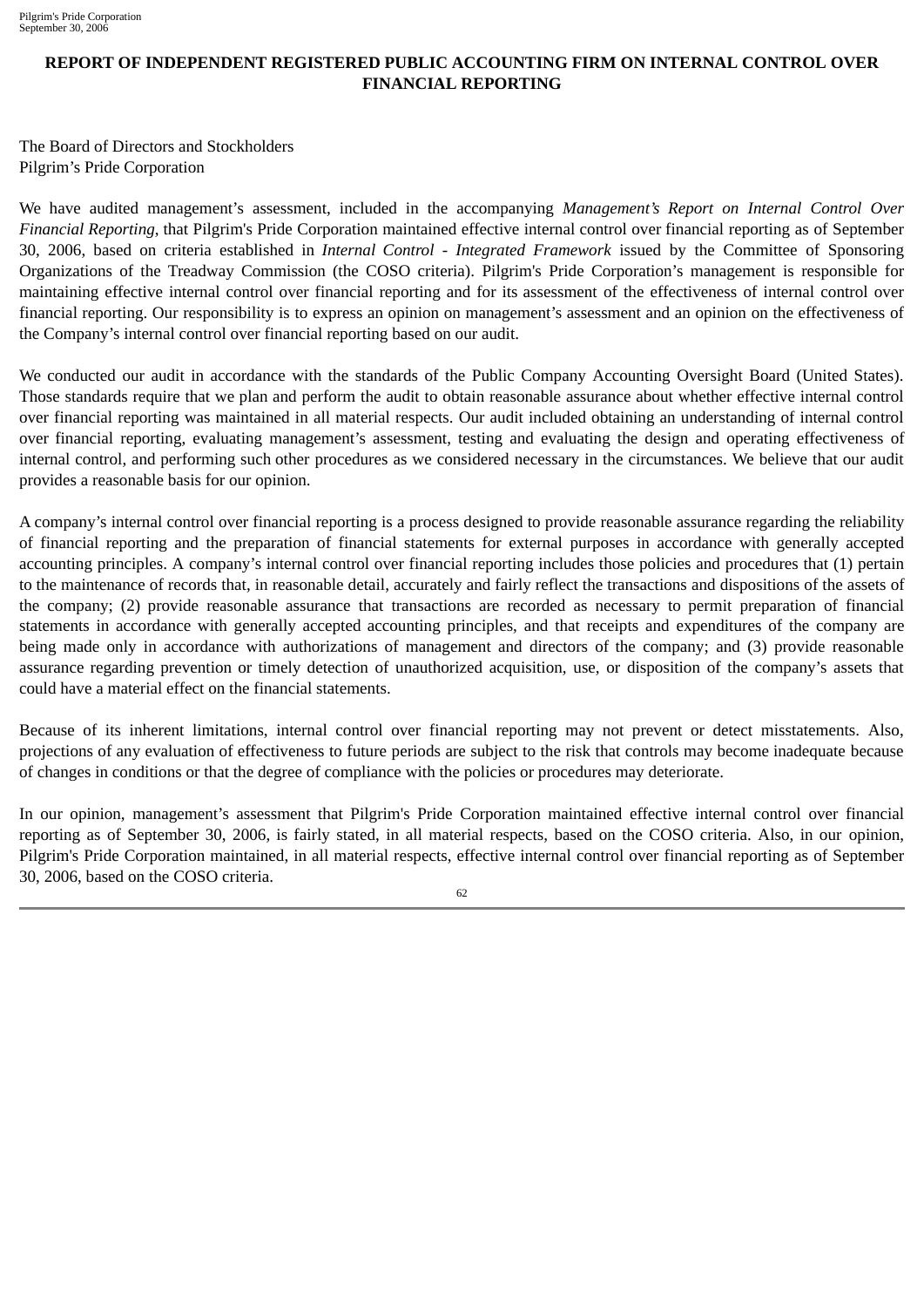We also have audited, in accordance with the standards of the Public Company Accounting Oversight Board (United States), the consolidated balance sheets of Pilgrim's Pride Corporation as of September 30, 2006 and October 1, 2005, and the related consolidated statements of income (loss), stockholders' equity, and cash flows for each of the three years in the period ended September 30, 2006, of Pilgrim's Pride Corporation, and our report dated November 16, 2006, expressed an unqualified opinion thereon.

Ernst & Young LLP

Dallas, Texas November 16, 2006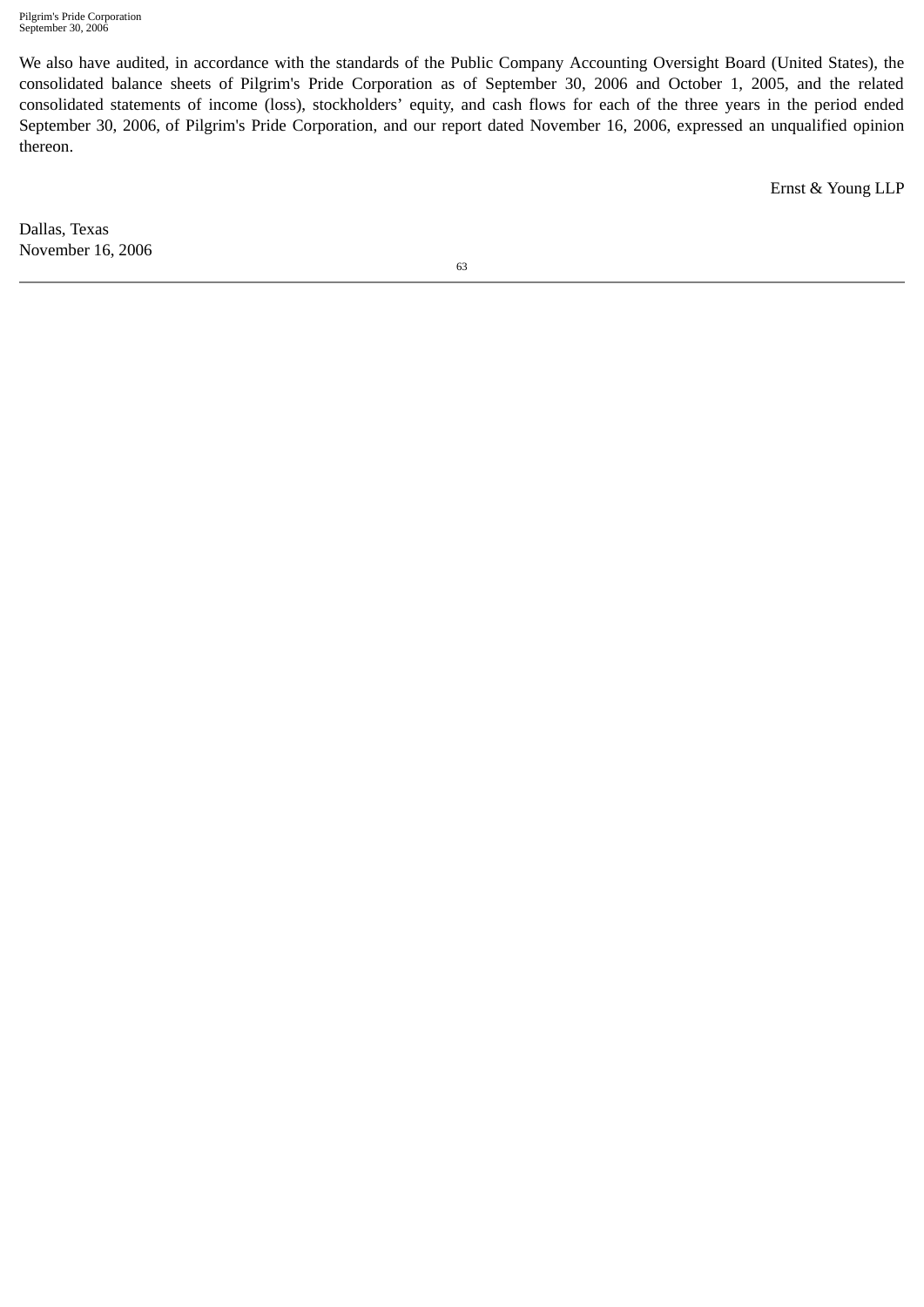### **Item 9B. Other Information**

Not Applicable.

#### **PART III**

#### **Item 10. Directors and Executive Officers of the Registrant**

Certain information regarding our executive officers has been presented under "Executive Officers" included in Item 1. "Business," above.

Reference is made to the section entitled "Election of Directors" of the Company's Proxy Statement for its 2007 Annual Meeting of Stockholders, which section is incorporated herein by reference.

Reference is made to the section entitled "Section 16(a) Beneficial Ownership Reporting Compliance" of the Company's Proxy Statement for its 2007 Annual Meeting of Stockholders, which section is incorporated herein by reference.

We have adopted a Code of Business Conduct and Ethics, which applies to all employees, including our Chief Executive Officer and our Chief Financial Officer and Principal Accounting Officer. The full text of our Code of Business Conduct and Ethics is published on our website, at www.pilgrimspride.com, under the "Investors-Corporate Governance" caption. We intend to disclose future amendments to, or waivers from, certain provisions of this Code on our website within four business days following the date of such amendment or waiver.

#### **Item 11. Executive Compensation**

See Item 13. "Certain Relationships and Related Transactions."

### **Item 12. Security Ownership of Certain Beneficial Owners and Management and Related Stockholder Matters**

See Item 13. "Certain Relationships and Related Transactions."

As of September 30, 2006, the Company did not have any compensation plans (including individual compensation arrangements) under which equity securities of the Company are authorized for issuance by the Company.

### **Item 13. Certain Relationships and Related Transactions**

Additional information responsive to Items 10, 11, 12 and 13 is incorporated by reference from the sections entitled "Security Ownership," "Committees of the Board of Directors," "Election of Directors," "Executive Compensation," "Compensation Committee Interlocks and Insider Participation" and "Certain Transactions" of the Company's Proxy Statement for its 2007 Annual Meeting of Stockholders.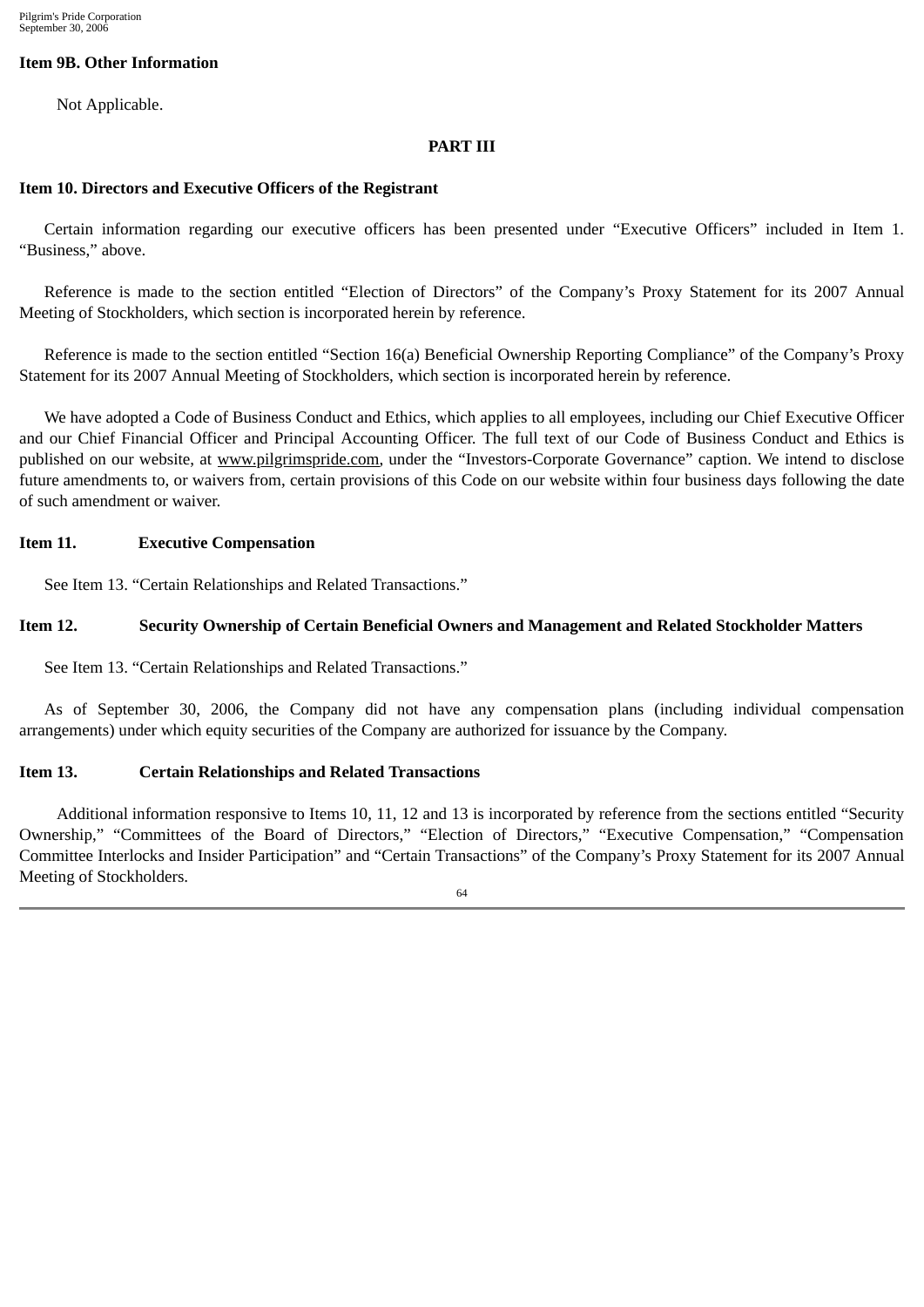## **Item 14. Principal Accountant Fees and Services**

The information required by this item is incorporated herein by reference from the section entitled "Independent Auditor Fee Information" of the Company's Proxy Statement for its 2007 Annual Meeting of Stockholders.

#### **PART IV**

## **Item 15. Exhibits and Financial Statement Schedules**

- (a) Financial Statements
	- (1) The financial statements and schedules listed in the accompanying index to financial statements and schedules are filed as part of this report.
	- (2) All other schedules for which provision is made in the applicable accounting regulations of the SEC are not required under the related instructions or are not applicable and therefore have been omitted.
	- (3) The financial statements schedule entitled "Valuation and Qualifying Accounts and Reserves" is filed as part of this report on page 102.
- (b) Exhibits

#### Exhibit Number

- 2.1 Agreement and Plan of Reorganization dated September 15, 1986, by and among Pilgrim's Pride Corporation, a Texas corporation; Pilgrim's Pride Corporation, a Delaware corporation; and Doris Pilgrim Julian, Aubrey Hal Pilgrim, Paulette Pilgrim Rolston, Evanne Pilgrim, Lonnie "Bo" Pilgrim, Lonnie Ken Pilgrim, Greta Pilgrim Owens and Patrick Wayne Pilgrim (incorporated by reference from Exhibit 2.1 to the Company's Registration Statement on Form S-1 (No. 33-8805) effective November 14, 1986).
- 2.2 Agreement and Plan of Merger dated September 27, 2000 (incorporated by reference from Exhibit 2 of WLR Foods, Inc.'s Current Report on Form 8-K (No. 000-17060) dated September 28, 2000).
- 3.1 Certificate of Incorporation of the Company, as amended (incorporated by reference from Exhibit 3.1 of the Company's Annual Report on Form 10-K for the fiscal year ended October 2, 2004).
- 3.2 Amended and Restated Corporate Bylaws of the Company (incorporated by reference from Exhibit 4.4 of the Company's Registration Statement on Form S-8 (No. 333-111929) filed on January 15, 2004).
- 4.1 Certificate of Incorporation of the Company, as amended (included as Exhibit 3.1).
- 4.2 Amended and Restated Corporate Bylaws of the Company (included as Exhibit 3.2).
- 4.3 Indenture dated as of August 9, 2001 by and between Pilgrim's Pride Corporation and The Chase Manhattan Bank relating to Pilgrim's Pride's 9 5/8% Senior Notes Due 2011 (incorporated by reference from Exhibit 4.1 of the Company's Current Report on Form 8-K (No. 001-09273) dated August 9, 2001).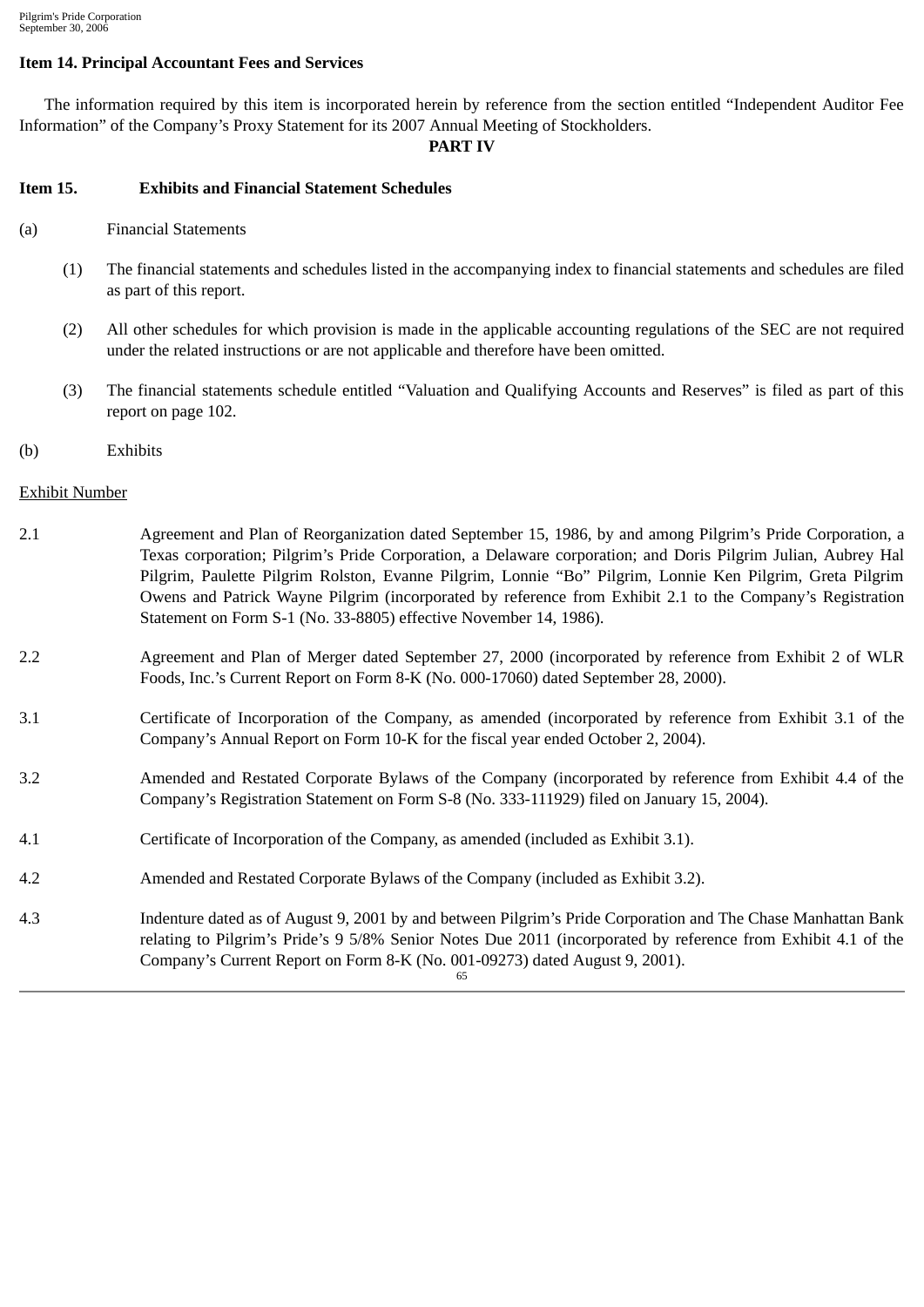- 4.4 First Supplemental Indenture dated as of August 9, 2001 by and between Pilgrim's Pride Corporation and The Chase Manhattan Bank relating to Pilgrim's Pride's 9 5/8% Senior Notes Due 2011 (incorporated by reference from Exhibit 4.2 to the Company's Current Report on Form 8-K (No. 001-09273) dated August 9, 2001).
- 4.5 Form of 9 5/8% Senior Note Due 2011 (incorporated by reference from Exhibit 4.3 of the Company's Current Report on Form 8-K (No. 001-09273) dated August 9, 2001).
- 4.6 Indenture, dated November 21, 2003, between Pilgrim's Pride Corporation and The Bank of New York as Trustee relating to Pilgrim's Pride's 9 ¼% Senior Notes due 2013 (incorporated by reference from Exhibit 4.1 of the Company's Registration Statement on Form S-4 (No. 333-111975) filed on January 16, 2004).
- 4.7 Registration Rights Agreement, dated as of November 6, 2003, among Pilgrim's Pride Corporation and Credit Suisse First Boston LLC relating to Pilgrim's Pride's 9 ¼% Senior Notes due 2013 (incorporated by reference from Exhibit 4.2 of the Company's Registration Statement on Form S-4 (No. 333-111975) filed on January 16, 2004).
- 4.8 Form of 9 ¼% Note due 2013 (incorporated by reference from Exhibit 4.3 of the Company's Registration Statement on Form S-4 (No. 333-111975) filed on January 16, 2004).
- 10.1 Pilgrim's Industries, Inc. Profit Sharing Retirement Plan, restated as of July 1, 1987 (incorporated by reference from Exhibit 10.1 of the Company's Form 8-K filed on July 1, 1992). **…**
- 10.2 Senior Executive Performance Bonus Plan of the Company (incorporated by reference from Exhibit A in the Company's Proxy Statement dated December 13, 1999). **…**
- 10.3 Aircraft Lease Extension Agreement between B.P. Leasing Co. (L.A. Pilgrim, individually) and Pilgrim's Pride Corporation (formerly Pilgrim's Industries, Inc.) effective November 15, 1992 (incorporated by reference from Exhibit 10.48 of the Company's Quarterly Report on Form 10-Q for the three months ended March 29, 1997).
- 10.4 Broiler Grower Contract dated May 6, 1997 between Pilgrim's Pride Corporation and Lonnie "Bo" Pilgrim (Farm 30) (incorporated by reference from Exhibit 10.49 of the Company's Quarterly Report on Form 10-Q for the three months ended March 29, 1997).
- 10.5 Commercial Egg Grower Contract dated May 7, 1997 between Pilgrim's Pride Corporation and Pilgrim Poultry G.P. (incorporated by reference from Exhibit 10.50 of the Company's Quarterly Report on Form 10-Q for the three months ended March 29, 1997).
- 10.6 Agreement dated October 15, 1996 between Pilgrim's Pride Corporation and Pilgrim Poultry G.P. (incorporated by reference from Exhibit 10.23 of the Company's Quarterly Report on Form 10-Q for the three months ended January 2, 1999).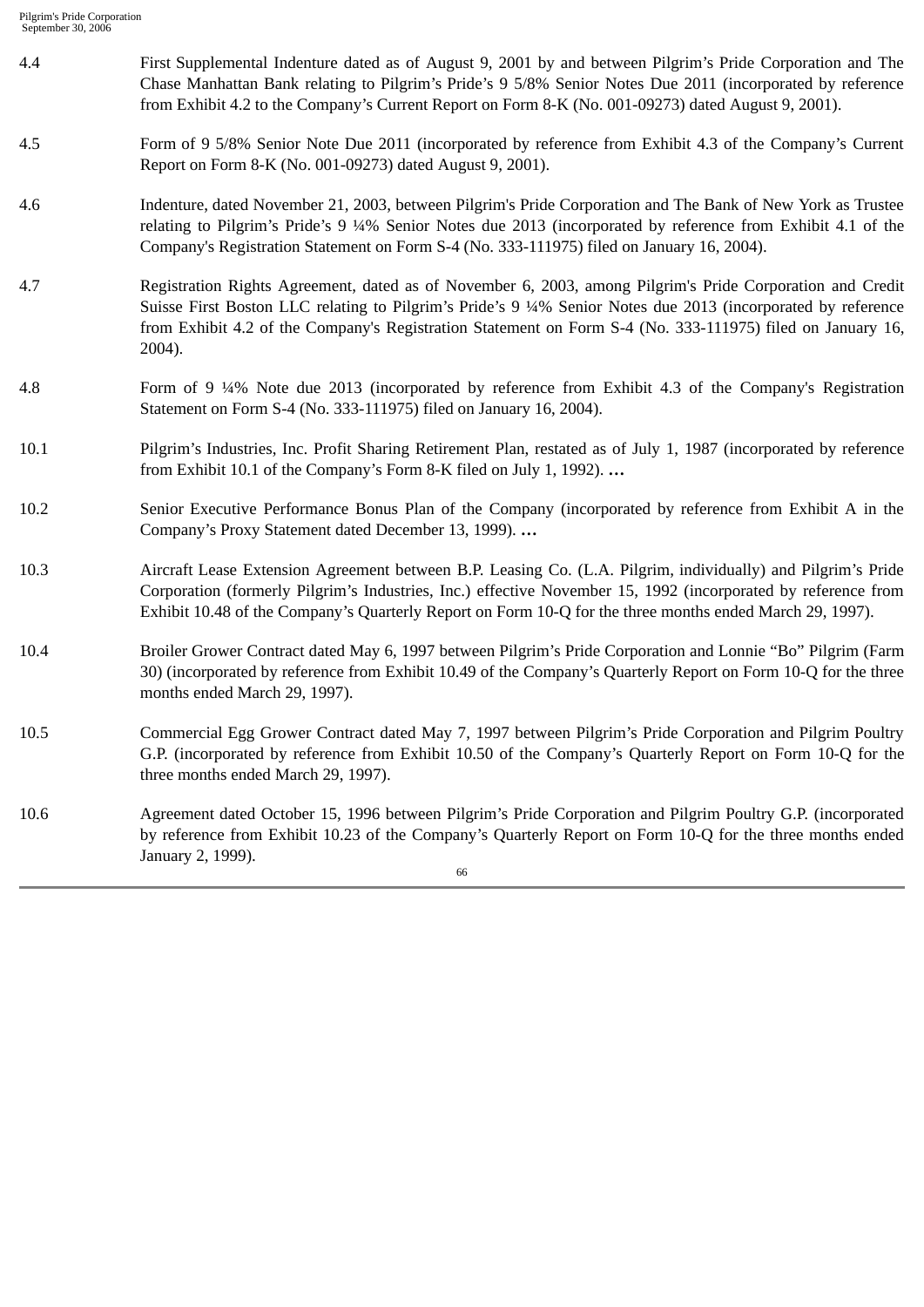- 10.7 Heavy Breeder Contract dated May 7, 1997 between Pilgrim's Pride Corporation and Lonnie "Bo" Pilgrim (Farms 44, 45 & 46) (incorporated by reference from Exhibit 10.51 of the Company's Quarterly Report on Form 10-Q for the three months ended March 29, 1997).
- 10.8 Broiler Grower Contract dated January 9, 1997 by and between Pilgrim's Pride and O.B. Goolsby, Jr. (incorporated by reference from Exhibit 10.25 of the Company's Registration Statement on Form S-1 (No. 333- 29163) effective June 27, 1997).
- 10.9 Broiler Grower Contract dated January 15, 1997 by and between Pilgrim's Pride Corporation and B.J.M. Farms (incorporated by reference from Exhibit 10.26 of the Company's Registration Statement on Form S-1 (No. 333- 29163) effective June 27, 1997).
- 10.10 Broiler Grower Agreement dated January 29, 1997 by and between Pilgrim's Pride Corporation and Clifford E. Butler (incorporated by reference from Exhibit 10.27 of the Company's Registration Statement on Form S-1 (No. 333-29163) effective June 27, 1997).
- 10.11 Receivables Purchase Agreement between Pilgrim's Pride Funding Corporation, as Seller, Pilgrim's Pride Corporation, as Servicer, Pooled Accounts Receivable Capital Corporation, as Purchaser, and Nesbitt Burns Securities Inc., as Agent (incorporated by reference from Exhibit 10.33 of the Company's Quarterly Report on Form 10-Q for the three months ended June 27, 1998).
- 10.12 Purchase and Contribution Agreement dated as of June 26, 1998 between Pilgrim's Pride Funding Corporation and Pilgrim's Pride Corporation (incorporated by reference from Exhibit 10.34 of the Company's Quarterly Report on Form 10-Q for the three months ended June 27, 1998).
- 10.13 Guaranty Fee Agreement between Pilgrim's Pride Corporation and Pilgrim Interests, LTD., dated June 11, 1999 (incorporated by reference from Exhibit 10.24 of the Company's Annual Report on Form 10-K for the fiscal year ended October 2, 1999).
- 10.14 Broiler Production Agreement between Pilgrim's Pride Corporation and Lonnie "Bo" Pilgrim dated November 15, 2005 (incorporated by reference from Exhibit 99.1 of the Company's Current Report on Form 8-K dated November 10, 2005).
- 10.15 Commercial Property Lease dated December 29, 2000 between Pilgrim's Pride Corporation and Pilgrim Poultry G.P. (incorporated by reference from Exhibit 10.30 of the Company's Quarterly Report on Form 10-Q for the three months ended December 30, 2000).
- 10.16 Revolving Credit Agreement, made as of September 7, 2001 by and between Grupo Pilgrim's Pride Funding S. de R.L. de C.V., Comerica Bank and Comerica Bank Mexico, S.A., Institucion de Banca Multiple (incorporated by reference from Exhibit 10.27 of the Company's Annual Report on Form 10-K for the fiscal year ended September 29, 2001).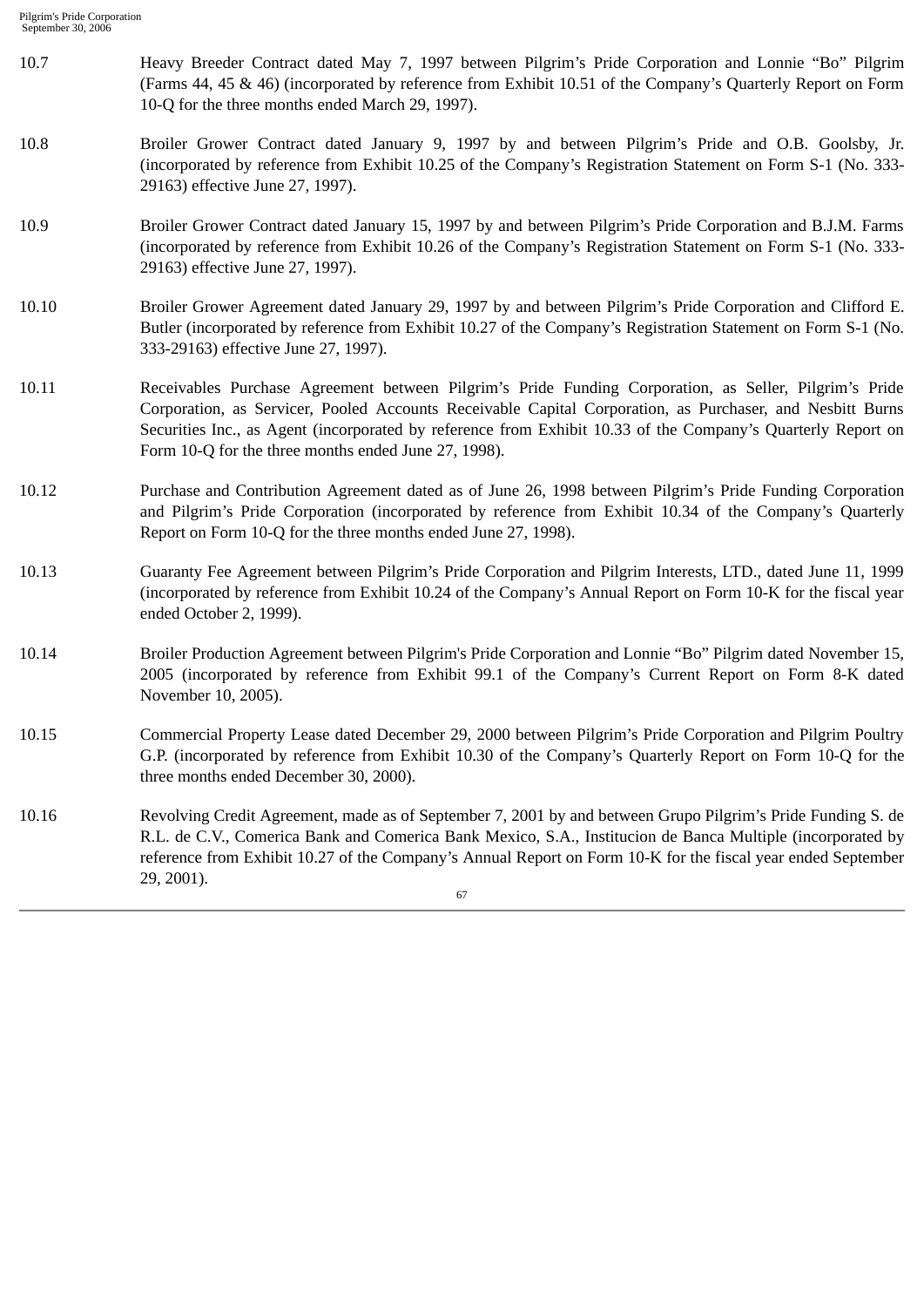| 10.17 | Amendment No. 1 dated as of July 12, 2002 to Receivables Purchase Agreement dated as of June 26, 1998 among |
|-------|-------------------------------------------------------------------------------------------------------------|
|       | Pilgrim's Pride Funding Corporation, the Company, Fairway Finance Corporation (as successor in interest to  |
|       | Pooled Accounts Receivable Capital Corporation) and BMO Nesbitt Burns Corp. (f/k/a Nesbitt Burns Securities |
|       | Inc.). (incorporated by reference from Exhibit 10.32 of the Company's Annual Report on Form 10-K filed on   |
|       | December 6, 2002).                                                                                          |

- 10.18 Retirement agreement dated November 11, 2002 between Pilgrim's Pride Corporation and David Van Hoose (incorporated by reference from Exhibit 10.34 of the Company's Annual Report on Form 10-K filed on December 6, 2002).
- 10.19 Amendment No. 3 dated as of July 18, 2003 to Receivables Purchase Agreement dated as of June 26, 1998 between Pilgrim's Pride Funding Corporation ("Seller"), Pilgrim's Pride Corporation as initial Servicer, Fairway Finance Corporation (as successor in interest to Pooled Accounts Receivable Capital Corporation) ("Purchaser") and Harris Nesbitt Corporation as agent for the purchaser (incorporated by reference from Exhibit 10.1 of the Company's Quarterly Report on Form 10-Q filed July 23, 2003).
- 10.20 Stock Purchase Agreement dated June 7, 2003 by and between Pilgrim's Pride Corporation and ConAgra Foods, Inc. (the "Stock Purchase Agreement") (incorporated by reference from Exhibit 99.2 of the Company's Current Report on Form 8-K dated June 7, 2003).
- 10.21 Exhibit 1.1(a) to the Stock Purchase Agreement Applicable Accounting Principles (incorporated by reference from Exhibit 99.3 of the Company's Current Report on Form 8-K dated June 7, 2003).
- 10.22 Exhibit 1.1(b) to the Stock Purchase Agreement Business Facilities (incorporated by reference from Exhibit 99.4 of the Company's Current Report on Form 8-K dated June 7, 2003).
- 10.23 Exhibit 1.1(c) to the Stock Purchase Agreement ConAgra Supply Agreement (incorporated by reference from Exhibit 99.5 of the Company's Current Report on Form 8-K dated June 7, 2003).
- 10.24 Exhibit 1.1(d) to the Stock Purchase Agreement Environmental License Agreement (incorporated by reference from Exhibit 99.6 of the Company's Current Report on Form 8-K dated June 7, 2003).
- 10.25 Exhibit 1.1(f) to the Stock Purchase Agreement Molinos Supply Agreement (incorporated by reference from Exhibit 99.7 of the Company's Current Report on Form 8-K dated June 7, 2003).
- 10.26 Exhibit 1.1(g) to the Stock Purchase Agreement Montgomery Supply Agreement (incorporated by reference from Exhibit 99.8 of the Company's Current Report on Form 8-K dated June 7, 2003).
- 10.27 Exhibit 1.1(i) to the Stock Purchase Agreement Registration Rights Agreements (incorporated by reference from Exhibit 99.9 of the Company's Current Report on Form 8-K dated June 7, 2003).
- 10.28 Exhibit 1.1(m) to the Stock Purchase Agreement Transition Trademark License Agreement (incorporated by reference from Exhibit 99.11 of the Company's Current Report on Form 8-K dated June 7, 2003).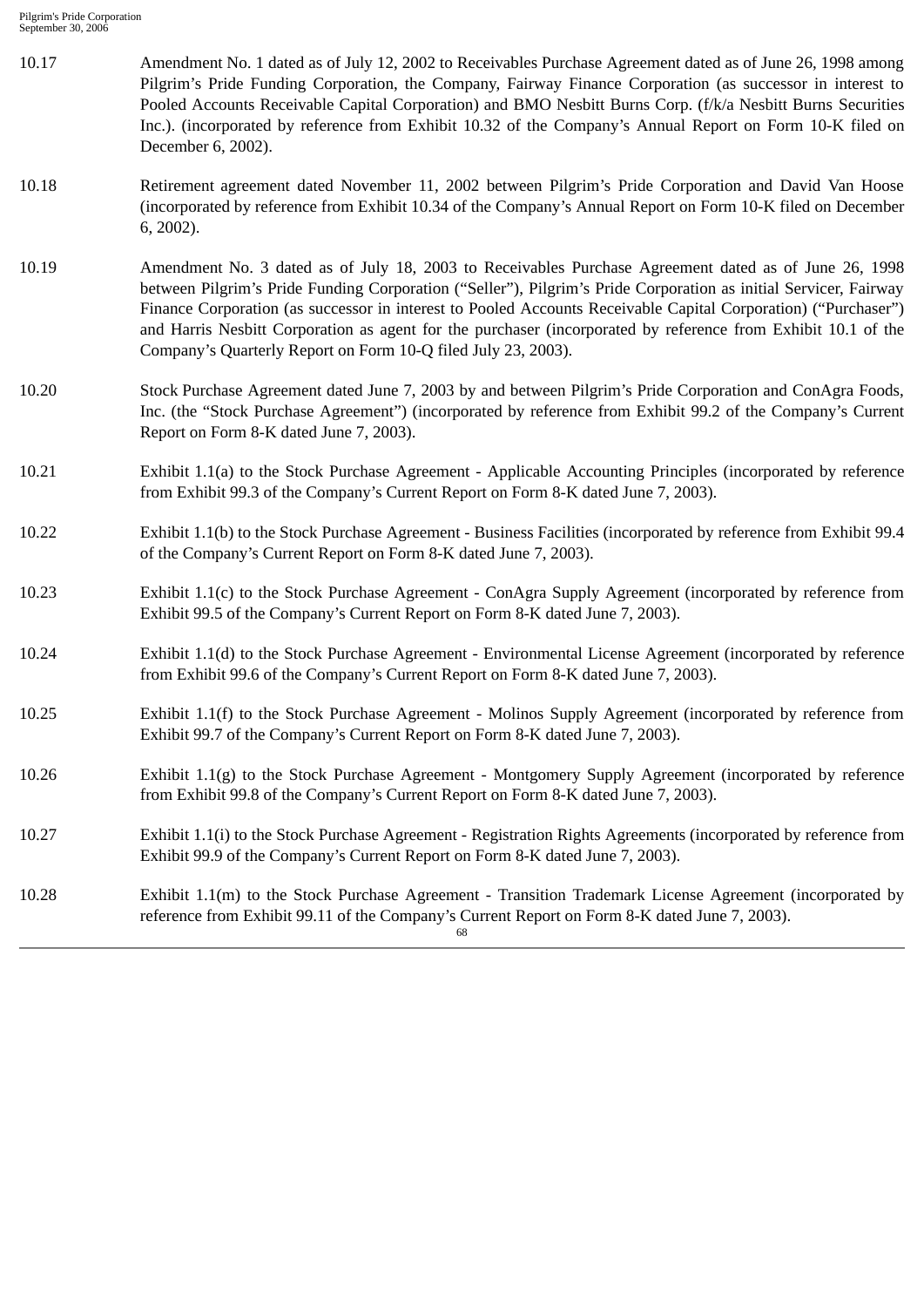- 10.29 Exhibit 9.4.3 to the Stock Purchase Agreement Retained Assets (incorporated by reference from Exhibit 99.14 of the Company's Current Report on Form 8-K dated June 7, 2003).
- 10.30 Amendment No. 1 to Stock Purchase Agreement dated August 11, 2003, between ConAgra Foods, Inc. and Pilgrim's Pride Corporation (incorporated by reference from Exhibit 10.1 of the Company's Current Report on Form 8-K dated August 12, 2003).
- 10.31 Amendment No. 2 to Stock Purchase Agreement dated August 20, 2003, between ConAgra Foods, Inc. and Pilgrim's Pride Corporation (incorporated by reference from Annex F of the Company's Preliminary Proxy Statement filed October 6, 2003).
- 10.32 Agricultural Lease between Pilgrim's Pride Corporation (Lessor) and Patrick W. Pilgrim (Tenant) dated May 1, 2003 (incorporated by reference from Exhibit 10.15 of the Company's Quarterly Report on Form 10-Q filed July 23, 2003).
- 10.33 First Amendment to the Revolving Credit Agreement made as of September 7, 2001 by and between Grupo Pilgrim's Pride Funding S. de R.L. de C.V., Comerica Bank Mexico, S.A., Institucion de Banca Multiple dated as of June 28, 2002 (incorporated by reference from Exhibit 10.1 of the Company's Quarterly Report on Form 10- Q/A filed August 12, 2003).
- 10.34 Second Amendment to the Revolving Credit Agreement made as of September 7, 2001 by and between Grupo Pilgrim's Pride Funding S. de R.L. de C.V., Comerica Bank Mexico, S.A., Institucion de Banca Multiple dated as of September 10, 2002 (incorporated by reference from Exhibit 10.2 of the Company's Quarterly Report on Form 10-Q/A filed August 12, 2003).
- 10.35 Third Amendment to the Revolving Credit Agreement made as of September 7, 2001 by and between Grupo Pilgrim's Pride Funding S. de R.L. de C.V., Comerica Bank Mexico, S.A., Institucion de Banca Multiple dated as of December 13, 2002 (incorporated by reference from Exhibit 10.3 of the Company's Quarterly Report on Form 10-Q/A filed August 12, 2003).
- 10.36 Fourth Amendment to the Revolving Credit Agreement made as of September 7, 2001, by and between Grupo Pilgrim's Pride Funding S. de R.L. de C.V., Comerica Bank and Comerica Bank Mexico, S.A., Institucion de Banca Multiple dated as of November 18, 2003 (incorporated by reference from Exhibit 10.1 of the Company's Quarterly Report on Form 10-Q filed February 4, 2004).
- 10.37 Fourth Amended and Restated Note Purchase Agreement dated November 18, 2003, among Pilgrim's Pride Corporation, John Hancock Life Insurance Company, ING Capital LLC and the other parties named therein (incorporated by reference from Exhibit 10.2 of the Company's Quarterly Report on Form 10-Q filed February 4, 2004).
- 10.38 Amendment No. 3 to Stock Purchase Agreement, dated November 23, 2003, between Pilgrim's Pride Corporation and ConAgra Foods, Inc. (incorporated by reference from Exhibit 2.16 of the Company's Current Report on Form 8-K (No. 001-09273) dated December 8, 2003). 69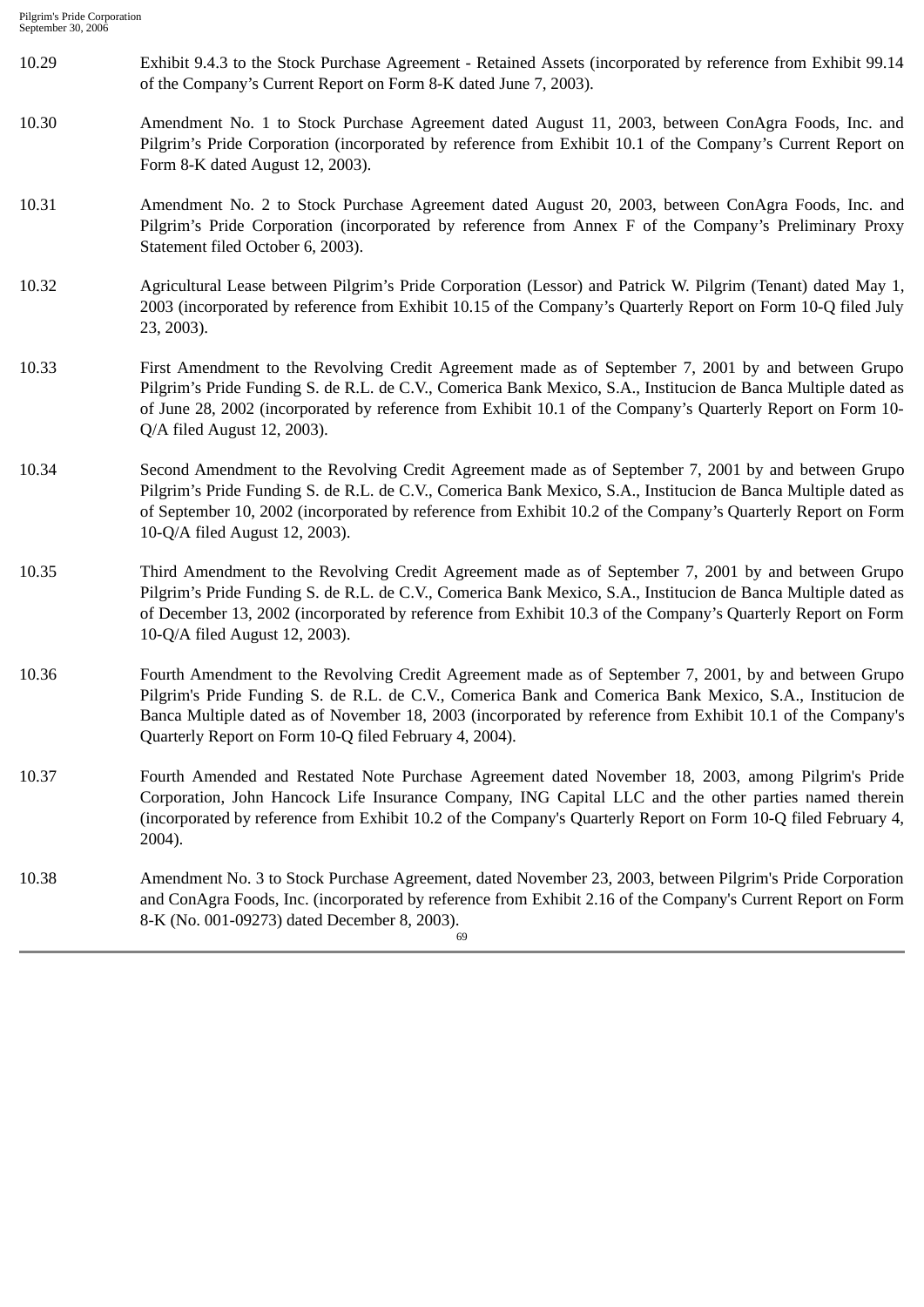| 10.39 | Amendment No. 4 dated as of December 31, 2003 to Receivables Purchase Agreement dated as of June 26, 1998,<br>among Pilgrim's Pride Funding Corporation, Pilgrim's Pride Corporation as initial Servicer, Fairway Finance<br>Company, LLC (as successor to Fairway Finance Corporation) as purchaser and Harris Nesbitt Corp. (f/k/a BMO<br>Nesbitt Burns Corp.) as agent for the purchaser (incorporated by reference from Exhibit 10.4 of the Company's<br>Quarterly Report on Form 10-Q filed February 4, 2004). |
|-------|---------------------------------------------------------------------------------------------------------------------------------------------------------------------------------------------------------------------------------------------------------------------------------------------------------------------------------------------------------------------------------------------------------------------------------------------------------------------------------------------------------------------|
| 10.40 | Amendment No. 1 dated as of December 31, 2003 to Purchase and Contribution Agreement dated as of June 26,<br>1998, between Pilgrim's Pride Funding Corporation and Pilgrim's Pride Corporation (incorporated by reference<br>from Exhibit 10.5 of the Company's Quarterly Report on Form 10-Q filed February 4, 2004).                                                                                                                                                                                              |
| 10.41 | Employee Stock Investment Plan of the Company (incorporated by reference from Exhibit 4.1 of the Company's<br>Registration Statement on Form S-8 (No. 333-111929) filed on January 15, 2004).                                                                                                                                                                                                                                                                                                                       |
| 10.42 | 2004 Amended and Restated Credit Agreement, dated as of April 7, 2004, between Pilgrim's Pride Corporation<br>and CoBank, ACB, as lead arranger and book manager, and as administrative, documentation and collateral agent<br>and the lenders from time to time parties thereto as lenders (incorporated by reference from Exhibit 10.1 of the<br>Company's Quarterly Report on Form 10-Q filed May 4, 2004).                                                                                                      |
| 10.43 | Third Amended and Restated Secured Credit Agreement, dated April 7, 2004, between Pilgrim's Pride<br>Corporation and Harris Trust and Savings Bank, individually and as agent, and the lenders from time to time<br>parties thereto as lenders (incorporated by reference from Exhibit 10.2 of the Company's Quarterly Report on<br>Form 10-Q filed May 4, 2004).                                                                                                                                                   |
| 10.44 | Fifth Amendment to Revolving Credit Agreement made as of September 7, 2001, by and among Grupo Pilgrim's<br>Pride Funding S. de R.L. de C.V., Comerica Bank and Comerica Bank Mexico, S.A., Institucion de Banca<br>Multiple dated as of September 7, 2004 (incorporated by reference from Exhibit 10.1 of the Company's Current<br>Report on Form 8-K (No. 001-09273) filed September 10, 2004).                                                                                                                   |
| 10.45 | Purchase and Amendment Agreement between Pilgrim's Pride Corporation and ConAgra Foods, Inc. dated<br>August 3, 2005 (incorporated by reference from Exhibit 10.1 of the Company's Current Report on Form 8-K<br>dated August 4, 2005).                                                                                                                                                                                                                                                                             |
| 10.46 | 2005 Deferred Compensation Plan of the Company (incorporated by reference from Exhibit 10.1 of the<br>Company's Current Report on Form 8-K dated December 27, 2004).                                                                                                                                                                                                                                                                                                                                                |
| 10.47 | First Amendment to Third Amended and Restated Credit Agreement dated November 25, 2005 between Pilgrim's<br>Pride Corporation, Harris N.A., and the other lenders party thereto (incorporated by reference from Exhibit 1.1 of<br>the Company's Current Report on Form 8-K dated December 5, 2005).<br>70                                                                                                                                                                                                           |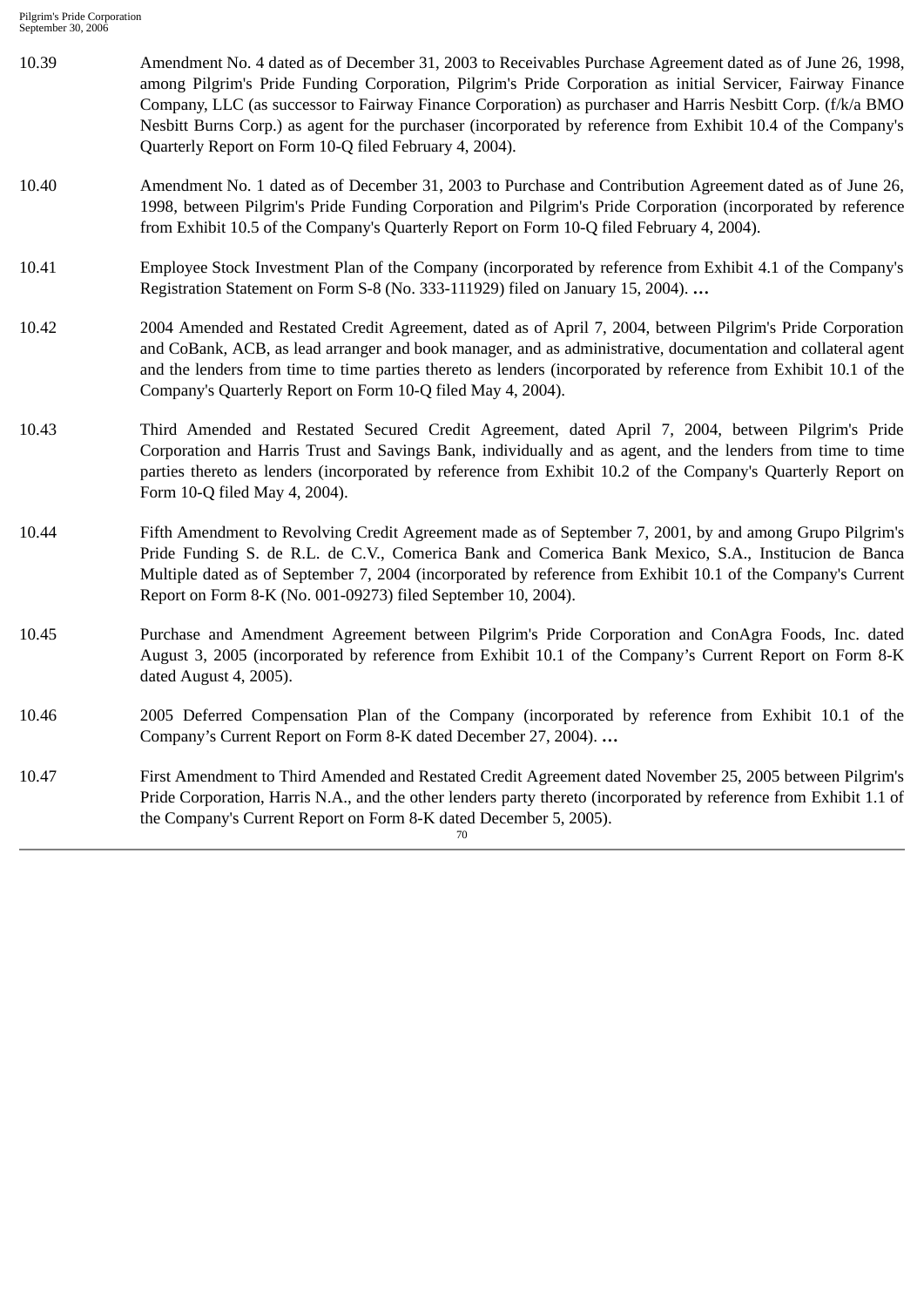- 10.48 Second Amendment to Credit Agreement dated November 28, 2005 between Pilgrim's Pride Corporation, CoBank, ACB, and certain syndication parties thereto (incorporated by reference from Exhibit 1.2 of the Company's Current Report on Form 8-K dated December 5, 2005).
- 10.49 Vendor Service Agreement dated effective December 28, 2005 between Pilgrim's Pride Corporation and Pat Pilgrim (incorporated by reference from Exhibit 10.2 of the Company's Current Report on Form 8-K dated January 6, 2006).
- 10.50 Transportation Agreement dated effective December 28, 2005 between Pilgrim's Pride Corporation and Pat Pilgrim (incorporated by reference from Exhibit 10.3 of the Company's Current Report on Form 8-K dated January 6, 2006).
- 10.51 Ground Lease Agreement dated effective January 4, 2006 between Pilgrim's Pride Corporation and Pat Pilgrim (incorporated by reference from Exhibit 10.4 of the Company's Current Report on Form 8-K dated January 6, 2006).
- 10.52 Credit Agreement by and among the Avícola Pilgrim's Pride de México, S. de R.L. de C.V. (the "Borrower"), Pilgrim's Pride Corporation, certain Mexico subsidiaries of the Borrower, ING Capital LLC, and the lenders signatory thereto dated as of September 25, 2006 (incorporated by reference from Exhibit 10.1 of the Company's Current Report on Form 8-K dated September 22, 2006).
- 10.53 Credit Agreement by and among CoBank, ACB, Agriland, FCS and the Company dated as of September 21, 2006 (incorporated by reference from Exhibit 10.2 of the Company's Current Report on Form 8-K dated September 22, 2006).
- 10.54 Pilgrim's Pride Corporation \$450,000,000 Senior Unsecured Increasing Rate Bridge Facility Commitment Letter from Lehman Brothers to the Company dated September 27, 2006 (incorporated by reference from Exhibit 10.3 of the Company's Current Report on Form 8-K dated September 22, 2006).
- 10.55 Consent of Harris N.A. pursuant to Third Amended and Restated Credit Agreement dated April 7, 2004.\*
- 10.56 Consent of Purchasers pursuant to Fourth Amended and Restated Purchase Agreement dated November 18, 2003.\*
- 12 Ratio of Earnings to Fixed Charges for the years ended September 30, 2006, October 1, 2005, October 2, 2004, September 27, 2003, and September 28, 2002.\*
- 21 Subsidiaries of Registrant.\*
- 23 Consent of Ernst & Young LLP.\*
- 31.1 Certification of Co-Principal Executive Officer pursuant to Section 302 of the Sarbanes-Oxley Act of 2002.\*
- 31.2 Certification of Co-Principal Executive Officer pursuant to Section 302 of the Sarbanes-Oxley Act of 2002.\*
- 31.3 Certification of Chief Financial Officer pursuant to Section 302 of the Sarbanes-Oxley Act of 2002.\*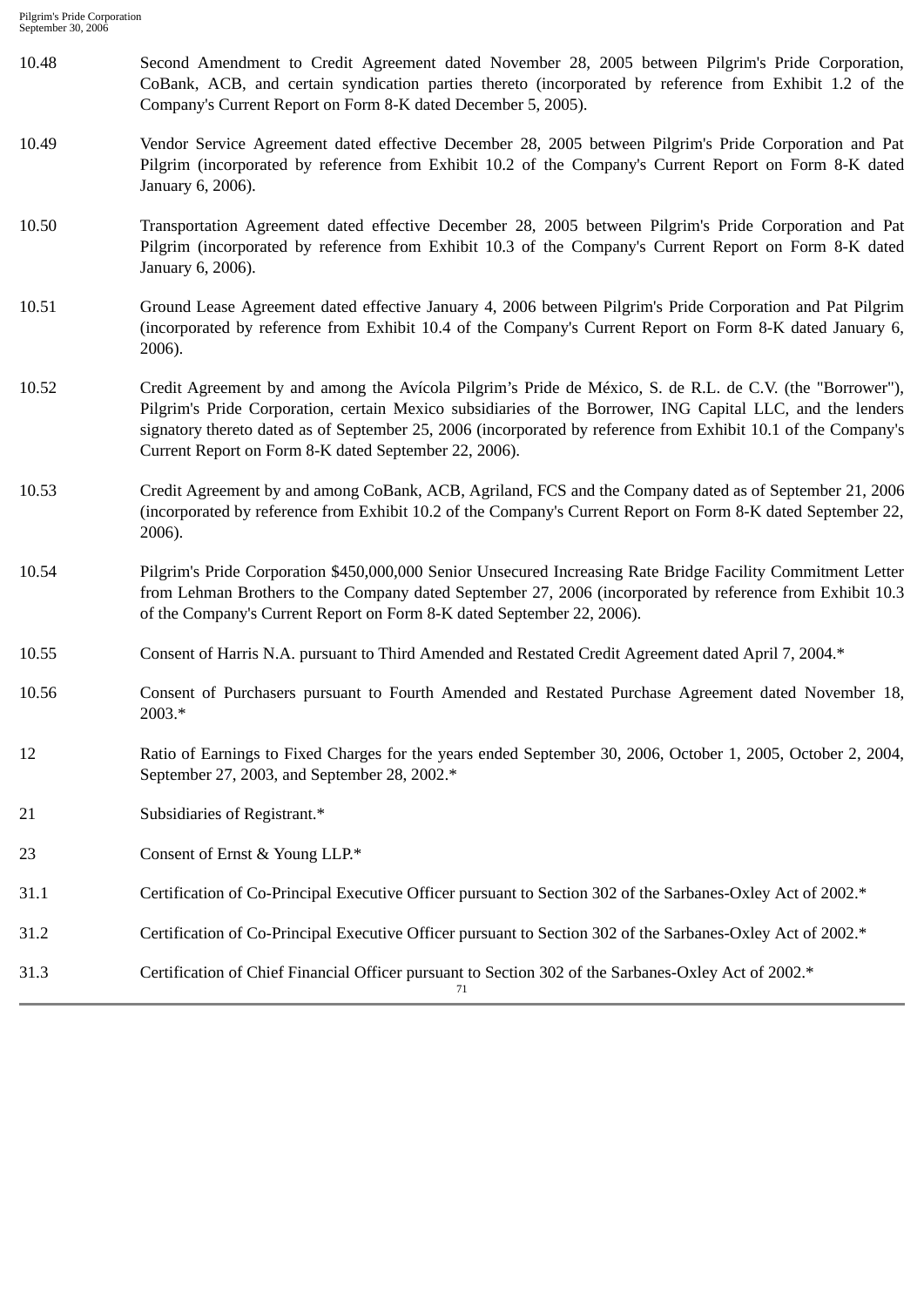| 32.1 | Certification of Co-Principal Executive Officer of Pilgrim's Pride Corporation pursuant to Section 906 of the<br>Sarbanes-Oxley Act of 2002.* |
|------|-----------------------------------------------------------------------------------------------------------------------------------------------|
| 32.2 | Certification of Co-Principal Executive Officer of Pilgrim's Pride Corporation pursuant to Section 906 of the<br>Sarbanes-Oxley Act of 2002.* |
| 32.3 | Certification of Chief Financial Officer of Pilgrim's Pride Corporation pursuant to Section 906 of the Sarbanes-<br>Oxley Act of 2002.*       |

# **\*Filed herewith**

## **…Represents a management contract or compensation plan arrangement**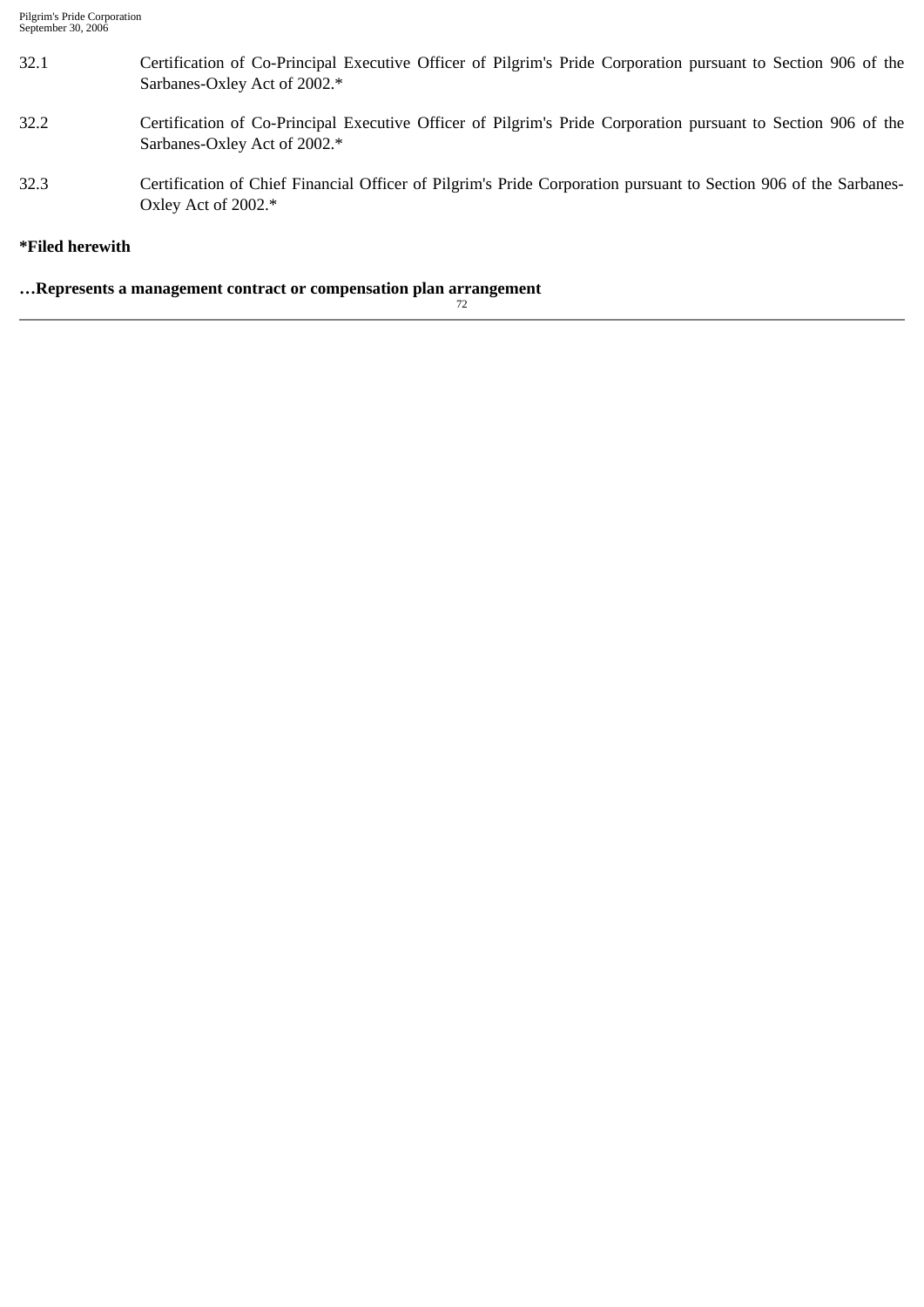### SIGNATURES

Pursuant to the requirements of Section 13 or 15(d) of the Securities Exchange Act of 1934, the registrant has duly caused this report to be signed on its behalf by the undersigned, thereunto duly authorized on the 17th day of November 2006.

PILGRIM'S PRIDE CORPORATION

By: /s/ Richard A. Cogdill

Richard A. Cogdill Chief Financial and Accounting Officer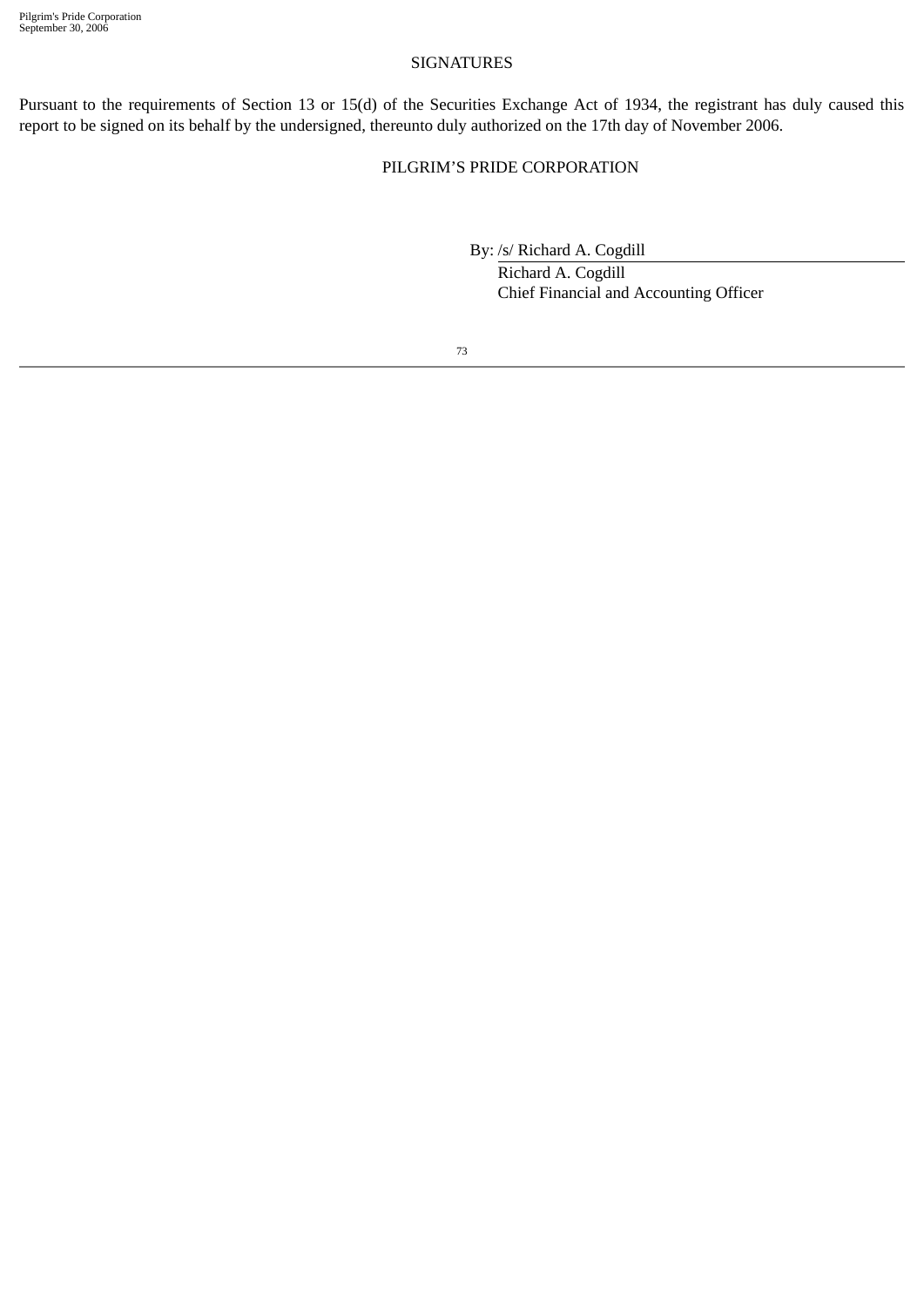Pilgrim's Pride Corporation September 30, 2006

Pursuant to the requirements of the Securities Exchange Act of 1934, this report has been signed below by the following persons on behalf of the Registrant and in the capacities and on the date indicated.

| Signature                                      | <b>Title</b>                                                                                                          | Date     |
|------------------------------------------------|-----------------------------------------------------------------------------------------------------------------------|----------|
| /s/ Lonnie "Bo" Pilgrim<br>Lonnie "Bo" Pilgrim | Chairman of the Board                                                                                                 | 11/17/06 |
| /s/ Clifford E. Butler<br>Clifford E. Butler   | Vice Chairman of the Board                                                                                            | 11/17/06 |
| /s/ O.B. Goolsby, Jr.<br>O.B. Goolsby, Jr.     | President<br><b>Chief Executive Officer</b><br>Director                                                               | 11/17/06 |
| /s/ Richard A. Cogdill<br>Richard A. Cogdill   | <b>Chief Financial Officer</b><br>Secretary and Treasurer<br>Director<br>(Principal Financial and Accounting Officer) | 11/17/06 |
| /s/ Lonnie Ken Pilgrim<br>Lonnie Ken Pilgrim   | <b>Executive Vice President,</b><br><b>Assistant to Chairman</b><br>Director                                          | 11/17/06 |
| /s/ Charles L. Black<br>Charles L. Black       | Director                                                                                                              | 11/17/06 |
| /s/ Linda Chavez<br>Linda Chavez               | Director                                                                                                              | 11/17/06 |
| /s/ S. Key Coker<br>S. Key Coker               | Director                                                                                                              | 11/17/06 |
| /s/ Keith W. Hughes<br>Keith W. Hughes         | Director                                                                                                              | 11/17/06 |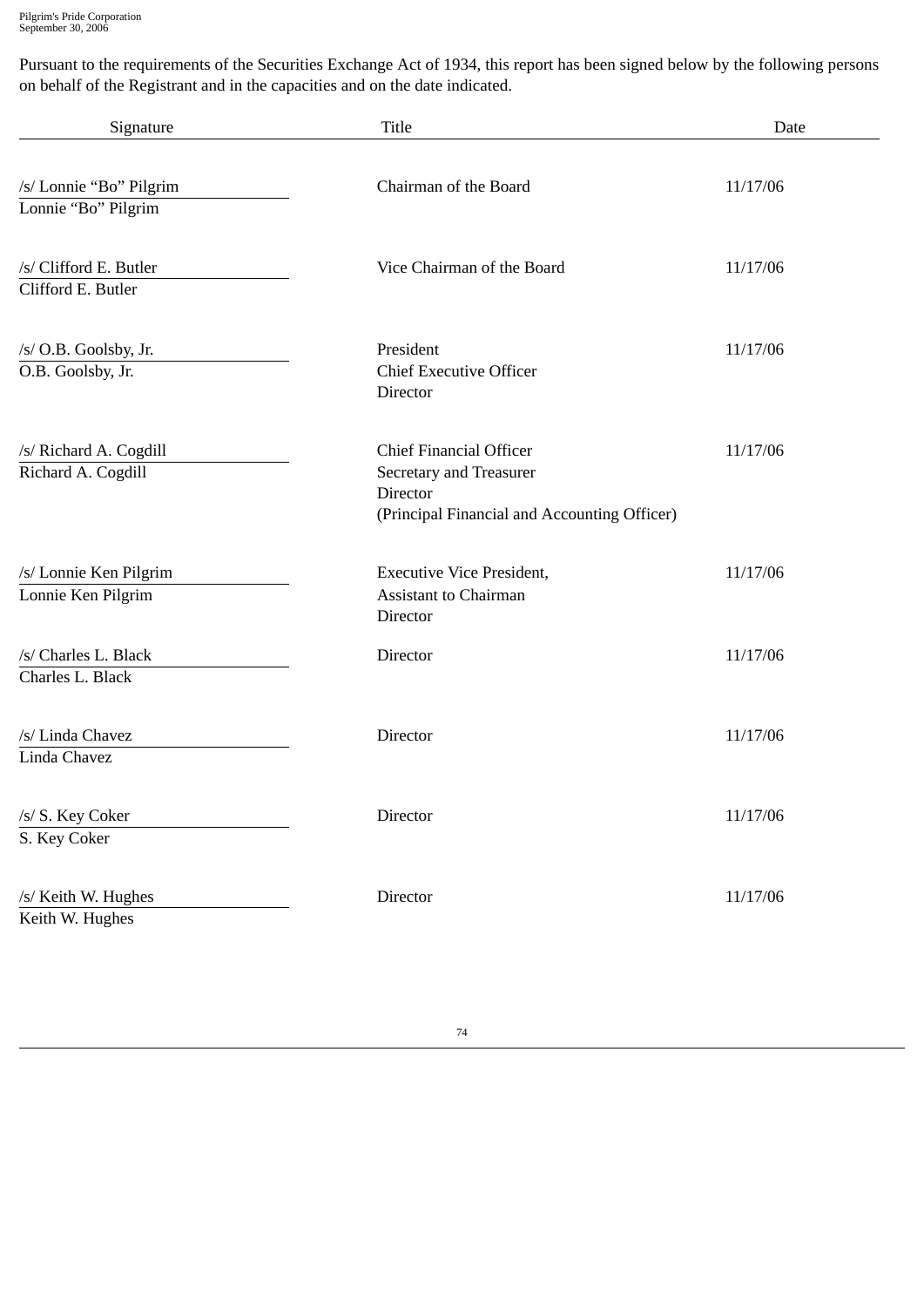| Signature                                         | Title    | Date     |
|---------------------------------------------------|----------|----------|
| /s/ Blake D. Lovette<br><b>Blake D. Lovette</b>   | Director | 11/17/06 |
| /s/ Vance C. Miller, Sr.<br>Vance C. Miller, Sr.  | Director | 11/17/06 |
| /s/ James G. Vetter, Jr.<br>James G. Vetter, Jr.  | Director | 11/17/06 |
| /s/ Donald L. Wass, Ph.D<br>Donald L. Wass, Ph.D. | Director | 11/17/06 |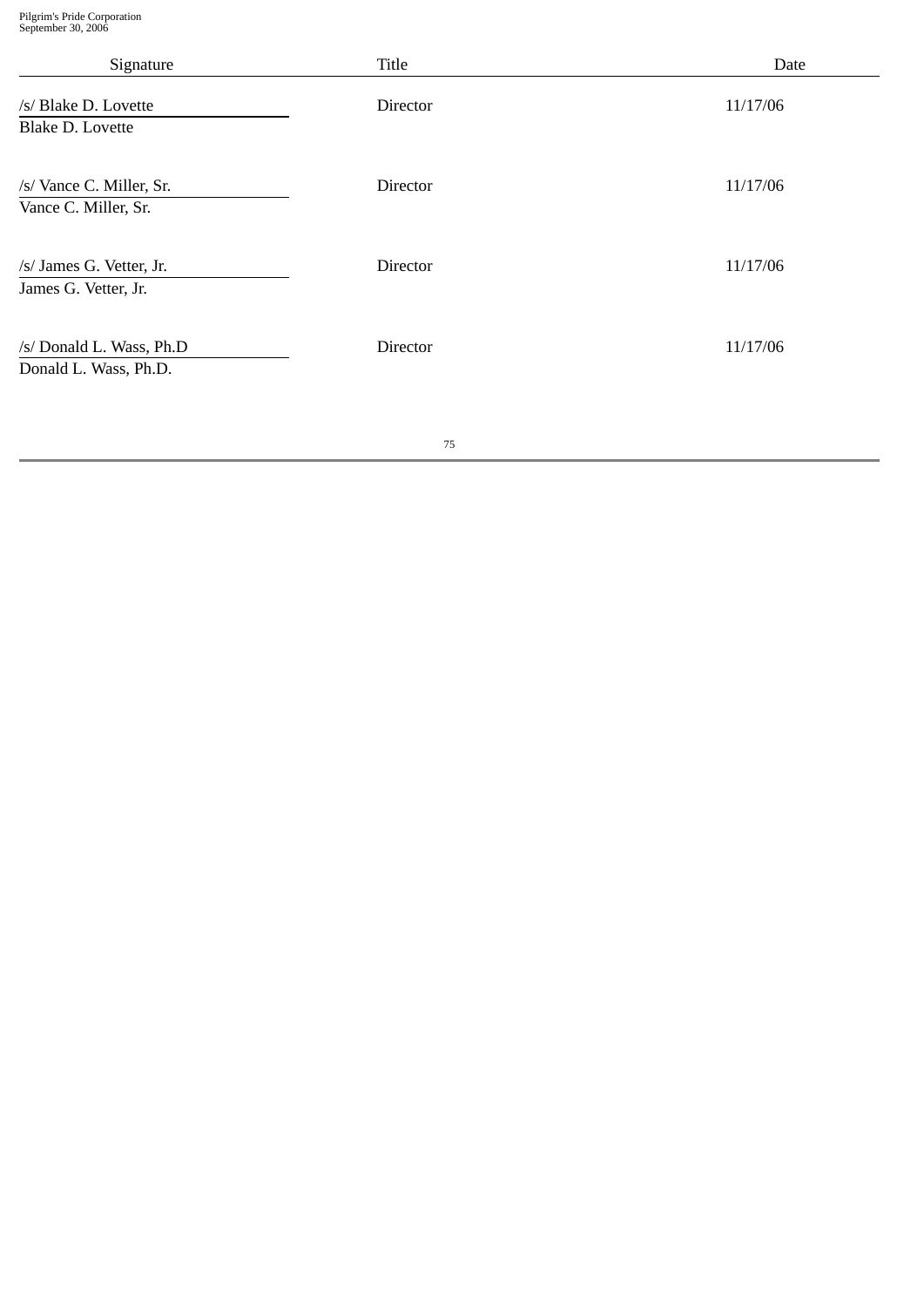#### **REPORT OF INDEPENDENT REGISTERED PUBLIC ACCOUNTING FIRM**

The Board of Directors and Stockholders Pilgrim's Pride Corporation

We have audited the accompanying consolidated balance sheets of Pilgrim's Pride Corporation as of September 30, 2006 and October 1, 2005, and the related consolidated statements of income (loss), stockholders' equity, and cash flows for each of the three years in the period ended September 30, 2006. Our audits also included the financial statement schedule listed in the index at Item 15(a). These financial statements and schedule are the responsibility of the Company's management. Our responsibility is to express an opinion on these financial statements and schedule based on our audits.

We conducted our audits in accordance with the standards of the Public Company Accounting Oversight Board (United States). Those standards require that we plan and perform the audit to obtain reasonable assurance about whether the financial statements are free of material misstatement. An audit includes examining, on a test basis, evidence supporting the amounts and disclosures in the financial statements. An audit also includes assessing the accounting principles used and significant estimates made by management, as well as evaluating the overall financial statement presentation. We believe that our audits provide a reasonable basis for our opinion.

In our opinion, the financial statements referred to above present fairly, in all material respects, the consolidated financial position of Pilgrim's Pride Corporation as of September 30, 2006 and October 1, 2005, and the consolidated results of its operations and its cash flows for each of the three years in the period ended September 30, 2006, in conformity with U.S. generally accepted accounting principles. Also, in our opinion, the related financial statement schedule, when considered in relation to the basic financial statements taken as a whole, presents fairly in all material respects the information set forth therein.

We have also audited, in accordance with the standards of the Public Company Accounting Oversight Board (United States), the effectiveness of Pilgrim's Pride Corporation's internal control over financial reporting as of September 30, 2006 based on criteria established in *Internal Control - Integrated Framework* issued by the Committee of Sponsoring Organizations of the Treadway Commission, and our report dated November 16, 2006, expressed an unqualified opinion thereon.

Ernst & Young LLP

Dallas, Texas November 16, 2006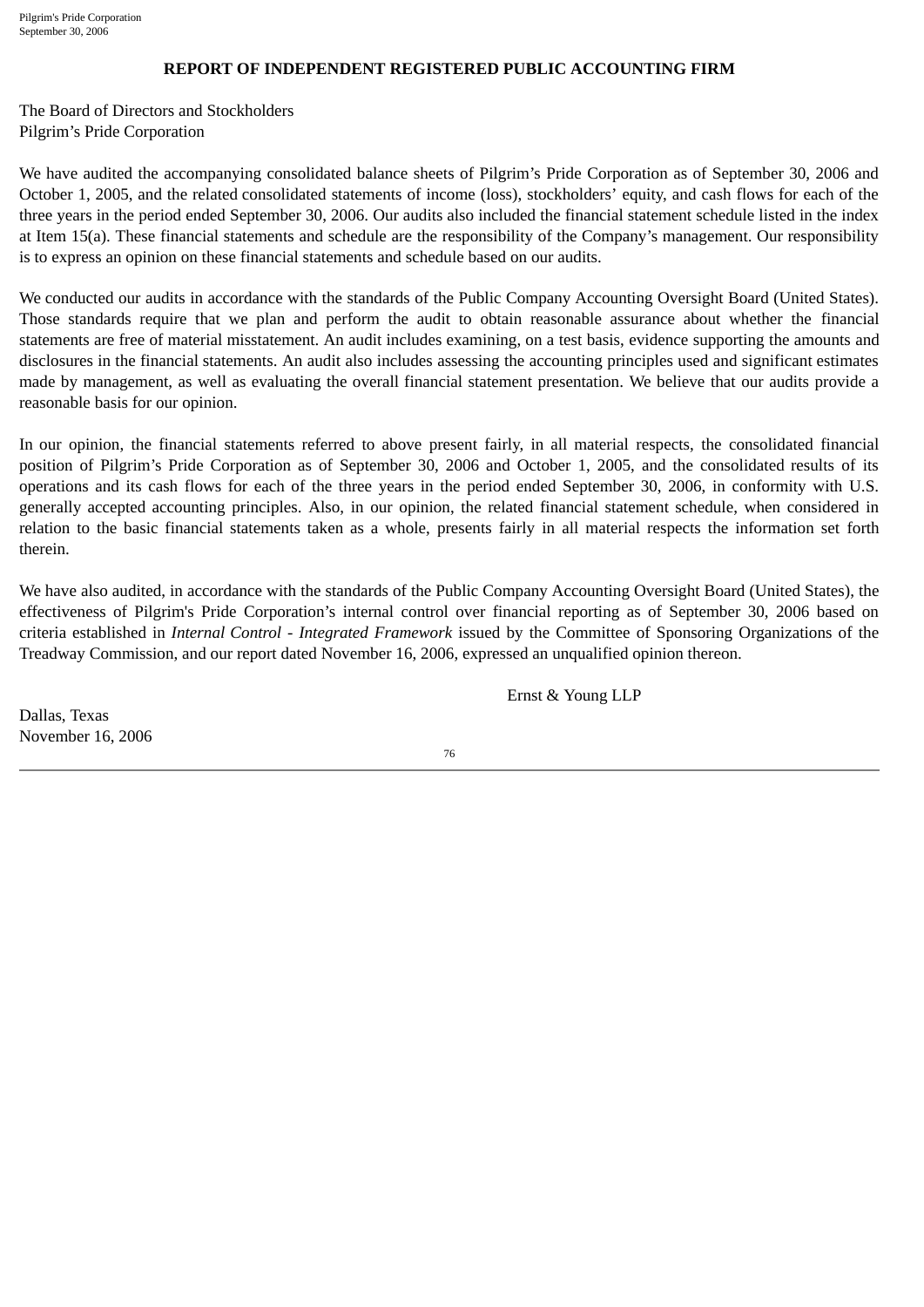## Consolidated Balance Sheets Pilgrim's Pride Corporation

| (In thousands, except share and per share data)                                                                                  | September 30, 2006 | October 1, 2005  |
|----------------------------------------------------------------------------------------------------------------------------------|--------------------|------------------|
| <b>Assets</b>                                                                                                                    |                    |                  |
| <b>Current Assets:</b>                                                                                                           |                    |                  |
| Cash and cash equivalents                                                                                                        | \$<br>156,404      | \$<br>132,567    |
| Investment in available for sale securities                                                                                      | 21,246             |                  |
| Trade accounts and other receivables, less                                                                                       |                    |                  |
| allowance for doubtful accounts                                                                                                  | 263,149            | 288,528          |
| Inventories                                                                                                                      | 585,940            | 527,329          |
| Income taxes receivable                                                                                                          | 39,167             |                  |
| Current deferred taxes                                                                                                           | 7,288              | 25,107           |
| Other current assets                                                                                                             | 32,480             | 25,884           |
| <b>Total Current Assets</b>                                                                                                      | 1,105,674          | 999,415          |
|                                                                                                                                  |                    |                  |
| <b>Investment in Available for Sale Securities</b><br><b>Other Assets</b>                                                        | 115,375            | 304,593          |
| <b>Property, Plant and Equipment:</b>                                                                                            | 50,825             | 53,798           |
| Land                                                                                                                             | 52,493             | 51,887           |
| Buildings, machinery and equipment                                                                                               | 1,702,949          | 1,612,739        |
| Autos and trucks                                                                                                                 | 57,177             | 55,202           |
| Construction-in-progress                                                                                                         | 63,853             | 58,942           |
|                                                                                                                                  | 1,876,472          | 1,778,770        |
| Less accumulated depreciation                                                                                                    |                    |                  |
|                                                                                                                                  | (721, 478)         | (624, 673)       |
|                                                                                                                                  | 1,154,994          | 1,154,097        |
|                                                                                                                                  | \$<br>2,426,868    | \$<br>2,511,903  |
| <b>Liabilities and Stockholders' Equity</b>                                                                                      |                    |                  |
| <b>Current Liabilities:</b>                                                                                                      |                    |                  |
| Accounts payable                                                                                                                 | \$<br>293,685      | \$<br>281,909    |
| Accrued expenses                                                                                                                 | 272,830            | 288,106          |
| Income taxes payable                                                                                                             |                    | 16,196           |
| Current maturities of long-term debt                                                                                             | 10,322             | 8,603            |
| <b>Total Current Liabilities</b>                                                                                                 | 576,837            | 594,814          |
|                                                                                                                                  |                    |                  |
| <b>Long-Term Debt, Less Current Maturities</b><br><b>Deferred Income Taxes</b>                                                   | 554,876            | 518,863          |
| <b>Minority Interest in Subsidiary</b>                                                                                           | 175,869<br>1,958   | 173,232<br>1,396 |
|                                                                                                                                  |                    |                  |
| <b>Commitments and Contingencies</b>                                                                                             |                    |                  |
| <b>Stockholders' Equity:</b>                                                                                                     |                    |                  |
| Preferred stock, \$.01 par value, 5,000,000 authorized shares; none issued                                                       |                    |                  |
| Common stock - \$.01 par value, 160,000,000 authorized shares; 66,555,733 and 66,826,833 issued and outstanding,<br>respectively | 665                | 668              |
| Additional paid-in capital                                                                                                       | 469,779            | 471,344          |
| Retained earnings                                                                                                                | 646,750            | 753,527          |
| Accumulated other comprehensive income (loss)                                                                                    | 134                | (373)            |
| Less treasury stock, 271,100 shares                                                                                              |                    | (1,568)          |
| Total Stockholders' Equity                                                                                                       | 1,117,328          | 1,223,598        |
|                                                                                                                                  | \$<br>2,426,868    | \$<br>2,511,903  |

See Notes to Consolidated Financial Statements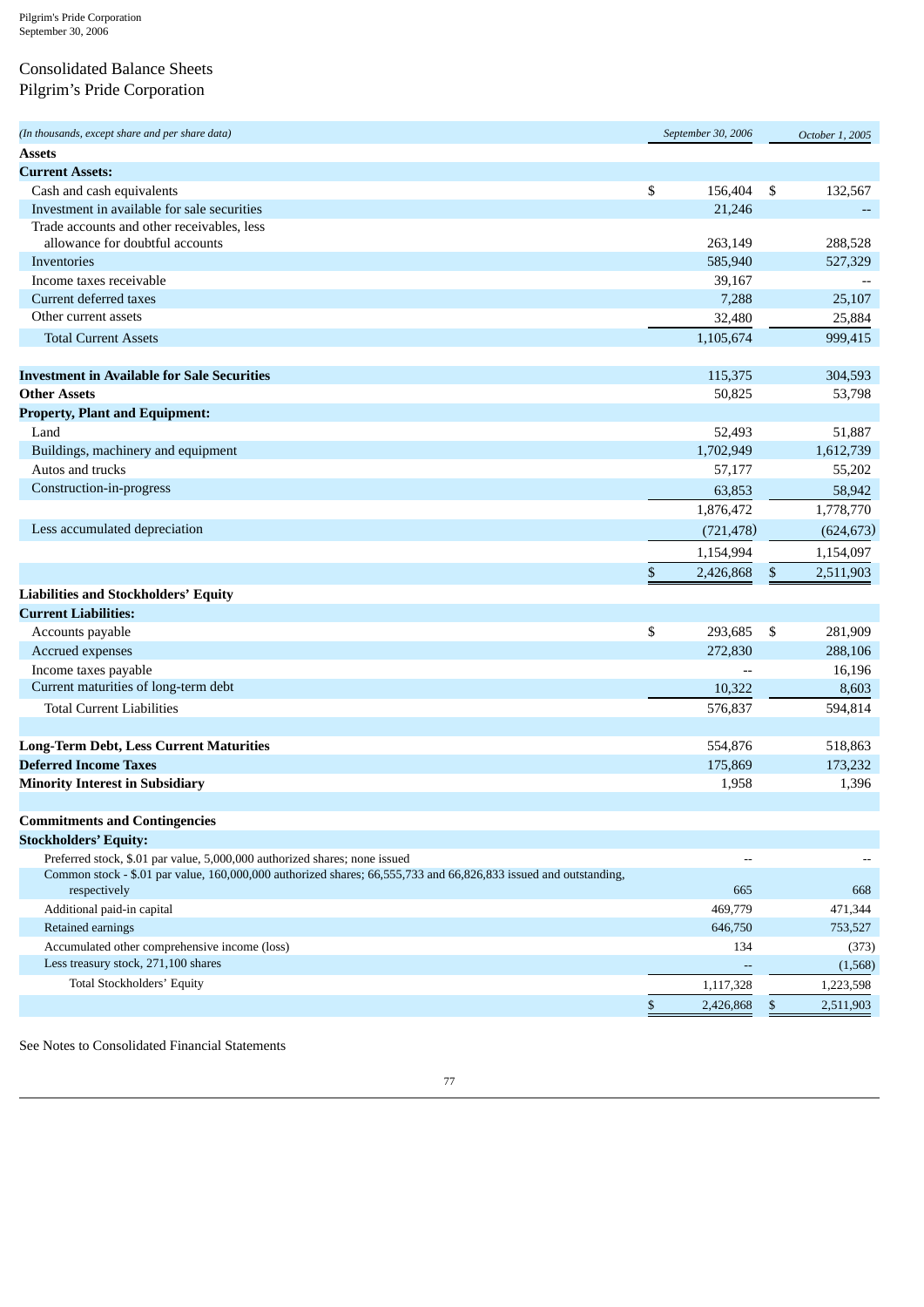## Consolidated Statements of Income (Loss) Pilgrim's Pride Corporation

| (In thousands, except per share data)                | Three Years Ended September 30, 2006 |    |           |    |           |
|------------------------------------------------------|--------------------------------------|----|-----------|----|-----------|
|                                                      | 2006                                 |    | 2005      |    | 2004      |
|                                                      |                                      |    |           |    |           |
| <b>Net Sales</b>                                     | \$<br>5,235,565                      | \$ | 5,666,275 | \$ | 5,363,723 |
| <b>Cost and Expenses:</b>                            |                                      |    |           |    |           |
| Cost of sales                                        | 4,937,965                            |    | 4,921,076 |    | 4,794,415 |
| Cost of sales-restructuring                          |                                      |    |           |    | 64,160    |
| Non-recurring recoveries                             |                                      |    |           |    | (23, 891) |
|                                                      | 4,937,965                            |    | 4,921,076 |    | 4,834,684 |
|                                                      |                                      |    |           |    |           |
| <b>Gross Profit</b>                                  | 297,600                              |    | 745,199   |    | 529,039   |
| Selling, general and administrative                  | 294,598                              |    | 309,387   |    | 255,802   |
| Other restructuring charges                          |                                      |    |           |    | 7,923     |
|                                                      | 294,598                              |    | 309,387   |    | 263,725   |
|                                                      |                                      |    |           |    |           |
| <b>Operating Income</b>                              | 3,002                                |    | 435,812   |    | 265,314   |
| <b>Other Expenses (Income):</b>                      |                                      |    |           |    |           |
| Interest expense                                     | 50,601                               |    | 49,585    |    | 54,436    |
| Interest income                                      | (10,048)                             |    | (5,653)   |    | (2,307)   |
| Foreign exchange (gain) loss                         | 144                                  |    | (474)     |    | 205       |
| Miscellaneous, net                                   | (1,378)                              |    | (11, 169) |    | 4,445     |
|                                                      | 39,319                               |    | 32,289    |    | 56,779    |
|                                                      |                                      |    |           |    |           |
| <b>Income (Loss) Before Income Taxes</b>             | (36, 317)                            |    | 403,523   |    | 208,535   |
| <b>Income Tax Expense (Benefit)</b>                  | (2,085)                              |    | 138,544   |    | 80,195    |
| <b>Net Income (Loss)</b>                             | \$<br>(34, 232)                      | \$ | 264,979   | \$ | 128,340   |
|                                                      | \$                                   |    |           |    |           |
| Net Income (Loss) per Common Share-Basic and Diluted | $(0.51)$ \$                          |    | 3.98      | \$ | 2.05      |
|                                                      |                                      |    |           |    |           |
| See Notes to Consolidated Financial Statements       |                                      |    |           |    |           |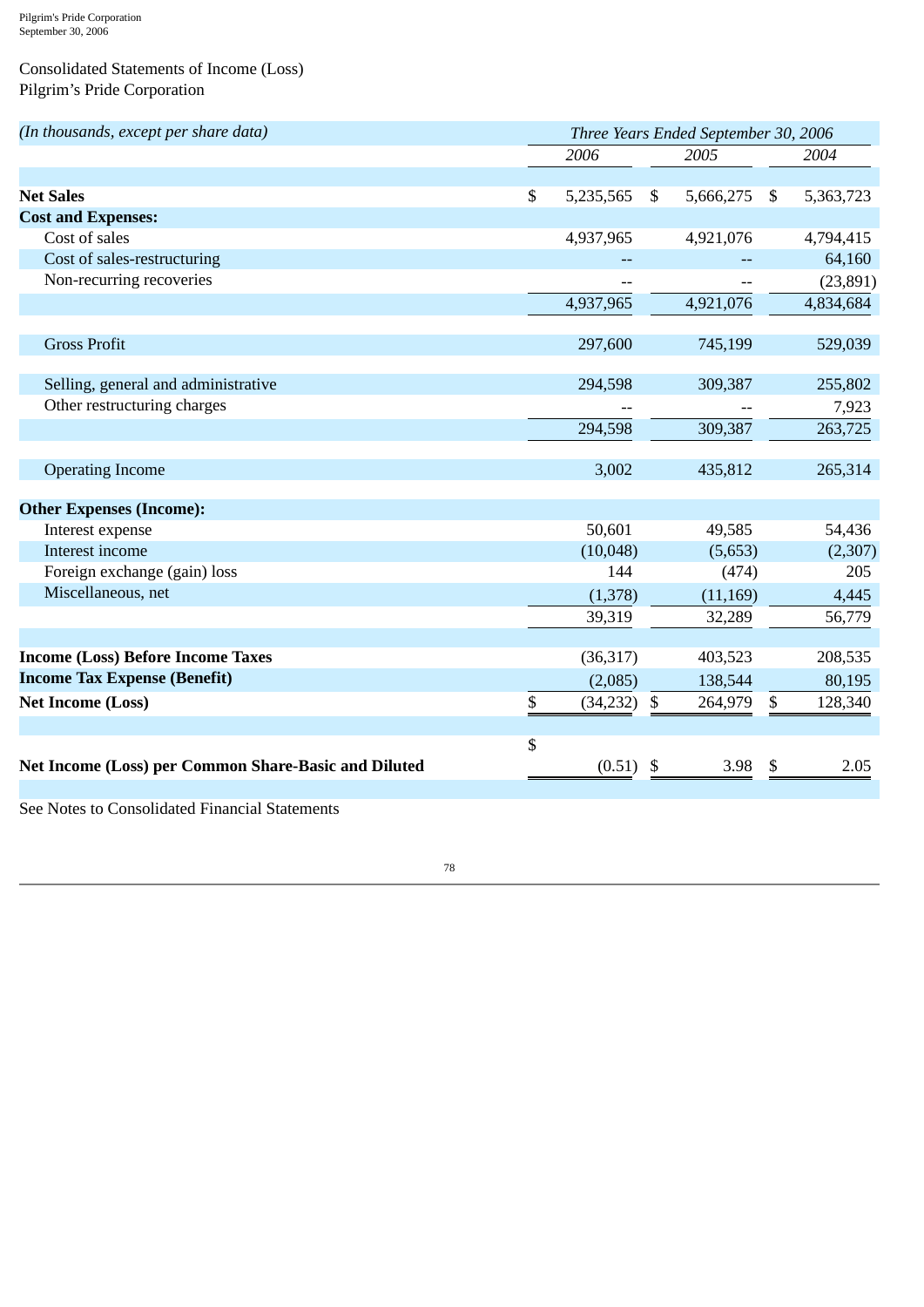## Consolidated Statements of Stockholders' Equity Pilgrim's Pride Corporation

| (In thousands, except share data)                                         |                          |                               |                          |              |            |            |               |                        |                 |
|---------------------------------------------------------------------------|--------------------------|-------------------------------|--------------------------|--------------|------------|------------|---------------|------------------------|-----------------|
|                                                                           |                          |                               |                          |              |            |            | Accumulated   |                        |                 |
|                                                                           |                          | <b>Shares of Common Stock</b> |                          | <b>Total</b> | Additional |            | Other         |                        |                 |
|                                                                           |                          |                               |                          | Par          | Paid-In    | Retained   | Comprehensive | Treasury               |                 |
|                                                                           | <b>PPC</b>               | Class A                       | Class B                  | Value        | Capital    | Earnings   | Income (Loss) | <b>Stock</b>           | <b>Total</b>    |
|                                                                           |                          |                               |                          |              |            |            |               |                        |                 |
| Balance at September 28, 2003                                             | $\overline{\phantom{a}}$ | 13,794,529                    | 27,589,250 \$            | 414 \$       | 79,625 \$  | 368,195 \$ | 30            | $($1,568)$ \$          | 446,696         |
| Reclassification of Class A and Class B common                            |                          |                               |                          |              |            |            |               |                        |                 |
| stock to PPC common stock<br>Issuance of common stock for ConAgra chicken | 41,383,779               | (13,794,529)                  | (27,589,250)             |              |            |            |               |                        |                 |
| division acquisition                                                      | 25,443,054               |                               |                          | 254          | 352,037    |            |               |                        | 352,291         |
| Net income for year                                                       |                          |                               |                          |              |            | 128,340    |               |                        | 128,340         |
| Other comprehensive income (loss)                                         |                          |                               |                          |              |            |            | (378)         |                        | (378)           |
| Total comprehensive income (loss)                                         |                          |                               |                          |              |            |            |               |                        | 127,962         |
| Cash dividends declared                                                   |                          |                               |                          |              |            |            |               |                        |                 |
| $($.06$ per share)                                                        |                          |                               |                          |              |            | (3,993)    |               |                        | (3,993)         |
| Balance at October 2, 2004                                                | 66,826,833               |                               | $-$ \$                   | 668 \$       | 431,662 \$ | 492,542    | (\$348)       | $($1,568)$ \$          | 922,956         |
| Sale of common stock                                                      | 15,443,054               | --                            | $\overline{a}$           | 154          | 521,774    |            |               |                        | 521,928         |
| Purchase and retirement of                                                |                          |                               |                          |              |            |            |               |                        |                 |
| common stock                                                              | (15, 443, 054)           |                               |                          | (154)        | (482,092)  |            |               |                        | (482, 246)      |
| Net income for year                                                       |                          |                               |                          |              |            | 264,979    |               |                        | 264,979         |
| Other comprehensive income (loss)                                         |                          |                               |                          |              |            |            | (25)          |                        | (25)            |
| Total comprehensive income (loss)                                         |                          |                               |                          |              |            |            |               |                        | 264,954         |
| Cash dividends declared                                                   |                          |                               |                          |              |            |            |               |                        |                 |
| $($.06$ per share)                                                        |                          |                               |                          |              |            | (3,993)    |               |                        | (3,993)         |
| Balance at October 1, 2005                                                | 66,826,833               |                               | \$                       | 668 \$       | 471,344 \$ | 753,527    | ( \$373)      | $(1,568)$ \$ 1,223,598 |                 |
| Cancellation of Treasury Stock                                            | (271, 100)               |                               | $\overline{\phantom{a}}$ | (3)          | (1, 565)   |            |               | 1,568                  |                 |
| Net loss for year                                                         |                          |                               |                          |              |            | (34, 232)  |               |                        | (34, 232)       |
| Other comprehensive income (loss)                                         |                          |                               |                          |              |            |            | 507           |                        | 507             |
| Total comprehensive income (loss)                                         |                          |                               |                          |              |            |            |               |                        | (33, 725)       |
| Cash dividends declared<br>$($1.09$ per share)                            |                          |                               |                          |              |            | (72, 545)  |               |                        | (72, 545)       |
| Balance at September 30, 2006                                             | 66,555,733               |                               | $-5$                     | 665 \$       | 469,779 \$ | 646,750 \$ | 134           |                        | $- $ 1,117,328$ |

See Notes to Consolidated Financial Statements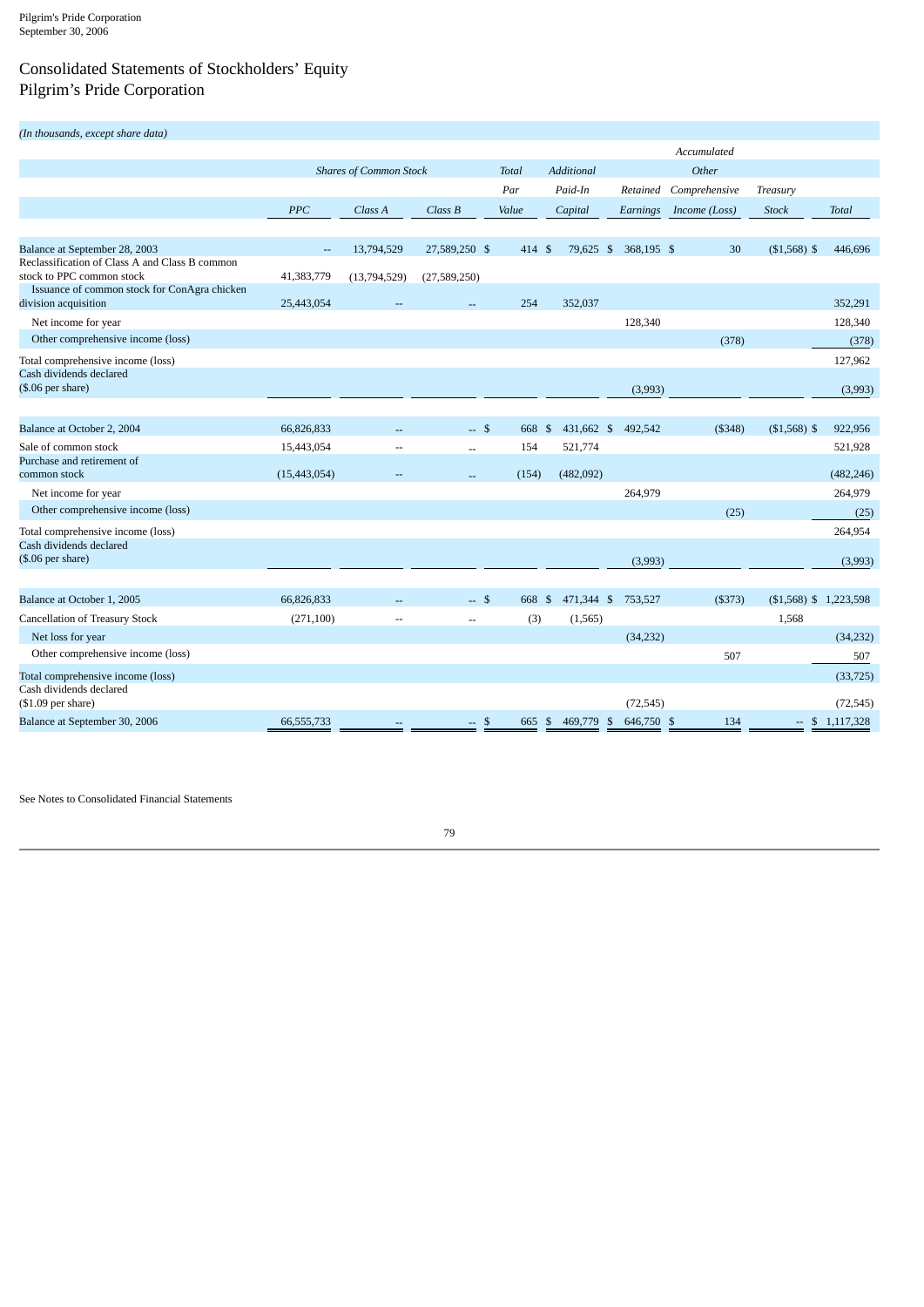# Consolidated Statements of Cash Flows

## Pilgrim's Pride Corporation

| (In thousands)                                                       | Three Years Ended September 30, 2006 |                |                |                |      |            |  |
|----------------------------------------------------------------------|--------------------------------------|----------------|----------------|----------------|------|------------|--|
|                                                                      | 2006<br>2005                         |                |                |                | 2004 |            |  |
| <b>Cash Flows From Operating Activities:</b>                         |                                      |                |                |                |      |            |  |
| Net income (loss)                                                    | \$                                   | (34, 232)      | -\$            | 264,979        | \$   | 128,340    |  |
| Adjustments to reconcile net income (loss) to cash provided by       |                                      |                |                |                |      |            |  |
| operating activities                                                 |                                      |                |                |                |      |            |  |
| Depreciation and amortization                                        |                                      | 135,133        |                | 134,944        |      | 113,788    |  |
| Loss on restructuring-asset impairment                               |                                      | 3,767          |                |                |      | 45,384     |  |
| Loss on property disposals                                           |                                      | 1,781          |                | 4,326          |      | 5,605      |  |
| Deferred income taxes                                                |                                      | 20,455         |                | 2,247          |      | 3,295      |  |
| Changes in operating assets and liabilities                          |                                      |                |                |                |      |            |  |
| Accounts and other receivables                                       |                                      | 31,121         |                | 21,192         |      | (70, 936)  |  |
| Income taxes (payable) receivable                                    |                                      | (55, 363)      |                | (38, 251)      |      | 33,556     |  |
| Inventories                                                          |                                      | (58, 612)      |                | 82,669         |      | (73, 445)  |  |
| Prepaid expenses and other current assets                            |                                      | (6,594)        |                | 20,800         |      | (28, 763)  |  |
| Accounts payable, income taxes payable and accrued expenses          |                                      | (3,501)        |                | (610)          |      | 116,684    |  |
| Other                                                                |                                      | (3,573)        |                | 777            |      | (1,104)    |  |
| <b>Cash Provided by Operating Activities</b>                         |                                      | 30,382         |                | 493,073        |      | 272,404    |  |
|                                                                      |                                      |                |                |                |      |            |  |
| <b>Investing Activities:</b>                                         |                                      |                |                |                |      |            |  |
| Acquisitions of property, plant and equipment                        |                                      | (143, 882)     |                | (116,588)      |      | (79, 642)  |  |
| Purchase of investment securities                                    |                                      | (318, 266)     |                | (305, 458)     |      |            |  |
| Proceeds from sale or maturity of investment securities              |                                      | 490,764        |                |                |      |            |  |
| Business acquisition, net of equity consideration                    |                                      |                |                |                |      | (272,097)  |  |
| Proceeds from property disposals                                     |                                      | 4,148          |                | 4,963          |      | 4,583      |  |
| Other, net                                                           |                                      | (506)          |                | (524)          |      | (304)      |  |
| Cash Provided by (Used in) Investing Activities                      |                                      | 32,258         |                | (417, 607)     |      | (347, 460) |  |
|                                                                      |                                      |                |                |                |      |            |  |
| <b>Financing Activities:</b>                                         |                                      |                |                |                |      |            |  |
| Proceeds from notes payable to banks                                 |                                      | 270,500        |                |                |      | 96,000     |  |
| Repayments on notes payable to banks                                 |                                      | (270,500)      |                |                |      | (96,000)   |  |
| Proceeds from long-term debt                                         |                                      | 74,683         |                | $\overline{a}$ |      | 332,516    |  |
| Payments on long-term debt                                           |                                      | (36,950)       |                | (16, 829)      |      | (523, 634) |  |
| Purchases for retirement of common stock                             |                                      | $\overline{a}$ |                | (482, 246)     |      |            |  |
| Sale of common stock                                                 |                                      |                |                | 521,928        |      |            |  |
| Borrowing for acquisition                                            |                                      | --             |                |                |      | 300,767    |  |
| Equity and debt issue costs                                          |                                      | (3,938)        |                | ۵.             |      | (8,991)    |  |
| Cash dividends paid                                                  |                                      | (72, 545)      |                | (3,993)        |      | (3,993)    |  |
| Cash Provided by (Used in) Financing Activities                      |                                      | (38,750)       |                | 18,860         |      | 96,665     |  |
|                                                                      |                                      |                |                |                |      |            |  |
| Effect of exchange rate changes on cash and cash equivalents         |                                      | (53)           |                | 76             |      | (50)       |  |
|                                                                      |                                      |                |                |                |      |            |  |
| Increase in cash and cash equivalents                                |                                      | 23,837         |                | 94,402         |      | 21,559     |  |
| Cash and cash equivalents at beginning of year                       |                                      | 132,567        |                | 38,165         |      | 16,606     |  |
|                                                                      |                                      |                |                |                |      |            |  |
| <b>Cash and Cash Equivalents at End of Year</b>                      | \$                                   | 156,404        | \$             | 132,567        | \$   | 38,165     |  |
|                                                                      |                                      |                |                |                |      |            |  |
| <b>Supplemental Disclosure Information:</b>                          |                                      |                |                |                |      |            |  |
| Cash paid during the year for:                                       |                                      |                |                |                |      |            |  |
| Interest (net of amount capitalized)                                 | \$                                   | 48,590         | \$             | 46,945         | \$   | 49,675     |  |
| Income taxes paid                                                    | \$                                   | 37,813         | \$             | 172,929        | \$   | 47,128     |  |
|                                                                      |                                      |                |                |                |      |            |  |
| <b>Supplemental Non-cash Disclosure Information:</b>                 |                                      |                |                |                |      |            |  |
| Business acquisition, equity consideration (before cost of issuance) | \$                                   | $\sim$         | $\mathfrak{s}$ |                |      | 357,475    |  |
|                                                                      |                                      |                |                |                |      |            |  |
| See Notes to Consolidated Financial Statements                       |                                      |                |                |                |      |            |  |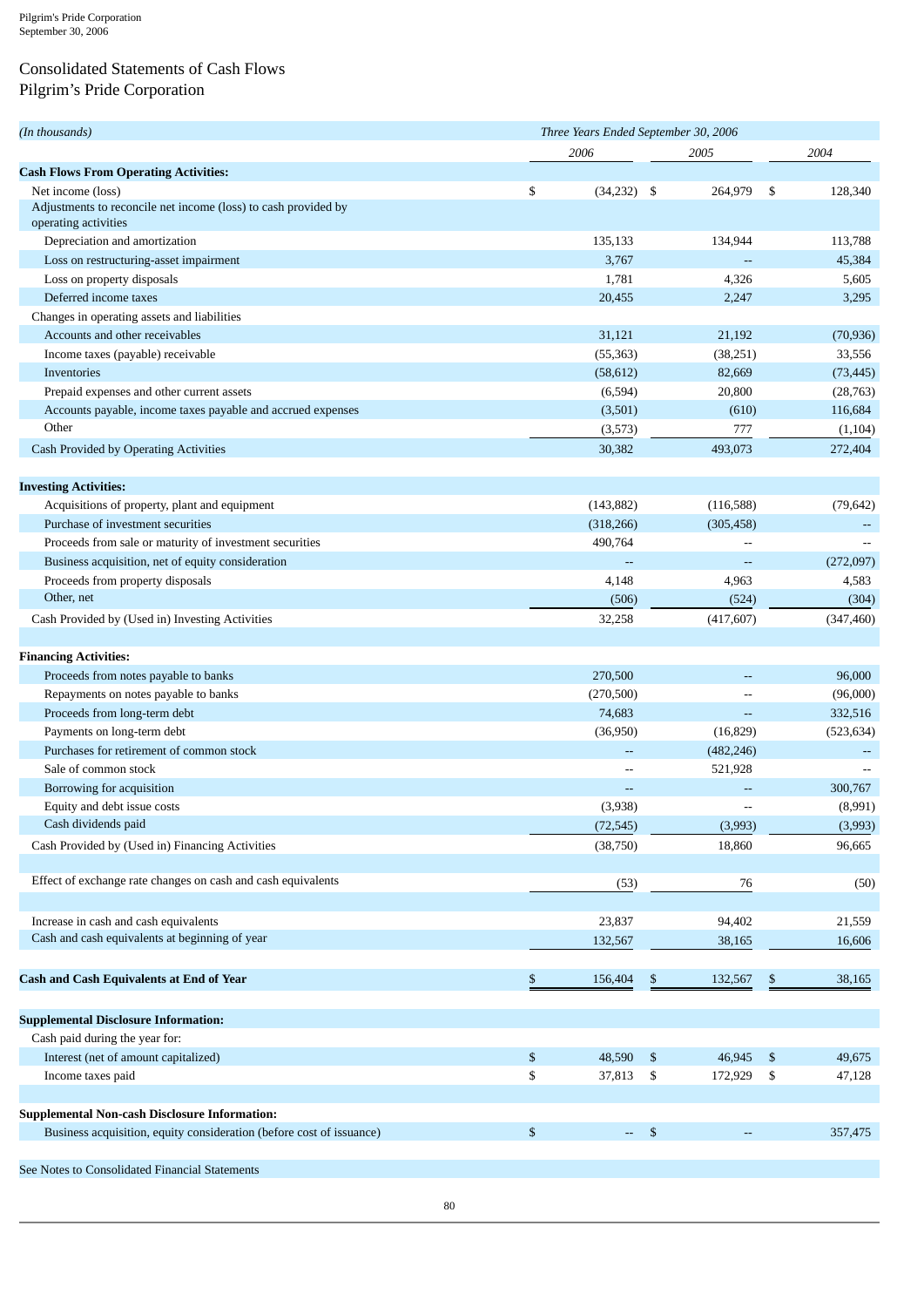#### **NOTES TO CONSOLIDATED FINANCIAL STATEMENTS**

## **NOTE A - BUSINESS AND SUMMARY OF SIGNIFICANT ACCOUNTING POLICIES**

Pilgrim's Pride Corporation (referred to herein as "the Company", "we", "us", "our", or similar terms) is the second largest producer of poultry in the U.S. and Mexico and the largest in Puerto Rico. In the U.S., we produce both prepared and fresh chicken and turkey, while in Mexico and Puerto Rico, we produce exclusively fresh chicken. Through vertical integration, we control the breeding, hatching and growing of chickens and the processing and preparation, packaging and sale of our product lines.

Our prepared chicken products include portion-controlled breast fillets, tenderloins and strips, delicatessen products, salads, formed nuggets and patties and bone-in chicken parts. These products are sold either refrigerated or frozen and may be fully cooked, partially cooked or raw. In addition, these products are breaded or non-breaded and either pre-marinated or nonmarinated.

The Company also sells fresh chicken products to the foodservice and retail markets. Our fresh chicken products consist of refrigerated (non-frozen) whole or cut-up chicken, either pre-marinated or non-marinated and pre-packaged chicken, which includes various combinations of freshly refrigerated, whole chickens and chicken parts.

Our turkey products include fresh and frozen whole birds. In addition, we have fully cooked whole turkeys available.

### **Recent Business Acquisition Activities**

On September 29, 2006, the Company commenced a cash tender offer to purchase all of the outstanding shares of Gold Kist Inc. ("Gold Kist") common stock for \$20 per share (the "Equity Tender Offer"). In addition, the Company commenced a cash tender offer and consent solicitation for all of Gold Kist's outstanding 10<sup>1</sup>/<sub>4</sub>% senior notes due March 15, 2014 (the "Debt Tender Offer" and, together with the Equity Tender Offer, the "Tender Offers"). On October 16, 2006, the Company received notice that the Antitrust Division of the Department of Justice had granted early termination of the waiting period under the Hart-Scott-Rodino Antitrust Improvements Act of 1976 ("HSR") in connection with this offer. On October 30, 2006, the Company extended the Tender Offers to November 29, 2006. On November 13, 2006, the Company announced the new pricing for the Debt Tender Offer, which was required due to the extension of the Tender Offers.

The total amount of funds required to consummate the Tender Offers, related merger, and to pay related fees and expenses is estimated to be approximately \$1.3 billion. The Company has obtained financing through a combination of an amendment and restatement of its existing credit facility and a commitment letter for an additional unsecured bridge loan facility, as described in detail in Note E of the Consolidated Financial Statements.

The successful completion of the Tender Offers and related activities is contingent upon a number of conditions as described under Item 1. "Business". No assurance can be provided as to if or when the transaction will be successfully completed.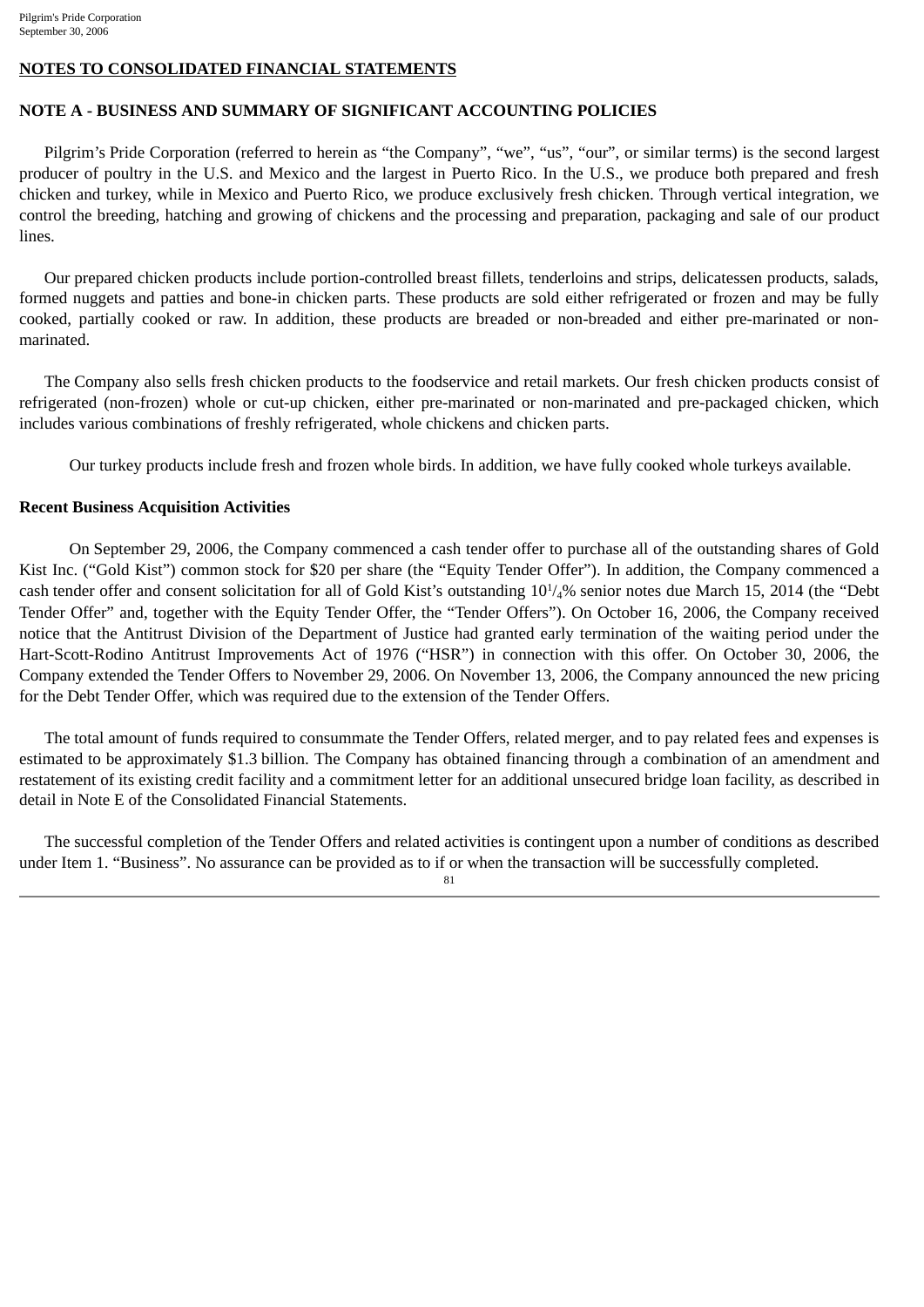On November 23, 2003, we completed the purchase of all the outstanding stock of the corporations represented as the ConAgra Foods, Inc. ("ConAgra") chicken division ("ConAgra chicken division"). The acquired business has been included in our results of operations since the date of the acquisition. The purchase price was \$635.2 million and was paid with a combination of cash, the assumption of \$16 million of debt and issuing to ConAgra 25,443,054 shares of our common stock valued at \$14.05 per share.

#### **Accounting Adjustments and Reclassifications**

During the fourth quarter of fiscal 2006, we recorded certain accounting adjustments ("Accounting Adjustments") in our 2006 Consolidated Financial Statements. These Accounting Adjustments relate to the accounting for the Pilgrim's Pride Retirement Plan for Union Employees and certain post-employment benefit obligations in Mexico. These Accounting Adjustments resulted in a charge of \$4.6 million, net of tax, in our Consolidated Statement of Income (Loss) that related to prior periods.

We believe these Accounting Adjustments, considered individually and in the aggregate, are not material to our Consolidated Financial Statements for each of the three years in the period ended September 30, 2006, and as a result were reflected as an adjustment in the period identified. In making this assessment, we considered qualitative and quantitative factors, including the significant earnings we reported in each of the fiscal years 2005 and 2004 and the impact of making these Accounting Adjustments in fiscal 2006, primarily based on its significance to other key financial measures and consideration on the trend of earnings for 2006 versus the prior periods presented.

Certain items in prior year financial statements have been reclassified to the current year's presentation.

### **Principles of Consolidation**

The consolidated financial statements include the accounts of Pilgrim's Pride Corporation and its wholly and majority owned subsidiaries. Significant intercompany accounts and transactions have been eliminated.

The Company reports on the basis of a 52/53-week fiscal year, which ends on the Saturday closest to September 30. As a result, fiscal 2006 had 52 weeks, fiscal 2005 had 52 weeks and fiscal 2004 had 53 weeks.

The financial statements of the Company's Mexico subsidiaries are re-measured as if the U.S. dollar were the functional currency. Accordingly, assets and liabilities of the Mexico subsidiaries are translated at end-of-period exchange rates, except for non-monetary assets, which are translated at equivalent dollar costs at dates of acquisition using historical rates. Operations are translated at average exchange rates in effect during the period. Foreign exchange gains or losses are separately stated as a component of "Other Expenses (Income)" in the Consolidated Statement of Income.

#### **Revenue Recognition**

Revenue is recognized upon shipment and transfer of ownership of the product to the customer and is recorded net of estimated incentive offerings including special pricing agreements, promotions and other volume-based incentives. Revisions to these estimates are charged back to net sales in the period in which the facts that give rise to the revision become known.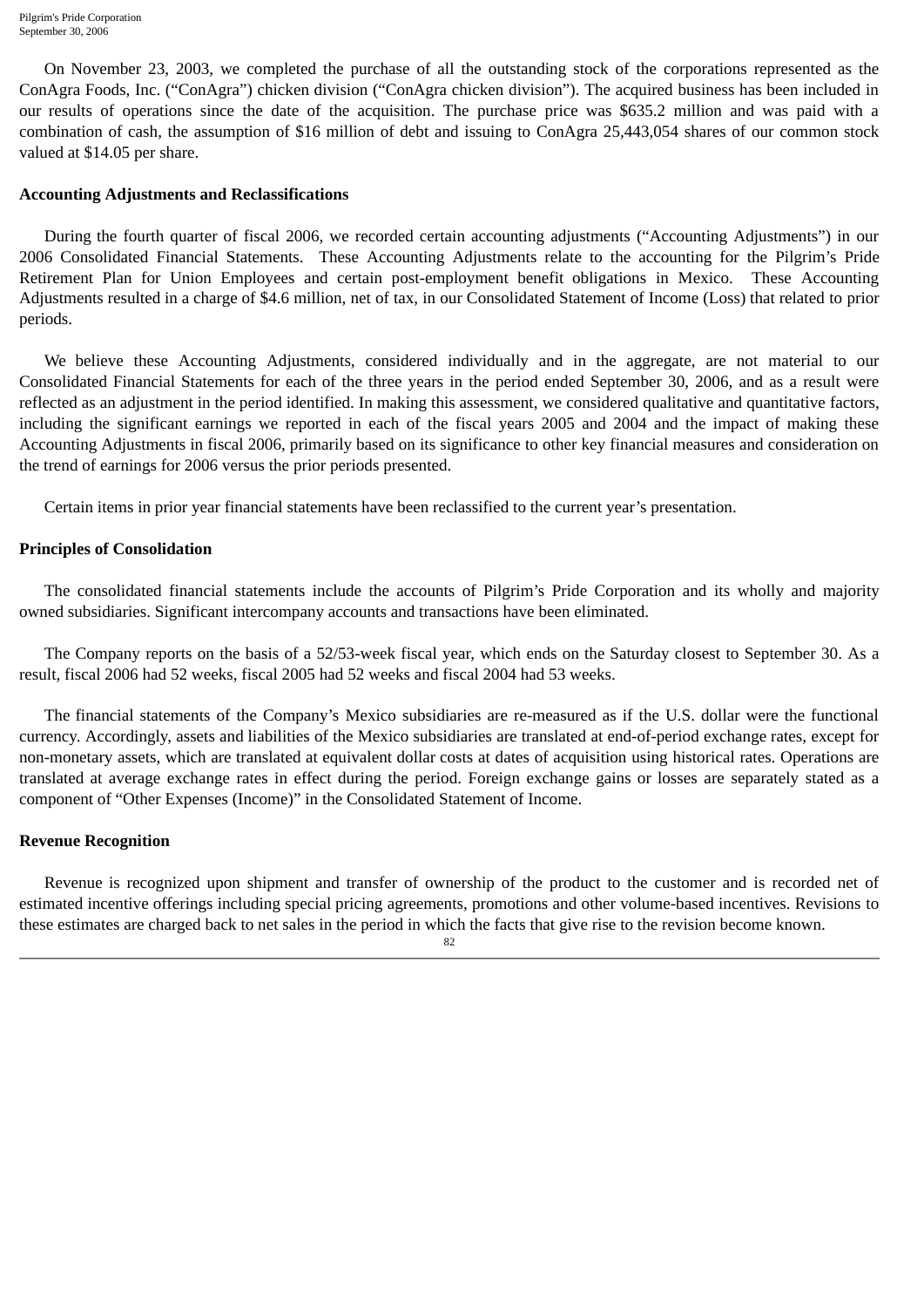### **Shipping and Handling Costs**

Costs associated with the products shipped to customers are recognized in cost of sales.

#### **Cash Equivalents**

The Company considers highly liquid investments with a maturity of three months or less when purchased to be cash equivalents.

#### **Investment in Available for Sale Securities**

The Company's investments at September 30, 2006 are in debt and equity securities which are classified as available for sale and carried at market value in accordance with Statement of Financial Accounting Standards No. 115, *"Accounting for Certain Investments in Debt and Equity Securities"* ("SFAS 115"). Investments are classified based on their underlying contractual maturity at date of purchase by the Company. Available for sale investments with a remaining maturity date of one year or less from the balance sheet date are classified as current assets and those with a maturity date of greater than one year are classified as long-term assets based on management's intention not to use such assets in the next twelve months. The average maturity period of the Company's investments at September 30, 2006 was 1-3 years. All equity securities are classified as long-term. Approximately \$0.1 million, net of tax, in unrealized gains related to these investments at September 30, 2006 were recorded as accumulated other comprehensive income, a separate component of stockholders' equity.

#### **Fair Value of Financial Instruments**

The carrying values of cash and cash equivalents, accounts receivable, and accounts payable at September 30, 2006 and October 1, 2005 approximated their fair values due to the short term nature of these items. Long term investments are adjusted to fair value on a monthly basis. The fair values of the Company's long term investments in available for sale securities was \$115.4 million, which differed from historical value by \$0.1 million in unrealized gains.

#### **Concentrations of Credit Risk**

The Company's financial instruments that are exposed to concentrations of credit risk consist primarily of cash equivalents, investment securities, and trade receivables. The Company's cash equivalents are in high quality securities placed with major banks and financial institutions. Concentrations of credit risk with respect to receivables are limited due to the large number of customers and their dispersion across geographic areas.

With the exception of one customer that accounts for approximately 16.4% of accounts receivable at September 30, 2006, the Company does not believe it has significant concentrations of credit risk in its accounts receivable, which are generally unsecured. Credit evaluations are performed on all significant customers and updated as circumstances dictate.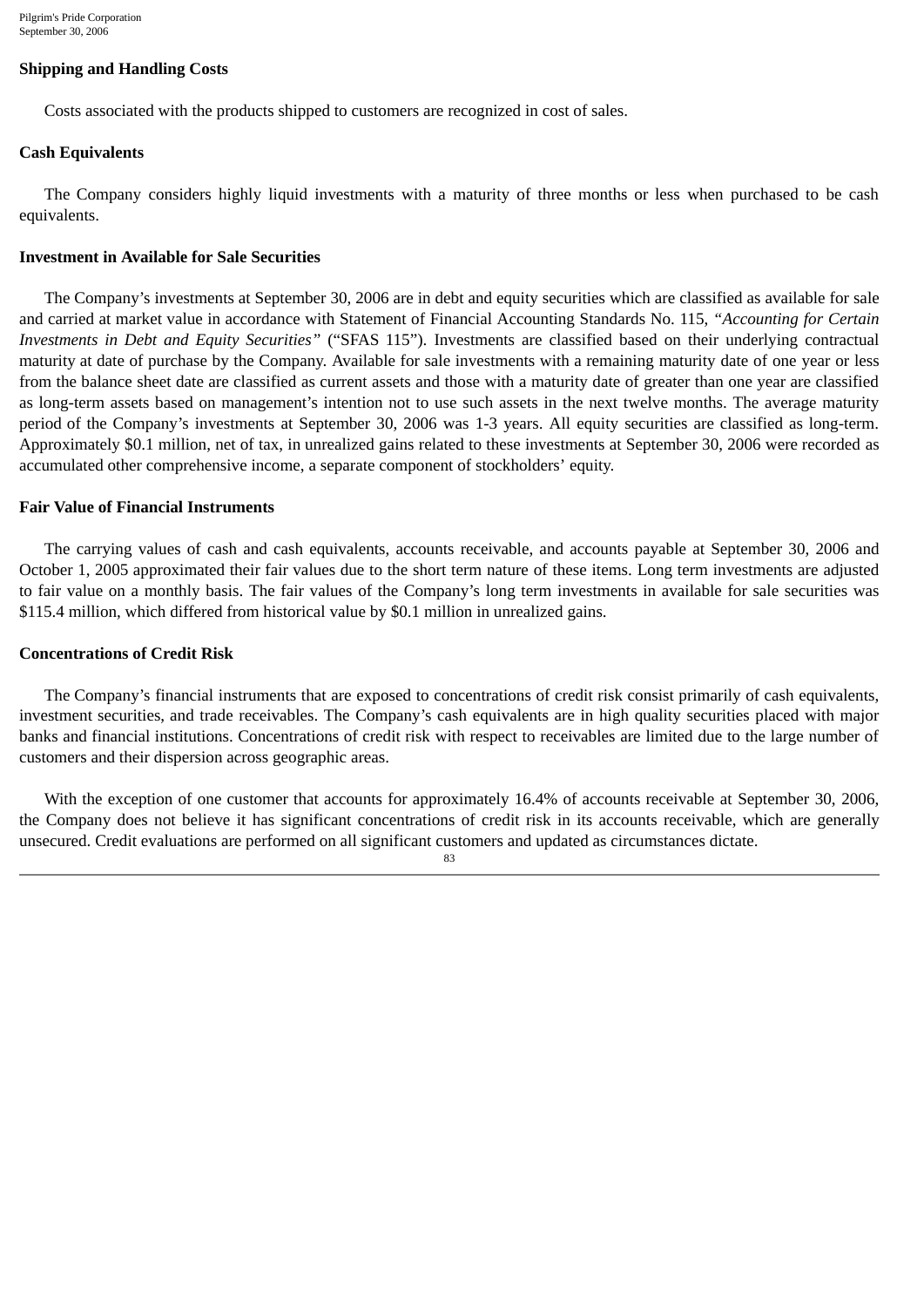#### **Inventories**

Live poultry inventories are stated at the lower of cost or market and breeder hens at the lower of cost, less accumulated amortization, or market. The costs associated with breeder hens are accumulated up to the production stage and amortized over the productive lives using the unit-of-production method. Finished poultry products, feed, eggs and other inventories are stated at the lower of cost (first-in, first-out method) or market. We record valuations and adjustments for our inventory and for estimated obsolescence at or equal to the difference between the cost of inventory and the estimated market value based upon known conditions affecting the inventory's obsolescence, including significantly aged products, discontinued product lines, or damaged or obsolete products. We allocate meat costs between our various finished poultry products based on a by-product costing technique that reduces the cost of the whole bird by estimated yields and amounts to be recovered for certain by-product parts, primarily including leg quarters, wings, tenders and offal, which are carried in inventory at the estimated recovery amounts, with the remaining amount being reflected as our breast meat cost. Generally, the company performs an evaluation of whether any lower of cost or market adjustments are required based on a number of factors, including: (i) pools of related inventory, (ii) product age, condition and continuation or discontinuation, (iii) estimated market selling prices and (iv) expected distribution channels. If actual market conditions or other factors are less favorable than those projected by management, additional inventory adjustments may be required.

In November 2004, the FASB issued Statement of Financial Accounting Standards No. 151, *"Inventory Costs — An Amendment of Accounting Research Bulletin 43, Chapter 4"* ("Statement 151"). Statement 151 clarifies the accounting for abnormal amounts of idle facility expense, freight, handling costs and wasted material be recognized as current-period charges. In addition, Statement 151 requires that the allocation of fixed production overhead to the costs of conversion be based on the normal capacity of the production facilities. Statement 151 is effective for fiscal years beginning after June 15, 2005. We implemented the provisions of Statement 151 in fiscal 2006 with no significant impact on our consolidated financial statements.

#### **Property, Plant and Equipment**

Property, plant and equipment are stated at cost and repair and maintenance costs are expensed as incurred. Depreciation is computed using the straight-line method over the estimated useful lives of these assets. Depreciation expense was \$130.5 million, \$130.6 million and \$110.0 million in 2006, 2005 and 2004, respectively. Estimated useful lives for building, machinery and equipment are 5 years to 33 years and for automobiles and trucks are 3 years to 10 years.

In accordance with Statement of Financial Accounting Standards No. 144, "*Accounting for the Impairment or Disposal of Long-Lived Assets and for Long-Lived Assets to be Disposed Of"* ("SFAS 144"), the Company records impairment charges on long-lived assets used in operations when events and circumstances indicate that the assets may be impaired and the undiscounted cash flows estimated to be generated by those assets are less than the carrying amount of those assets. The impairment charge is determined based upon the amount the net book value of the assets exceeds their fair market value. In making these determinations, the Company utilizes certain assumptions, including, but not limited to: (i) future cash flows estimates expected to be generated by these assets, which are based on additional assumptions such as asset utilization, remaining length of service and estimated salvage values (ii) estimated fair market value of the assets and (iii) determinations with respect to the lowest level of cash flows relevant to the respective impairment test, generally groupings of related operational facilities.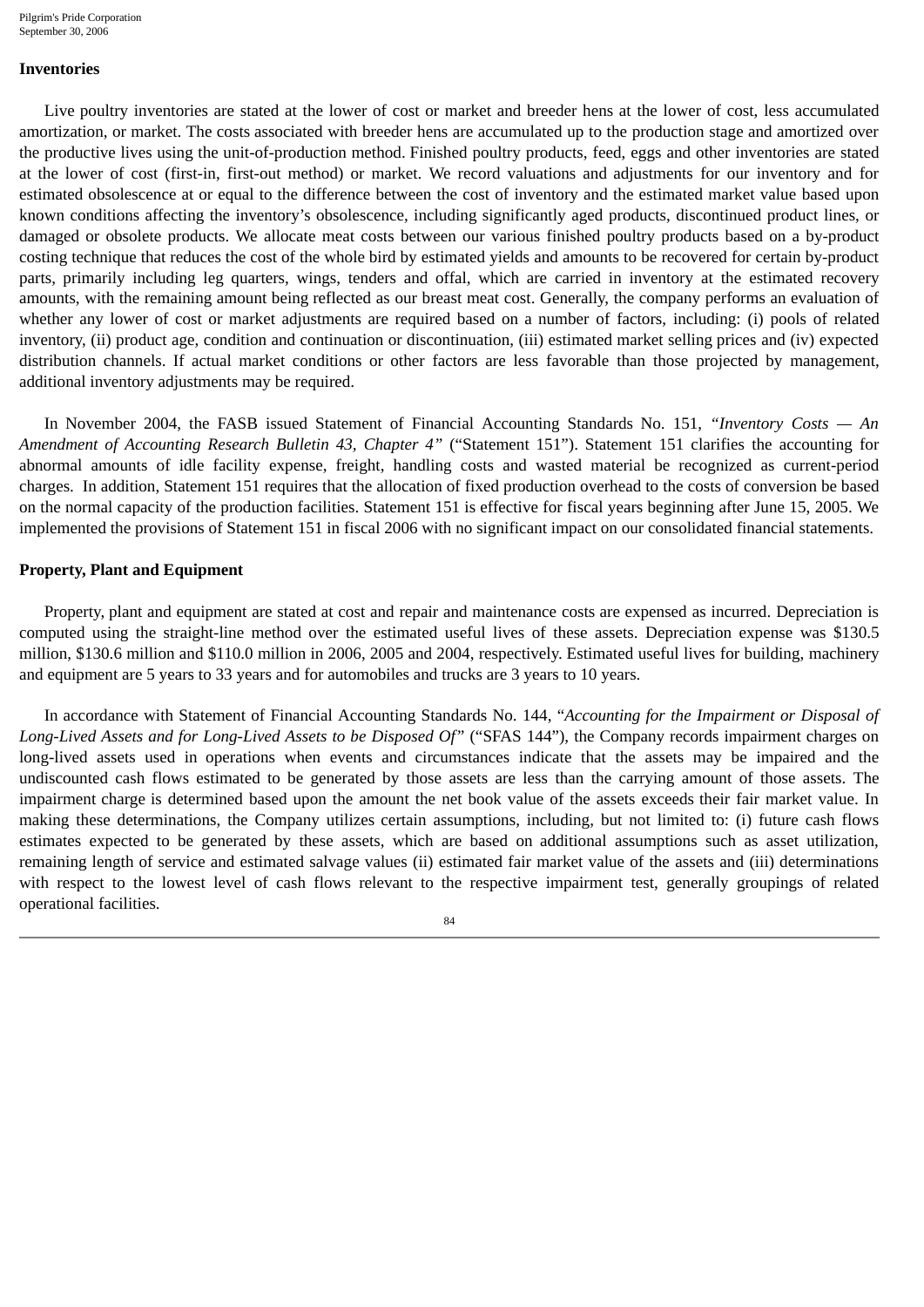#### **Purchase Price Accounting**

The Company allocates the total purchase price in connection with acquisitions to assets and liabilities based upon their estimated fair values. For property, plant and equipment and intangible assets other than goodwill, for significant acquisitions, the Company has historically relied upon the use of third party valuation experts to assist in the estimation of fair values. Historically, the carrying value of acquired accounts receivable, inventory and accounts payable have approximated their fair value as of the date of acquisition, though adjustments are made within purchase price accounting to the extent needed to record such assets and liabilities at fair value. With respect to accrued liabilities, the Company uses all available information to make its best estimate of the fair value of the acquired liabilities and, when necessary, may rely upon the use of third party actuarial experts to assist in the estimation of fair value for certain liabilities, primarily self-insurance accruals.

#### **Litigation and Contingent Liabilities**

The Company is subject to lawsuits, investigations and other claims related to wage and hour/labor, securities, environmental, product and other matters, and is required to assess the likelihood of any adverse judgments or outcomes to these matters as well as potential ranges of probable losses. A determination of the amount of reserves required including anticipated cost of defense, if any, for these contingencies is made when losses are determined to be probable and after considerable analysis of each individual issue. These reserves may change in the future due to changes in the Company's assumptions, the effectiveness of strategies, or other factors beyond the Company's control.

#### **Accrued Self Insurance**

Insurance expense for casualty claims and employee-related health care benefits are estimated using historical and current experience and actuarial estimates. Stop-loss coverage is maintained with third party insurers to limit certain of the Company's total exposure. Certain categories of claim liabilities are actuarially determined. The assumption used to arrive at periodic expenses is reviewed regularly by management. However, actual expenses could differ from these estimates and could result in adjustments to be recognized.

#### **Income Taxes**

We account for income taxes in accordance with *SFAS No. 109, "Accounting for Income Taxes"*, which requires that deferred tax assets and liabilities be recognized for the effect of temporary differences between the book and tax bases of recorded assets and liabilities. Taxes are provided for international subsidiaries based on the assumption that their earnings are indefinitely reinvested in foreign subsidiaries and as such deferred taxes are not provided for in U.S. income taxes that would be required in the event of distribution of these earnings, except that we provide deferred taxes on the earnings of international subsidiaries that we intend to repatriate or otherwise deem are not indefinitely reinvested. *SFAS No. 109* also requires that deferred tax assets be reduced by a valuation allowance if it is more likely than not that some portion or all of the deferred tax asset will not be realized. We review the recoverability of any tax assets recorded on the balance sheet, primarily operating loss carryforwards, based on both historical and anticipated earnings levels of the individual operations and provide a valuation allowance when it is more likely than not that amounts will not be recovered**.**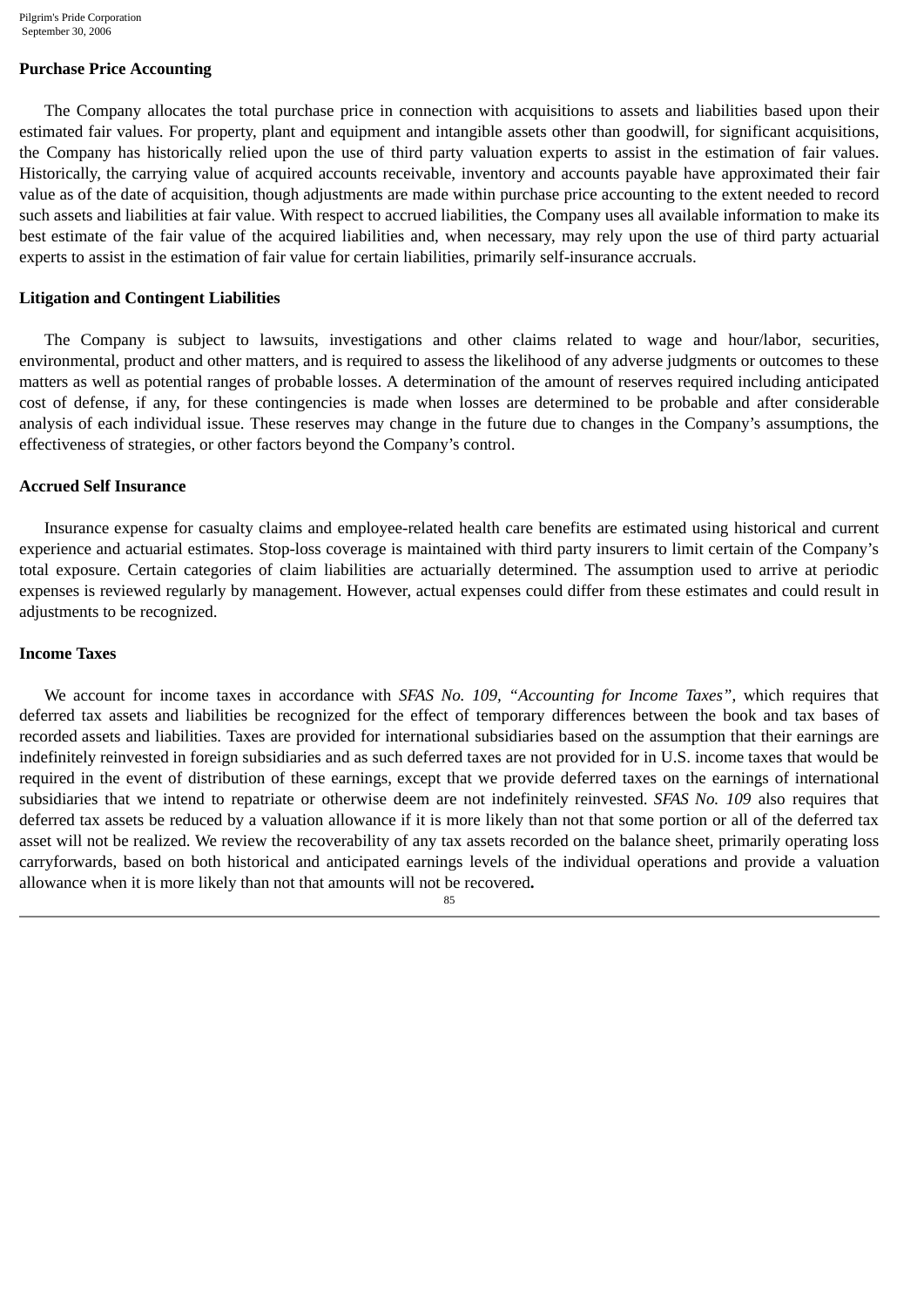As of September 30, 2006, the Company has reserves totaling \$16.3 million for taxes that may become payable in future years as a result of audits by tax authorities. Although the Company believes that the positions taken on previously filed tax returns are reasonable, it nevertheless has established tax reserves in recognition that various taxing authorities may challenge the positions taken by the Company resulting in additional liabilities for tax and interest. The tax reserves are reviewed as circumstances warrant and adjusted as events occur that affect the Company's potential liability for additional taxes, such as lapsing of applicable statutes of limitations, conclusion of tax audits, additional exposure based on current calculations, identification of new issues, release of administrative guidance, or rendering of a court decision affecting a particular tax issue. During the fourth quarter of fiscal year 2006, the Company revised certain tax reserve estimates based on new data and recently completed tax audits for periods for which certain tax positions were reserved. The Company recognized a tax benefit of \$10.6 million as a result of this change in estimate for income tax liabilities.

During July 2006, the FASB issued Interpretation Number 48, *"Accounting for Uncertainty in Income Taxes"* ("FIN 48"). FIN 48 clarifies the accounting for income taxes by prescribing the minimum requirements a tax position must meet before being recognized in the financial statements. In addition, FIN 48 prohibits the use of SFAS No. 5, *"Accounting for Contingencies"*, in evaluating the recognition and measurement of uncertain tax positions. The Company will be required to adopt FIN 48 on September 30, 2007, and has not yet assessed the impact of the adoption of this standard on the Company's financial statements.

The American Jobs Creation Act was enacted in October 2004 ("Jobs Creation Act"). The Jobs Creation Act includes a temporary incentive to U.S. multinationals to repatriate foreign earnings at an approximate effective 5.25% U.S. federal tax rate. During the fourth quarter of fiscal year 2006, the Company repatriated \$155.0 million in previously unremitted untaxed earnings under the provisions of the Job Creation Act. The total income tax affects of repatriations under the Job Creation Act was \$28.2 million, of which \$25.8 million was recorded fiscal 2006. The key components of the 2006 provision included domestic income taxes of \$10.1 million to reflect federal and state taxes on the transaction, a deferred foreign tax provision of \$ 24.1 million to accrue for future taxes that will result from certain intra-Mexican dividends undertaken in 2006 to complete this transaction, and a benefit of \$6 million to reflect the revaluation of certain deferred tax assets in Mexico that as a result of the transaction are expected to be realized at higher enacted tax rates.

#### **Net Income (Loss) per Common Share**

Net income (loss) per common share is based on the weighted average number of shares of common stock outstanding during the year. The weighted average number of shares outstanding (basic and diluted) included herein were 66,555,733 in 2006 and 2005, and 62,646,692 shares in 2004.

#### **Use of Estimates**

The preparation of financial statements in conformity with U.S. generally accepted accounting principles requires management to make estimates and assumptions that affect the reported amounts of assets and liabilities and disclosure of contingent assets and liabilities at the date of the financial statements and the reported amounts of revenues and expenses during the reporting period. Actual results could differ from those estimates.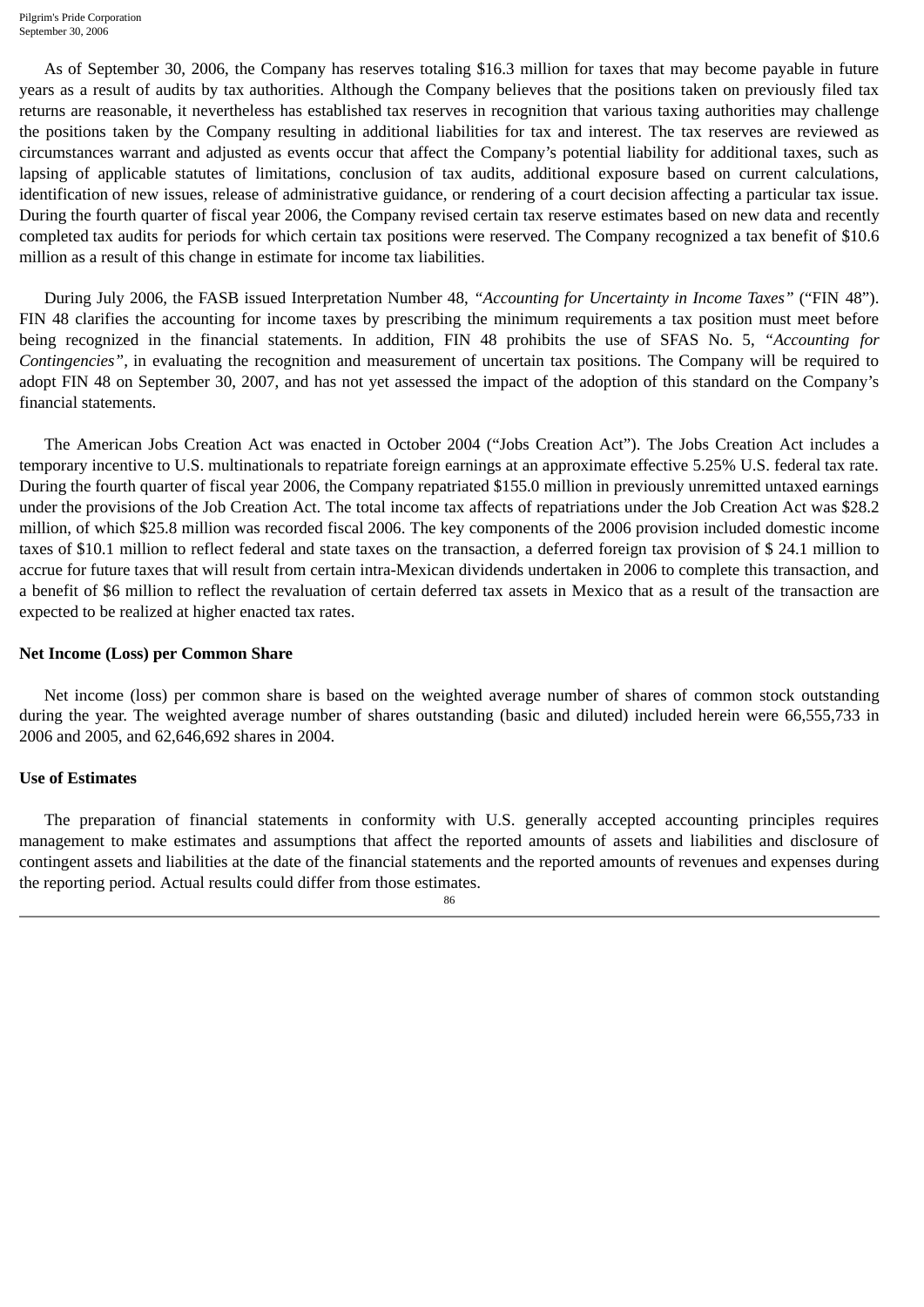#### **NOTE B - RESTRUCTURING CHARGES AND NON-RECURRING RECOVERIES**

In March 2005, the Company, through arbitration, settled litigation related to a breach of contract that occurred in a prior year. The settlement resulted in a non-recurring gain of \$11.7 million being recognized and recorded in miscellaneous, net in fiscal 2005.

On April 26, 2004, the Company announced a plan to restructure its turkey division. The Company immediately placed the facility and related property and equipment for sale. In accordance with Statement of Financial Accounting Standards No. 144, "*Accounting for the Impairment or Disposal of Long-Lived Assets and for Long-Lived Assets to be Disposed Of"* ("SFAS 144"), as of the announcement date, the Company classified these facilities as held for sale on its consolidated balance sheet and recorded in cost of sales - restructuring charges of approximately \$64.2 million including a non-cash asset impairment charge of \$45.4 million representing the difference between the net sales price and the net book value of the facility and related property and equipment along with approximately \$18.8 million in related charges, primarily inventory losses on discontinued products sold in fiscal 2004. The Company also recorded exit and severance cost in connection with the restructuring of \$7.9 million, of this amount all but \$3.8 million was paid during fiscal 2004 and the remainder paid during fiscal 2005. The Company sold the facilities in the fourth quarter of fiscal 2004.

Non-recurring recoveries, which is a component of gross profit and operating income, include insurance recoveries under the business interruption and product re-establishment portion of its insurance policy related to the October 2002 recall of \$23.8 million, which was recorded in the fourth quarter of fiscal 2004 when such amounts were collected from the insurance carrier. Non-recurring recoveries also include reimbursements received from the U.S. federal government under a relief plan related to the avian influenza outbreak in the Commonwealth of Virginia on March 12, 2002 and proceeds received from litigation initiated by the Company in antitrust lawsuits alleging a world-wide conspiracy to control production capacity and raise prices of vitamins and methionine. Proceeds received by the Company as successor to WLR Foods in connection with the lawsuits described above are recorded as Other Expense (Income): Miscellaneous, Net.

### **NOTE C - ACCOUNTS RECEIVABLE**

In connection with the Asset Sale Agreement dated July 18, 2003, the Company sells, on a revolving basis, certain of its trade receivables (the "Pooled Receivables") to a special purpose corporation wholly owned by the Company, which in turn sells a percentage ownership interest to third parties. At September 30, 2006 and at October 1, 2005 there were no Pooled Receivables sold. Sales of receivables are recorded as sales in accordance with Financial Accounting Standards Board Statement No. 140, *"Accounting for Transfers and Servicing of Financial Assets and Extinguishments of Liabilities"*. The gross proceeds resulting from the sale are included in cash flows from operating activities in the Consolidated Statements of Cash Flows. Losses on these sales were immaterial. As of September 30, 2006, \$125.0 million of Pooled Receivables could have been sold pursuant to the Asset Sale Agreement.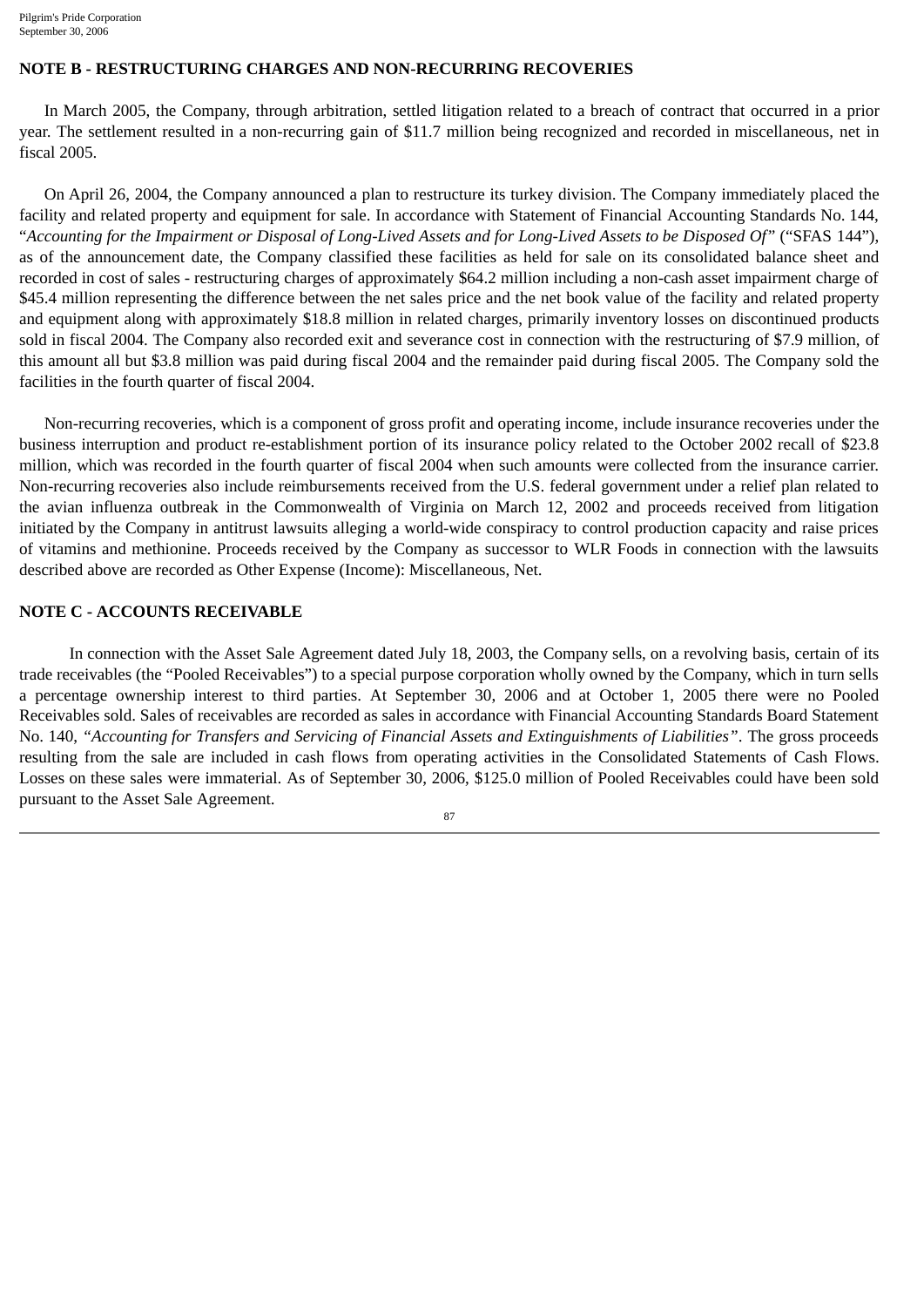## **NOTE D - INVENTORIES**

Inventories consist of the following:

|                                                    | September 30, |                           | October 1, |  |  |
|----------------------------------------------------|---------------|---------------------------|------------|--|--|
| (In thousands)                                     | 2006          |                           | 2005       |  |  |
| Chicken:                                           |               |                           |            |  |  |
| Live chicken and hens                              | \$<br>196,284 | \$                        | 196,406    |  |  |
| Feed and eggs                                      | 132,309       |                           | 114,091    |  |  |
| Finished chicken products                          | 201,516       |                           | 164,412    |  |  |
|                                                    | 530,109       |                           | 474,909    |  |  |
| Turkey:                                            |               |                           |            |  |  |
| Live turkey and hens                               | \$<br>7,138   | $\boldsymbol{\mathsf{S}}$ | 7,209      |  |  |
| Feed and eggs                                      | 4,740         |                           | 4,924      |  |  |
| Finished turkey products                           | 26,685        |                           | 23,072     |  |  |
|                                                    | 38,563        |                           | 35,205     |  |  |
| <b>Other Products:</b>                             |               |                           |            |  |  |
| Commercial feed, table eggs, and retail farm store | \$<br>7,080   | \$                        | 4,866      |  |  |
| Distribution inventories                           |               |                           |            |  |  |
| (other than chicken & turkey products)             | 10,188        |                           | 12,349     |  |  |
|                                                    | 17,268        |                           | 17,215     |  |  |
|                                                    |               |                           |            |  |  |
| <b>Total Inventories</b>                           | 585,940       |                           | 527,329    |  |  |

### **NOTE E - NOTES PAYABLE AND LONG-TERM DEBT**

The following table presents our long-term debt as of September 30, 2006 and October 1, 2005 (in thousands)

|                                                                    | Final<br>Maturity | September 30,<br>2006 |           |     | October 1,<br>2005 |
|--------------------------------------------------------------------|-------------------|-----------------------|-----------|-----|--------------------|
|                                                                    |                   |                       |           |     |                    |
| Senior unsecured notes, at 9 5/8%                                  | 2011              | <sup>\$</sup>         | 299,601   | - S | 302,588            |
| Senior subordinated unsecured notes, at 9 1/4%                     | 2013              |                       | 82,640    |     | 100,000            |
| Secured revolving credit facility with notes payable at LIBOR plus |                   |                       |           |     |                    |
| 1.25% to LIBOR plus 2.75%                                          | 2011              |                       | 74,682    |     |                    |
| Note payable to an insurance company at 6.68%                      | 2012              |                       | 50,115    |     | 53,103             |
| Notes payable to an insurance company at LIBOR plus 2.2075%        | 2013              |                       | 41,333    |     | 54,667             |
| Revolving term/credit facility, with notes payable at LIBOR or US  |                   |                       |           |     |                    |
| Treasuries, plus a spread                                          | 2016              |                       |           |     |                    |
| Other                                                              | <b>Various</b>    |                       | 16,827    |     | 17,108             |
|                                                                    |                   |                       | 565,198   |     | 527,466            |
| Less current maturities                                            |                   |                       | (10, 322) |     | (8,603)            |
| Total                                                              |                   |                       | 554,876   | \$  | 518,863            |
|                                                                    |                   |                       |           |     |                    |
| 88                                                                 |                   |                       |           |     |                    |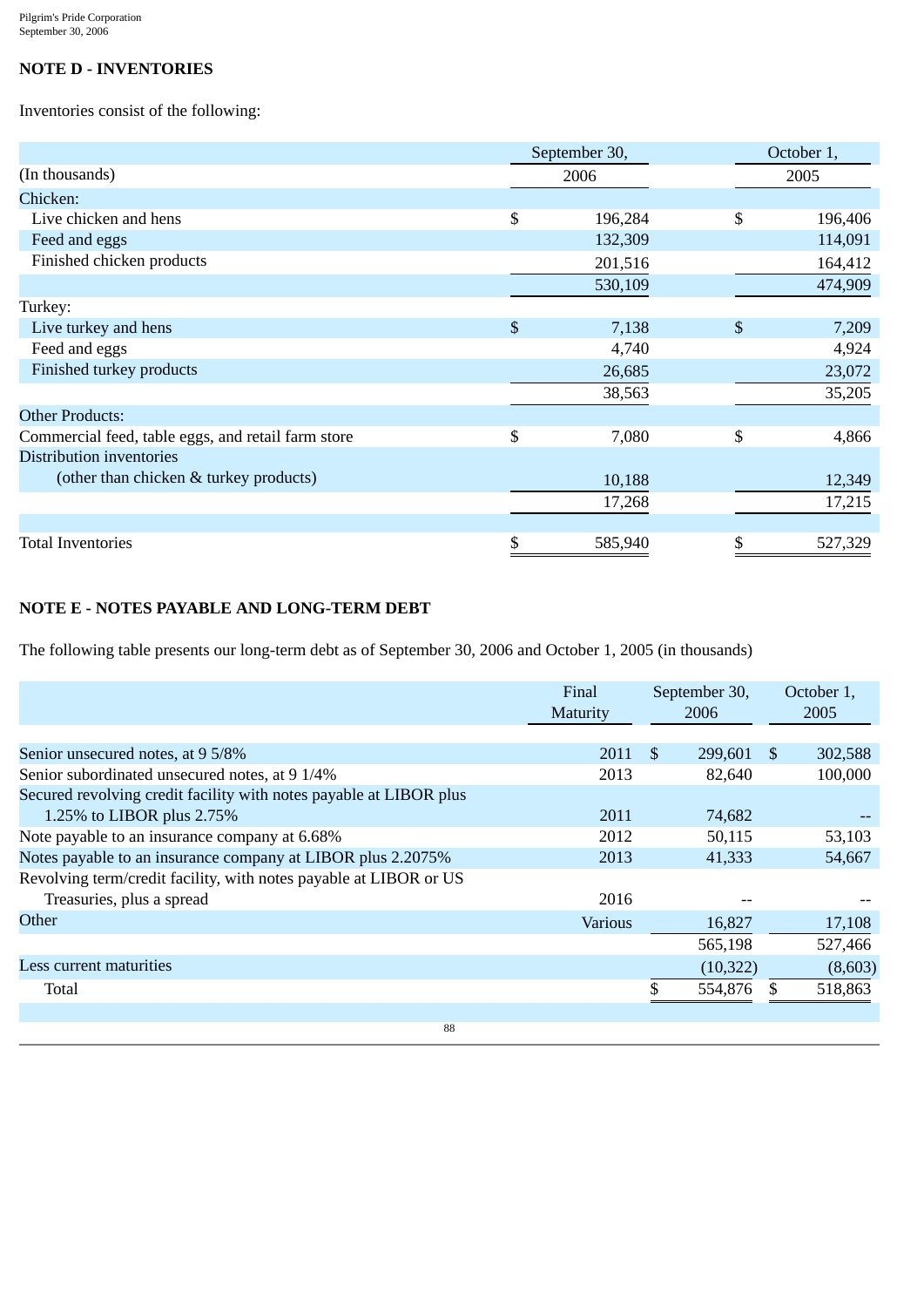In September 2006, the Company entered into a revolver/term credit agreement with a marturity date of September 21, 2016. This revolver/term agreement provides for an aggregate commitment of \$1.225 billion consisting of i) a \$795 million revolving/term loan commitment which, unless otherwise agreed to among the parties, will automatically be reduced to \$500 million on September 21, 2007, and ii) a \$430 million term loan commitment which is available to the Company until not later than March 21, 2007. The total credit facility is presently secured by certain fixed assets with a current availability of \$545.3 million. The term loan commitment is comprised of a \$210 million fixed rate term loan commitment and \$220 million floating rate term loan commitment. From time to time, if certain conditions are satisfied, the Company has the right to increase the revolving/term loan commitment and term loan commitment to a total maximum amount of \$1.0 billion and \$750 million, respectively. Borrowings under the revolving/term loan commitment are available on a revolving basis until September 21, 2011 at which time the outstanding borrowings will be converted to a term loan maturing on September 21, 2016. The fixed rate term loans will bear interest based on the annual yeild of an actual Treasury Note closest to the average life of the loan, plus 2.25%. The floating rate term loans will bear interest at LIBOR plus 1.50%-1.75% based on the Company's EBITDA. The revolving/term loans provide for interest rates ranging at LIBOR plus 1.0%-2.0% depending upon the Company's total debt to capitalization ratio. Revolving/term loans converted to term loans on September 21, 2011 will be payable in equal quarterly principal payments of 10% per annum of the original principal amount beginning the calendar quarter following the conversion date with the remaining balance due on the maturity date. Revolving/term loans that are voluntarily converted prior to September 21, 2011 and term loans must be repaid in equal quarterly principal payments of 1% per annum of the original principal amount beginning the calendar quarter following the funding date or conversion date, as applicable, with the remaining balance due on the maturity date. All borrowings are subject to the availability of eligible collateral and no material adverse change provisions. These credit facilities will be fully available as identified collateral is pledged. A major shareholder of the Company also guarantees one-half of the outstanding obligations under the revolver/term agreement.

As of September 30, 2006, we had \$150.0 million domestic revolving credit facilities that provide for interest rates ranging from LIBOR plus 0.875%-2.675% depending upon our total debt to capitalization ratio. The \$150.0 million domestic revolving credit facilities, \$126.6 million of which was available for borrowing at September 30, 2006, are secured by domestic chicken inventories. Borrowings against these facilities are subject to the availability of eligible collateral and no material adverse change provisions.

On September 25, 2006, a subsidiary of the Company, Avícola Pilgrim's Pride de México, S. de R.L. de C.V. (the "Borrower"), entered into a secured revolving credit agreement of up to \$75 million with a final maturity date of September 25, 2011. Commencing September 30, 2007, the Borrower is required to reduce the lender's aggregate commitment by \$3 million on September 30 of each year. Additionally, after the end of each fiscal year of Borrower, if the ratio of Borrower's net indebtedness to EBITDA is greater than specific levels, then the Borrower is required to reduce the lenders' aggregate commitment by 25% of the Borrower's excess cash flow of that fiscal year until the aggregate revolving commitment is equal to \$50 million. Outstanding amounts bear interest at rates ranging from the higher of the Prime Rate or Federal Funds Effective Rate plus 0.5%; LIBOR plus 1.25%-2.75%; or TIIE plus 1.05%-2.55% depending on the loan designation. Obligations under this agreement are secured by a security interest in and lien upon all capital stock and other equity interests of the Company's Mexico subsidiaries. All the obligations of the Borrower are secured by unconditional guaranty by the Company. All available funds have been borrowed at September 30, 2006.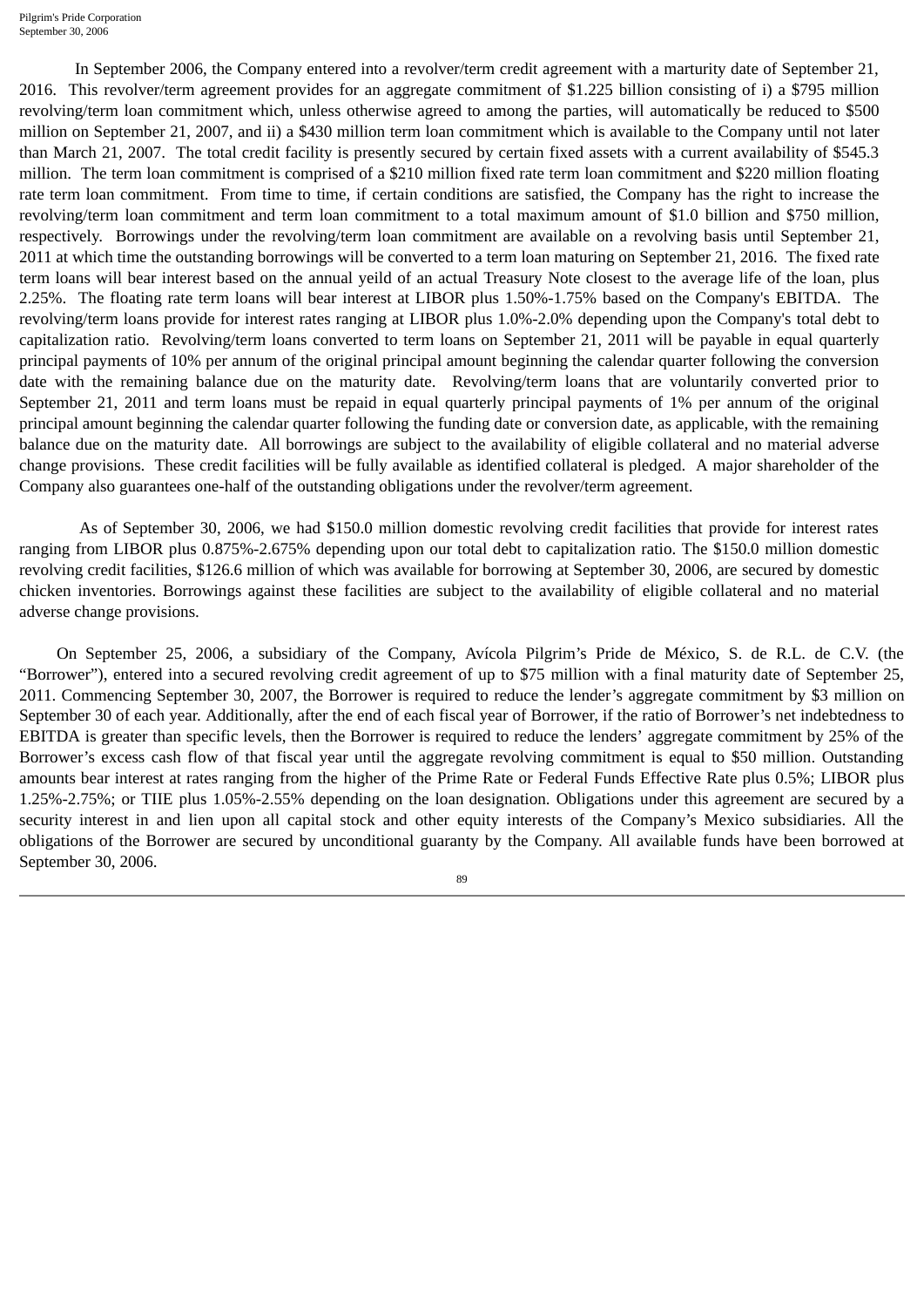In connection with the Tender Offers, the Company has obtained a commitment letter pursuant to which, subject to specified conditions, certain investment banks have agreed to make available to the Company a \$450 million senior unsecured bridge loan facility for the purchase of shares of common stock of Gold Kist. Any loans under the unsecured bridge loan facility will mature on the date that is one year following the initial draw down. The loans under the unsecured bridge loan facility will initially accrue interest at a rate per annum equal to LIBOR plus 2.75%. If the loans are not repaid in full within 180 days following the initial draw down, the rate will increase by 0.75% at the end of that 180-day period and will increase by an additional 0.5% at the end of each 90-day period thereafter. If the loans are not repaid after 1-year, then the outstanding balance will convert into term loans maturing on the ninth anniversary. The interest rate on the term loans will initially be the same as the rate on the bridge loan facility plus 0.5% and will increase by 0.5% every 90 days but will not exceed a rate of 9.75%-10.25% based on the Company's senior unsecured rating.

A substantial portion of our domestic inventories and domestic fixed assets are pledged as collateral on our long-term debt and credit facilities.

Annual maturities of long-term debt for the five years subsequent to September 30, 2006 are: 2007 -- \$10.3 million; 2008 -- \$10.1 million; 2009 -- \$10.3 million; 2010 -- \$10.6 million; and 2011 -- \$368.0 million.

On June 29, 1999, the Camp County Industrial Development Corporation issued \$25.0 million of variable-rate environmental facilities revenue bonds supported by letters of credit obtained by us. We may draw from these proceeds over the construction period for new sewage and solid waste disposal facilities at a poultry by-products plant to be built in Camp County, Texas. We are not required to borrow the full amount of the proceeds from these revenue bonds. All amounts borrowed from these funds will be due in 2029. The revenue bonds are supported by letters of credit obtained by us under our available revolving credit facilities. The bonds will be recorded as debt of the Company if and when they are spent to fund construction.

The Company is required, by certain provisions of its debt agreements, to maintain levels of working capital and net worth, to limit dividends to a maximum of \$13 million per year, and to maintain various fixed charge, leverage, current and debt-to-equity ratios. In fiscal 2006, waivers were obtained to permit a special \$1 per share dividend.

Total interest expense was \$50.6 million, \$52.4 million and \$56.1 million in 2006, 2005 and 2004, respectively. Interest related to new construction capitalized in 2006, 2005 and 2004 was \$4.3 million, \$2.8 million and \$1.7 million, respectively.

The fair value of long-term debt, at September 30, 2006 and October 1, 2005 and based upon quoted market prices for the same or similar issues where available or by using discounted cash flow analysis, was approximately \$592.3 million and \$578.1 million, respectively.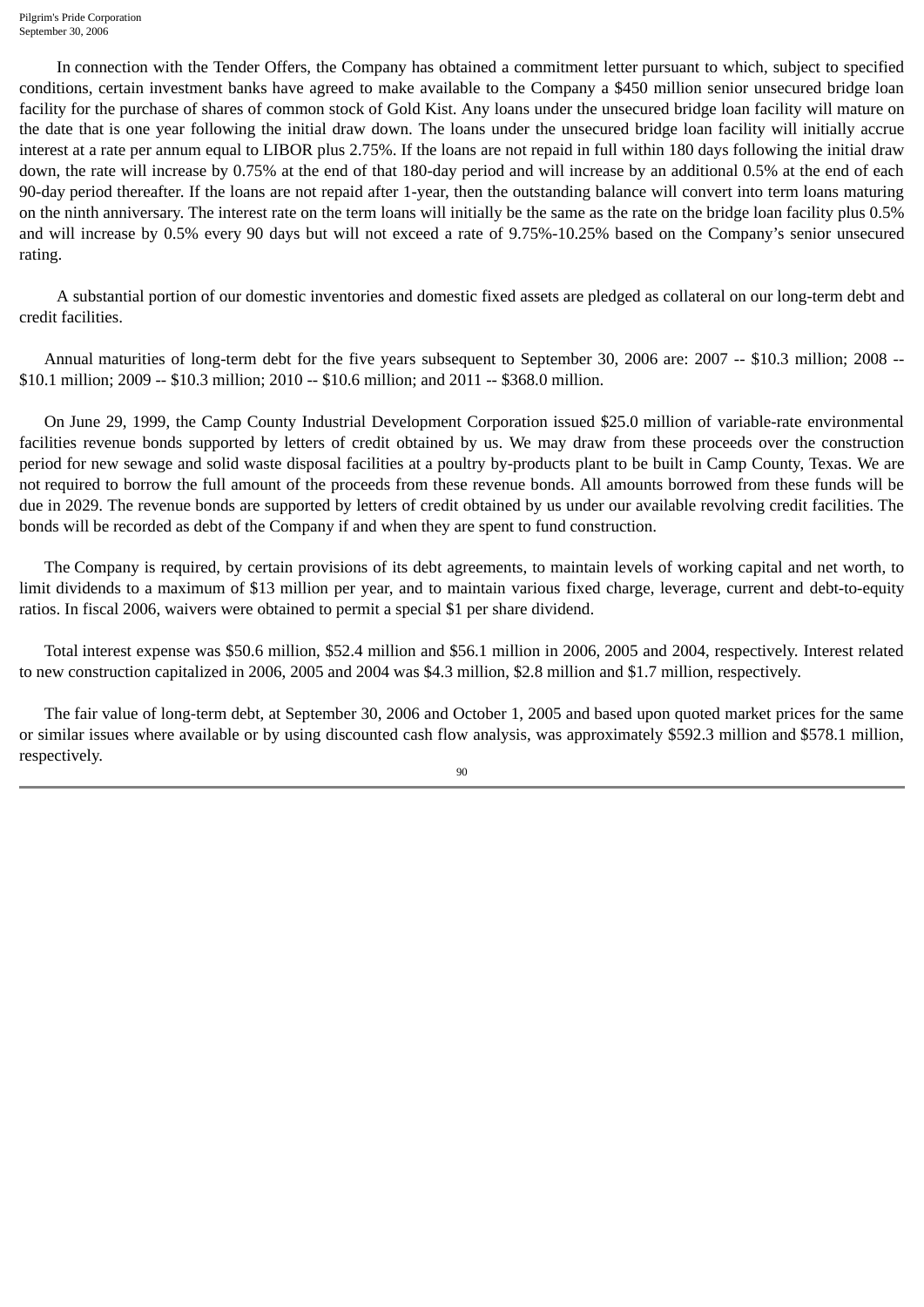### **NOTE F - INCOME TAXES**

Income (loss) before income taxes after allocation of certain expenses to foreign operations for 2006, 2005 and 2004 was (\$19.7) million, \$361.1 million and \$218.7 million, respectively, for U.S. operations and (\$16.1) million, \$42.4 million and (\$10.2) million, respectively, for foreign operations. The provisions for income taxes are based on pre-tax financial statement income (loss).

As previously disclosed, in fiscal 2004 we acquired the stock of the poultry division of ConAgra Foods, Inc. The purchase was treated as an asset acquisition for tax purposes under Section 338(h)(10) of the Internal Revenue Code. Deferred taxes have been established as part of the purchase accounting for the fiscal 2004 acquisition.

The components of income tax expense (benefit) are set forth below:

| (In thousands)                | 2006                 | 2005          | 2004           |
|-------------------------------|----------------------|---------------|----------------|
| Current:                      |                      |               |                |
| Federal                       | \$<br>$(23, 147)$ \$ | 117,518       | 71,144<br>- \$ |
| Foreign                       | 5,130                | 3,880         | 2,092          |
| State and other               | (4,523)              | 14,899        | 3,664          |
| Total current                 | (22,540)             | 136,297       | 76,900         |
| <b>Deferred</b>               |                      |               |                |
| Federal                       | 9,511                | (1,594)       | (2,225)        |
| Foreign                       | 10,221               | 4,475         | 5,673          |
| State and other               | 723                  | 113           | (153)          |
| Total deferred                | 20,455               | 2,994         | 3,295          |
| Change in valuation allowance |                      | (747)         | $-$            |
|                               | (2,085)<br>\$        | 138,544<br>\$ | 80,195         |

The following is a reconciliation between the statutory U.S. federal income tax rate and the Company's effective income tax rate:

|                                                                              | 2006       | 2005  | 2004  |
|------------------------------------------------------------------------------|------------|-------|-------|
| Federal income tax rate                                                      | $(35.0)\%$ | 35.0% | 35.0% |
| State tax rate, net                                                          | (0.7)      | 2.1   | 2.1   |
| Difference in U.S. statutory tax rate and foreign country effective tax rate | (1.0)      | (1.3) | 5.9   |
| Tax credits                                                                  | (13.1)     | (1.1) | (0.1) |
| Tax effect of American Jobs Creation Act repatriation                        | 68.3       | 0.6   |       |
| <b>Currency related differences</b>                                          | 8.4        | (1.1) | (4.2) |
| Change in contingency reserves                                               | (29.7)     |       |       |
| Change in valuation allowance                                                |            | (0.2) | $- -$ |
| Other                                                                        | (3.0)      | 0.3   | (0.2) |
| <b>Total</b>                                                                 | (5.8)%     | 34.3% | 38.5% |
| 91                                                                           |            |       |       |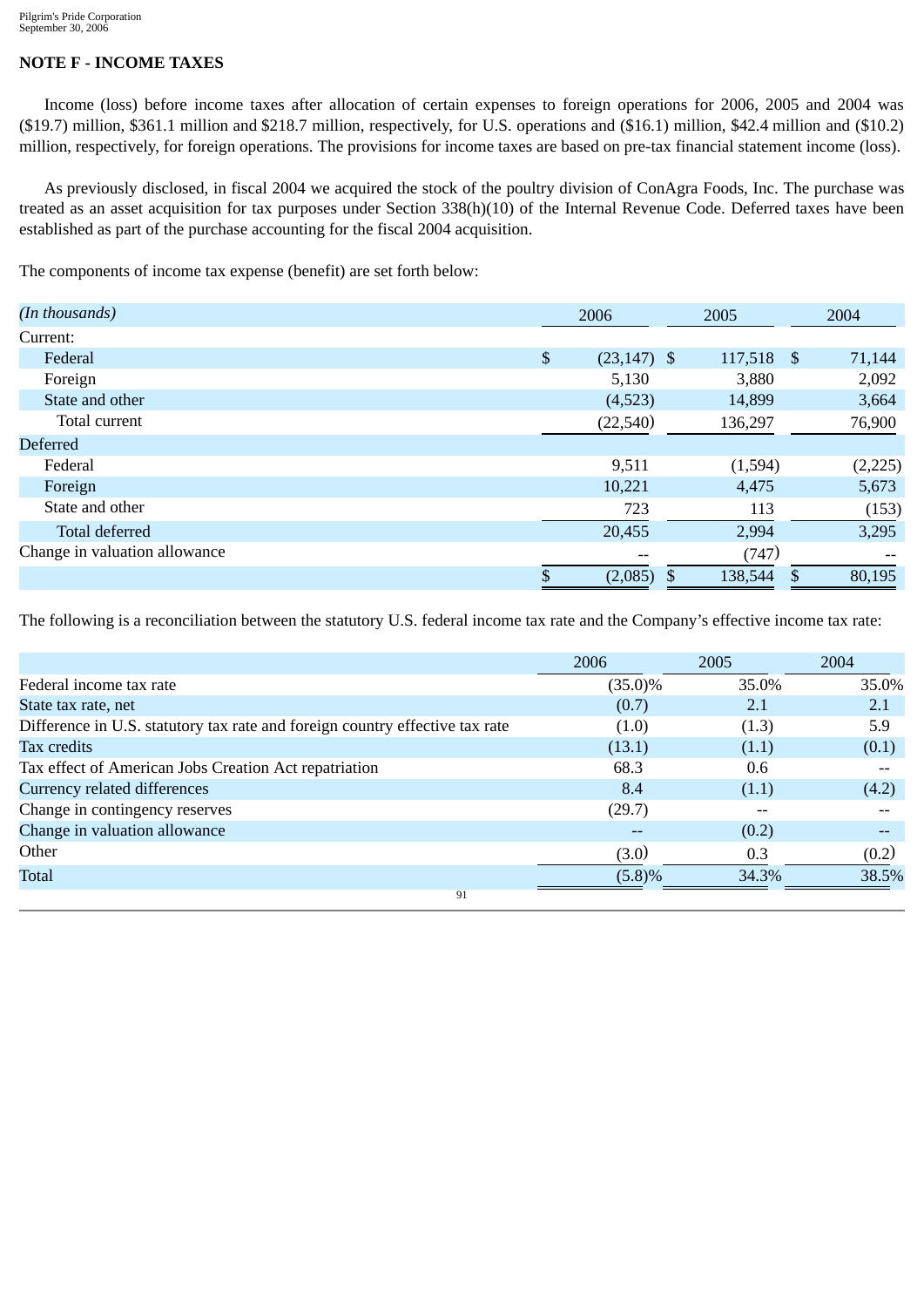Deferred income taxes reflect the net effects of temporary differences between the carrying amounts of assets and liabilities for financial reporting purposes and the amounts used for income tax purposes.

Significant components of the Company's deferred tax liabilities and assets are as follows:

| (In thousands)                         | 2006 |         |    | 2005    |
|----------------------------------------|------|---------|----|---------|
|                                        |      |         |    |         |
| Deferred tax liabilities:              |      |         |    |         |
| Property and equipment                 | \$   | 144,361 | S. | 137,109 |
| Inventories                            |      | 43,627  |    | 47,206  |
| Prior use of cash accounting           |      | 18,457  |    | 20,135  |
| Acquisition related items              |      | 15,600  |    | 16,518  |
| Deferred foreign taxes                 |      | 24,127  |    |         |
| Other                                  |      | 36,570  |    | 39,775  |
| Total deferred tax liabilities         |      | 282,742 |    | 260,743 |
| Deferred tax assets:                   |      |         |    |         |
| Foreign net operating losses           |      | 42,683  |    | 25,435  |
| Expenses deductible in different years |      | 71,478  |    | 87,183  |
| Total deferred tax asset               |      | 114,161 |    | 112,618 |
| Net deferred tax liabilities           |      | 168,581 |    | 148,125 |

The Company has not provided any deferred income taxes on the remaining undistributed earnings of its Mexico subsidiaries based upon its determination that such earnings will be indefinitely reinvested. As of September 30, 2006, the cumulative undistributed earnings of these subsidiaries were approximately \$73.5 million. If such earnings were not considered indefinitely reinvested, certain deferred foreign and U.S. income taxes would have been provided, after consideration of estimated foreign tax credits. However, determination of the amount of deferred income taxes is not practical.

The Mexican tax operating loss carryforwards of approximately \$169.8 million will expire in the years ranging from 2008 through 2012.

### **NOTE G - COMPREHENSIVE INCOME (LOSS)**

For the period ending September 30, 2006, Comprehensive Loss was (\$33.7) million consisting of net loss of (\$34.2) million and unrealized gains related to our investments in debt securities of \$0.5 million. This compares to the fiscal year ended October 1, 2005 in which Comprehensive Income was \$265.0 million primarily consisting of net income of \$265.0 million. Comprehensive Income for fiscal year ended October 2, 2004, was \$128.0 million, consisting of net income of \$128.3 million and market-to-market adjustments of commodity futures contracts of (\$0.3) million, net of tax benefit of (\$.2) million.

### **NOTE H - COMMON STOCK**

On August 3, 2005, Pilgrim's Pride Corporation entered into a Purchase and Amendment Agreement with ConAgra Foods, Inc., providing for the repurchase by Pilgrim's Pride from ConAgra Foods, Inc. of an aggregate of 15,443,054 shares of Pilgrim's Pride common stock at a price per share of \$31.23735. Under the ConAgra chicken division acquisition agreement, these shares were restricted from sale by ConAgra for certain periods through December 2006. The repurchase was completed on August 9, 2004 and the shares were cancelled. There was no decrease in the total number of outstanding shares of common stock after giving effect to the repurchase as it occurred concurrent with the issuance of a like number of new shares in a public offering at an issue price of \$33.86 per share. The net proceeds from these two transactions of \$39.7 million, after consideration of \$0.8 million in transaction costs, was credited to additional paid in capital.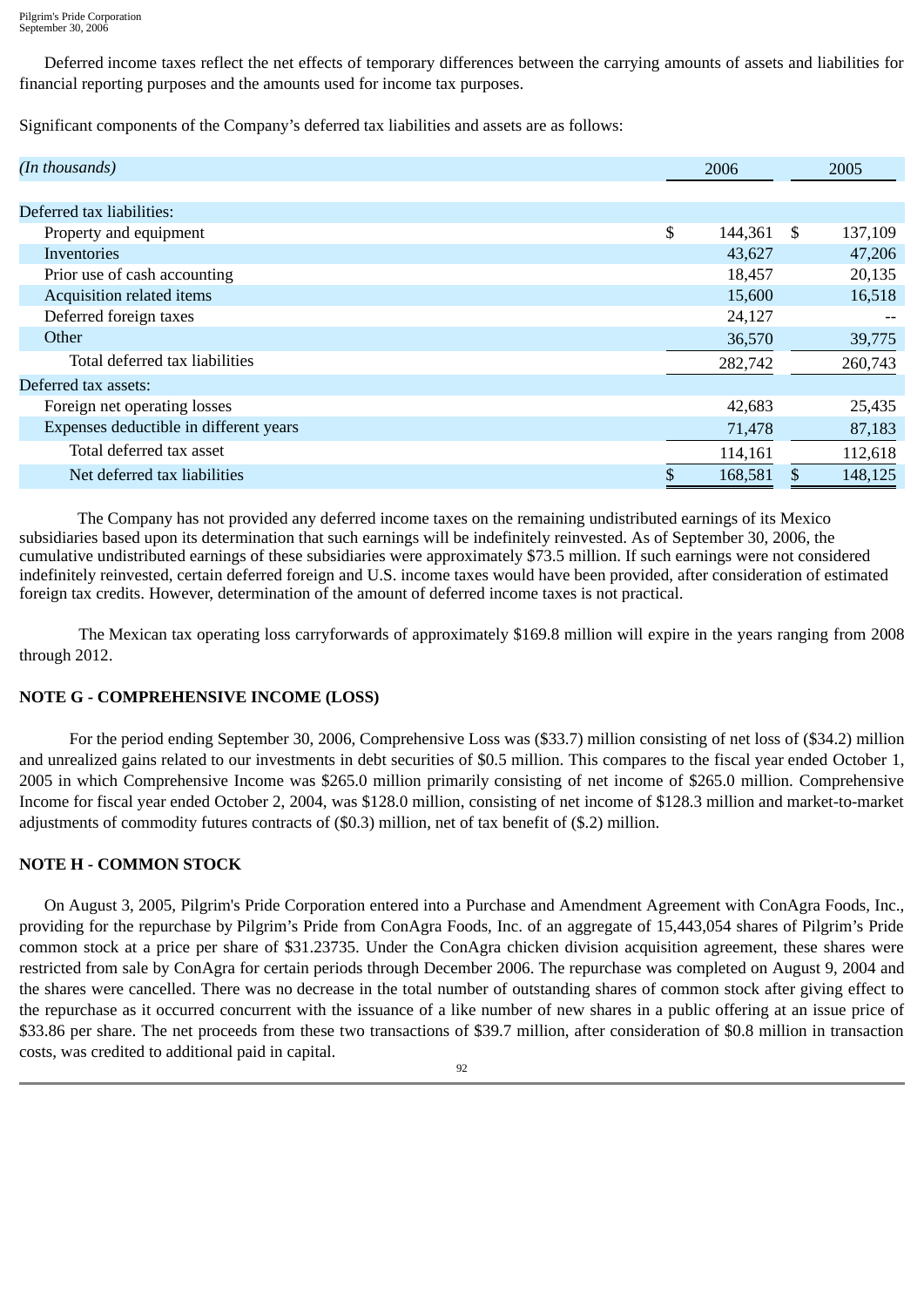Prior to November 23, 2003, the Company had two classes of authorized common stock, Class A common stock and Class B common stock. After the New York Stock Exchange closed on November 21, 2003, each share of Class A common stock and each share of Class B common stock was reclassified into one share of new common stock. The new common stock is our only class of authorized common stock. The new common stock is listed on the New York Stock Exchange under the symbol "PPC" and registered under the Securities Exchange Act of 1934.

Following the reclassification, our certificate of incorporation contains no provisions for Class A common stock or Class B common stock. In connection with the elimination of the dual class capital structure, our certificate of incorporation now authorizes 160 million shares of common stock instead of 100 million shares of Class A common stock and 60 million shares of Class B common stock.

Except as to voting rights, the rights of the new common stock are substantially identical to the rights of the Class A common stock and Class B common stock. Each share of Class B common stock that was reclassified into our new common stock is entitled to cast twenty votes on all matters submitted to a vote of the stockholders until there is a change in the beneficial ownership of such share.

The reclassification had no significant effect on our Consolidated Financial Statements, as the combination of the Class A and Class B shares into a new class of common stock did not affect the overall shares of common stock outstanding. Prior year balances reflect this reclassification as if it had occurred as of the earliest period presented.

As of September 30, 2006, we estimate that approximately 26 million shares of our common stock carry 20 votes per share, of which 25.4 million shares are beneficially owned by our Chairman, Lonnie "Bo" Pilgrim, or certain related entities.

### **NOTE I - SAVINGS AND PENSION PLANS**

The Company maintains three retirement plans for eligible employees: (1) the Pilgrim's Pride Retirement Savings Plan (the "RS Plan"), a Section 401(k) Salary Deferral Plan; (2) the Pilgrim's Pride Retirement Plan for Union Employees, a defined benefit plan; and (3) the To-Rico's Employee Cash or Deferred Arrangement Profit Sharing Plan (the "To-Rico's Plan"), a Section 1165(e) Salary Deferral Plan. Additionally, the Company is required by the government of Mexico to make certain payments to terminated employees in Mexico.

The RS Plan is maintained for certain eligible U.S. employees. Under the RS Plan, eligible employees may voluntarily contribute a percentage of their compensation; there are various Company matching provisions. The defined benefit plan covers certain locations or work groups within the Company. The To-Rico's Plan is maintained for certain eligible Puerto Rico employees. Under the To-Rico's Plan, eligible employees may voluntarily contribute a percentage of their compensation; there are various Company matching provisions.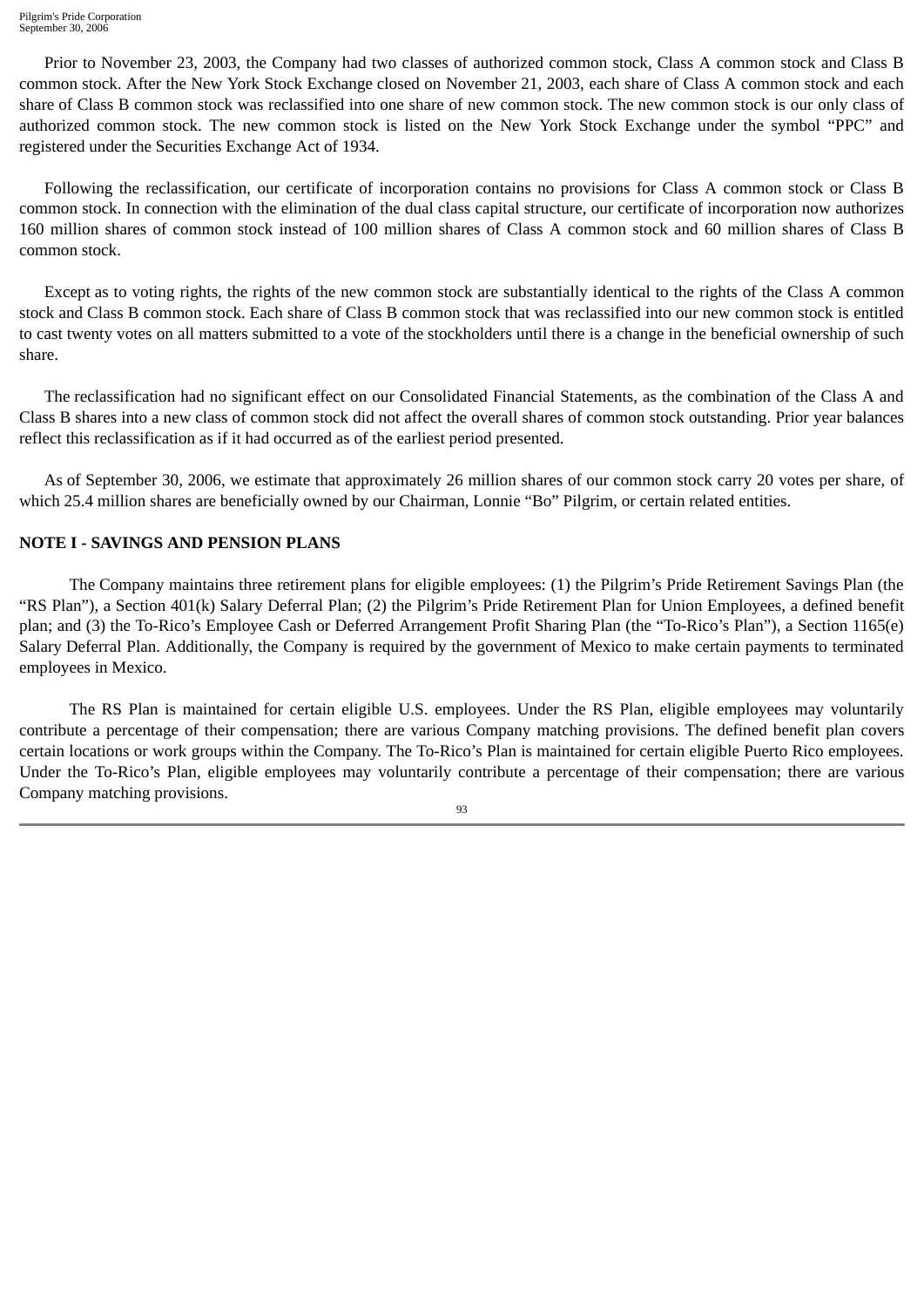The Company maintains three postretirement plans for eligible Mexico employees as required by Mexico law which cover primarily termination benefits. Separate disclosure of plan obligations is not considered material.

Under all of our plans, the Company's expenses were \$16.0 million, \$22.4 million and \$13.2 million in fiscal 2006, 2005 and 2004, respectively, including the correction of \$6.4 million, pretax, as described in Note A-"Business and Summary of Significant Accounting Policies - Accounting Adjustments and Reclassifications".

The Company uses a calendar year measurement date for its defined benefits plans, while its postretirement benefit plans use a fiscal year end of September 30, 2006. Certain disclosures are listed below; other disclosures are not material to the financial statements.

#### **Benefit obligations and funded status**

At September 30, 2006 and at October 1, 2005, U.S. pension obligations exceeded the accumulated benefit obligation as follows (in thousands):

|                                               | <b>Pension Benefits</b> |  |  |       |
|-----------------------------------------------|-------------------------|--|--|-------|
|                                               | 2006                    |  |  | 2005  |
| Comparison of obligations to plan assets      |                         |  |  |       |
| Projected benefit obligation                  | 9.882                   |  |  | 8.778 |
| Accumulated benefit obligation                | 9,310                   |  |  | 7,694 |
| Fair value of plan assets at measurement date | 6,252                   |  |  | 5,405 |

#### **Assumptions**

Key assumptions used are as follows:

|                                                      | <b>Pension Benefits</b> |       |
|------------------------------------------------------|-------------------------|-------|
|                                                      | 2006                    | 2005  |
| <b>Assumptions</b>                                   |                         |       |
| Discount rate to determine net periodic benefit cost | 5.25%                   | 5.50% |
| Discount rate to determine benefit obligations       | 5.75%                   | 5.25% |
| Rate of compensation increase                        | 3.00%                   | 3.00% |
| Expected return on plan assets                       | 7.75%                   | 7.75% |
| 94                                                   |                         |       |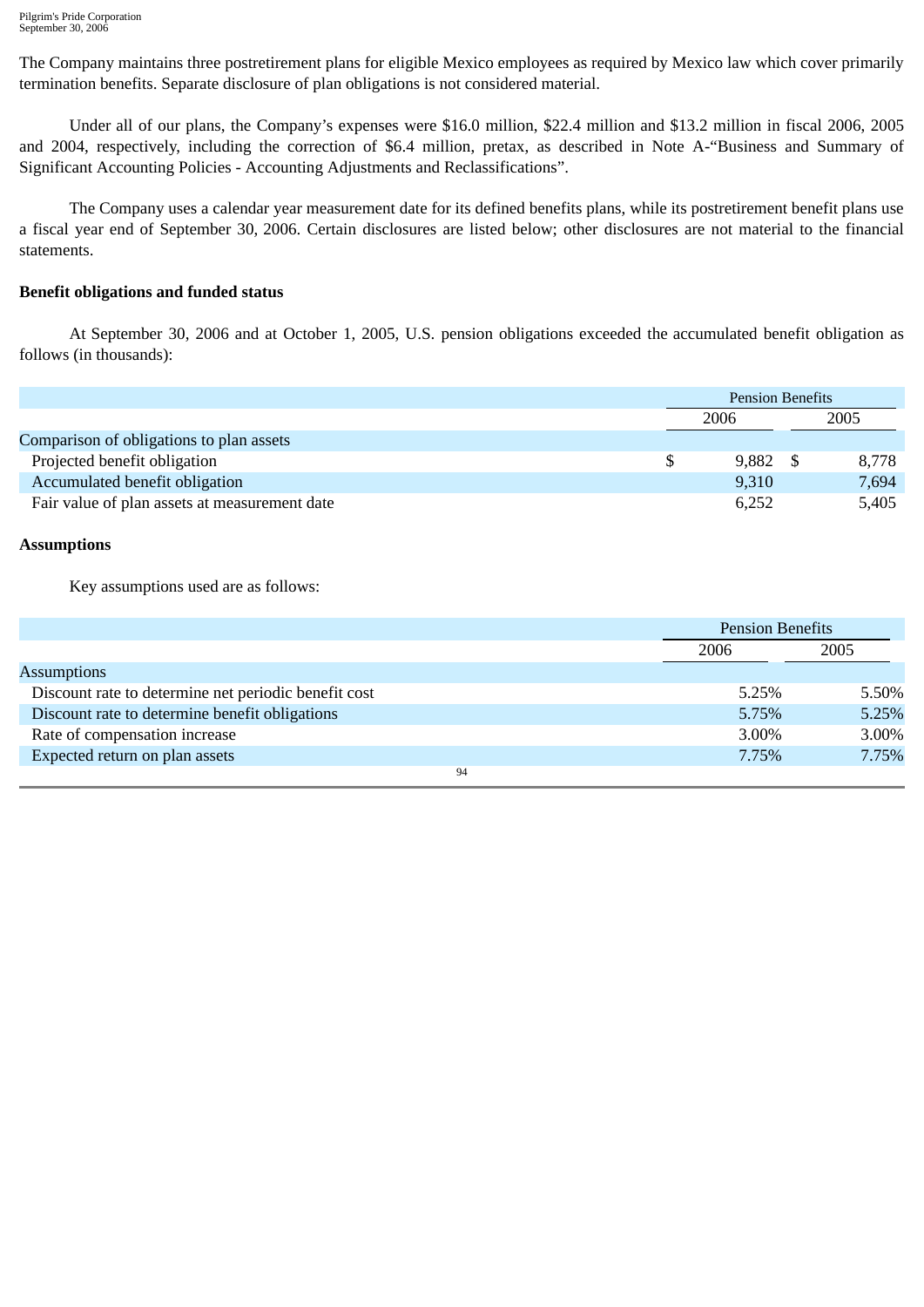#### **Plan Assets**

The fair value of plan assets for the Company's domestic union pension benefit plan was \$6.3 million and \$5.4 million as of September 30, 2006 and October 1, 2005 respectively. The following table shows asset allocations by category:

|                          | 2006 | 2005 |
|--------------------------|------|------|
| Plan assets by category  |      |      |
| <b>Equity securities</b> | 66%  | 63%  |
| Debt securities          | 34%  | 37%  |
| Total assets             | 100% | 100% |
|                          |      |      |

#### **NOTE J - RELATED PARTY TRANSACTIONS**

Lonnie "Bo" Pilgrim, the Chairman and, through certain related entities, the major stockholder of the Company (collectively, the "major stockholder") owns an egg laying and a chicken growing operation. In addition, at certain times during the year the major stockholder purchases from the Company live chickens and hens and certain feed inventories during the grow-out process and then contracts with the Company to resell the birds at maturity, determined on a market based formula price subject to a ceiling price calculated at his cost plus 2%. During the years ended September 30, 2006, October 1, 2005 and October 2, 2004, the formula resulted in a net operating profit to the major stockholder of \$4,500, \$1,017,000 and \$1,050,000, respectively on gross amounts paid by the Company to the major stockholder as described below under "Live chicken purchases and other payments to the major stockholder."

Transactions with the major stockholders or related entities are summarized as follows:

| (In thousands)                                                 | 2006  | 2005        | 2004   |
|----------------------------------------------------------------|-------|-------------|--------|
| Lease payments on commercial egg property                      | 750   | 750         | 750    |
| Chick, feed and other sales to major stockholder               | 747   | $51,258$ \$ | 53,481 |
| Live chicken purchases and other payments to major stockholder | 1,208 | 54,318 \$   | 54,180 |
| Loan guaranty fees                                             | 1,615 | 1.775       | 2.634  |
| Lease payments and operating expenses on airplane              | 492   | 536S        | 587    |

The Company leases a commercial egg property including all of the ongoing costs of the operation from the Company's major stockholder. The lease term runs for ten years with a monthly lease payment of \$62,500.

Much of the Company's debt obligations have been guaranteed by the Company's major stockholders. In consideration of such guarantees, the Company has paid such stockholders a quarterly fee equal to .25% of the average aggregate outstanding balance of such guaranteed debt. During fiscal 2006, we paid \$1.6 million to Pilgrim Interests, Ltd., an affiliate of Lonnie "Bo" Pilgrim.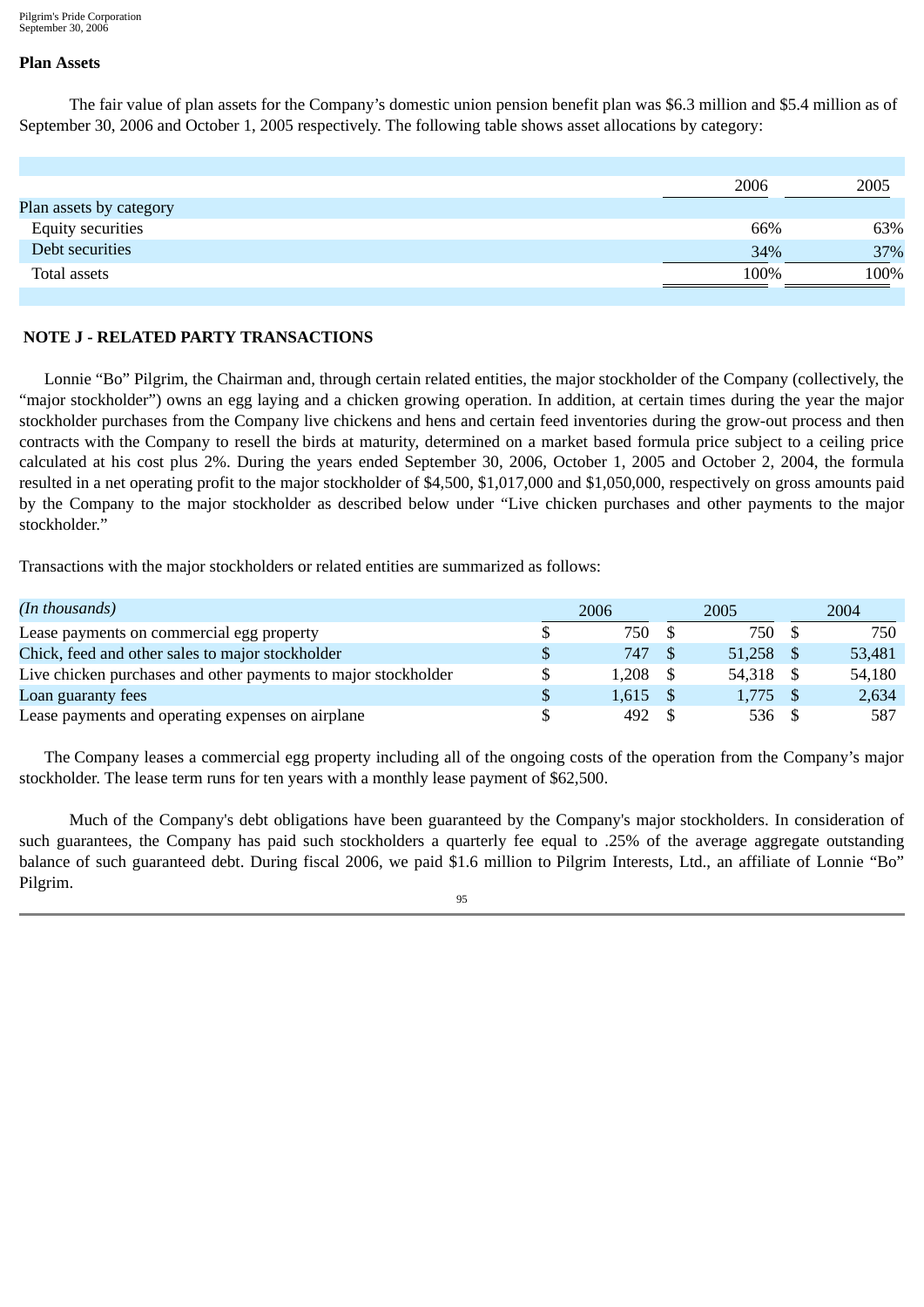The Company leases an airplane from its major stockholder under an operating lease agreement that is renewable annually. The terms of the lease agreement require monthly payments of \$33,000 plus operating expenses. Lease expense was \$396,000 for each of the years 2006, 2005 and 2004. Operating expenses were \$96,480, \$140,090 and \$190,560 in 2006, 2005 and 2004, respectively.

The Company maintains depository accounts with a financial institution in which the Company's major stockholder is also a major stockholder. Fees paid to this bank in 2006, 2005 and 2004 are insignificant, and as of September 30, 2006, the Company had bank balances at this financial institution of approximately \$1.7 million.

The major stockholder has deposited \$0.3 million with the Company as an advance on miscellaneous expenditures.

A son of the major stockholder sold commodity feed products and a limited amount of other services to the Company aggregating approximately \$0.4 million in fiscal 2006. He also leases an insignificant amount of land from the Company.

The Company has entered into chicken grower contracts involving farms owned by certain of its officers and directors, providing the placement of Company-owned flocks on their farms during the grow-out phase of production. These contracts are on terms substantially the same as contracts entered into by the Company with unaffiliated parties and can be terminated by either party upon completion of the grow-out of each flock. The aggregate amounts paid by the Company to these officers and directors under these grower contracts during each of the fiscal years 2006, 2005 and 2004 were less than \$1 million in total.

#### **NOTE K- COMMITMENTS and CONTINGENCIES**

The Consolidated Statements of Income (Loss) include rental expense for operating leases of approximately \$35.1 million, \$35.4 million and \$33.1 million in 2006, 2005 and 2004, respectively. The Company's future minimum lease commitments under non-cancelable operating leases are as follows: 2007 -- \$30.0 million; 2008 -- \$24.0 million; 2009 -- \$19.1 million; 2010 -- \$12.6 million; 2011 -- \$7.7 million and thereafter \$0.5 million.

At September 30, 2006, the Company had \$23.4 million in letters of credit outstanding relating to normal business transactions.

Among the claims presently pending against the Company are claims brought by current and former employees seeking compensation for the time spent donning and doffing work equipment. We are aware of an industry-wide investigation by the Wage and Hour Division of the U.S. Department of Labor to ascertain compliance with various wage and hour issues, including the compensation of employees for the time spent on such activities such as donning and doffing work equipment. Due, in part, to the government investigation and the recent U.S. Supreme Court decision in *IBP, Inc. v. Alvarez*, it is possible that we may be subject to additional employee claims. We intend to assert vigorous defenses to the litigation. Nonetheless, there can be no assurances that other similar claims may not be brought against the Company. Currently we do not expect these cases to have a material impact on our financial position or results of operations.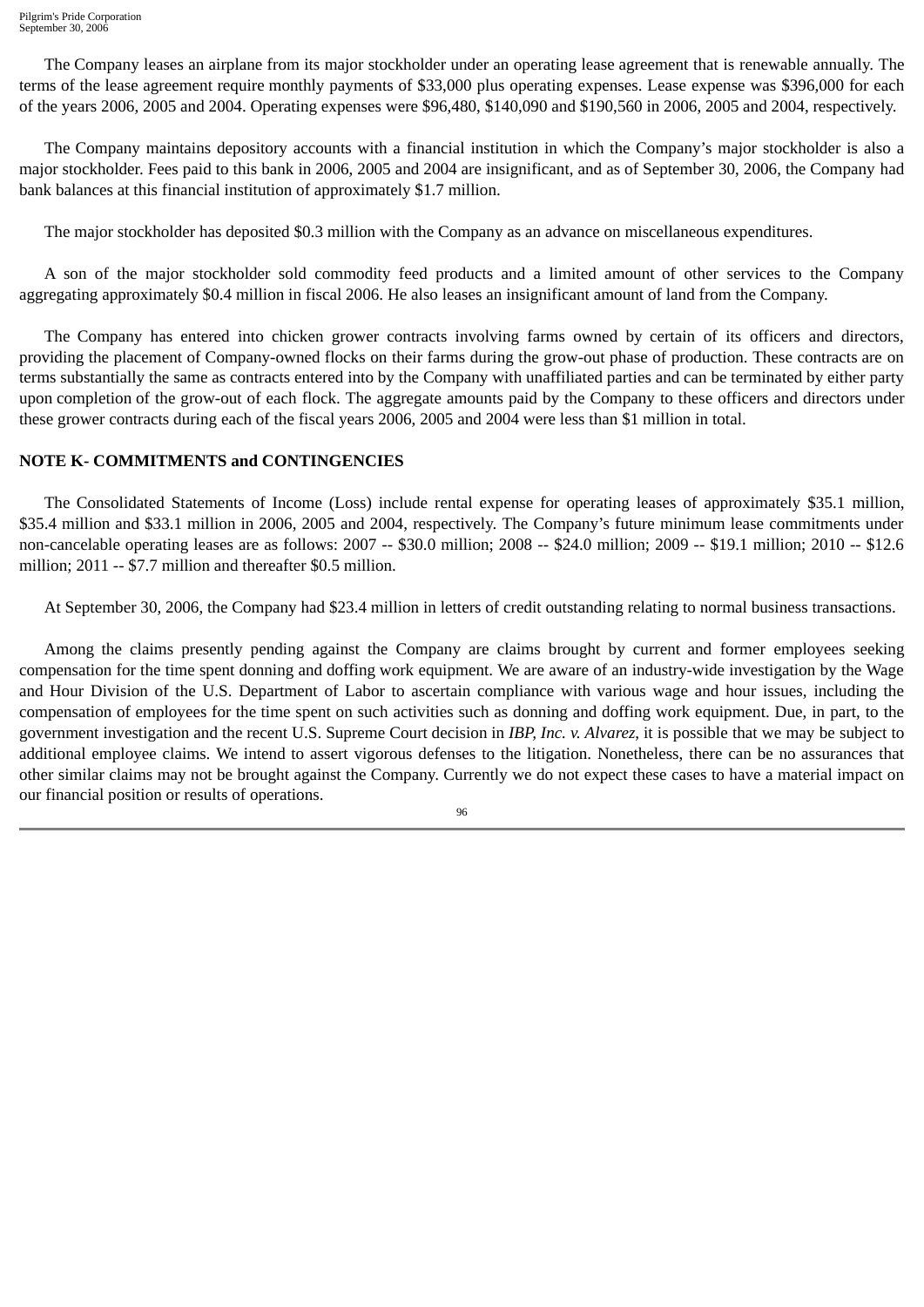On December 31, 2003, we were served with a purported class action complaint styled "Angela Goodwin, Gloria Willis, Johnny Gill, Greg Hamilton, Nathan Robinson, Eddie Gusby, Pat Curry, Persons Similarly Situated v. ConAgra Poultry Company and Pilgrim's Pride, Incorporated" in the United States District Court, Western District of Arkansas, El Dorado Division, alleging racial and age discrimination at one of the facilities we acquired from ConAgra. Two of the named plaintiffs, Greg Hamilton and Gloria Willis, were voluntarily dismissed from this action. We believe we have meritorious defenses to the class certification as well as the individual claims and we intend to vigorously oppose class certification and defend these claims. After considering our available resources, we do not expect these cases to have a material impact on our financial position or results of operations.

The Company is subject to various other legal proceedings and claims which arise in the ordinary course of its business. In the opinion of management, the amount of ultimate liability with respect to these actions will not materially affect the financial position or results of operations of the Company.

We are a party to many routine contracts in which we provide general indemnities in the normal course of business to third parties for various risks. Among other considerations, we have not recorded a liability for any of these indemnities as based upon the likelihood of payment; the fair value of such indemnities is immaterial.

The Company's loan agreements generally obligate the Company to reimburse the applicable lender for incremental increased costs due to a change in law that imposes (i) any reserve or special deposit requirement against assets of, deposits with or credit extended by such lender related to the loan, (ii) any tax, duty or other charge with respect to the loan (except standard income tax) or (iii) capital adequacy requirements. In addition, some of the Company's loan agreements contain a withholding tax provision that requires the Company to pay additional amounts to the applicable lender or other financing party, generally if withholding taxes are imposed on such lender or other financing party as a result of a change in the applicable tax law. These increased cost and withholding tax provisions continue for the entire term of the applicable transaction, and there is no limitation on the maximum additional amounts the Company could be obligated to pay under such provisions. Any failure to pay amounts due under such provisions generally would trigger an event of default, and, in a secured financing transaction, would entitle the lender to foreclose upon the collateral to realize the amount due.

The Company also maintains operating leases for various types of equipment, some of which contain residual value guarantees for the market value of assets at the end of the term of the lease. The terms of the lease maturities range from one to seven years. The maximum potential amount of the residual value guarantees is estimated to be approximately \$17.4 million; however, the actual amount would be offset by any recoverable amount based on the fair market value of the underlying leased assets. No liability has been recorded related to this contingency as the likelihood of payments under these guarantees is not considered to be probable and the fair value of such guarantees is immaterial. The Company historically has not experienced significant payments under similar residual guarantees.

#### **NOTE L - BUSINESS SEGMENTS**

We operate in three reportable business segments as (1) a producer and seller of chicken products, (2) a producer and seller of turkey products and (3) a seller of other products. In previous years, our presented segments included chicken and other and turkey. After fully integrating the fiscal 2004 acquisition into our operations during fiscal 2004 and early fiscal 2005, we changed our segment presentation to separate our non-chicken and non-turkey operations into a separate category consistent with management's evaluation of operating results and decisions with respect to the allocation of resources.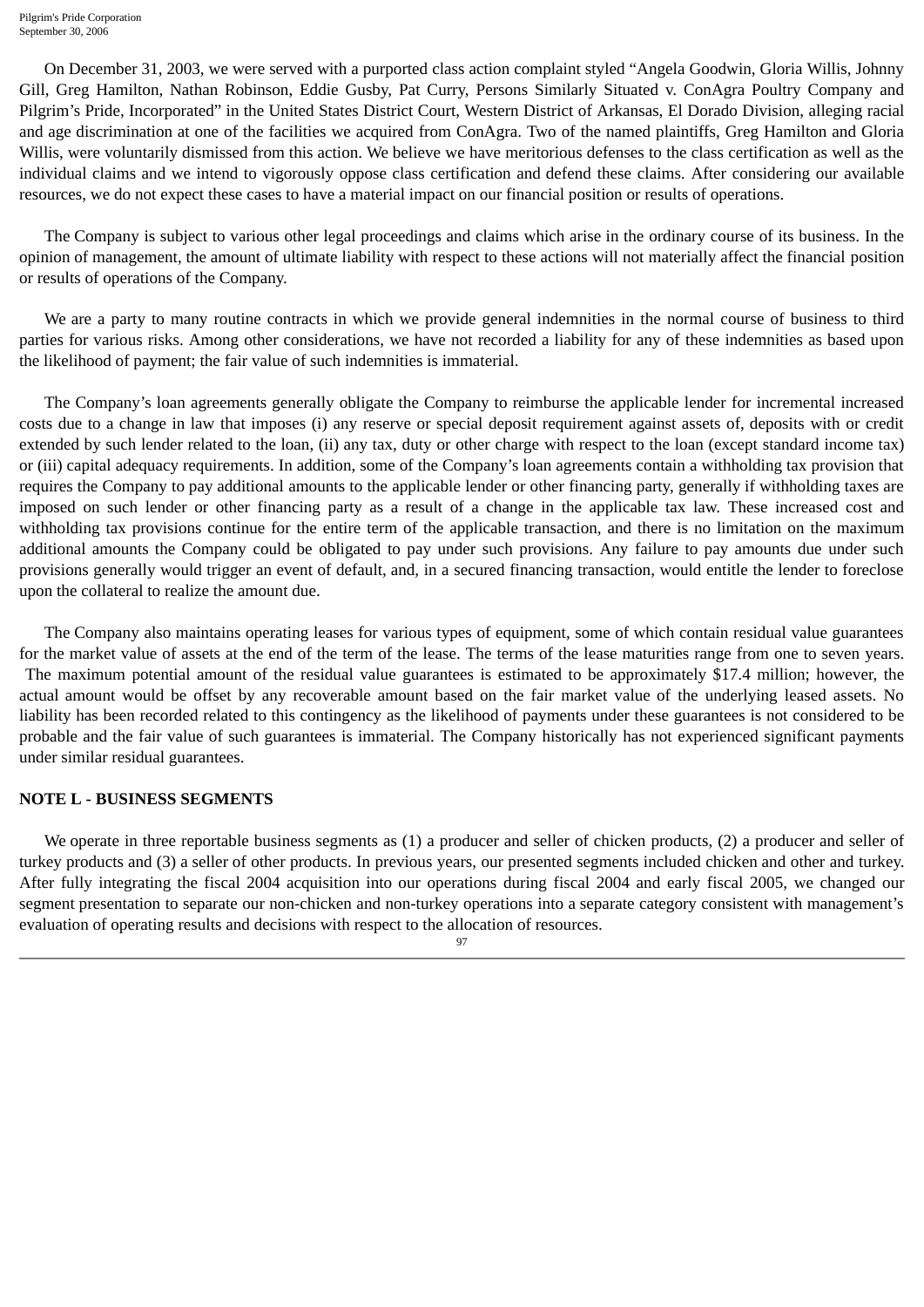Our chicken segment includes sales of chicken products we produce and purchase for resale in the U.S., including Puerto Rico, and Mexico. Our chicken segment conducts separate operations in the U.S. and Puerto Rico and in Mexico and is reported as two separate geographical areas. Substantially all of the assets and operations of the fiscal 2004 acquisition are included in our U.S. chicken segment since the date of acquisition.

Our turkey segment includes sales of turkey products we produce and purchase for resale in our turkey and distribution operations, operating in the U.S.

Our other products segment includes distribution of non-poultry products that are purchased from third parties and sold to independent grocers and quick service restaurants. Also included in this category are sales of table eggs, feed, protein products and other items, some of which are produced by the Company.

Inter-area sales and inter-segment sales, which are not material, are accounted for at prices comparable to normal trade customer sales. Corporate expenses are allocated to Mexico based upon various apportionment methods for specific expenditures incurred related thereto with the remaining amounts allocated to the U.S. portions of the segments based on number of employees.

Assets associated with our corporate functions, included cash and cash equivalents and investments in available for sale securities are included in our chicken segment.

Selling, general and administrative expenses related to our distribution centers are allocated based on the proportion of net sales to the particular segment to which the product sales relate.

Depreciation and amortization, total assets and capital expenditures of our distribution centers are included in chicken based on the primary focus of the centers.

Non-recurring recoveries, which represent settlements for vitamin and methionine litigation covering several periods as well as federal compensation for avian influenza, have not been allocated to any segment because the proper allocation cannot be readily determined.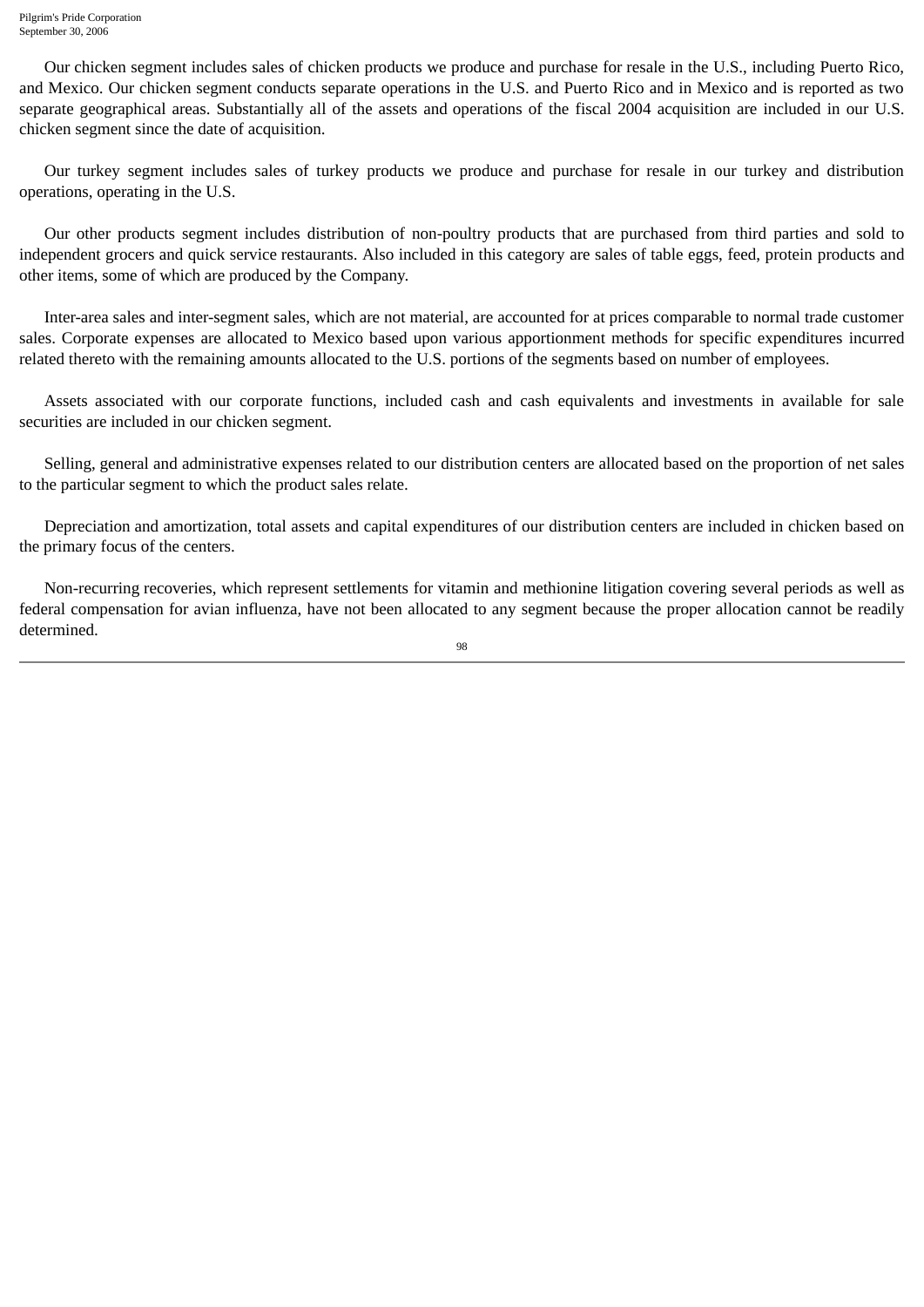The following table presents certain information regarding our segments:

|                                   |                          | <b>Fiscal Year Ended</b>  |                           |  |
|-----------------------------------|--------------------------|---------------------------|---------------------------|--|
|                                   | September 30, 2006       | <b>October 1, 2005</b>    | October 2, 2004(a)        |  |
|                                   |                          | (In thousands)            |                           |  |
| <b>Net Sales to Customers:</b>    |                          |                           |                           |  |
| Chicken:                          |                          |                           |                           |  |
| <b>United States</b>              | \$<br>4,098,403          | \$<br>4,411,269           | \$<br>4,091,706           |  |
| Mexico                            | 418,745                  | 403,353                   | 362,442                   |  |
| Sub-total                         | 4,517,148                | 4,814,622                 | 4,454,148                 |  |
| <b>Turkey</b>                     | 130,901                  | 204,838                   | 286,252                   |  |
| Other Products:                   |                          |                           |                           |  |
| <b>United States</b>              | 570,510                  | 626,056                   | 600,091                   |  |
| Mexico                            | 17,006                   | 20,759                    | 23,232                    |  |
| Sub-total                         | 587,516                  | 646,815                   | 623,323                   |  |
| Total                             | 5,235,565                | 5,666,275                 | 5,363,723                 |  |
| <b>Operating Income (Loss):</b>   |                          |                           |                           |  |
| Chicken:                          |                          |                           |                           |  |
| <b>United States</b>              | $\$$<br>28,619           | $\mathfrak{S}$<br>405,662 | $\mathbb{S}$<br>329,694   |  |
| Mexico                            | (17,960)                 | 39,809                    | (7,619)                   |  |
| Sub-total                         | 10,659                   | 445,471                   | 322,075                   |  |
| Turkey <sup>(b)</sup>             | (15, 511)                | (22, 539)                 | (96, 839)                 |  |
| <b>Other Products:</b>            |                          |                           |                           |  |
| <b>United States</b>              | 6,216                    | 8,250                     | 35,969                    |  |
| Mexico                            | 1,638                    | 4,630                     | 4,033                     |  |
| Sub-total                         | 7,854                    | 12,880                    | 40,002                    |  |
| Non-recurring recoveries          |                          |                           | 76                        |  |
| Total                             | $\overline{\phantom{a}}$ |                           |                           |  |
|                                   | 3,002<br>\$              | 435,812<br>\$             | 265,314<br>\$             |  |
| Depreciation and Amortization:(c) |                          |                           |                           |  |
| Chicken:                          |                          |                           |                           |  |
| <b>United States</b>              | \$<br>109,346            | $\mathbb{S}$<br>114,131   | $\mathfrak{S}$<br>89,767  |  |
| Mexico                            | 11,305                   | 12,085                    | 12,217                    |  |
| Sub-total                         | 120,651                  | 126,216                   | 101,984                   |  |
| Turkey                            | 6,593                    | 3,343                     | 6,887                     |  |
| her Products:                     |                          |                           |                           |  |
| <b>United States</b>              | 7,743                    | 5,196                     | 4,773                     |  |
| Mexico                            | 146                      | 189                       | 144                       |  |
| Sub-total                         | 7,889                    | 5,385                     | 4,917                     |  |
| Total                             | 135,133<br>\$            | \$<br>134,944             | 113,788<br>\$             |  |
| <b>Total Assets:</b>              |                          |                           |                           |  |
| Chicken:                          |                          |                           |                           |  |
| <b>United States</b>              | \$<br>1,897,763          | \$<br>2,059,579           | \$<br>1,830,051           |  |
| Mexico                            | 361,887                  | 287,414                   | 212,492                   |  |
| Sub-total                         | 2,259,650                | 2,346,993                 | 2,042,543                 |  |
| Turkey                            | 76,908                   | 77,319                    | 122,163                   |  |
| Other Products:                   |                          |                           |                           |  |
| <b>United States</b>              | 88,650                   | 85,581                    | 78,754                    |  |
| Mexico                            | 1,660                    | 2,010                     | 2,529                     |  |
| Sub-total                         | 90,310                   | 87,591                    | 81,283                    |  |
| Total                             | \$<br>2,426,868          | \$<br>2,511,903           | $\mathbb{S}$<br>2,245,989 |  |
|                                   |                          |                           |                           |  |
| <b>Capital Expenditures:</b>      |                          |                           |                           |  |
| Chicken:                          |                          |                           |                           |  |
| <b>United States</b><br>Mexico    | $\mathbb{S}$<br>133,106  | $\mathbb{S}$<br>102,470   | $\mathfrak{s}$<br>54,433  |  |
|                                   | 6,536                    | 4,924                     | 8,640                     |  |
| Sub-total                         | 139,642                  | 107,394                   | 63,073                    |  |
| Turkey                            | 257                      | 3,604                     | 8,151                     |  |
| <b>Other Products:</b>            |                          |                           |                           |  |
| <b>United States</b>              | 3,567                    | 5,448                     | 8,395                     |  |
| Mexico                            | 416                      | 142                       | 23                        |  |
| Sub-total                         | 3,983                    | 5,590                     | 8,418                     |  |
| Total                             | 143,882<br>\$            | $\mathbb{S}$<br>116,588   | $\mathbb{S}$<br>79,642    |  |
|                                   | 99                       |                           |                           |  |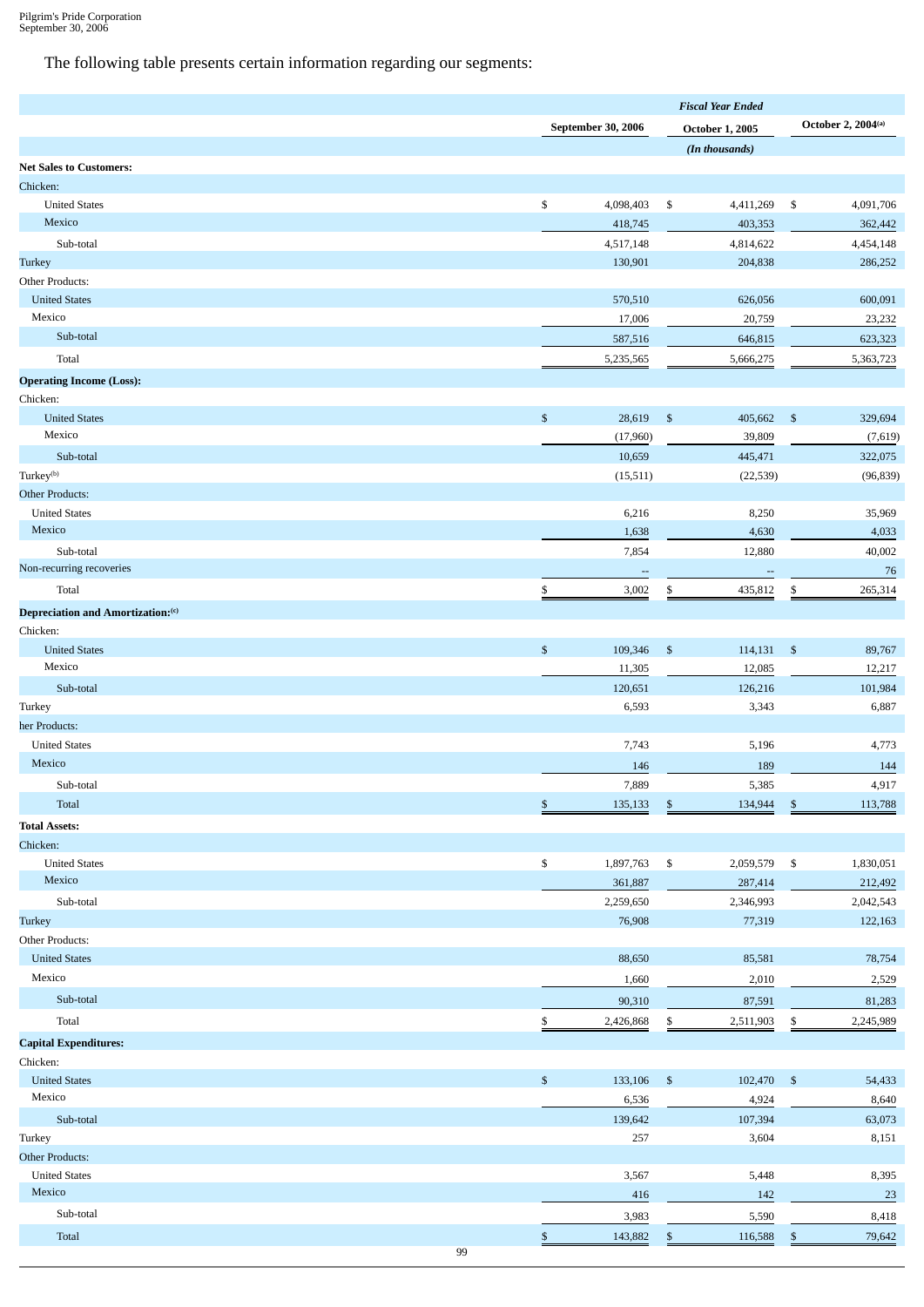- (a) The Company acquired the ConAgra chicken division on November 23, 2003 for \$635.2 million. The acquisition has been accounted for as a purchase and the results of operations for this acquisition have been included in our consolidated results of operations since the acquisition date.
- (b) Included in fiscal 2004 are restructuring charges totaling \$72.1 million offset somewhat by the non-recurring recovery of \$23.8 million representing the gain recognized on the insurance proceeds received in connection with the October 2002 recall. In addition, the Company estimates its losses related to the October 2002 recall (excluding the insurance recovery described above) negatively affected gross profit and operating income by \$20.0 million in fiscal 2004 and \$65.0 million in fiscal 2003.
- (c) Includes amortization of capitalized financing costs of approximately \$2.3 million, \$2.0 million and \$1.5 million in fiscal years 2005, 2004 and 2003, respectively.

The Company had one customer that represented 10% or more of net sales in fiscal year 2005 and none in fiscal years 2004 and 2003.

As of each of the three years ended September 30, 2006, 2005 and 2004, Mexico has net long lived assets of \$116.9 million, \$122.1 million and \$129.8 million, respectively.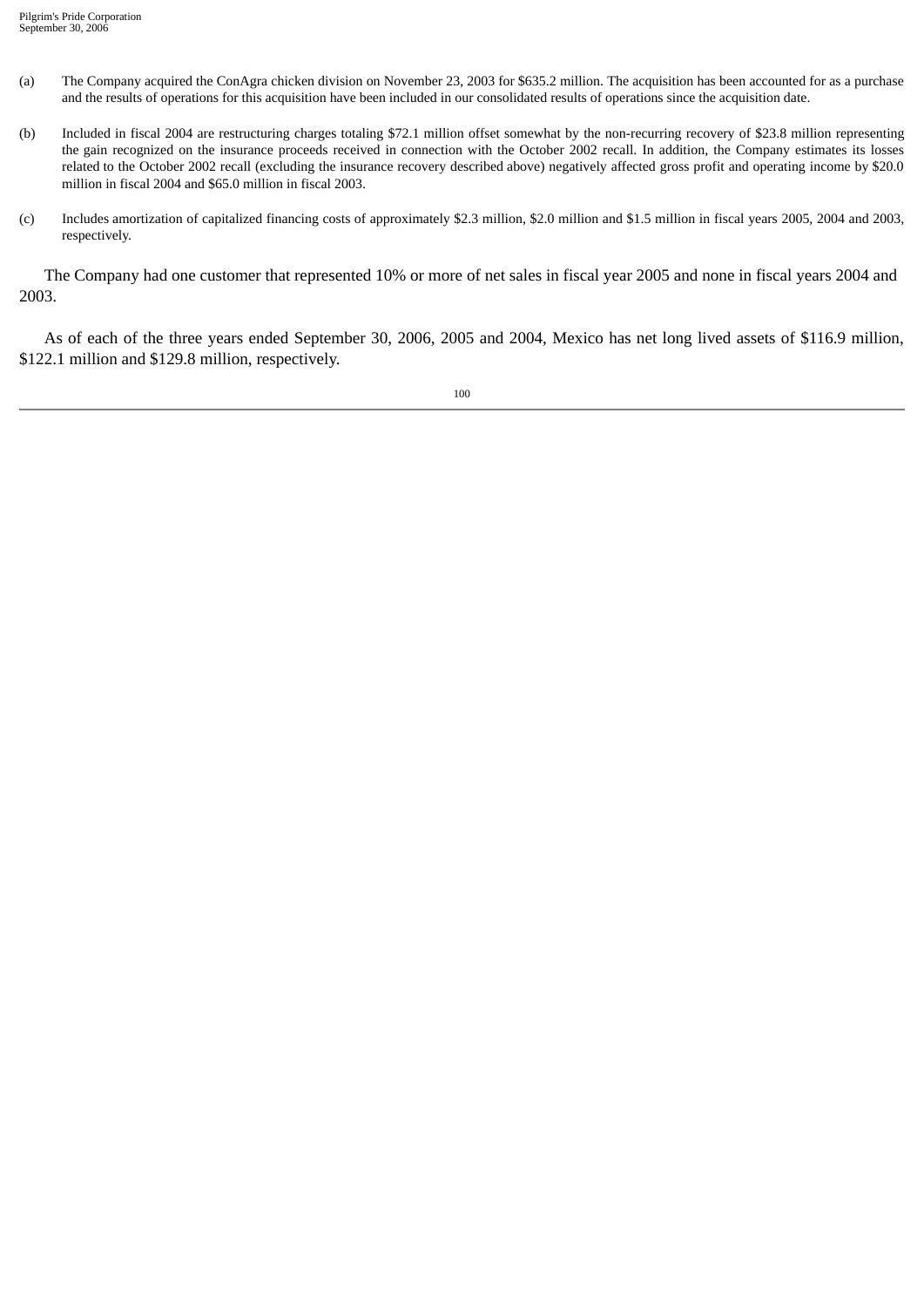### **NOTE M - QUARTERLY RESULTS (UNAUDITED)**

| (In thousands, except per share data) | Year ended September 30, 2006 |                        |             |                        |             |  |
|---------------------------------------|-------------------------------|------------------------|-------------|------------------------|-------------|--|
|                                       | First                         | Second                 | Third       | Fourth                 | Fiscal      |  |
|                                       | Quarter                       | Quarter                | Quarter     | Quarter <sup>(a)</sup> | Year        |  |
|                                       |                               |                        |             |                        |             |  |
| Net sales                             | \$1,343,812                   | \$1,265,709            | \$1,287,646 | \$1,338,398            | \$5,235,565 |  |
| Gross profit                          | 118,400                       | 37,201                 | 42,696      | 99,303                 | 297,600     |  |
| Operating income (loss)               | 46,198                        | (37, 936)              | (26,737)    | 21,477                 | 3,002       |  |
| Net income (loss)                     | 25,678                        | (31, 954)              | (20, 473)   | (7, 483)               | (34, 232)   |  |
| Per Share:                            |                               |                        |             |                        |             |  |
| Net income (loss)                     | 0.39                          | (0.48)                 | (0.31)      | (0.11)                 | (0.51)      |  |
| Cash dividends                        | 1.0225                        | 0.0225                 | 0.0225      | 0.0225                 | 1.090       |  |
|                                       |                               |                        |             |                        |             |  |
| (In thousands, except per share data) | Year ended October 1, 2005    |                        |             |                        |             |  |
|                                       | First                         | Second                 | Third       | Fourth                 | Fiscal      |  |
|                                       | Quarter                       | Quarter <sup>(b)</sup> | Quarter     | Quarter                | Year        |  |
|                                       |                               |                        |             |                        |             |  |
| Net sales                             | \$1,368,247                   | \$1,375,321            | \$1,440,039 | \$1,482,668            | \$5,666,275 |  |
| Gross profit                          | 161,118                       | 164,055                | 219,221     | 200,805                | 745,199     |  |
| Operating income                      | 91,015                        | 88,955                 | 135,993     | 119.849                | 435,812     |  |
| Net income                            | 48,509                        | 56,389                 | 85,353      | 74,728                 | 264,979     |  |
| Per Share:                            |                               |                        |             |                        |             |  |
| Net income                            | 0.73                          | 0.85                   | 1.28        | 1.12                   | 3.98        |  |
| Cash dividends                        | 0.015                         | 0.015                  | 0.015       | 0.015                  | 0.06        |  |

(a) Included in gross profit in the fourth quarter of fiscal 2006 are charges for accounting adjustments of \$6.4 million, pretax, related to certain benefit plans. Included in net income in the fourth quarter of fiscal 2006 is a \$25.8 million tax provision for the American Jobs Creation Act of 2004 and a \$10.6 million tax benefit for a change in estimate of contingency reserves as described in Note A-"Business and Summary of Significant Accounting Policies - Income Taxes".

(b) Included in net income in the second quarter of fiscal 2005 is a \$7.5 million after tax gain from a litigation settlement.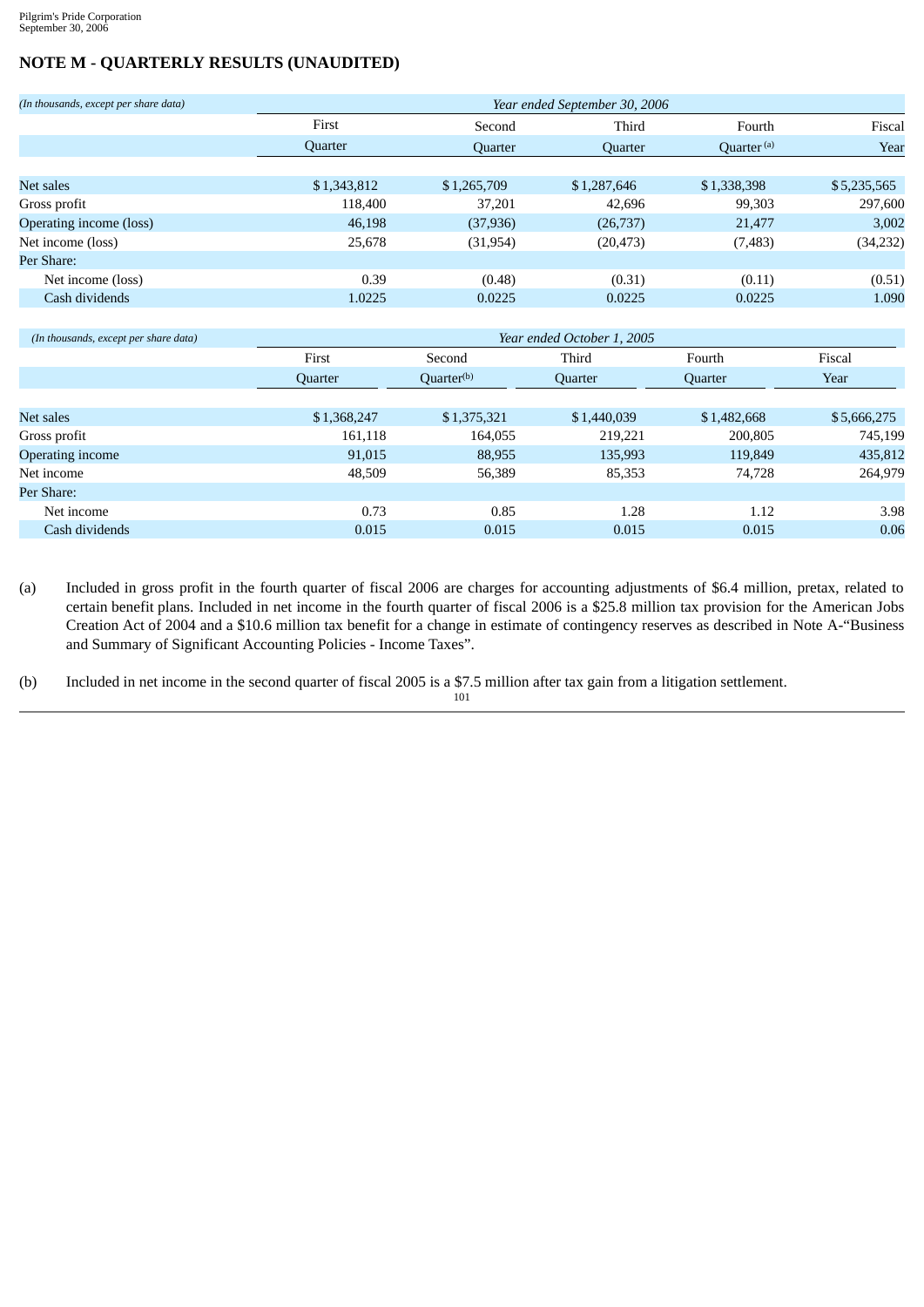## **PILGRIM'S PRIDE CORPORATION**

# **SCHEDULE II-VALUATION AND QUALIFYING ACCOUNTS**

| Col. A                                                                                                    | Col. B            | Col. C           |                         | Col. D                  | Col. E            |
|-----------------------------------------------------------------------------------------------------------|-------------------|------------------|-------------------------|-------------------------|-------------------|
|                                                                                                           |                   | <b>ADDITIONS</b> |                         |                         |                   |
|                                                                                                           |                   |                  | Charged to              |                         |                   |
|                                                                                                           | <b>Balance</b> at | Charged to       | Other                   |                         | <b>Balance</b> at |
| <b>DESCRIPTION</b>                                                                                        | <b>Beginning</b>  | Costs            | Accounts-               | <b>Deductions</b>       | end               |
|                                                                                                           | of Period         | and Expenses     | Describe <sup>(1)</sup> | Describe <sup>(2)</sup> | of Period         |
| Year ended September 30,                                                                                  |                   |                  |                         |                         |                   |
| 2006:                                                                                                     |                   |                  |                         |                         |                   |
| Reserves and allowances                                                                                   |                   |                  |                         |                         |                   |
| deducted                                                                                                  |                   |                  |                         |                         |                   |
| from asset accounts:                                                                                      |                   |                  |                         |                         |                   |
| Allowance for doubtful                                                                                    |                   |                  |                         |                         |                   |
| accounts                                                                                                  | \$4,663,155       | \$(100, 676)     | $\sqrt{3}$              | \$2,478,070             | \$2,084,409       |
| Year ended October 1, 2005:                                                                               |                   |                  |                         |                         |                   |
| Reserves and allowances                                                                                   |                   |                  |                         |                         |                   |
| deducted                                                                                                  |                   |                  |                         |                         |                   |
| from asset accounts:                                                                                      |                   |                  |                         |                         |                   |
| Allowance for doubtful                                                                                    |                   |                  |                         |                         |                   |
| accounts                                                                                                  | \$4,244,644       | \$767,923        | \$                      | \$ 349,412              | \$4,663,155       |
| Year ended October 2, 2004:                                                                               |                   |                  |                         |                         |                   |
| Reserves and allowances                                                                                   |                   |                  |                         |                         |                   |
| deducted                                                                                                  |                   |                  |                         |                         |                   |
| from asset accounts:                                                                                      |                   |                  |                         |                         |                   |
| Allowance for doubtful                                                                                    |                   |                  |                         |                         |                   |
| accounts                                                                                                  | \$1,184,199       | \$1,124,878      | \$5,228,623             | \$3,293,056             | \$4,244,644       |
|                                                                                                           |                   |                  |                         |                         |                   |
| (1) Balance of allowance for doubtful accounts established for accounts receivable acquired from ConAgra. |                   |                  |                         |                         |                   |
| (2) Uncollectible accounts written off, net of recoveries.                                                |                   |                  |                         |                         |                   |
|                                                                                                           |                   |                  |                         |                         |                   |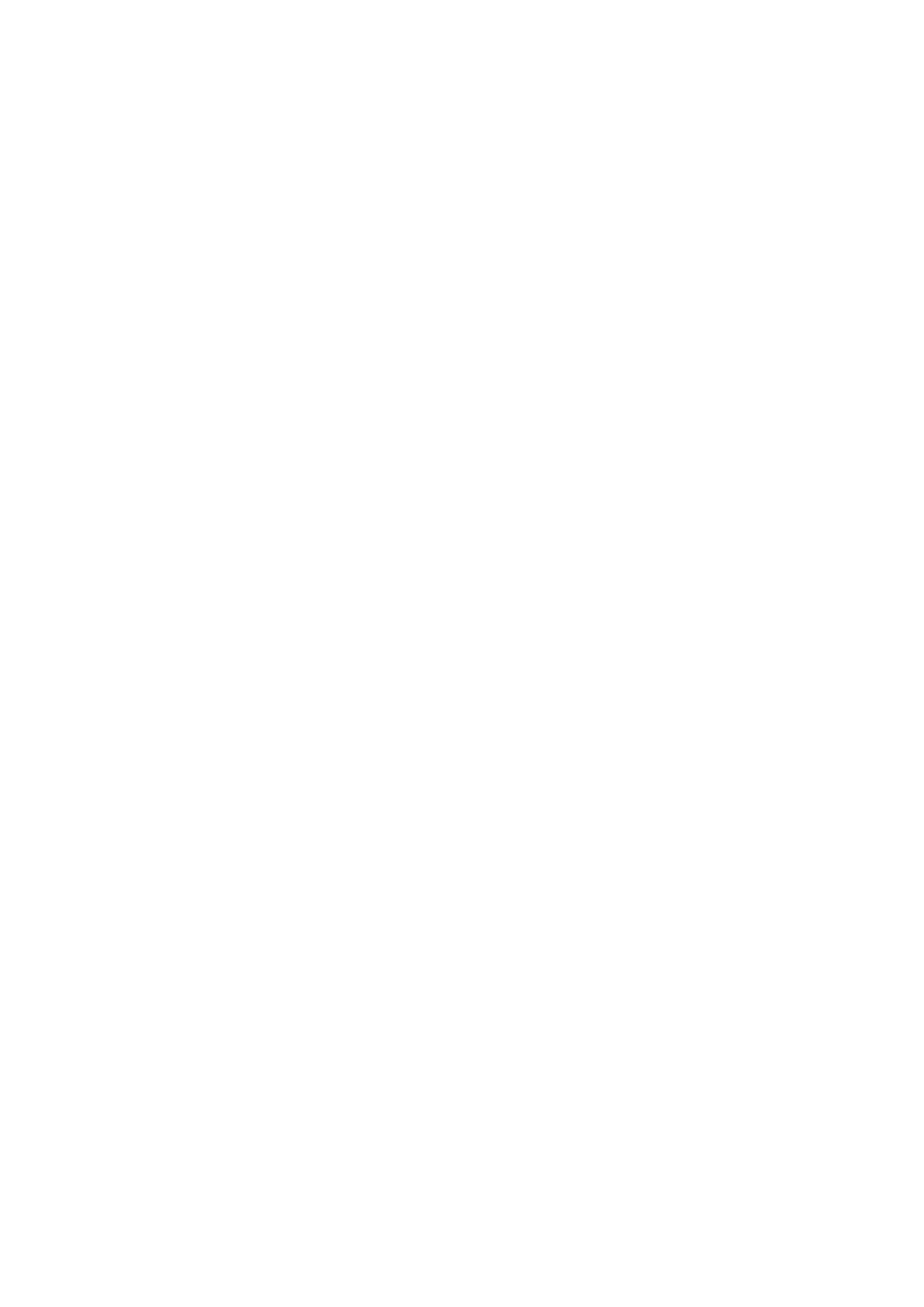Harris N.A. Chicago, Illinois

SunTrust Bank Atlanta, Georgia

U.S. Bank National Association Denver, Colorado

Wells Fargo Bank National Association Austin, Texas

ING Capital LLC New York, New York

Regions Bank Birmingham, Alabama

Credit Suisse First Boston New York, New York

CoBank, ACB Denver, Colorado

Ladies and Gentlemen:

Please refer to the Third Amended and Restated Secured Credit Agreement dated April 7, 2004 (as amended, the "Credit Agreement") by and among Pilgrim's Pride Corporation (the "Company"), Harris N.A. in its capacity as agent ("Agent") and in its individual capacity, and the other lenders party thereto ("Banks"), under which the Banks made a revolving credit facility available to the Company. All capitalized terms used herein without definition shall have the same meaning as set forth in the Credit Agreement.

As discussed, the Company proposes to acquire Gold Kist, Inc. (the "Target") as contemplated in this letter (the "Acquisition Transaction"). The Company currently contemplates that the Acquisition Transaction may be effected by a merger or other consolidation of the Target with or into Company, a merger or other consolidation of one of Company's subsidiaries with or into Target or by means of a friendly or hostile tender offer pursuant to which Company directly or indirectly acquires a majority of the outstanding capital stock of the Target followed by a merger or consolidation. The consideration therefore may be cash or a combination of cash and stock.

The Company intends to finance the cash portion of the purchase price for the Target, in whole or in part, through the incurrence of borrowed money. Such financing may be consummated through an amendment to and the increase of the commitments or borrowings under existing credit facilities of the Company, the issuance or assumption of other senior or subordinated indebtedness or otherwise, which financing may be unsecured and/or secured by the assets of the Company (other than the Collateral) and the Target (the "Acquisition Financing").

In order to permit the Company to consummate the Acquisition Transaction, the Acquisition Financing and the transactions contemplated thereby, the Company is requesting the Agent and the Banks to consent to the matters described below. Subject to the terms and provisions of this letter, the Agent and the Banks hereby:

- (a) Consent to the consummation of the Acquisition Transaction and waive any Potential Default or Event of Default under Sections 7.6, 7.7, 7.17 and 7.27 of the Credit Agreement as a result therefrom;
- (b) Consent to the Acquisition Financing in a principal amount of up to \$1.315 billion and any liens, pledges, mortgages and security interests granted on the assets of the Company and the Target (other than the Collateral) to secure such Acquisition Financing, which shall be in addition to any other indebtedness, liens, pledges, mortgages and security interests permitted by Sections 7.15 and 7.16 of the Credit Agreement, and waive any Potential Default or Event of Default under Sections 7.15 and 7.16 of the Credit Agreement as a result therefrom;
- (c) Consent to the indebtedness and liabilities evidenced or payable in respect of the financing of the Senior Notes and Subordinated Capital Certificates of Target (or its successor) in the aggregate principal amount of up to \$165 million, which shall be in addition to any other indebtedness permitted by Section 7.16 of the Credit Agreement, and waive any Potential Default or Event of Default under Section 7.16 of the Credit Agreement as a result therefrom; and
- (d) Waive any Potential Default or Event of Default under Sections 7.9 and 7.11 of the Credit Agreement from and after the closing of the Acquisition Transaction in which the Company has acquired at least a majority of the outstanding capital stock of the Target through and including March 31, 2007. In the event the Company has acquired at least a majority of the outstanding capital stock of the Target, then on or before March 31, 2007, Agent, the Banks and the Company agree, in good faith, to amend Sections 7.9 and 7.11 in order to take into account and give effect to the consummation of the Acquisition Transaction.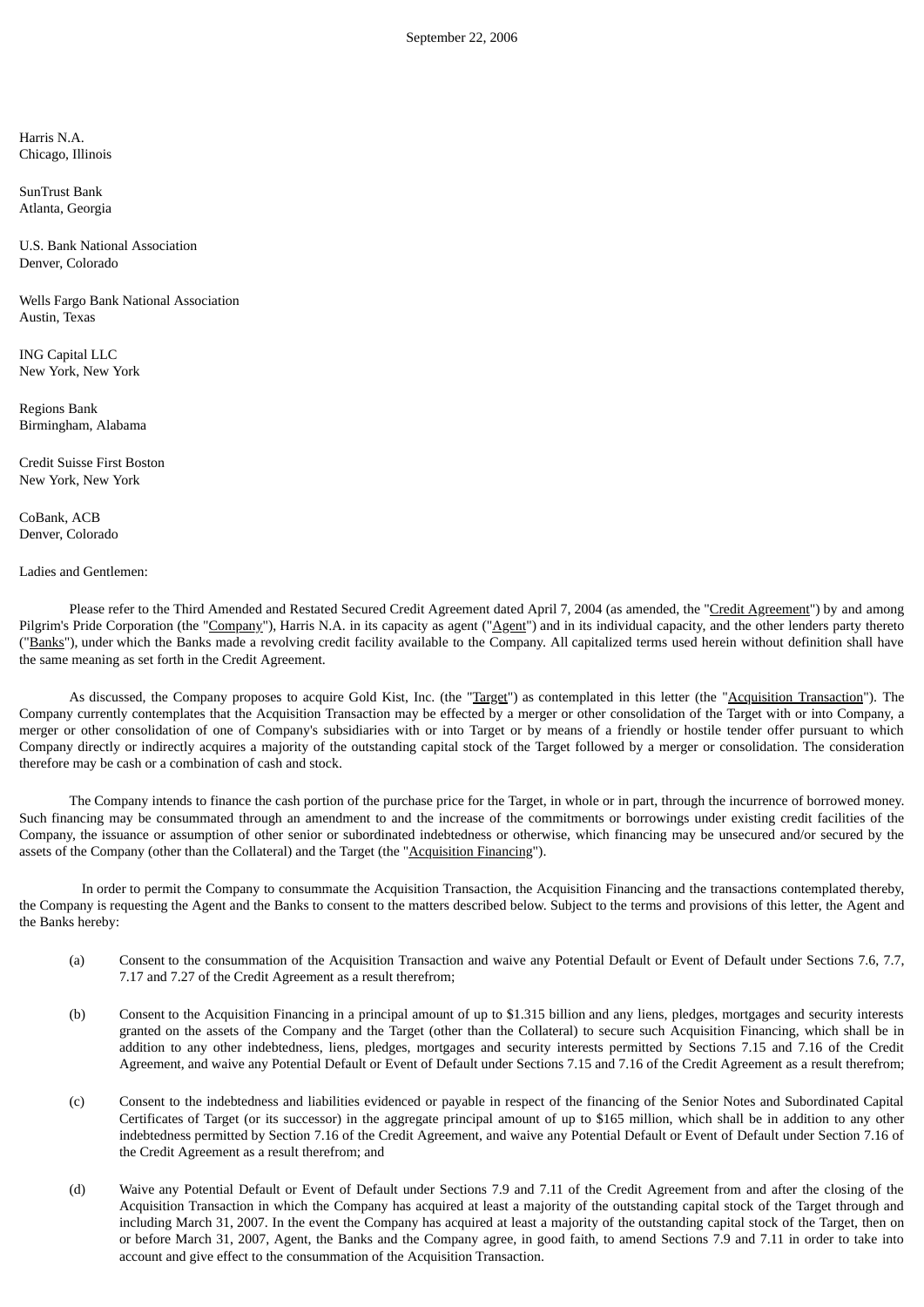In addition, the Company may following the consummation of the Acquisition Transaction provide to the Agent such updates of the Exhibits and Schedules to the Credit Agreement and such amendments to the representations, warranties, covenants other than financial covenants (including dollar limitations and thresholds) and increases in dollar cross-default thresholds reasonably acceptable to the Required Banks, in each case to take into account the effect of the Acquisition Transaction. A default or event of default with respect to any representation, warranty or covenant in the Credit Agreement will not arise with respect to any matter pertaining to the Target existing on the date of the consummation of the Acquisition Transaction if such matter was not a default or event of default with respect to any representation, warranty or covenant of Target under Target's credit facility pursuant to the Target's credit agreement dated December 16, 2005 and any amendments thereto.

This consent may be executed in one or more counterparts, each of which when so executed shall be deemed to be an original, but all of which when taken together shall constitute one and the same instrument. This consent shall be effective upon its execution by the Company and the Required Banks.

#### It is imperative that the Company receive a signed copy of this letter by the undersigned on or before September 6, 2006. Your urgent attention to *this letter would be greatly appreciated.*

Please indicate your agreement by executing a copy of this letter so indicated below and return same to the undersigned.

\* \* \*

Very yours truly,

PILGRIM'S PRIDE CORPORATION

By: /s/ Richard A. Cogdill Richard A. Cogdill Chief Financial Officer

Accepted and Agreed to by:

HARRIS N.A., individually and as Agent

By:/s/ David J. Bechstein Its: Vice President

#### SUNTRUST BANK

By:/s/ Samuel M. Jannetta, Jr. Its:Vice President

U.S. BANK NATIONAL ASSOCIATION

By:/s/ Sara J. Reid Its:Vice President

WELLS FARGO BANK NATIONAL ASSOCIATION

By:/s/ Illegible Its:Relationship Manager

#### ING CAPITAL LLC

By:/s/ William Redmond Its: Managing Director

REGIONS BANK

By:/s/ Illegible Its:Senior Vice President

CREDIT SUISSE, Cayman Island Branch

Its:Director Assistant Vice President

By:/s/ Karl Studer /s/ Karl Lesnik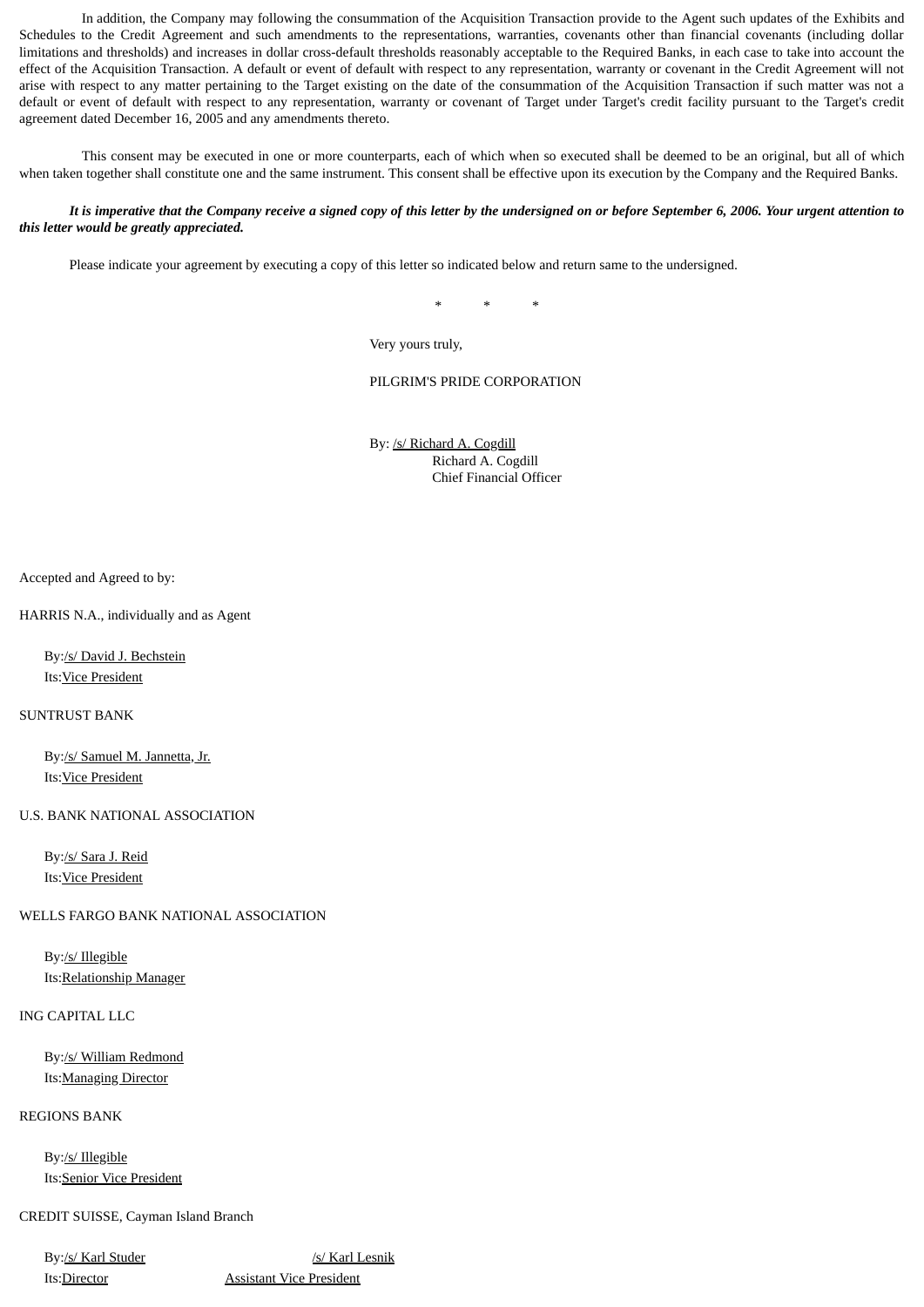COBANK, ACB

By:/s/ Jim Stutzman Its:Vice President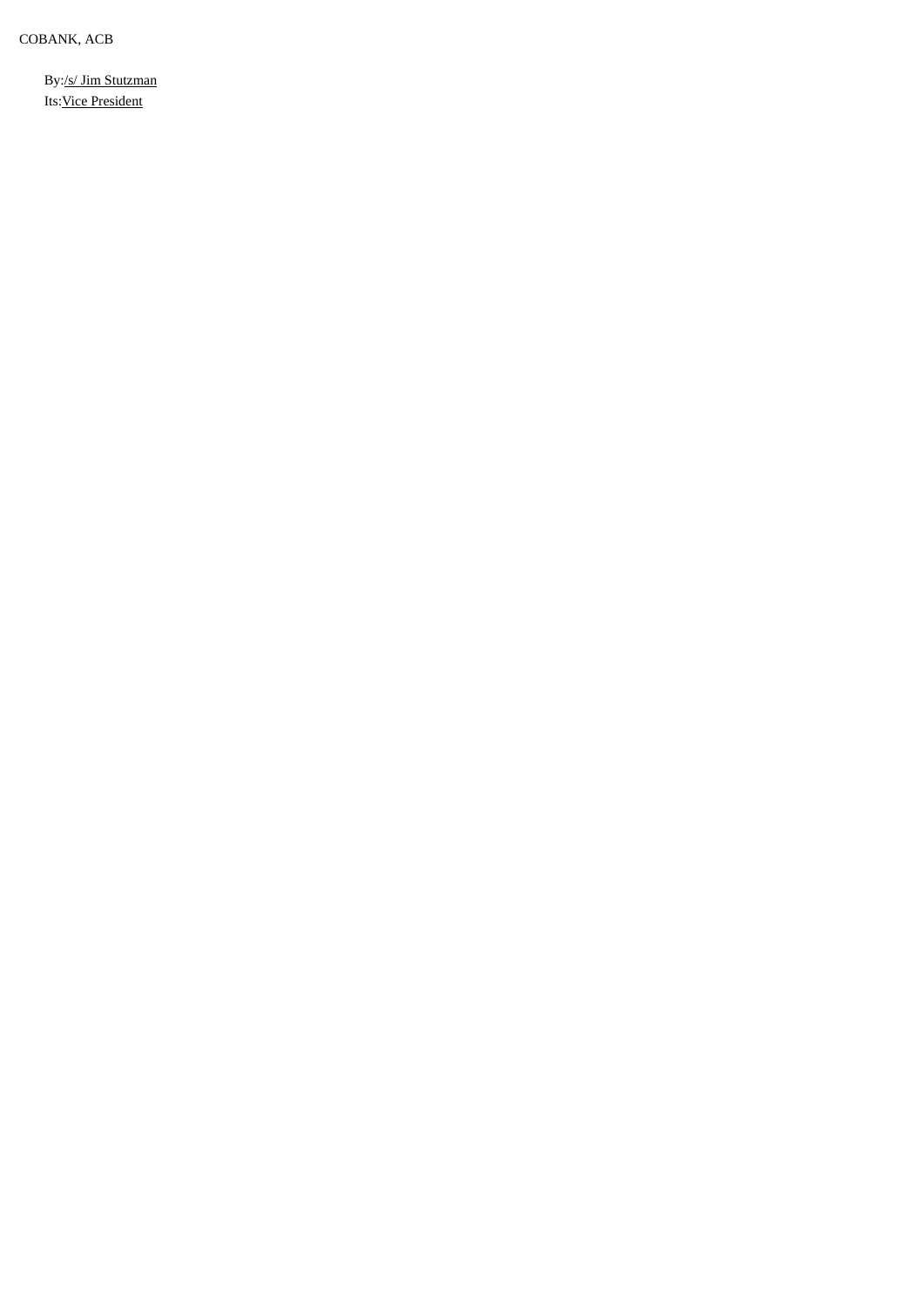#### **John Hancock Financial Services, Inc.**

Bond and Corporate Finance Group Food and Commodity Team

128 South Tryon Street Suite 880 Charlotte, NC 28202 (704) 377-2653 Fax: (704) 377-8545 E-mail: kwarlick@jhancock.com Website:http://food.jhancock.com Kenneth L. Warlick Managing Director

September 22, 2006

Mr. Rick Cogdill Chief Financial Officer Pilgrim's Pride Corporation 4845 US Hwy 271 North Pittsburg, TX 75686

#### RE - Gold Kist Consent Agreement

Mr. Cogdill:

Please refer to the Fourth Amended and Restated Note Purchase Agreement dated November 18, 2003 (as amended, the "Note Purchase Agreement") by and among Pilgrim's Pride Corporation (the "Company"), John Hancock Life Insurance Company, ING Capital LLC and the other Purchasers named therein (the "Purchasers"). All capitalized terms used herein without definition shall have the same meaning as set forth in the Note Purchase Agreement.

As discussed, the Company proposes to acquire Gold Kist, Inc. (the "Target") as contemplated in this letter (the "Acquisition Transaction"). The Company currently contemplates that the Acquisition Transaction may be effected by a merger or other consolidation of the Target with or into Company, a merger or other consolidation of one of Company's subsidiaries with or into Target or by means of a friendly or hostile tender offer pursuant to which Company directly or indirectly acquires a majority of the outstanding capital stock of the Target followed by a merger or consolidation. The consideration therefore may be cash or a combination of cash and stock.

The Company intends to finance the cash portion of the purchase price for the Target, in whole or in part, through the incurrence of borrowed money. Such financing may be consummated through an amendment to and the increase of the commitments or borrowings under existing credit facilities of the Company, the issuance or assumption of other senior or subordinated indebtedness or otherwise, which financing may be unsecured and/or secured by the assets of the Company (other than the Collateral) and the Target (the "Acquisition Financing").

In order to permit the Company to consummate the Acquisition Transaction, the Acquisition Financing and the transactions contemplated thereby, the Company is requesting the Purchasers to consent and agree to the matters described below. Subject to the terms and provisions of this letter, the Purchasers hereby:

- 1. Consent to the consummation of the Acquisition Transaction and waive any Potential Event of Default or Event of Default under Sections 10.7, 10.10 and 10.12 of the Note Purchase Agreement that may result therefrom.
- 2. Consent to the incurrence or assumption of Debt of Target (or its successor), including Debt evidenced by the Senior Notes, Subordinated Capital Certificates and term loans and agree that the Company shall not be required to provide any guaranty under Section 10.11 of the Note Purchase Agreement or otherwise so long as the Company has not caused the Company's 9 5/8% Senior Notes due 2011 and the Company's 9 1/4% Senior Subordinated Notes due 2013 to be guaranteed by the Target (or its successor).
- 3. Consent to the Acquisition Financing, provided that in the event that the Hancock Purchasers determine to participate in such Acquisition Financing pursuant to the 2006 Amended and Restated Credit Agreement dated as of September 21, 2006 (the "Credit Agreement") by and between CoBank, ACB, the other parties named therein and the Company (the "Acquisition Financing Facility"), such participation shall be subject to the following additional terms:
	- (a) The Hancock Purchasers will be entitled to participate in the Acquisition Financing Facility in the aggregate amount of \$100 million (the "Hancock Participation"), which participation will be in the form of a Term Loan (as provided in the Credit Agreement), to be funded in full on the initial Term Loan Advance Date (as defined in the Credit Agreement). The Hancock Participation will consist of a refinancing of the debt outstanding under the Notes with the balance in the form of new advances. The entire Hancock Participation will be at a fixed rate of interest as provided in the Credit Agreement. The amortization of the Hancock Participation will be as set forth in the Credit Agreement.
	- (b) The Company will pay to the Hancock Purchasers the following fees concurrent with the initial funding of the Term Loan by the Hancock Purchasers:
		- (i) with respect to the 2003 Series A Notes that are subject to the Series A Floating Rate, 1% of the then current balance of such Notes; provided, however, if for any reason less than \$100 million of the Term Loan with the Hancock Purchasers is not funded on or before March 31, 2007, then the fee described in this clause (i) shall be increased to 2% of the 2003 Series A Floating Rate Notes and such additional amount shall be due and payable on March 31, 2007; and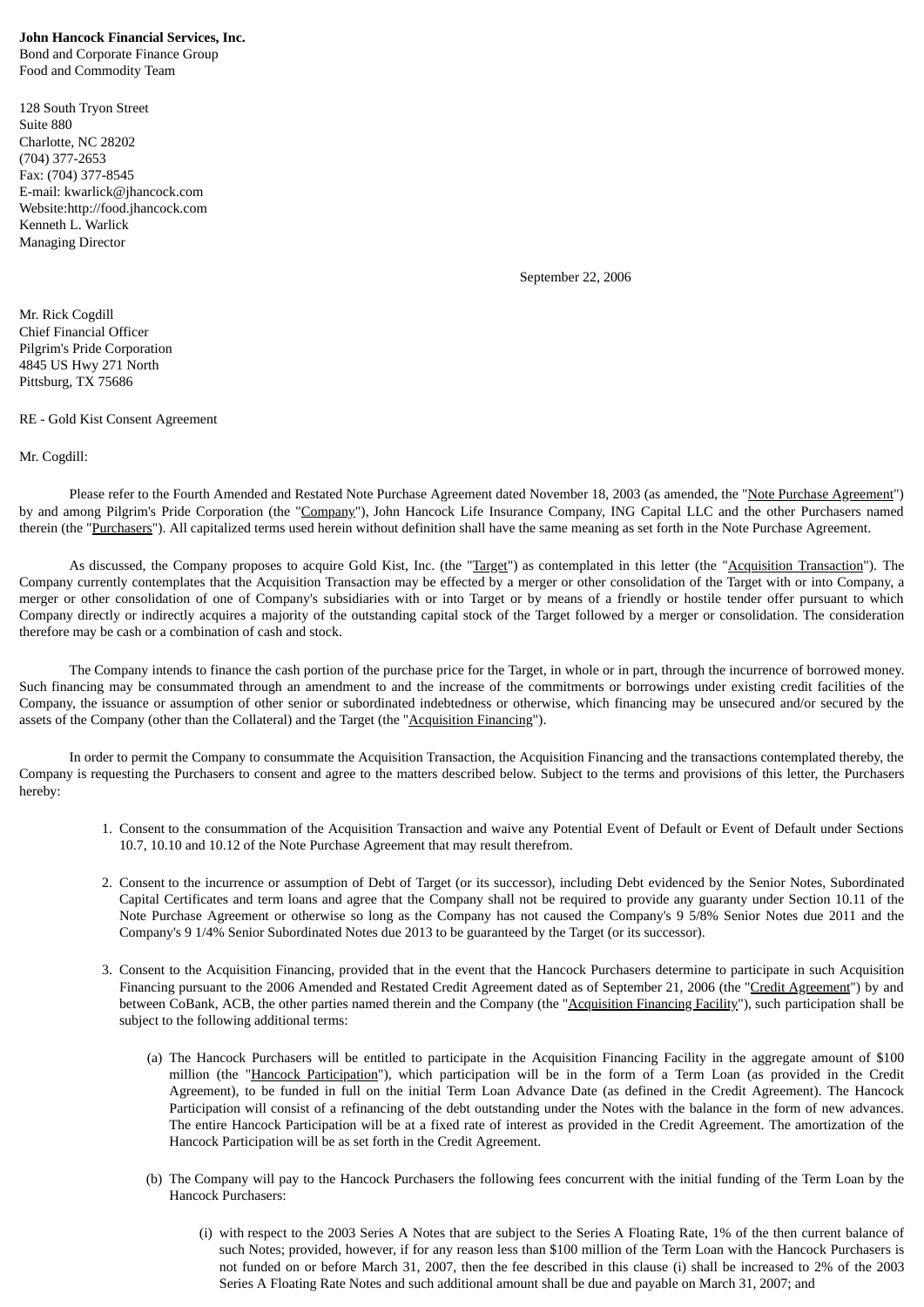- (ii) with respect to the Fixed Rate Notes, a fee (if positive) equal to the Make-Whole Premium calculated as of such date, provided that for purposes of calculating such Premium the Reinvestment Yield will be determined based on the Term Loan fixed rates under the Acquisition Financing Facility (the "Acquisition Facility Fixed Rate"). Notwithstanding the foregoing, if the Acquisition Facility Fixed Rate is greater than or equal to 6.68%, the Make-Whole Premium on the Fixed Rate Notes will be waived.
- 4. Concurrent with the execution of this consent, ING's revolving commitment provided in Section 2.4 of the Note Purchase Agreement will be terminated, any amounts outstanding and any accrued commitment fees under such revolving commitment will be immediately repaid in full and ING shall not have any further obligations to make advances thereunder.
- 5. Concurrent with the initial funding of the Term Loan by the Hancock Purchasers, the Note Purchase Agreement will be terminated.
- 6. To the extent any Acquisition Financing is issued by an Unrestricted Subsidiary (as defined in the indentures related to the Company's 9 5/8% Senior Unsecured Notes due 2011 and Company's 9 1/4% Senior Subordinated Notes due 2013), then notwithstanding anything contained in the Note Purchase Agreement to the contrary, no default with respect to any such Acquisition Financing (including any rights that the holders thereof may have to take enforcement action against the Subsidiary obligated in respect of such Acquisition Financing) would constitute a Potential Event of Default or Event of Default under the Note Purchase Agreement.
- 7. Current Liabilities and Funded Debt shall not include any indebtedness so long as the trustee or agent in respect of such indebtedness holds cash and cash equivalents sufficient to repay the principal balance of such indebtedness.

In addition, the Company may following the consummation of the Acquisition Transaction provide to the Purchasers such updates of the Exhibits and Schedules to the Note Purchase Agreement and such amendments to the representations, warranties, covenants (including dollar limitations and thresholds) and increases in dollar cross-default thresholds reasonably acceptable to the Purchasers, in each case to take into account the effect of the Acquisition Transaction. A default or event of default with respect to any representation, warranty or covenant in the Note Purchase Agreement will not arise with respect to any matter pertaining to the Target existing on the date of the consummation of the Acquisition Transaction if such matter was not a default or event of default with respect to any representation, warranty or covenant of Target under Target's credit facility pursuant to the Target's credit agreement dated December 16, 2005 and any amendments thereto.

This consent shall be null and void if the Company has not acquired directly or indirectly by March 31, 2007 an aggregate number of shares of capital stock of the Target of at least 50% plus one share of the total outstanding capital stock of the Target.

The Company represents and warrants that no Event of Default or Potential Event of Default exists as of the date hereof.

The Company shall pay on the date hereof all reasonable expenses incurred by the Purchasers in connection with the execution and delivery of this consent and the Credit Agreement, including fees and expenses of Special Counsel.

This consent may be executed in one or more counterparts, each of which when so executed shall be deemed to be an original, but all of which when taken together shall constitute one and the same instrument. This consent shall be effective upon its execution by the Company and the Required Holders.

[signature pages to follow]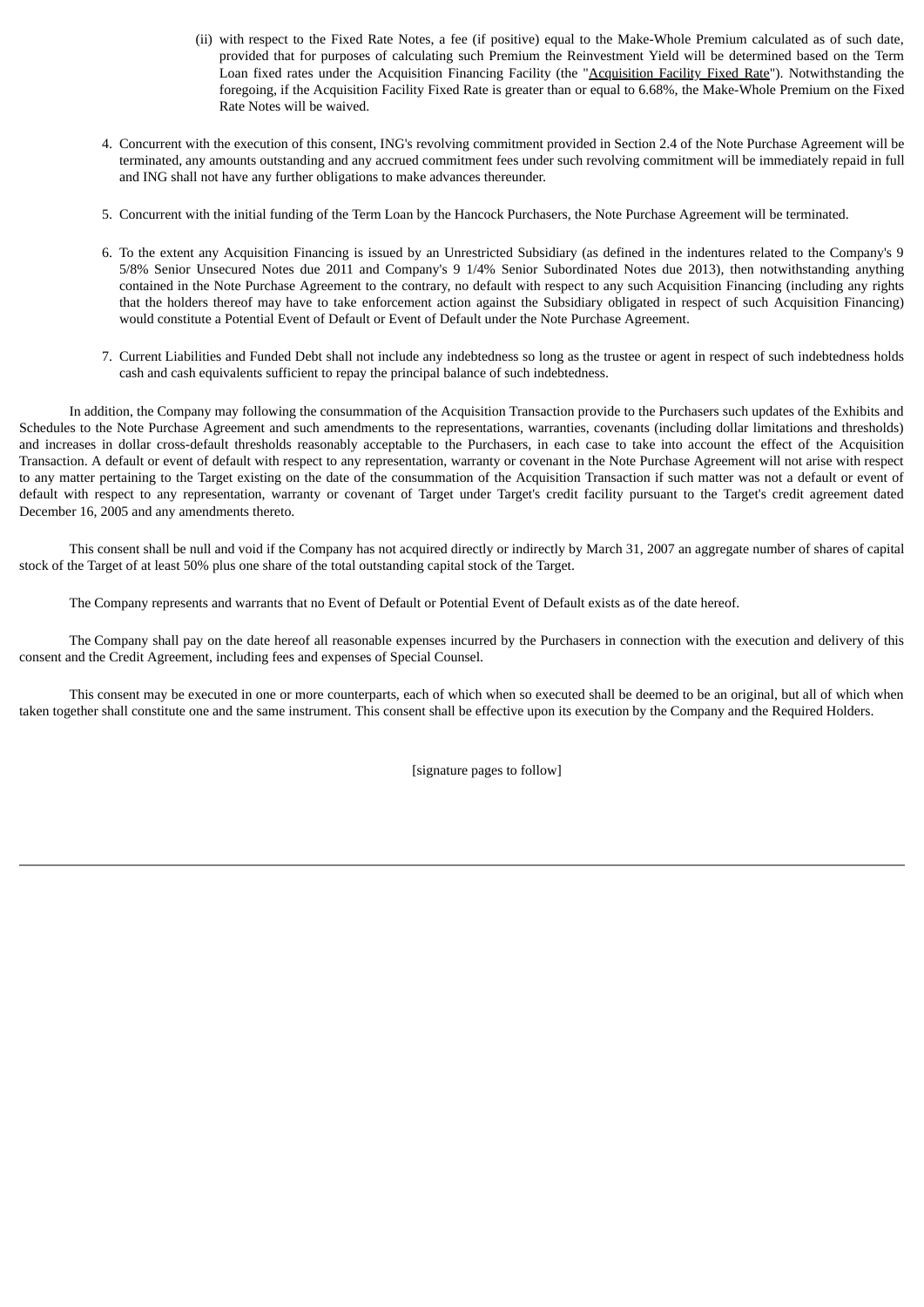September 22, 2006 Page

Please indicate your agreement by executing a copy of this letter so indicated below and return same to the undersigned.

\* \* \*

Very yours truly,

#### PILGRIM'S PRIDE CORPORATION

By: /s/ Richard A. Cogdill Richard A. Cogdill Chief Financial Officer

Accepted and Agreed to by:

JOHN HANCOCK LIFE INSURANCE COMPANY

By: /s/ Kenneth L. Warlick Name: Kenneth L. Warlick Title: Managing Director

# JOHN HANCOCK VARIABLE LIFE INSURANCE COMPANY

By: /s/ Kenneth L. Warlick Name: Kenneth L. Warlick Title: Authorized Signatory

MANULIFE INSURANCE COMPANY

By: /s/ Kenneth L. Warlick Name: Kenneth L. Warlick Title: Authorized Signatory

ING CAPITAL LLC

By: /s/ William Redmond Name: William B. Redmond Title: Managing Director

JOHN HANCOCK LIFE INSURANCE COMPANY, not individually but in its capacity as Collateral Agent

By: /s/ Kenneth L. Warlick Name: Kenneth L. Warlick Title: Authorized Signatory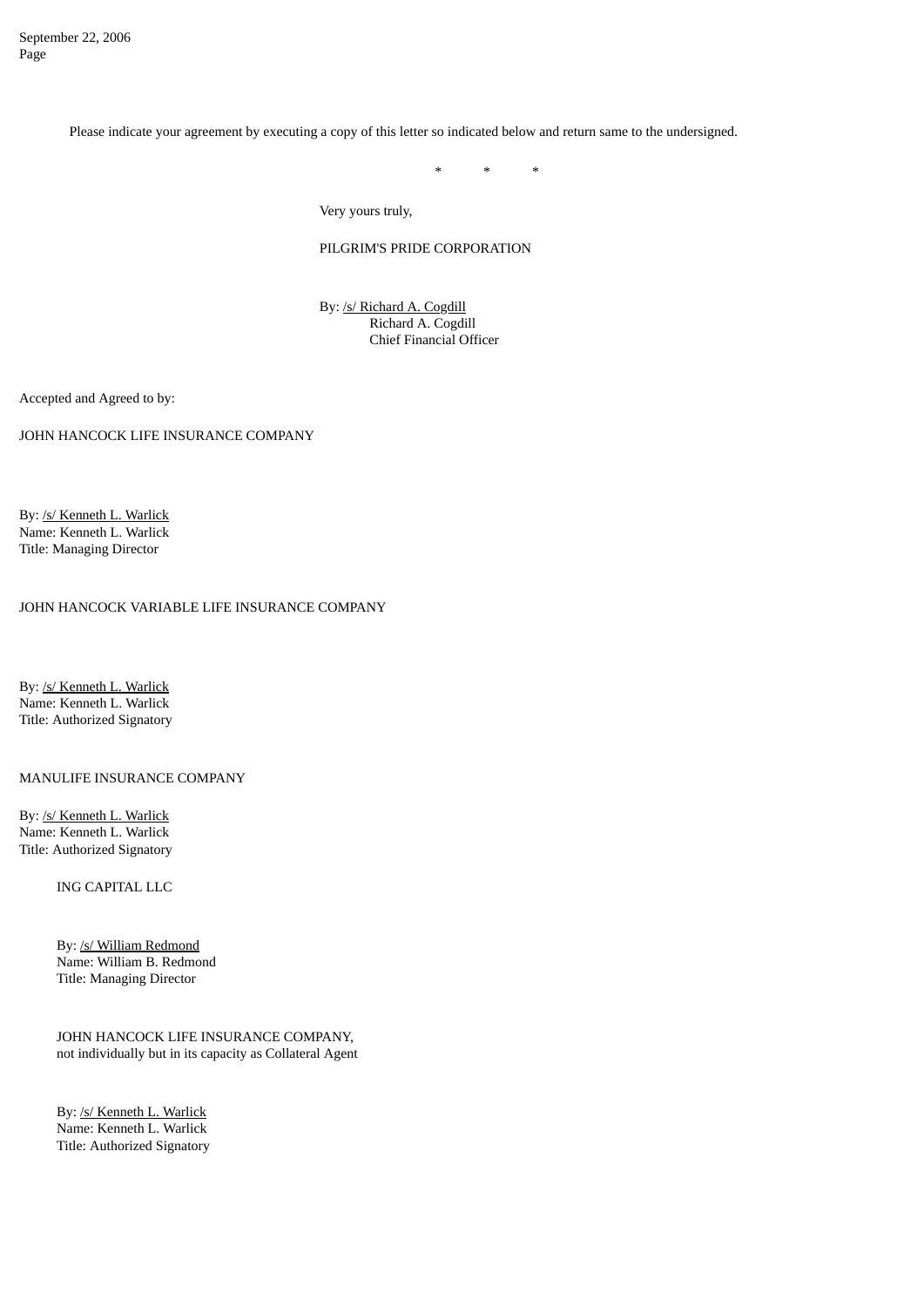# **EXHIBIT 12 PILGRIM'S PRIDE CORPORATION**

# **COMPUTATION OF RATIO OF EARNINGS TO FIXED CHARGES**

|                                                 |               | Year Ended |            |                                      |            |         |               |         |               |          |  |
|-------------------------------------------------|---------------|------------|------------|--------------------------------------|------------|---------|---------------|---------|---------------|----------|--|
|                                                 | September 30, |            | October 1, |                                      | October 2, |         | September 27, |         | September 28, |          |  |
|                                                 |               | 2006       |            | 2005                                 |            | 2004    |               | 2003    |               | 2002     |  |
|                                                 |               |            |            | (amounts in thousands, except ratio) |            |         |               |         |               |          |  |
| <b>EARNINGS:</b>                                |               |            |            |                                      |            |         |               |         |               |          |  |
| Income before income taxes                      | \$            | (36,317)   | \$         | 403,523                              | \$         | 208,535 | \$            | 63,235  | \$            | 61,861   |  |
|                                                 |               |            |            |                                      |            |         |               |         |               |          |  |
| Add: Total fixed charges (see below)            |               | 64,172     |            | 64,735                               |            | 67,168  |               | 49,647  |               | 48,394   |  |
| Less: Interest Capitalized                      |               | (4,298)    |            | (2,841)                              |            | (1,714) |               | (1,535) |               | (7, 153) |  |
| <b>Total Earnings</b>                           |               | 26,557     | \$         | 465,417                              | \$         | 273,989 | \$            | 111,347 |               | 103,102  |  |
|                                                 |               |            |            |                                      |            |         |               |         |               |          |  |
| <b>FIXED CHARGES:</b>                           |               |            |            |                                      |            |         |               |         |               |          |  |
| Interest $(1)$                                  | \$            | 54,899     | \$         | 52,426                               | \$         | 56,150  |               | 40,356  | \$            | 38,840   |  |
| Portion of rental expense representative of the |               |            |            |                                      |            |         |               |         |               |          |  |
| interest factor $(2)$                           |               | 12,273     |            | 12,309                               |            | 11,018  |               | 9,291   |               | 9,554    |  |
| Total fixed charges                             |               | 67,172     | \$         | 64,735                               | \$         | 67,168  | \$            | 49,647  |               | 48,394   |  |
|                                                 |               |            |            |                                      |            |         |               |         |               |          |  |
| Ratio of earnings to fixed charges              |               | (3)        |            | 7.19                                 |            | 4.08    |               | 2.24    |               | (4)      |  |
|                                                 |               |            |            |                                      |            |         |               |         |               |          |  |

(1) Interest includes amortization of capitalized financing fees.

(2) One-third of rental expenses is assumed to be representative of the interest factor.

(3) Earnings were insufficient to cover fixed charges by \$40,615.

(4) Earnings were insufficient to cover fixed charges by \$4,104.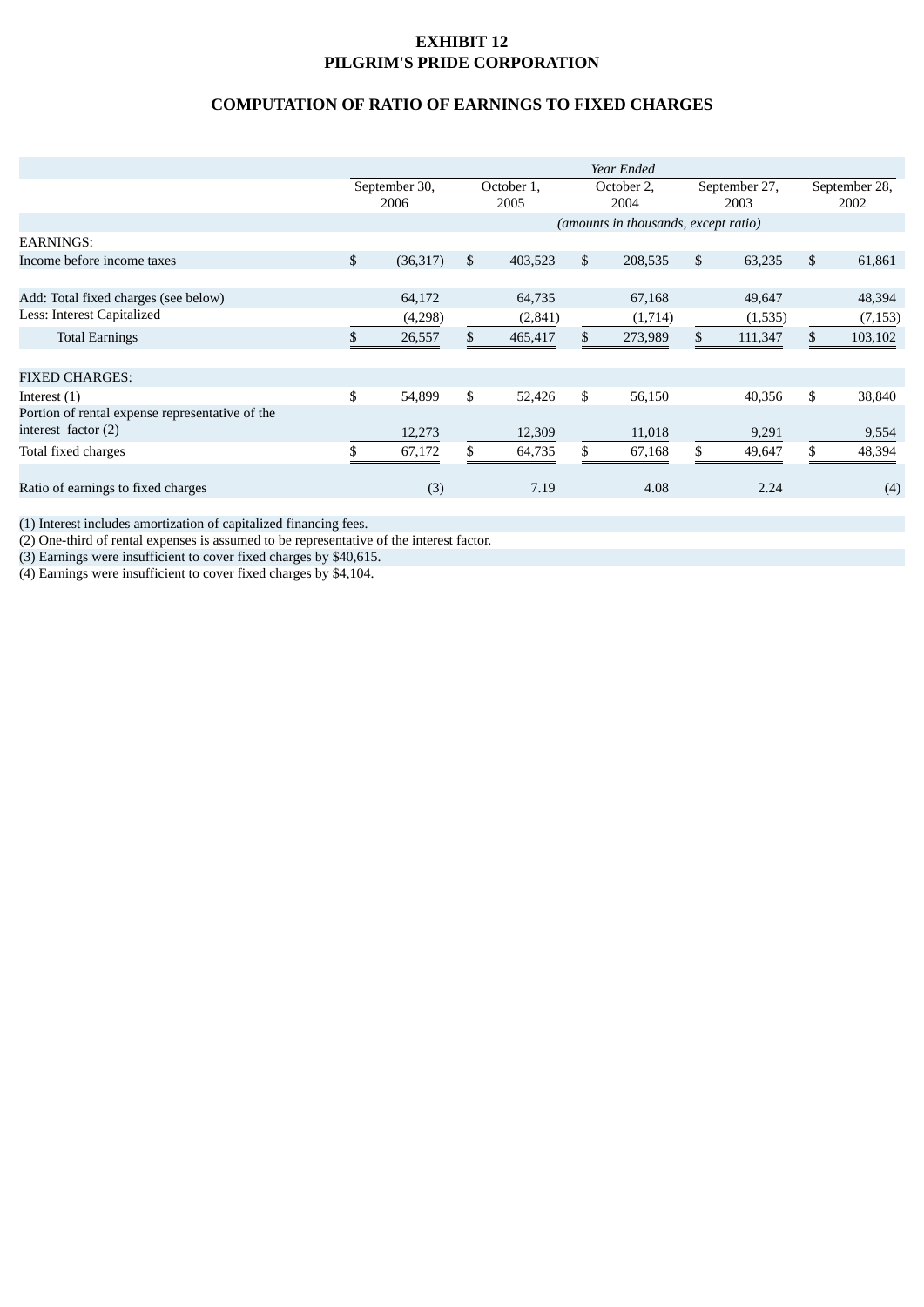# **EXHIBIT 21**

# SUBSIDIARIES OF REGISTRANT JURISDICTION OF INCORPORATION OR ORGANIZATION 1. COMERCIALIZADORA DE CARNES DE MEXICO S. DE R.L. DE C. V. MEXICO

| T.  | COMERCIALIZADORA DE CARNES DE MEAICO S. DE R.L. DE C. V.      | MEAICO            |
|-----|---------------------------------------------------------------|-------------------|
| 2.  | INCUBADORA HIDALGO S. DE R.L. DE C.V.                         | <b>MEXICO</b>     |
| 3.  | INMOBILIARIA AVICOLA PILGRIM'S PRIDE, S. DE R.L.              | <b>MEXICO</b>     |
| 4.  | PILGRIM'S PRIDE S. DE R.L. DE C.V.                            | <b>MEXICO</b>     |
| 5.  | GALLINA PESADA S.A. DE C.V.                                   | <b>MEXICO</b>     |
| 6.  | PILGRIM'S PRIDE FUNDING CORPORATION                           | <b>DELAWARE</b>   |
| 7.  | PPC OF DELAWARE BUSINESS TRUST                                | <b>DELAWARE</b>   |
| 8   | PILGRIM'S PRIDE MKTG, LTD.                                    | <b>TEXAS</b>      |
| 9.  | PILGRIM'S PRIDE AFFORDABLE HOUSING CORPORATION                | <b>TEXAS</b>      |
| 10. | GRUPO PILGRIM'S PRIDE FUNDING HOLDINGS S. DE R.L. DE C.V.     | <b>MEXICO</b>     |
| 11. | GRUPO PILGRIM'S PRIDE FUNDING S. DE R.L. DE C.V.              | <b>MEXICO</b>     |
| 12. | VALLEY RAIL SERVICE, INC.                                     | <b>TEXAS</b>      |
| 13. | PILGRIM'S PRIDE OF NEVADA, INC.                               | <b>NEVADA</b>     |
| 14. | SERVICIOS ADMINISTRATIVOS PILGRIM'S PRIDE S. DE R.L. DE C.V.  | <b>MEXICO</b>     |
| 15. | PFS DISTRIBUTION COMPANY                                      | <b>TEXAS</b>      |
| 16. | MAYFLOWER INSURANCE                                           | <b>BERMUDA</b>    |
| 17. | TO-RICOS, INC.                                                | <b>NEBRASKA</b>   |
| 18. | PILGRIM'S PRIDE CORPORATION OF WEST VIRGINIA, INC.            | WEST VIRGINIA     |
| 19. | PPC TRANSPORTATION COMPANY                                    | <b>DELAWARE</b>   |
| 20. | PILGRIM'S PRIDE LUXEMBOURG FUNDING S.A.R. L.                  | <b>LUXEMBOURG</b> |
| 21. | PILGRIM'S TURKEY COMPANY, LLC                                 | <b>DELAWARE</b>   |
| 22. | OPERADORA DE PRODUCTOS AVICOLAS S. DE R.L. DE C. V.(INACTIVE) | <b>MEXICO</b>     |
| 23. | CARNES Y PRODUCTOS AVICOLAS DE MEXICO S. DE R.L. DE C.V.      | <b>MEXICO</b>     |
|     | (INACTIVE)                                                    |                   |
|     | 24. POPPSA 3, LLC                                             | <b>DELAWARE</b>   |
| 25. | POPPSA 4, LLC                                                 | <b>DELAWARE</b>   |
| 26. | PROTEIN ACQUISITION CORPORATION                               | <b>DELAWARE</b>   |
| 27. | TO-RICOS DISTRIBUTION, LTD.                                   | <b>BERMUDA</b>    |
| 28. | TO-RICOS, LTD.                                                | <b>BERMUDA</b>    |
| 29. | TO-RICOS, (CAYMAN) INC. (INACTIVE)                            | <b>CAYMAN</b>     |
| 30. | TO-RICOS DISTRIBUTION, INC. (INACTIVE)                        | <b>CAYMAN</b>     |
| 31. | PPC OF DELAWARE, LLC (INACTIVE)                               | <b>DELAWARE</b>   |
| 32. | PILGRIM'S PRIDE, LLC                                          | <b>DELAWARE</b>   |
| 33. | PPC OF DELAWARE, INC.                                         | <b>DELAWARE</b>   |
| 34. | Avicola Pilgrim's Pride de Mexico, S. DE R.L. DE C. V.        | <b>MEXICO</b>     |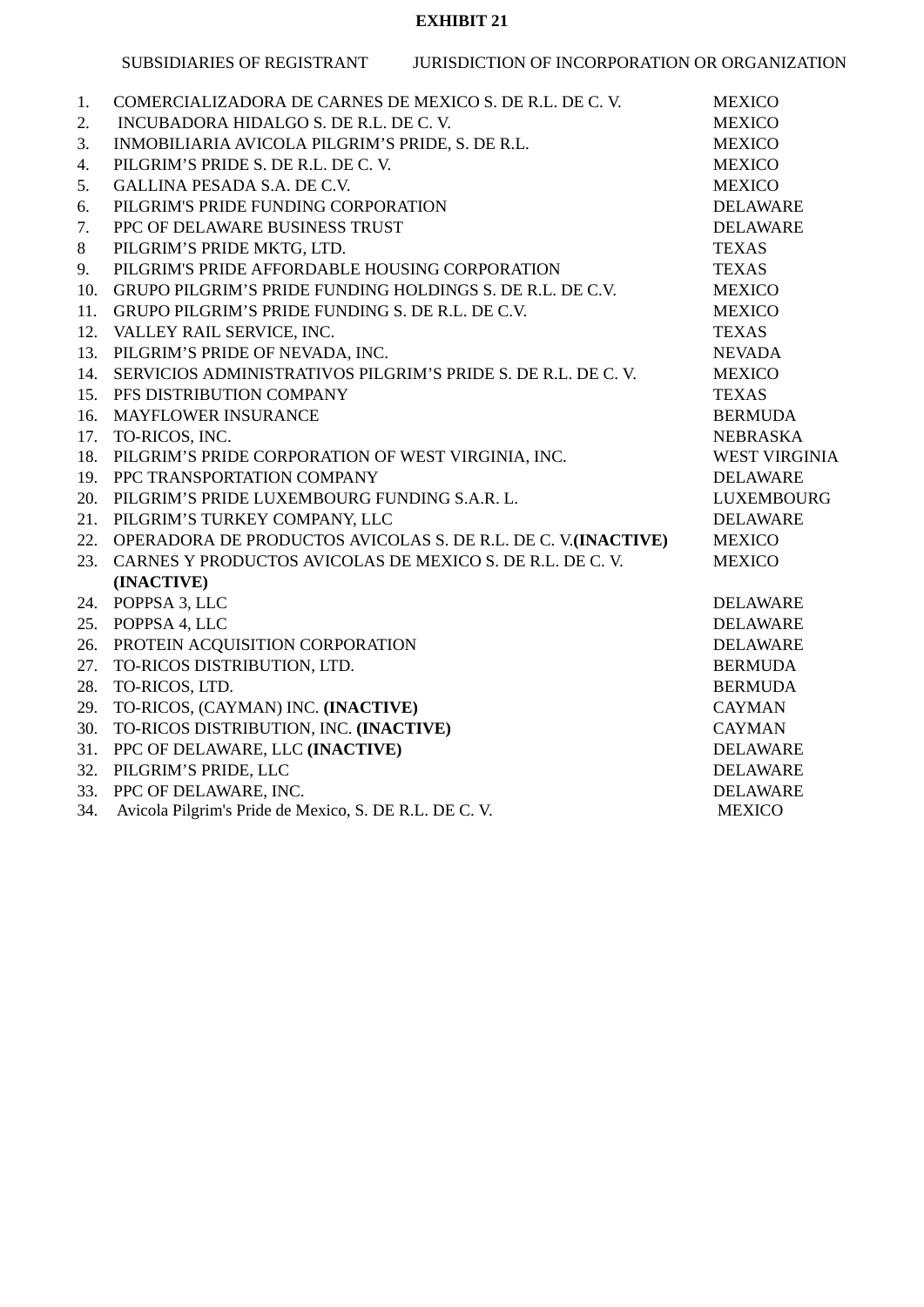# **EXHIBIT 23**

# **CONSENT OF ERNST & YOUNG LLP, INDEPENDENT REGISTERED PUBLIC ACCOUNTING FIRM**

We consent to the incorporation by reference in the Registration Statements (Form S-8 No. 3-12043, Form S-8 No. 333-74984, Form S-8 No. 333-111929, Form S-3 No. 333-84861, Form S-3 No. 333-117472, Form S-3 No. 333-127198, Form S-3 No. 333-130113 and Form S-4 No. 333-111975) of Pilgrim's Pride Corporation, and in the related Prospectuses, of our reports dated November 16, 2006, with respect to the consolidated financial statements and schedule of Pilgrim's Pride Corporation, Pilgrim's Pride Corporation management's assessment of the effectiveness of internal control over financial reporting, and the effectiveness of internal control over financial reporting of Pilgrim's Pride Corporation, included in this Annual Report (Form 10-K) for the year ended September 30, 2006.

ERNST & YOUNG LLP

Dallas, Texas November 16, 2006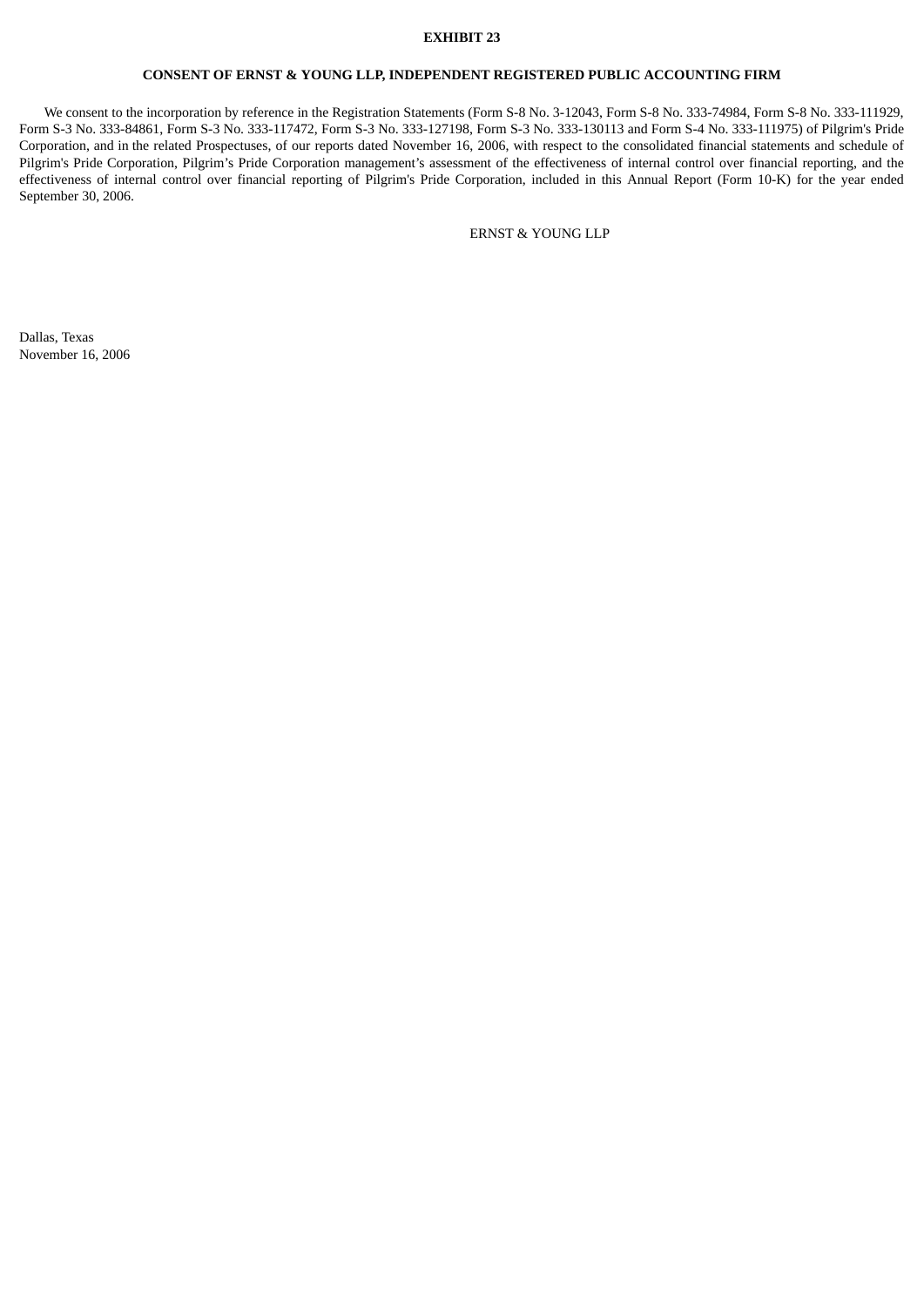## **EXHIBIT 31.1 CERTIFICATION BY CO-PRINCIPAL EXECUTIVE OFFICER PURSUANT TO 18 U.S.C. SECTION 1350, AS ADOPTED PURSUANT TO SECTION 302 OF THE SARBANES-OXLEY ACT OF 2002**

I, Lonnie "Bo" Pilgrim, Chairman of Pilgrim's Pride Corporation, certify that:

- 1. I have reviewed this annual report on Form 10-K for the fiscal year ended Septemer 30, 2006, of Pilgrim's Pride Corporation;
- 2. Based on my knowledge, this report does not contain any untrue statement of a material fact or omit to state a material fact necessary to make the statement made, in light of the circumstances under which such statements were made, not misleading with respect to the period covered by this report;
- 3. Based on my knowledge, the financial statements and other financial information included in this report, fairly present in all material respects the financial condition, results of operations and cash flows of the registrant as of, and for, the periods presented in this annual report;
- 4. The registrant's other certifying officers and I are responsible for establishing and maintaining disclosure controls and procedures (as defined in Exchange Act Rules 13a-15(e) and 15d-15(e)) and internal control over financial reporting (as defined in Exchange Act Rules 13a-15(f) and 15d-15(f)) for the registrant and have:
	- a.) Designed such disclosure controls and procedures, or caused such disclosure controls and procedures to be designed under our supervision, to ensure that material information relating to the registrant, including its consolidated subsidiaries, is made known to us by others within those entities, particularly during the period in which this annual report is being prepared;
	- b.) Designed such internal control over financial reporting, or caused such internal control over financial reporting to be designed under our supervision, to provide reasonable assurance regarding the reliability of financial reporting and the preparation of financial statements for external purposes in accordance with generally accepted accounting principles;
	- c.) Evaluated the effectiveness of the registrant's disclosure controls and procedures and presented in this report our conclusions about the effectiveness of the disclosure controls and procedures, as of the end of the period covered by this report based upon such evaluation; and
	- d.) Disclosed in this report any change in the registrant's internal control over financial reporting that occurred during the registrant's most recent fiscal quarter (the registrant's fourth fiscal quarter in the case of an annual report) that has materially affected, or is reasonably likely to materially affect, the registrant's internal control over financial reporting; and
- 5. The registrant's other certifying officers and I have disclosed, based on our most recent evaluation of internal control over financial reporting, to the registrant's auditors and the audit committee of registrant's board of directors (or persons performing the equivalent functions):
	- a.A) ll significant deficiencies and material weaknesses in the design or operation of internal control over financial reporting which are reasonably likely to adversely affect the registrant's ability to record, process, summarize and report financial information; and
	- b.A) ny fraud, whether or not material, that involves management or other employees who have a significant role in the registrant's internal control over financial reporting.

Date: November 17, 2006 /s/ Lonnie "Bo" Pilgrim

Lonnie "Bo" Pilgrim Co-Principal Executive Officer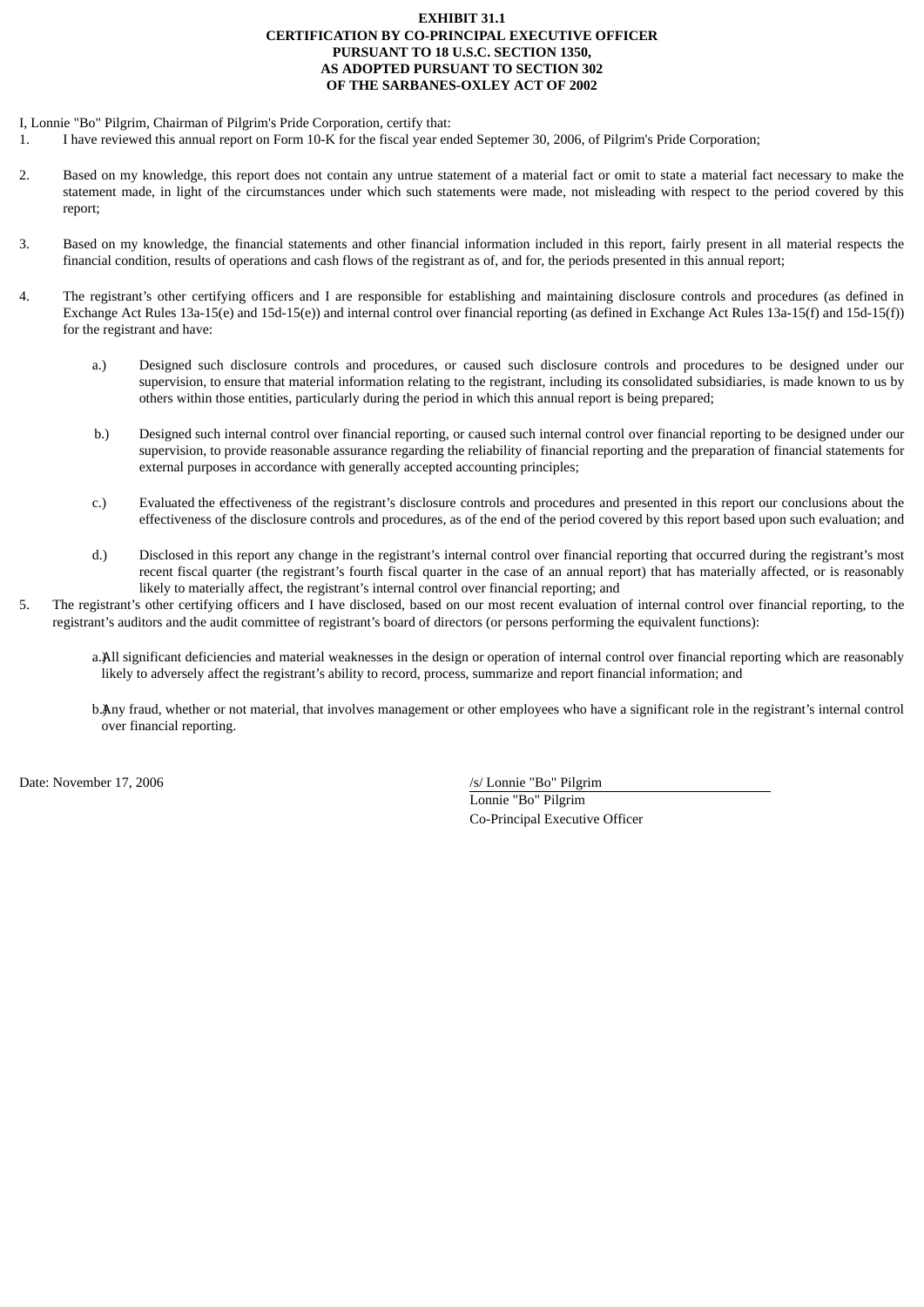## **EXHIBIT 31.2 CERTIFICATION BY CO-PRINCIPAL EXECUTIVE OFFICER PURSUANT TO 18 U.S.C. SECTION 1350, AS ADOPTED PURSUANT TO SECTION 302 OF THE SARBANES-OXLEY ACT OF 2002**

I, O.B. Goolsby, Chief Executive Officer of Pride Corporation, certify that:

- 1. I have reviewed this annual report on Form 10-K for the fiscal year ended Septemer 30, 2006, of Pilgrim's Pride Corporation;
- 2. Based on my knowledge, this report does not contain any untrue statement of a material fact or omit to state a material fact necessary to make the statement made, in light of the circumstances under which such statements were made, not misleading with respect to the period covered by this report;
- 3. Based on my knowledge, the financial statements and other financial information included in this report, fairly present in all material respects the financial condition, results of operations and cash flows of the registrant as of, and for, the periods presented in this annual report;
- 4. The registrant's other certifying officers and I are responsible for establishing and maintaining disclosure controls and procedures (as defined in Exchange Act Rules 13a-15(e) and 15d-15(e)) and internal control over financial reporting (as defined in Exchange Act Rules 13a-15(f) and 15d-15(f)) for the registrant and have:
	- a.) Designed such disclosure controls and procedures, or caused such disclosure controls and procedures to be designed under our supervision, to ensure that material information relating to the registrant, including its consolidated subsidiaries, is made known to us by others within those entities, particularly during the period in which this annual report is being prepared;
	- b.) Designed such internal control over financial reporting, or caused such internal control over financial reporting to be designed under our supervision, to provide reasonable assurance regarding the reliability of financial reporting and the preparation of financial statements for external purposes in accordance with generally accepted accounting principles;
	- c.) Evaluated the effectiveness of the registrant's disclosure controls and procedures and presented in this report our conclusions about the effectiveness of the disclosure controls and procedures, as of the end of the period covered by this report based upon such evaluation; and
	- d.) Disclosed in this report any change in the registrant's internal control over financial reporting that occurred during the registrant's most recent fiscal quarter (the registrant's fourth fiscal quarter in the case of an annual report) that has materially affected, or is reasonably likely to materially affect, the registrant's internal control over financial reporting; and
- 5. The registrant's other certifying officers and I have disclosed, based on our most recent evaluation of internal control over financial reporting, to the registrant's auditors and the audit committee of registrant's board of directors (or persons performing the equivalent functions):
	- a.)All significant deficiencies and material weaknesses in the design or operation of internal control over financial reporting which are reasonably likely to adversely affect the registrant's ability to record, process, summarize and report financial information; and
	- b.)Any fraud, whether or not material, that involves management or other employees who have a significant role in the registrant's internal control over financial reporting.

Date: November 17, 2006 /s/ O.B. Goolsby, Jr.

O.B. Goolsby, Jr. Co-Principal Executive Officer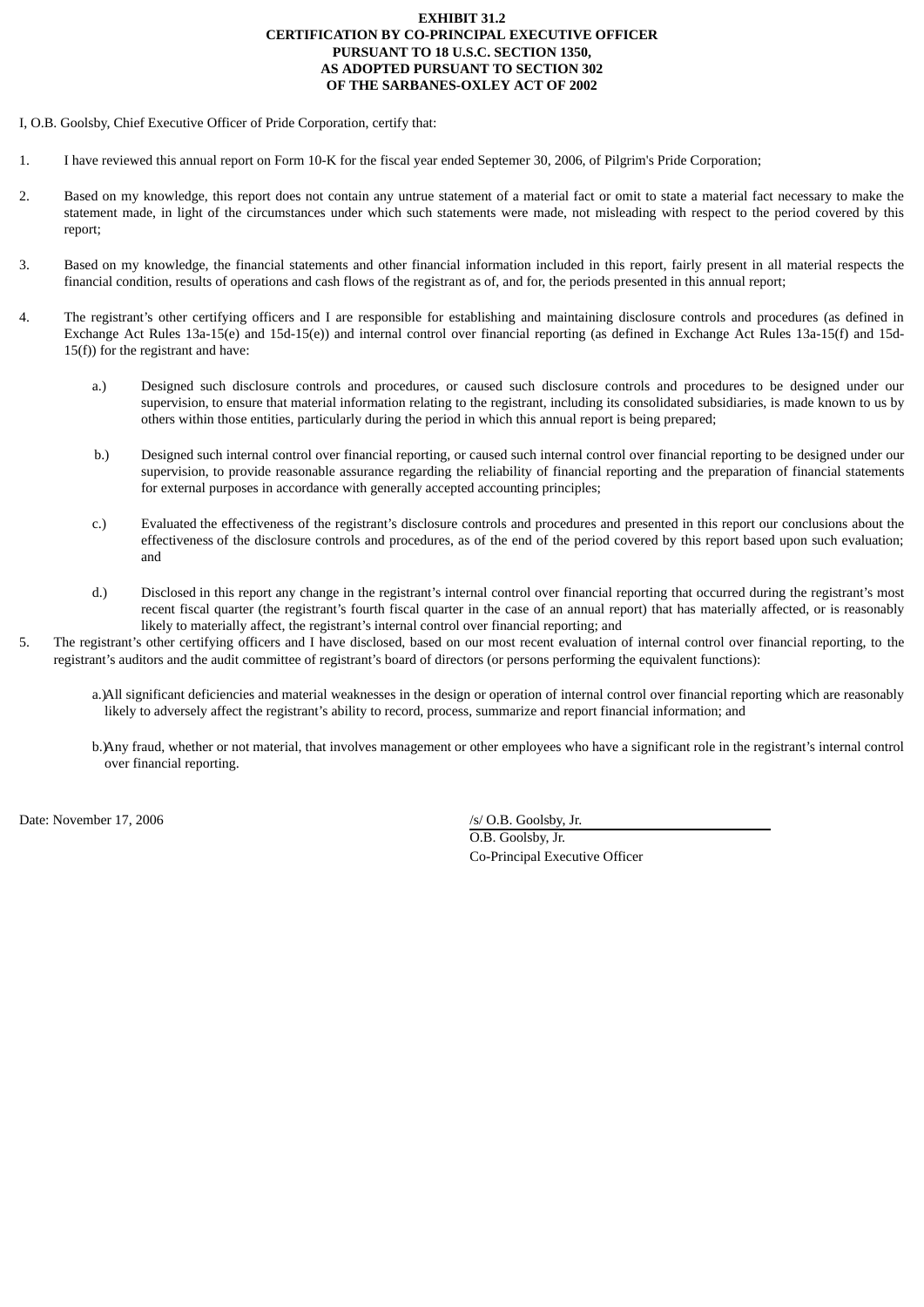## **EXHIBIT 31.3 CERTIFICATION BY CHIEF FINANCIAL OFFICER PURSUANT TO 18 U.S.C. SECTION 1350, AS ADOPTED PURSUANT TO SECTION 302 OF THE SARBANES-OXLEY ACT OF 2002**

I, Richard A. Cogdill, Chief Financial Officer of Pilgrim's Pride Corporation, certify that:

- 1. I have reviewed this annual report on Form 10-K for the fiscal year ended September 30, 2006, of Pilgrim's Pride Corporation;
- 2. Based on my knowledge, this report does not contain any untrue statement of a material fact or omit to state a material fact necessary to make the statement made, in light of the circumstances under which such statements were made, not misleading with respect to the period covered by this report;
- 3. Based on my knowledge, the financial statements and other financial information included in this report, fairly present in all material respects the financial condition, results of operations and cash flows of the registrant as of, and for, the periods presented in this annual report;
- 4. The registrant's other certifying officers and I are responsible for establishing and maintaining disclosure controls and procedures (as defined in Exchange Act Rules 13a-15(e) and 15d-15(e)) and internal control over financial reporting (as defined in Exchange Act Rules 13a-15(f) and 15d-15(f)) for the registrant and have:
	- a.) Designed such disclosure controls and procedures, or caused such disclosure controls and procedures to be designed under our supervision, to ensure that material information relating to the registrant, including its consolidated subsidiaries, is made known to us by others within those entities, particularly during the period in which this annual report is being prepared;
	- b.) Designed such internal control over financial reporting, or caused such internal control over financial reporting to be designed under our supervision, to provide reasonable assurance regarding the reliability of financial reporting and the preparation of financial statements for external purposes in accordance with generally accepted accounting principles;
	- c.) Evaluated the effectiveness of the registrant's disclosure controls and procedures and presented in this report our conclusions about the effectiveness of the disclosure controls and procedures, as of the end of the period covered by this report based upon such evaluation; and
	- d.) Disclosed in this report any change in the registrant's internal control over financial reporting that occurred during the registrant's most recent fiscal quarter (the registrant's fourth fiscal quarter in the case of an annual report) that has materially affected, or is reasonably likely to materially affect, the registrant's internal control over financial reporting
- 5. The registrant's other certifying officers and I have disclosed, based on our most recent evaluation of internal control over financial reporting, to the registrant's auditors and the audit committee of registrant's board of directors (or persons performing the equivalent functions):
	- a.) All significant deficiencies and material weaknesses in the design or operation of internal control over financial reporting which are reasonably likely to adversely affect the registrant's ability to record, process, summarize and report financial information; and
	- b.) Any fraud, whether or not material, that involves management or other employees who have a significant role in the registrant's internal control over financial reporting

Date: November 17, 2006 */s/ Richard A. Cogdill* 

Richard A. Cogdill Chief Financial and Accounting Officer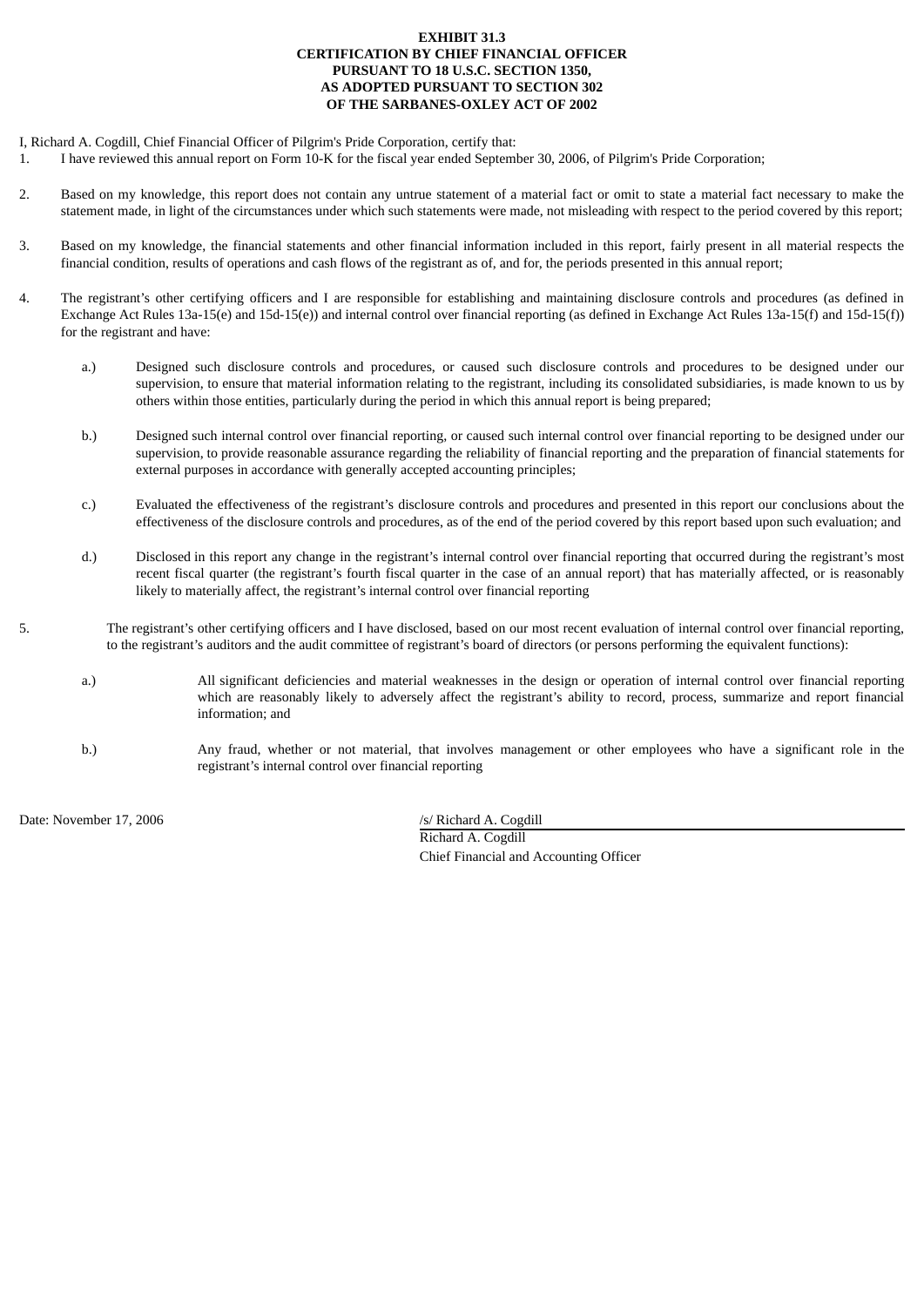## **EXHIBIT 32.1 CERTIFICATION OF CO-PRINCIPAL EXECUTIVE OFFICER PURSUANT TO 18 U.S.C. § 1350 ADOPTED PURSUANT TO SECTION 906 OF THE SARBANES-OXLEY ACT OF 2002**

Pursuant to section 906 of the Sarbanes-Oxley Act of 2002 (subsections (a) and (b) of section 1350, chapter 63 of title 18, United States Code), the undersigned officer of Pilgrim's Pride Corporation (the "Company"), does hereby certify, to such officer's knowledge, that:

The Annual Report on Form 10-K for the year ended September 30, 2006 (the "Form 10-K") of the Company fully complies with the requirements of Section 13(a) or 15(d) of the Securities Exchange Act of 1934, and information contained in the Form 10-K fairly presents, in all material respects, the financial condition and results of operations of the Company.

Date: November 17, 2006 /s/ Lonnie "Bo" Pilgrim

Lonnie "Bo" Pilgrim Co-Principal Executive Officer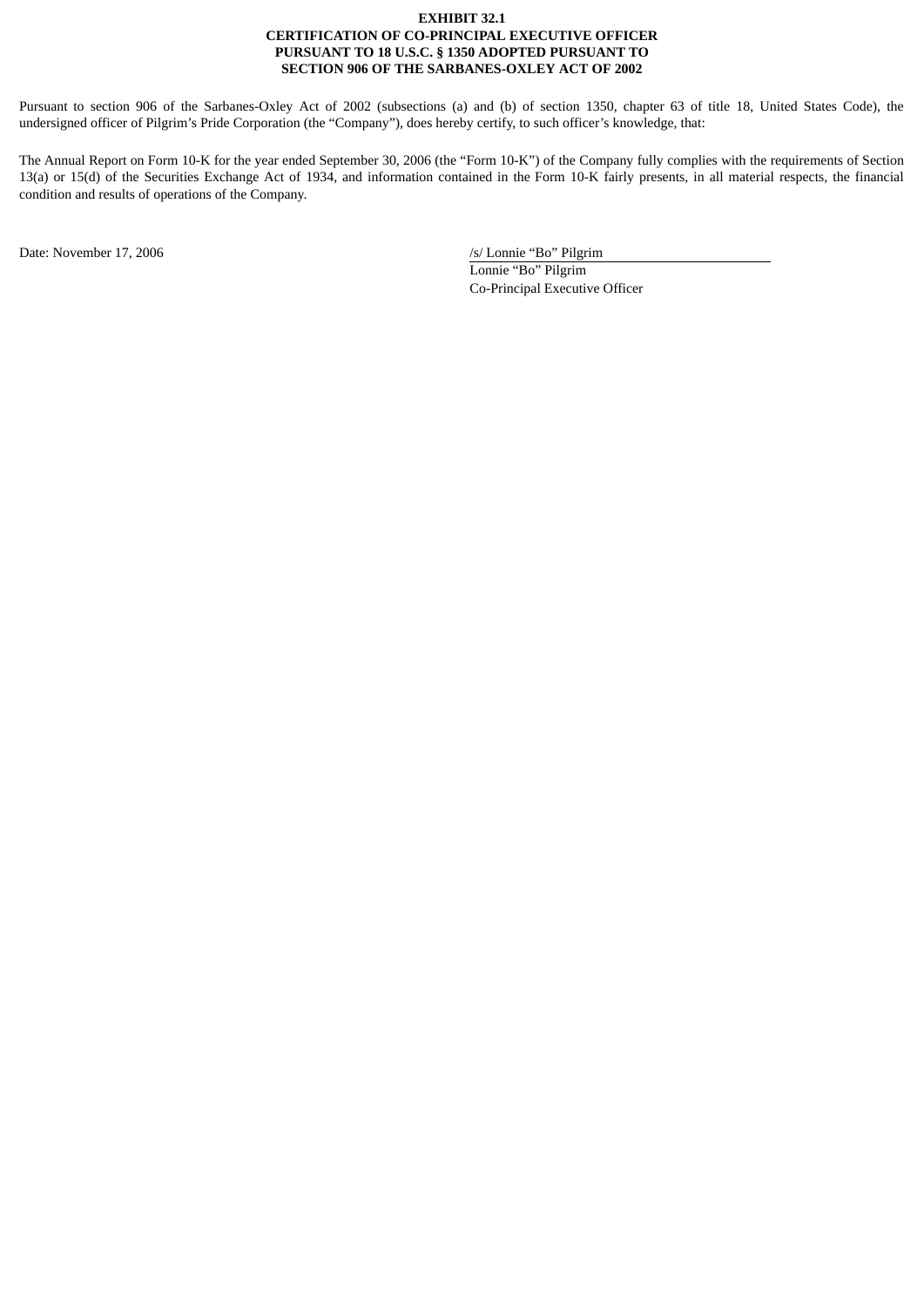## **EXHIBIT 32.2 CERTIFICATION OF CO-PRINCIPAL EXECUTIVE OFFICER PURSUANT TO 18 U.S.C. § 1350 ADOPTED PURSUANT TO SECTION 906 OF THE SARBANES-OXLEY ACT OF 2002**

Pursuant to section 906 of the Sarbanes-Oxley Act of 2002 (subsections (a) and (b) of section 1350, chapter 63 of title 18, United States Code), the undersigned officer of Pilgrim's Pride Corporation (the "Company"), does hereby certify, to such officer's knowledge, that:

The Annual Report on Form 10-K for the year ended September 30, 2006 (the "Form 10-K") of the Company fully complies with the requirements of Section 13(a) or 15(d) of the Securities Exchange Act of 1934, and information contained in the Form 10-K fairly presents, in all material respects, the financial condition and results of operations of the Company.

Date: November 17, 2006 /s/ O.B. Goolsby, Jr.

O.B. Goolsby, Jr. Co-Principal Executive Officer